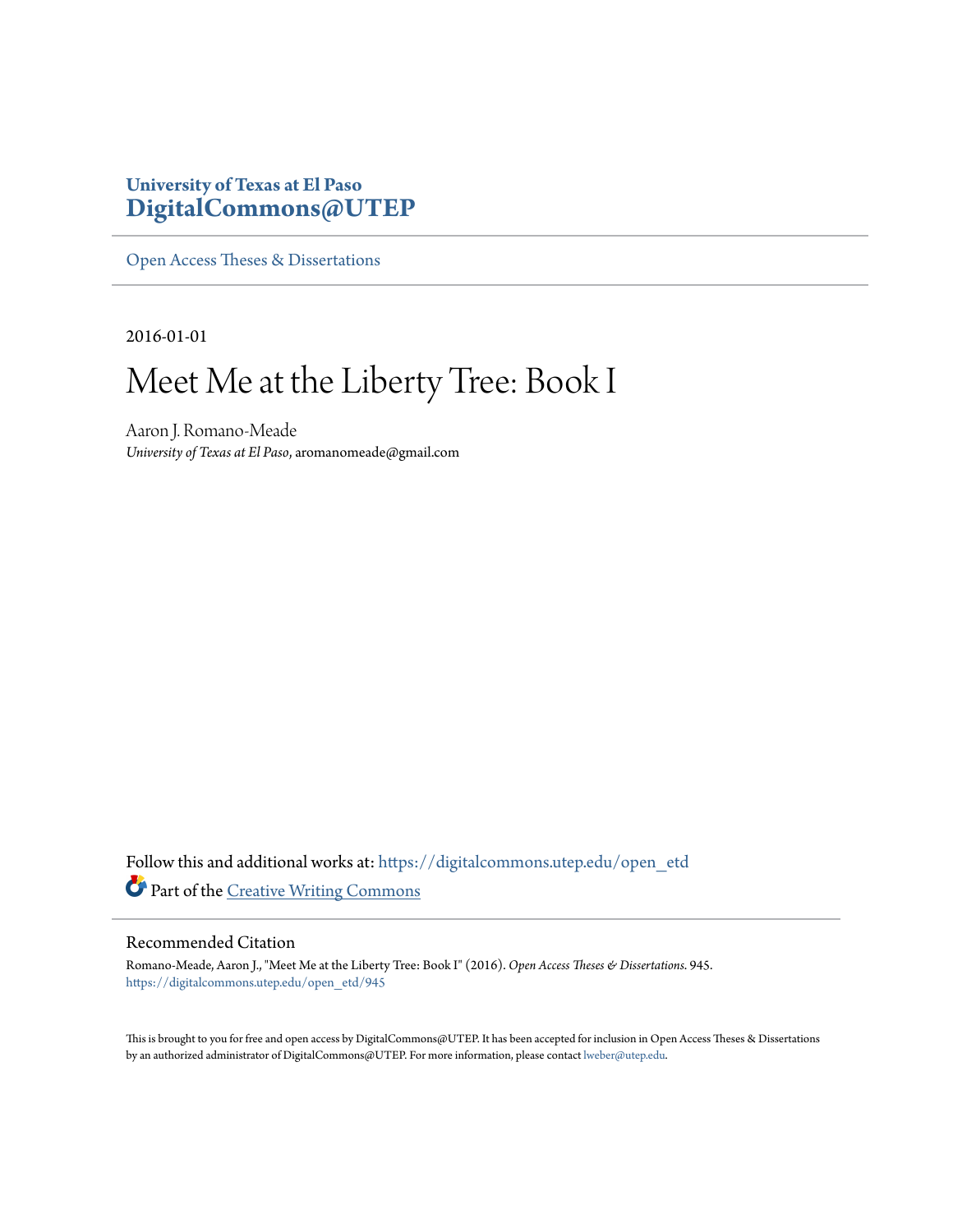# MEET ME AT THE LIBERTY TREE: BOOK I

### AARON JOSEPH ROMANO-MEADE

Master's Program in Creative Writing

APPROVED:

José de Piérola, Ph.D., Chair

Jeff Sirkin, Ph.D.

Joshua Fan, Ph. D.

Charles H. Ambler, Ph.D. Dean of the Graduate School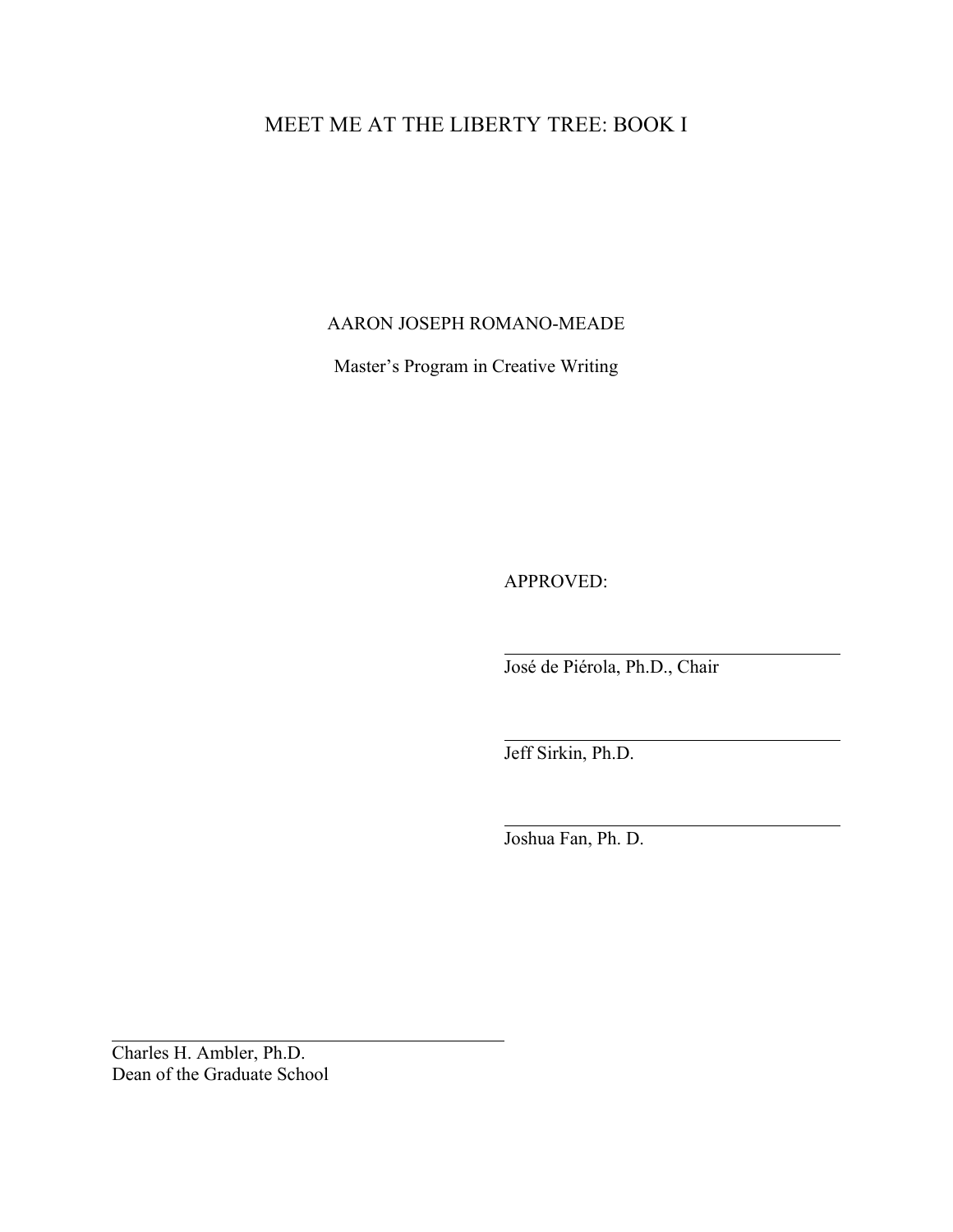Copyright ©

by

Aaron J. Romano-Meade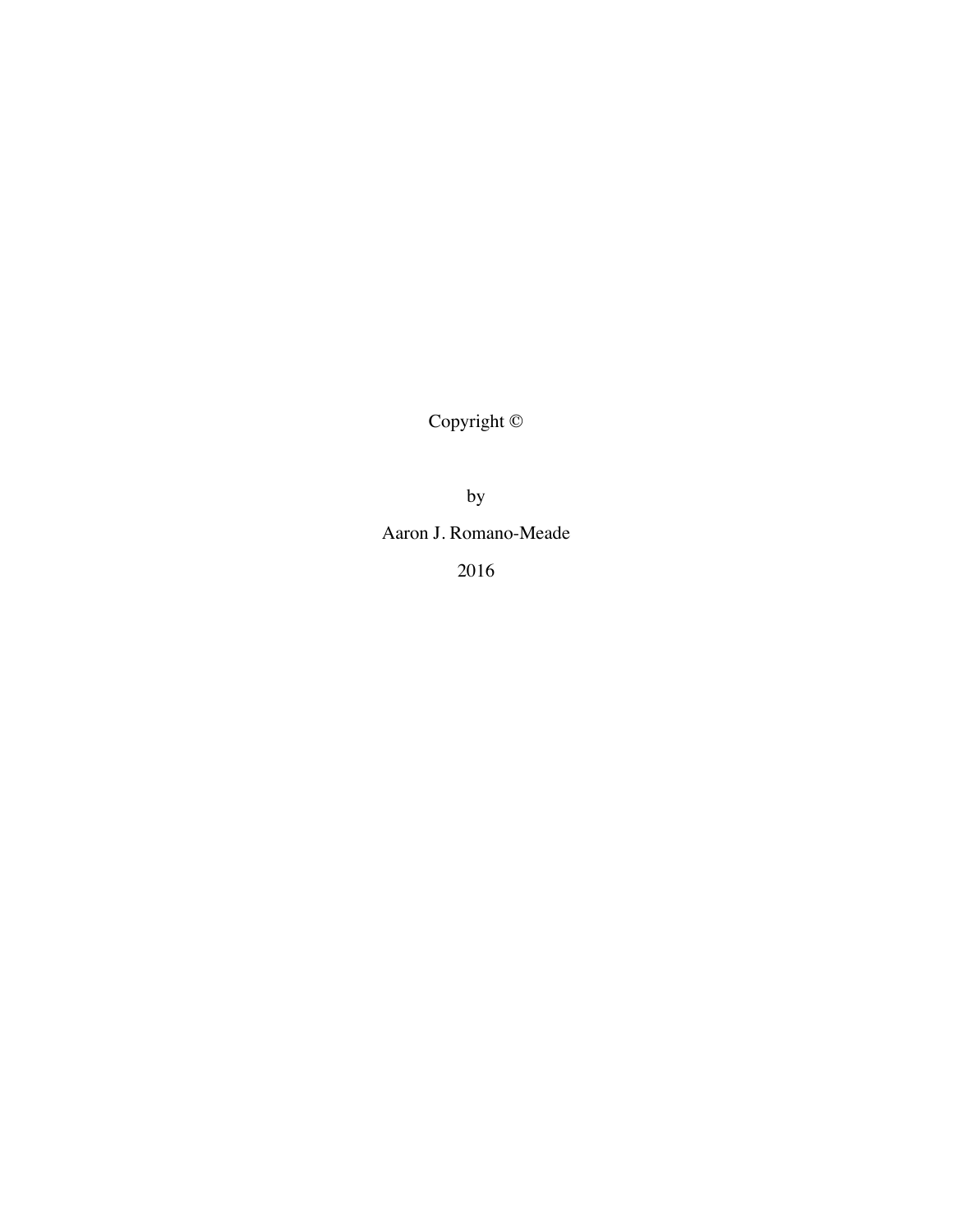# MEET ME AT THE LIBERTY TREE: BOOK I

by

## AARON JOSEPH ROMANO-MEADE

### THESIS

Presented to the Faculty of the Graduate School of

The University of Texas at El Paso

in Partial Fulfillment

of the Requirements

for the Degree of

### MASTER OF FINE ARTS

Creative Writing

THE UNIVESITY OF TEXAS AT EL PASO

May 2016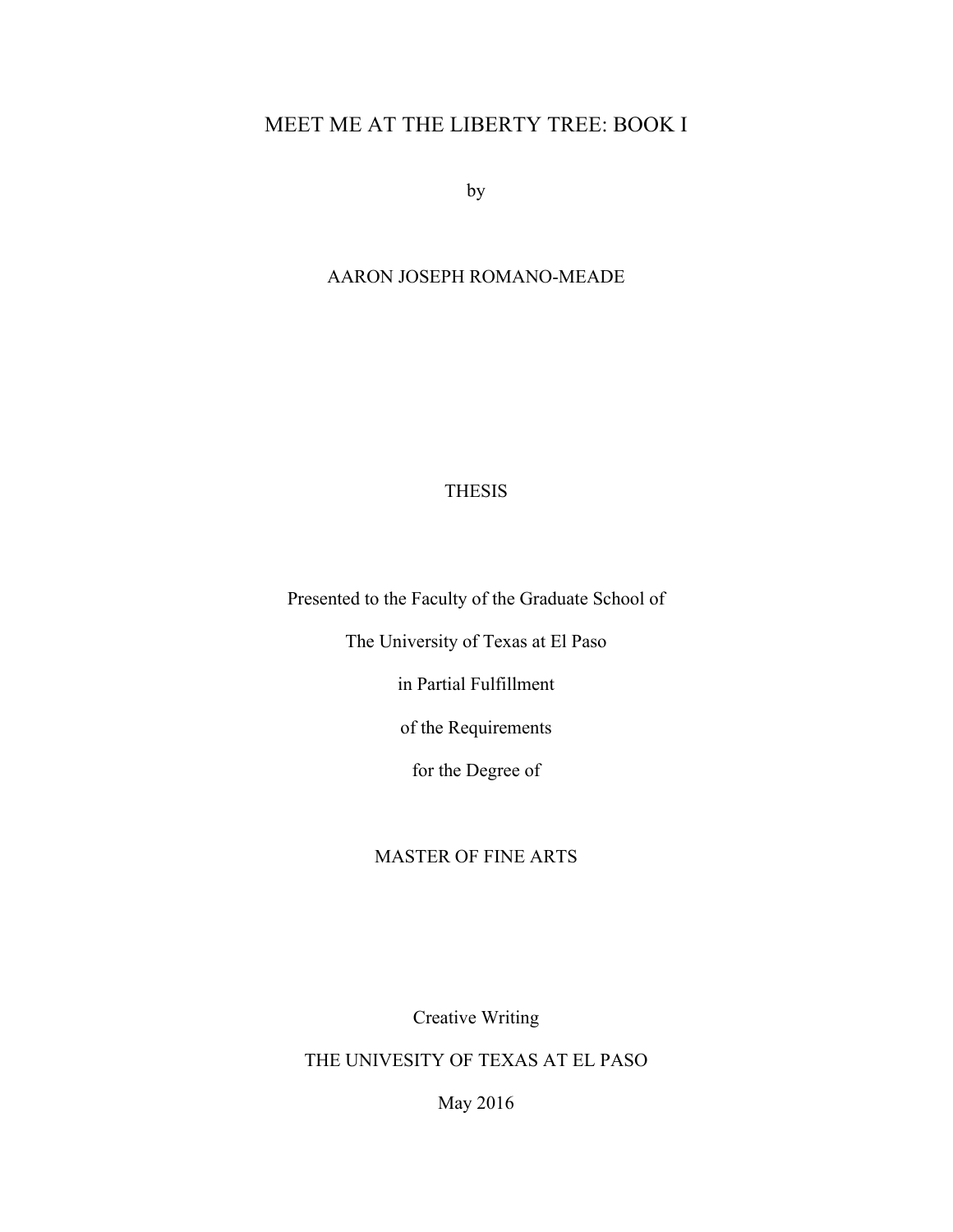# **Table of Contents**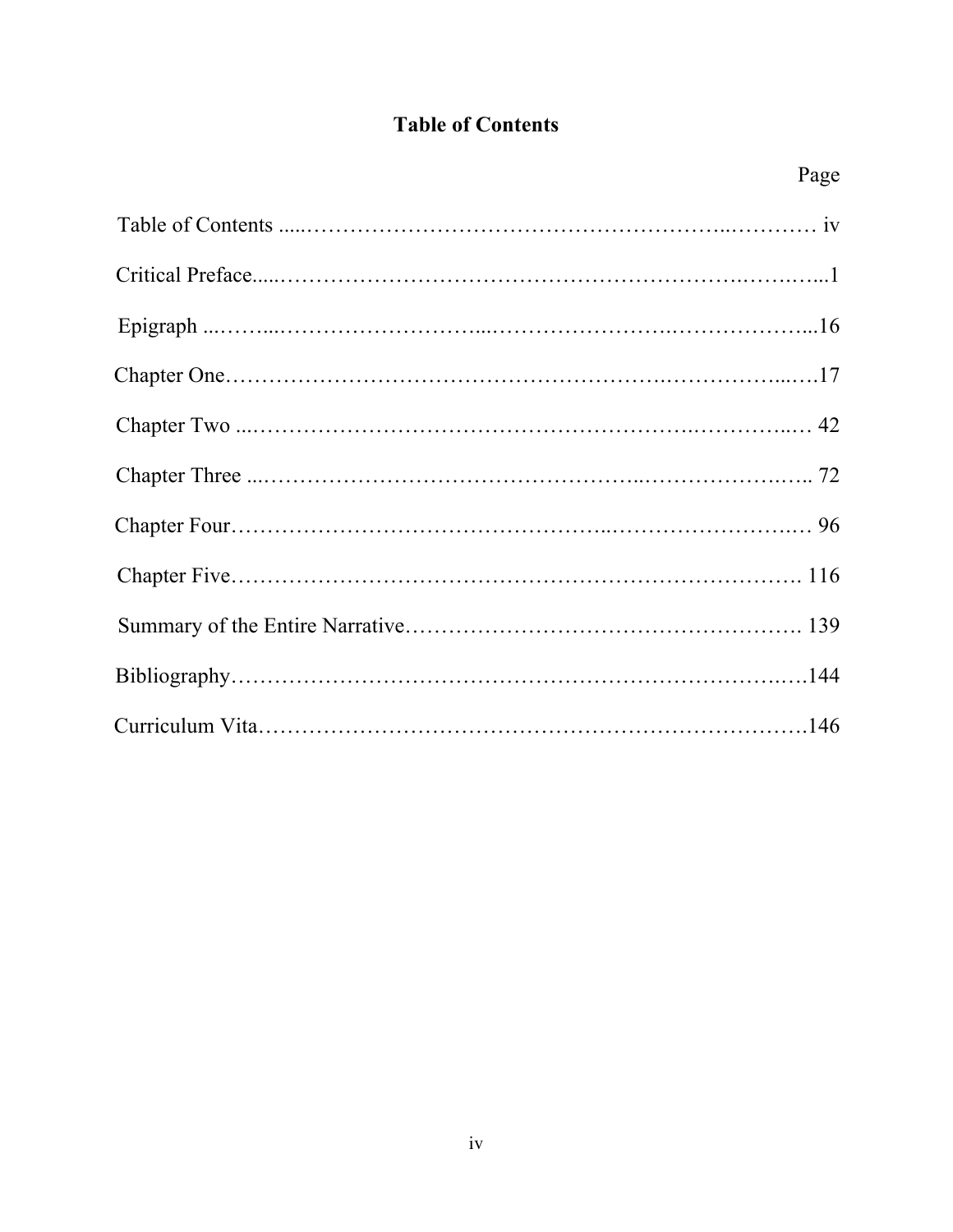### **Critical Preface**

In his book *The Naïve and Sentimental Novelist,* Orhan Pamuk writes that "the center of a novel is a profound opinion or insight about life, a deeply embedded point of mystery, whether real or imagined." This "center" should ultimately bind the novel together into a coherent whole. However, "the center" is not predetermined from the outset, rather it "gradually emerges" as the author writes the novel.

This thesis is only about the first forty percent of the novel *Meet Me at the Liberty* Tree, so while I suspect that "the center" of the novel will continue to develop as I keep writing, at this point I do know that "the center" of the novel revolves around the individual's relationship to the state, particularly how an individual can effect change in the state and to what degree an individual is morally obligated to participate in the governing of the state, especially in a representative Democracy like the United States. If a government is the embodiment of a people, what do those people do when they feel that the government does not represent them? How far are they ethically obligated to go? In our representative democracy how much responsibility does an individual have to try to change government policies they don't believe in?

The novel takes place in Boston, Massachusetts between October of 2024 and May of 2025, as the United States recovers from the Second Great Depression. While the main protagonist, Branden Walsh, is better off than most people and could choose to keep his head down and live a nice, peaceful life, he doesn't. He believes that the municipal, State and Federal governments are corrupt and do not represent the interests of the people, so he decides that he must do something about this, and like Henry David Thoreau, he feels the need to follow his principles and stand up for what he believes to be right, even at the expense of his own safety and freedom.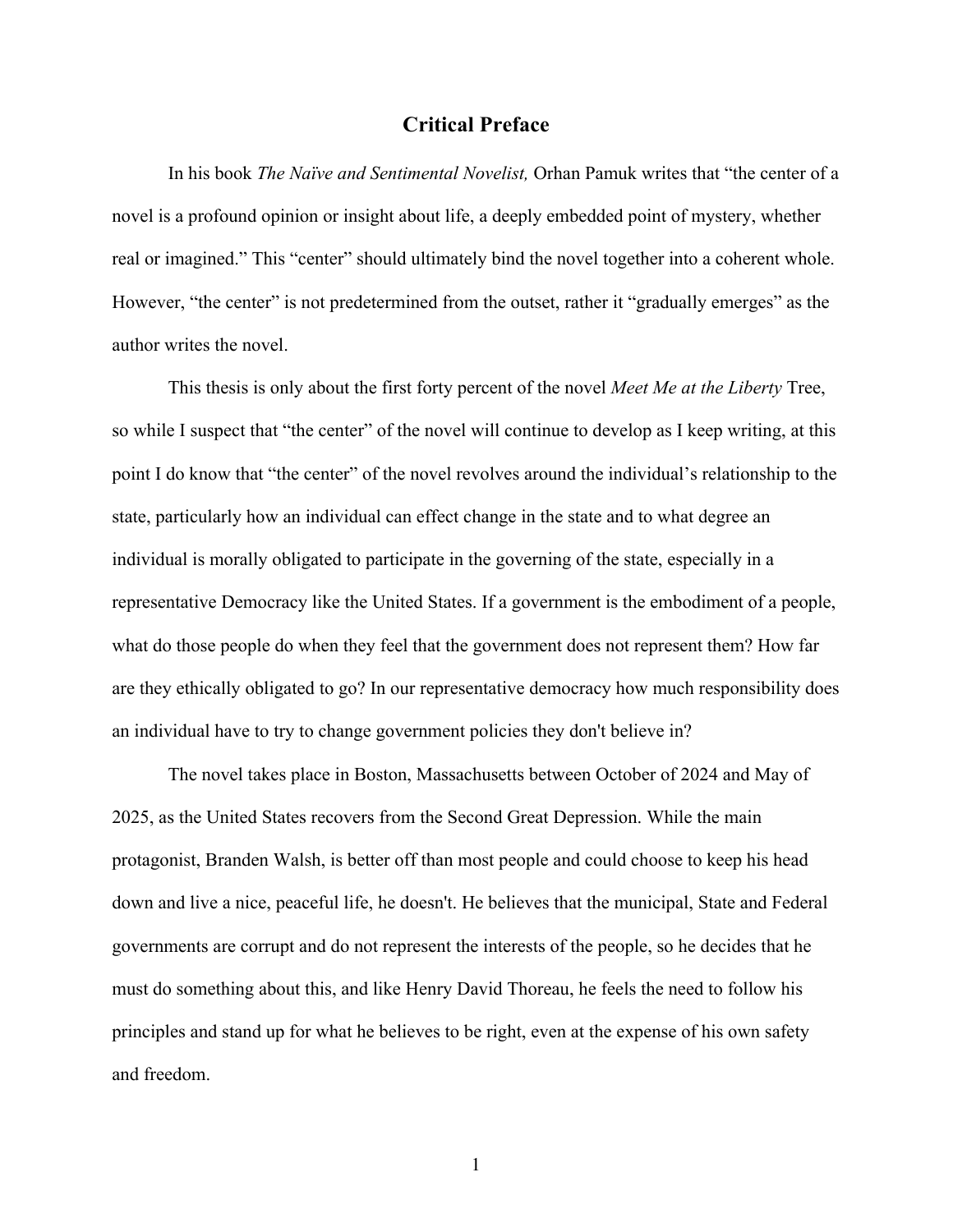### **Origins**

The origins of *Meet Me at the Liberty Tree* lay predominantly in four disparate events that coalesced in my mind over a period of years to provide the foundation for this narrative. I lived in Kazakhstan from 2006 to 2008 and the country was just starting to pull itself out of the economic collapse following the disintegration of the Soviet Union. After witnessing firsthand what had happened to a former superpower that had hit rock bottom, I began to wonder what would happen to the United States of America if, or when, it experienced a similar economic decline. What would the U.S. look like if it became part of the so-called "Third World?"

The second event occurred when I worked at a boarding school, and a colleague of mine made an offhand comment as we sat at a table in the school dining hall surveying the students around us, fifty percent of whom were from wealthy families in mainland China. We had been discussing the futures of some of these students, many of whom would no doubt go on to be CEO's of multimillion-dollar companies or important government officials. As we looked around the room, he said, "You know what we're doing? We're educating our future Chinese overlords. That's what we're doing." I found the comment highly amusing, and from that comment I became interested in the idea of China, and perhaps more importantly Chinese corporations, engaging in a neo-colonial activities in the U.S.

So I had my setting. Sometime in the future with the United States just pulling itself out of a second Great Depression, and Chinese corporations engaged in pseudo neo-colonial activities within the U.S. I wanted to write about the people who would protest, and when I first started this project, I had recently read *Wall and Piece,* a book by the British graffiti artist Banksy, which contained numerous examples of political street art. As I pictured this fictional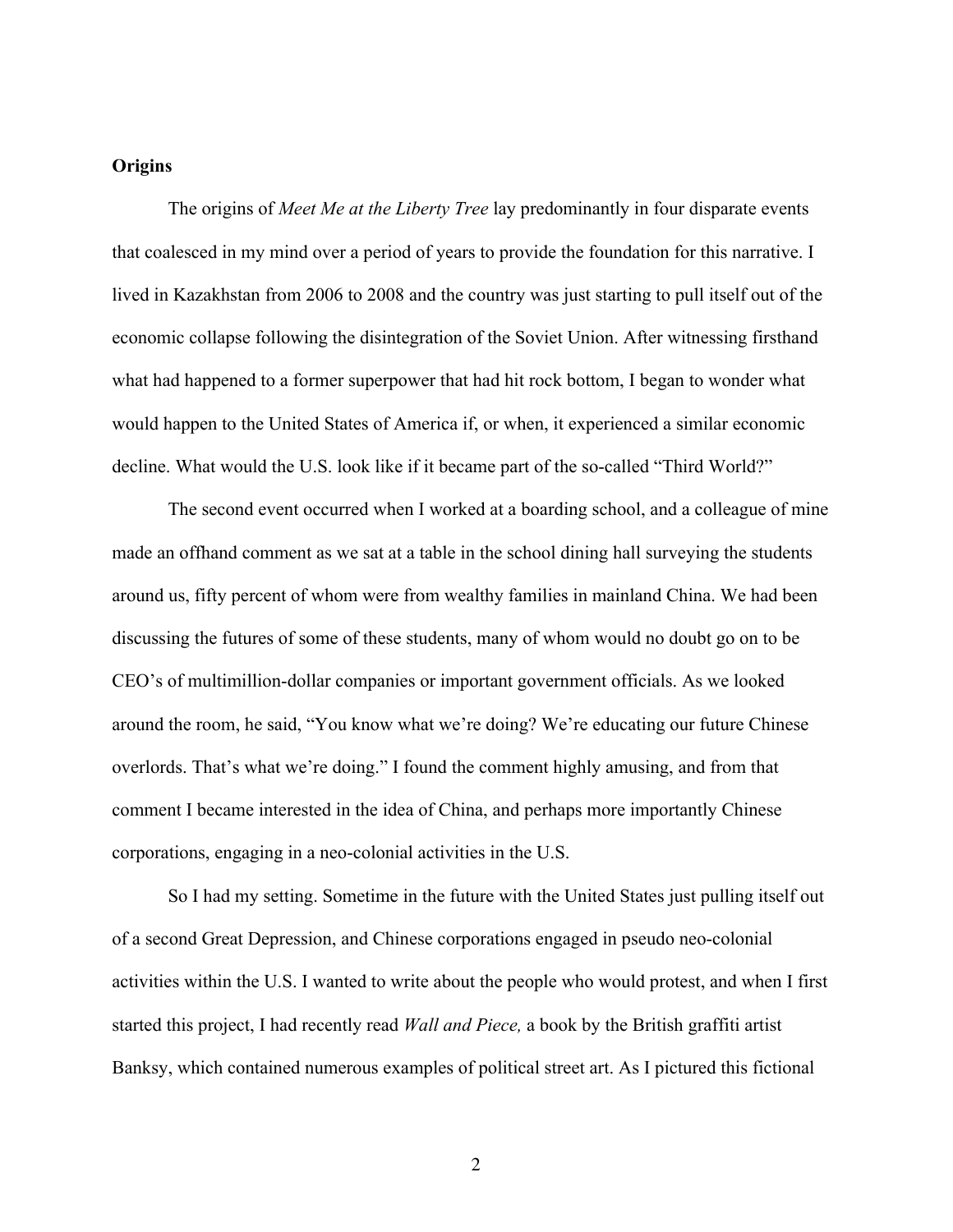world, I imagined political graffiti on the walls of abandoned buildings around a dilapidated city, and that image led me to decide that my protagonist would be an artist who creates pieces of political graffiti.

The last event that shaped the foundation of the novel was when I was reminded of Thoreau refusing to pay his taxes because of his opposition to the Mexican-American War and slavery. While it was not a long or trying experience, Thoreau went to jail because he refused to support a government that he thought was acting unethically and against the interests of the people. This is an uncommon occurrence, and I decided that the protagonist of this novel would be such a person. Someone who would put their principles above their own personal safety and comfort, even if common sense told them it was a fool's errand. So, by combining all of these elements, I had a setting, a protagonist and the beginnings of a plot and several potential conflicts.

#### **Structure**

Years ago I read that Chinua Achebe had modeled his first novel, *Things Fall Apart,* on Greek tragedies and chose to have a fear of appearing weak function as Okonkwo's "hamartia", the character flaw that ultimately becomes his undoing. I decided that following a similar path would be a good way to structure my first novel because it would give me framework in which to organize the novel and give the reader a familiar structure with which they could relate. Branden's "hamartia" is his stubbornness and inability to compromise. Branden almost always views the world in a kind of ethical black and white which makes his choices not ones of competing alternatives but between right and wrong, and because Branden views the world through this omnipresent ethical lens it is difficult for him to compromise or be pragmatic which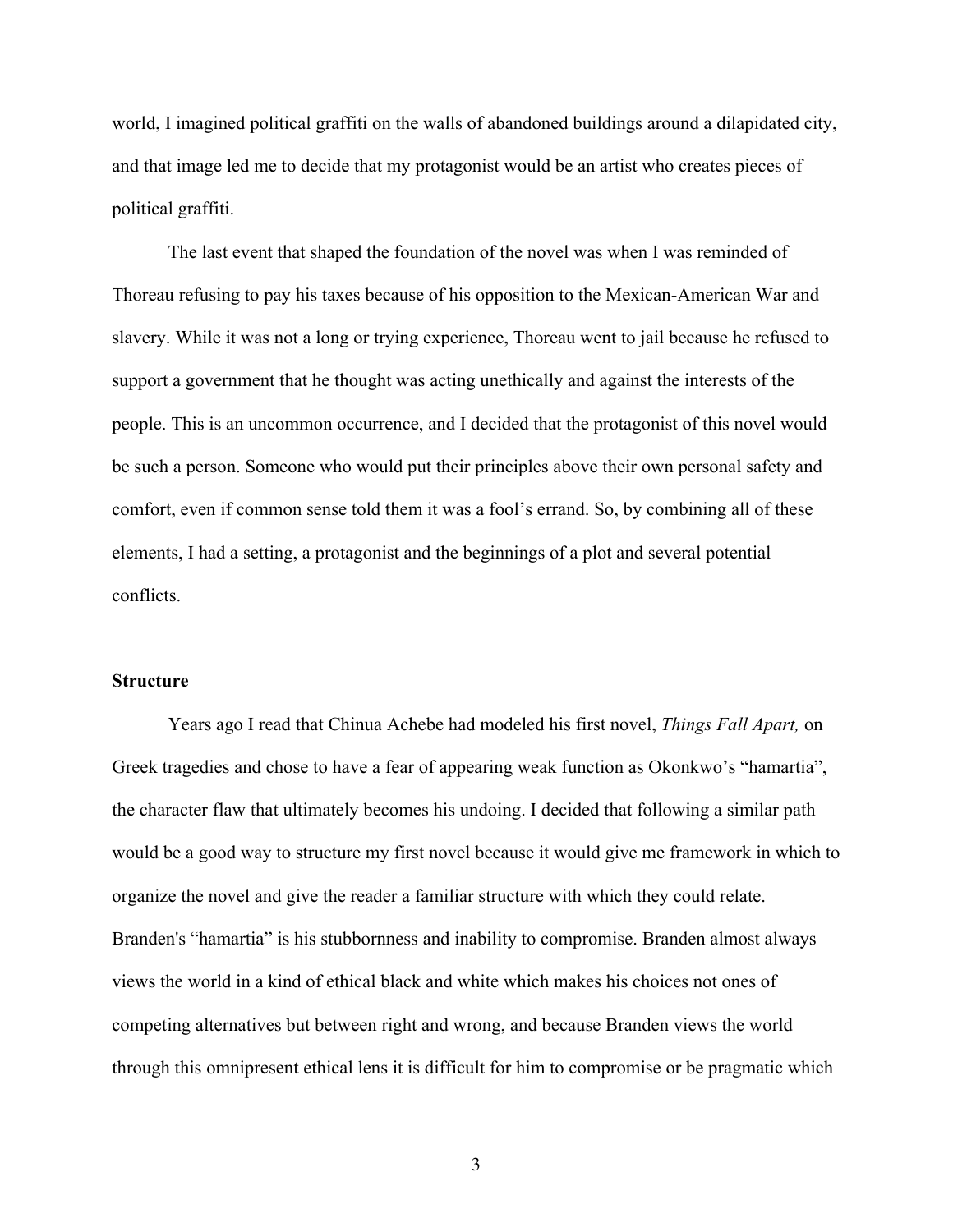leads him to participate in a series of political protests, most of which are extra-legal, that escalate in severity, and because he insists on following his principles, he is unable to be pragmatic, which leads to him making what many would consider to be a series of poor decisions.

In terms of plot, the events in the story generally follow the form of the tragedy with the inciting incident being Branden getting laid off from his job for arguing with clients about politics. As a result of this he has the time to join the Sons of Liberty and engages in an escalating series of protests against the government (rising action) that ultimately lead to his downfall when he realizes that the radical wing of the Sons of Liberty has gone too far. When he tries to stop them, he has to put himself in danger as well and ultimately gets arrested for Anti-Patriot Crimes and gets sent to a work camp in Alaska. The novel also follows a traditional narrative structure that corresponds to N.J. Lowe's concept of the "Classical Western Plot" where a series of causal actions ultimately culminates in a climatic event.

If Branden Walsh is Protagonist 1A then Alisa Prescott is protagonist 1B. Branden and Alisa are married, and while the spine of the novel is Branden's traditionally structured tragedy, Alisa has her own story independent of Branden's. Like her husband, Alisa is trying to change their world for the better, but she is much more pragmatic than Branden and has decided to work within the system rather than outside of it. She is fine with bribing people and playing the political game if it gets results. At the beginning of the novel, she is involved in trying to fix the problem of her building's brown tap water, and after a series of setbacks while trying to influence the municipal government, she runs for a seat on the condo board, which allows for a satire of both the American election system and government legislatures. The goal is for Alisa to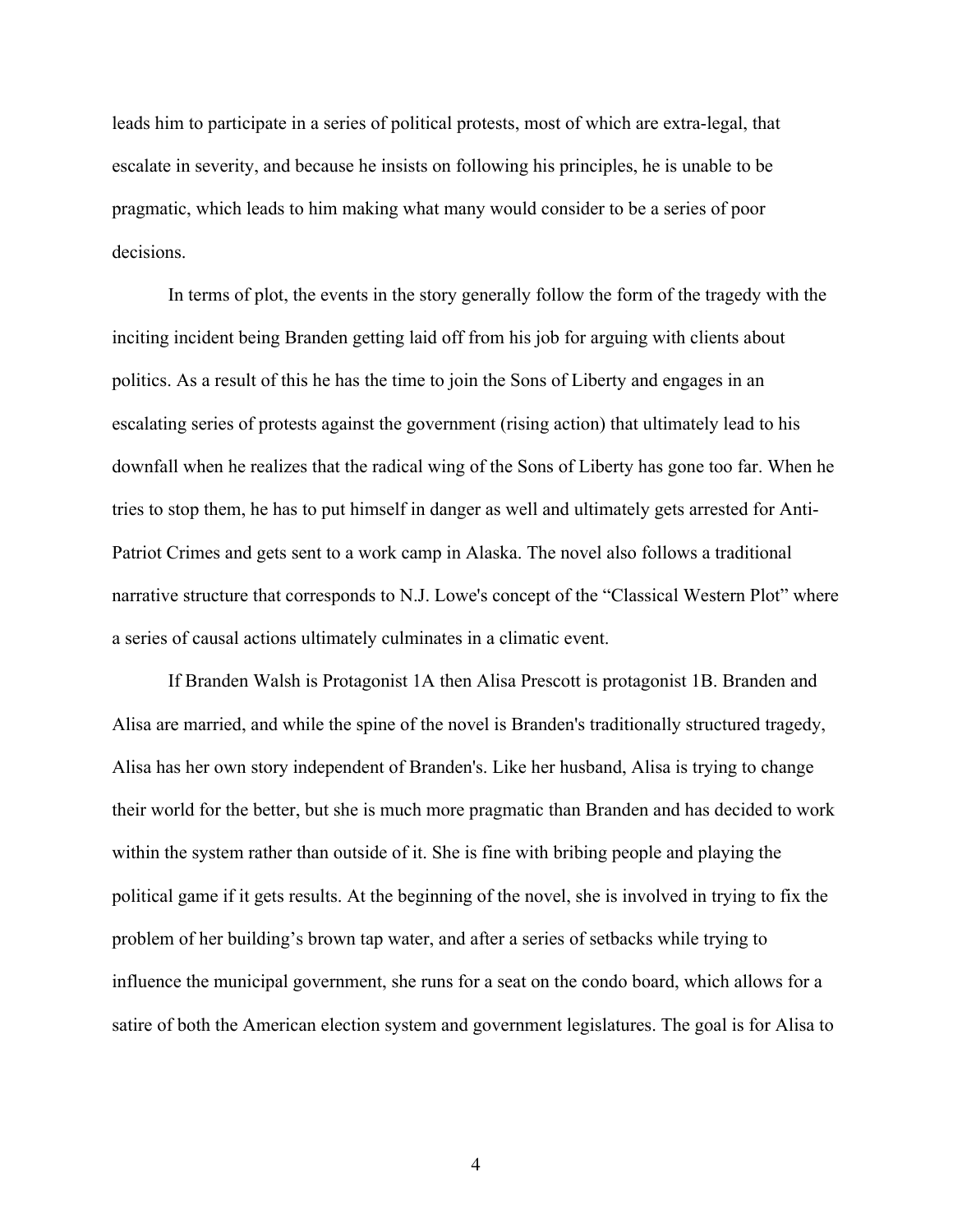be affected by Branden's behavior and his storyline, and vice-versa, but Alisa is also supposed to have her own narrative arc.

Both Branden and Alisa disagree with the way the other one is trying to effect change. They think that the other person is doing more harm than good. Branden thinks Alisa is helping to perpetuate a corrupt political system dependent on bribes and cronyism, while Alisa thinks that Branden's tactics are completely ineffectual and are nothing more than egotistical shouting from the moral high ground. Later in the narrative she also thinks that he is putting himself too much at risk. He could potentially go to jail because he uses ineffectual and risky tactics and Alisa almost views this as him abandoning the family. As Branden becomes more and more involved in the Sons of Liberty, this tension between the two of them escalates until at one point Branden moves back in with his mother and both Branden and Alisa contemplate the possibility of divorce. This occurs towards the end of the narrative when the police are after Branden, the radical wing of the Sons of Liberty is starting to behave like domestic terrorists and Alisa is contemplating giving up on trying to change the world and focus on surviving as best she can.

#### **Narrators**

The plan for the novel has always been to tell the story from multiple perspectives. This allows for disagreement among the tellings because the different characters and narrators interpret events in different ways, which forces the reader to consider the bias of each telling. There is one first person narrator and two third person narrators in the novel, and they each have their own biases and opinions, so they will each interpret events in different and sometimes contradictory ways. There will not be a Rashomon style retelling of the same scene from different perspectives, but the different narrators will discuss the major events of the novel from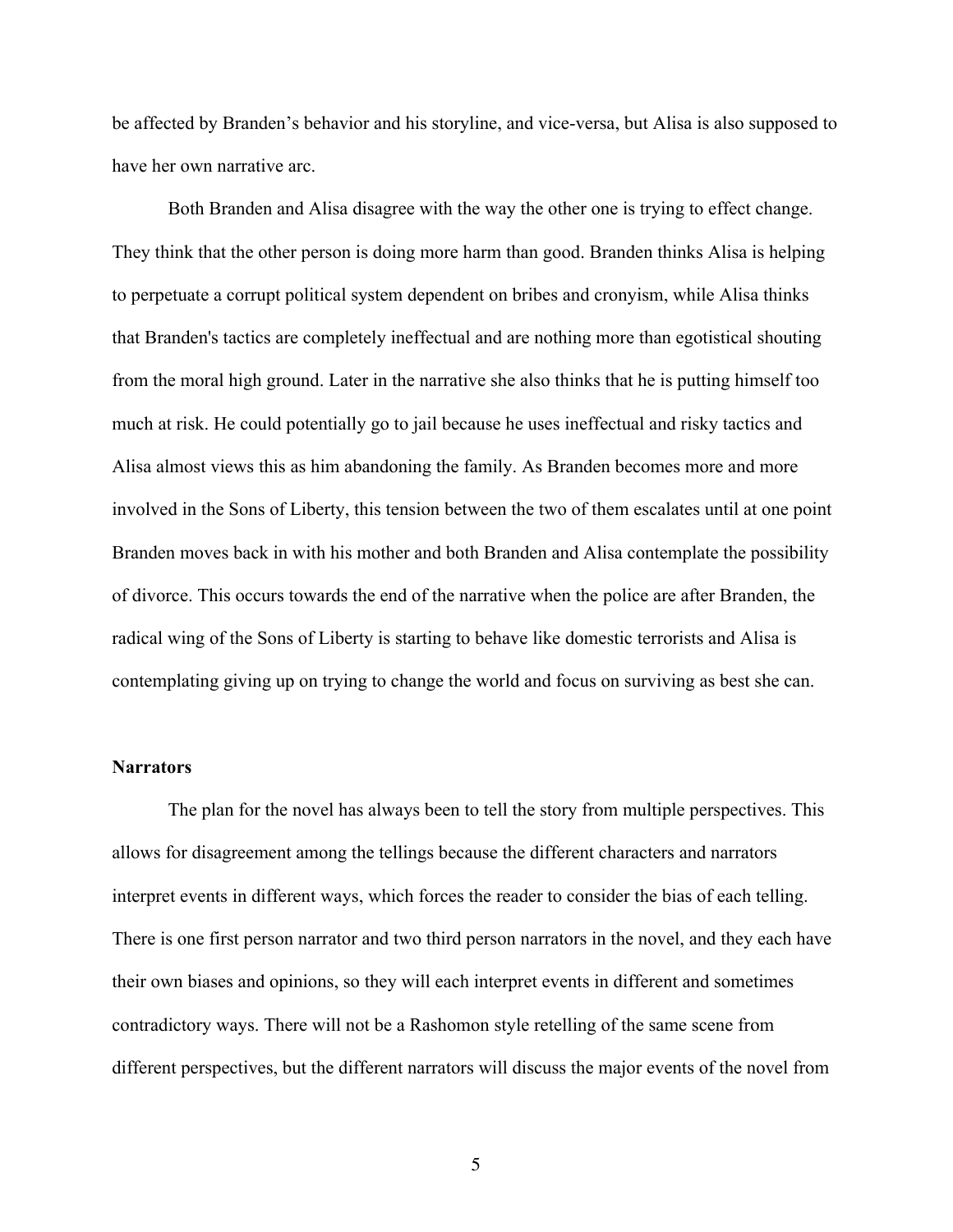their own perspective and with their own biases, so the reader will have to weigh the different interpretations and come to their own conclusions about why things happened and who was right or wrong.

This is important to the novel because there is not supposed to be a clear right and wrong. My goal is to create a situation about which reasonable people can disagree. Is Branden right? Is Alisa right? Are the people in the government really doing that bad a job, or are people just impoverished and angry and engage in anti-government protests and xenophobic scapegoating of the Chinese because they don't know what else to do? Like in our world, there are not supposed to be any clear cut answers in the fictional world of *Meet Me at the Liberty Tree.* This will hopefully function as a kind of mirror for our world, and when making the comparisons between our world and the fictional world of the novel*,* the reader will hopefully question some of the things that they are certain about right now.

One of the narrators is Branden telling his version of events from a first person point of view. He is telling the story shortly after his imprisonment in an Alaskan work camp/gulag and the narration is colored by the fact that while he is telling himself that what he did was right and had to be done, some doubt is beginning to creep in. The second narrator, a third person narrator closely focalizes on Alisa and tells her story. This narrator only has access into Alisa's consciousness and no one else's, so in many ways this narration functions very much like a first person narration. There are a few times when the narrator will flash forward to the future, years after the events of the narrative and give the reader a glimpse of what Alisa is doing or thinking in order to affect the tone of the story and allow the reader to further empathize with Alisa because the reader knows that her life continues after the events in the narrative have come to a close. The third narrator is an omniscient narrator who is similar to the omniscient narrators of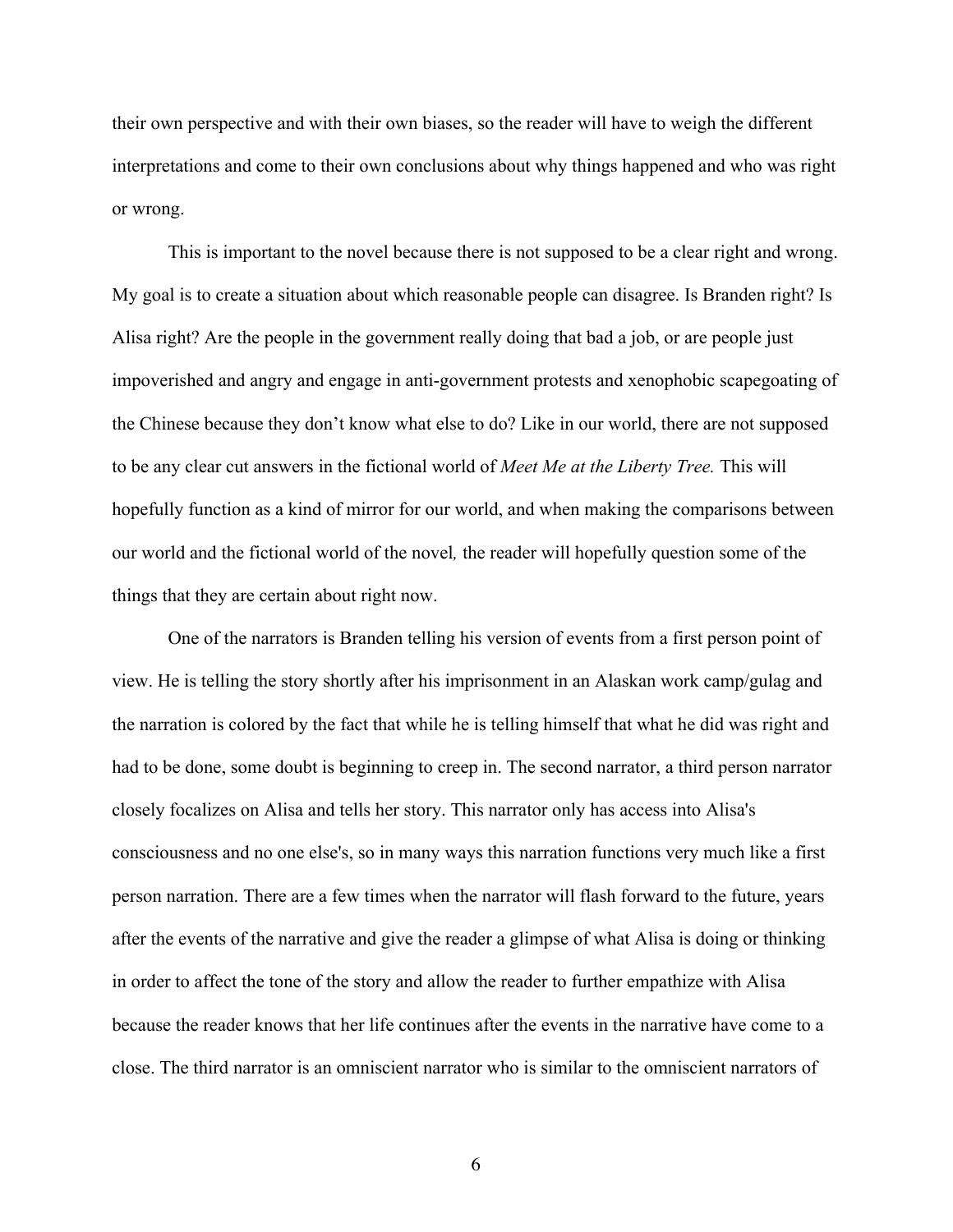the 19th Century. This narrator narrates sections of the novel that I refer to as "interludes". Neither Branden nor Alisa are present during these scenes, and the focal character is often a minor character like Guowei, Sean or Inspector Zhang. The purpose of these scenes is to show the reader a number of different people and places in the fictional world, which provides context for Branden and Alisa's story and adds detail and roundness to the fictional world and adds to the verisimilitude of the novel because the details and different perspective will help convince the reader of the believability of this fictional world. These minor characters will also show up at some point in the main narrative of Alisa and Branden and play somewhat important roles.

In the interlude scenes the reader will see these minor characters going about their own lives before they appear in the main story line. This shows the reader the fictional world exists beyond Branden and Alisa and hopefully allows the reader to see that Branden and Alisa are just one part of this world, not its entirety.

While the focus of this narrative is not the Chinese immigrants, I think it is important to spend some time with them during these "interludes" so the reader sees them as individuals, and not as simply stereotypes or agents of the People's Republic of China. Also, some of the characters in the main storyline are xenophobic racists, and it will be interesting for the reader to see the Chinese immigrants from a different perspective. The "interludes" will also feature documents from the time period including newspaper articles, government edicts and transcripts of subversive podcasts.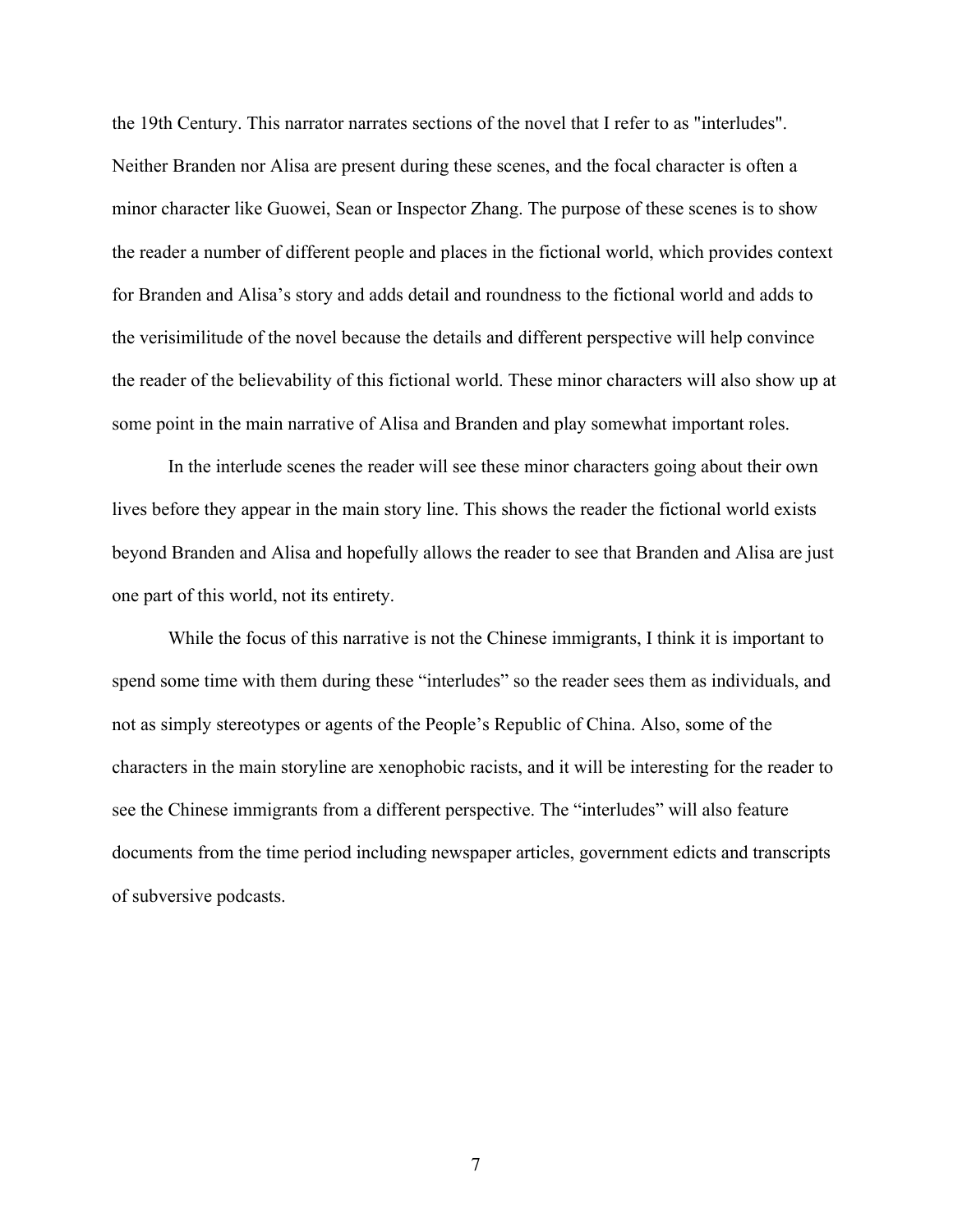### **Scope**

I originally conceived of this narrative as a novel of about 250-300 pages; however, it has become abundantly clear that this is not possible. It seems that in order to go into the depth and detail that I think tells the story best, the narrative will probably cover three separate novels.

I sometimes think of Book I of *Meet Me at the Liberty Tree* as the radicalization of Branden Walsh. How does Branden get to the point where he decides that taking a Thoreau like stance is the right decision? The inciting incident of the whole narrative is that Branden gets laid off, or secretly fired as he calls it, because of what he considers free speech issues. At a bar a client wanted to talk politics and Branden made the mistake of actually telling the man what he thought, and they got into a small argument. While the client wasn't particularly upset with Branden, his boss was, and this was the straw that broke the camel's back, so Branden was laid off. While he is not working, Branden has a lot more time to think, and he comes to believe more and more that the government is horribly corrupt and needs major reforms. After losing his job, Branden has several mediocre options, and his decision about what he is going to do provides one of the main questions for the novel. Does he continue to stick to his principles, or does he compromise? He tries to find another job in Boston, which is nearly impossible given both the unemployment rate and the references some of his bosses would give. He considers emigrating to Brazil or possibly Europe. One of his bosses, Phil, has indicated that if the company gets more work, which could happen in a couple months, Branden could be hired back if he behaves and agrees to certain conditions, which Branden would no doubt consider punitive.

This decision is a critical one for Branden, and in the novel the goal is to have the reader think that all of the options are viable by suggesting potential plot lines that could exist for all of them. Branden had friends who have emigrated to Brazil, and as he thinks about emigrating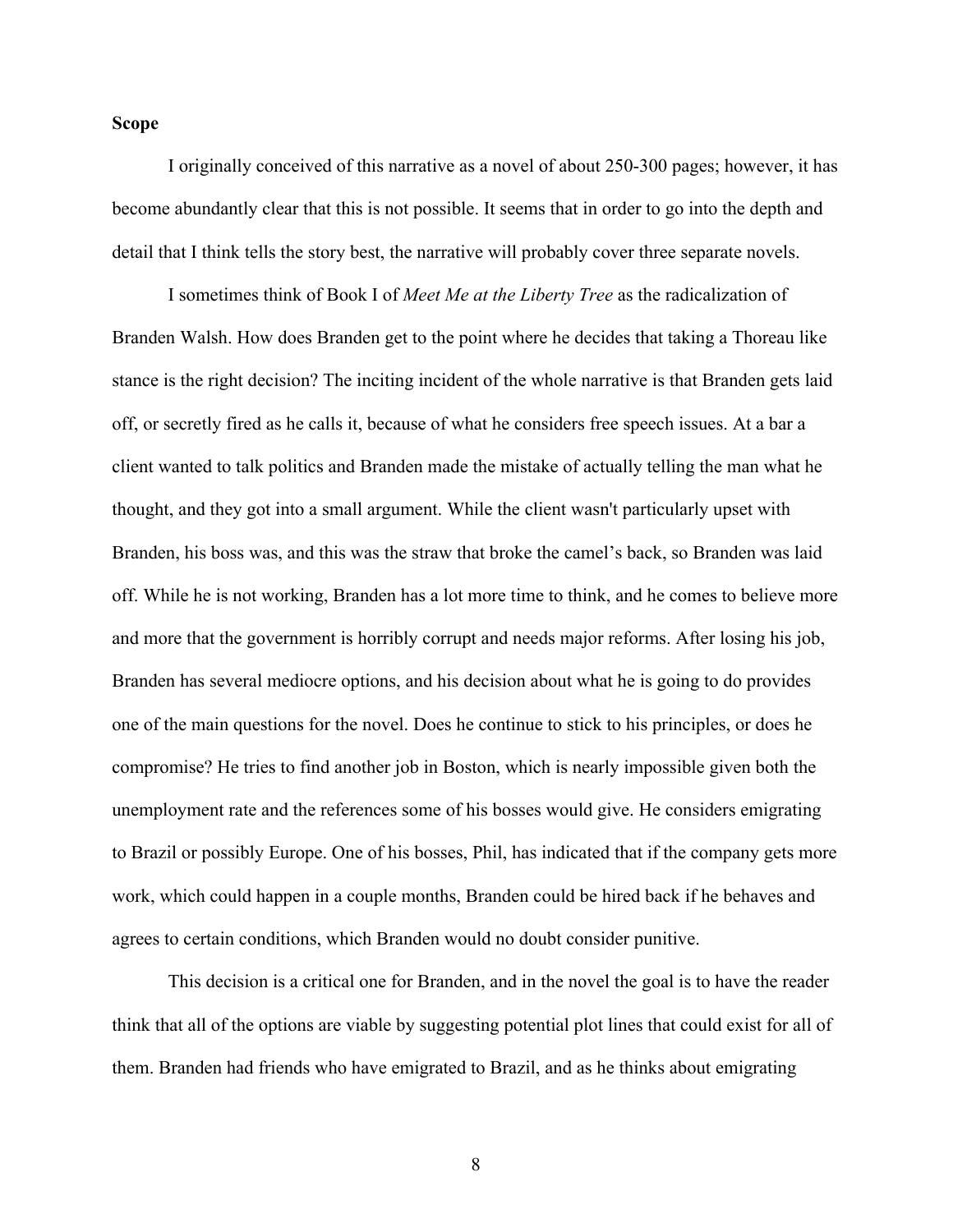himself, the reader can picture Book II and possibly Book III being Branden in exile in Brazil, the American as the illegal immigrant in search of work. Alternatively, Branden could choose to accept the conditions imposed by his old company, and while working under these conditions, he would become angry and bitter, and the reader could see this making him crazy, possibly turning him into a xenophobic nut job who embarks on a one man crusade against the government. The options should be potentially viable in the reader's mind and will function as red- herrings to keep the reader interested and engaged.

Ultimately, towards the end of the Book I, his old company offers him a job, but he will have to take a pay cut and sign an agreement saying he won't talk about politics at work, or be politically active on the Internet or do anything that will associate the company with antigovernment activities. He would also have to sign an open letter denouncing certain antigovernment activities. Branden decides that of course he can't work under those conditions, and that emigrating is like running away, so he will stay in Boston and fight the good fight. Financially this is feasible because Alisa's income as a doctor allows them to live off one salary, though they can't save any money for retirement, Kira's college fund, a car or put any money away for a rainy day fund. They live paycheck to paycheck, which in Books II and III exacerbates the tension between Alisa and Branden because he feels guilty about not contributing financially and feels like a freeloader, and Alisa is upset because she doesn't understand why he can't swallow his pride for the good of the family.

In Book I, Alisa is drawn into local activism after she becomes involved with a movement to clean up the tap water in her building because it sometimes comes out of the tap brown. Alisa tries to use existing power structures (Condo Board, city council, etc.) to achieve her goals, and in Book I the reader sees her learning how to work within the system under the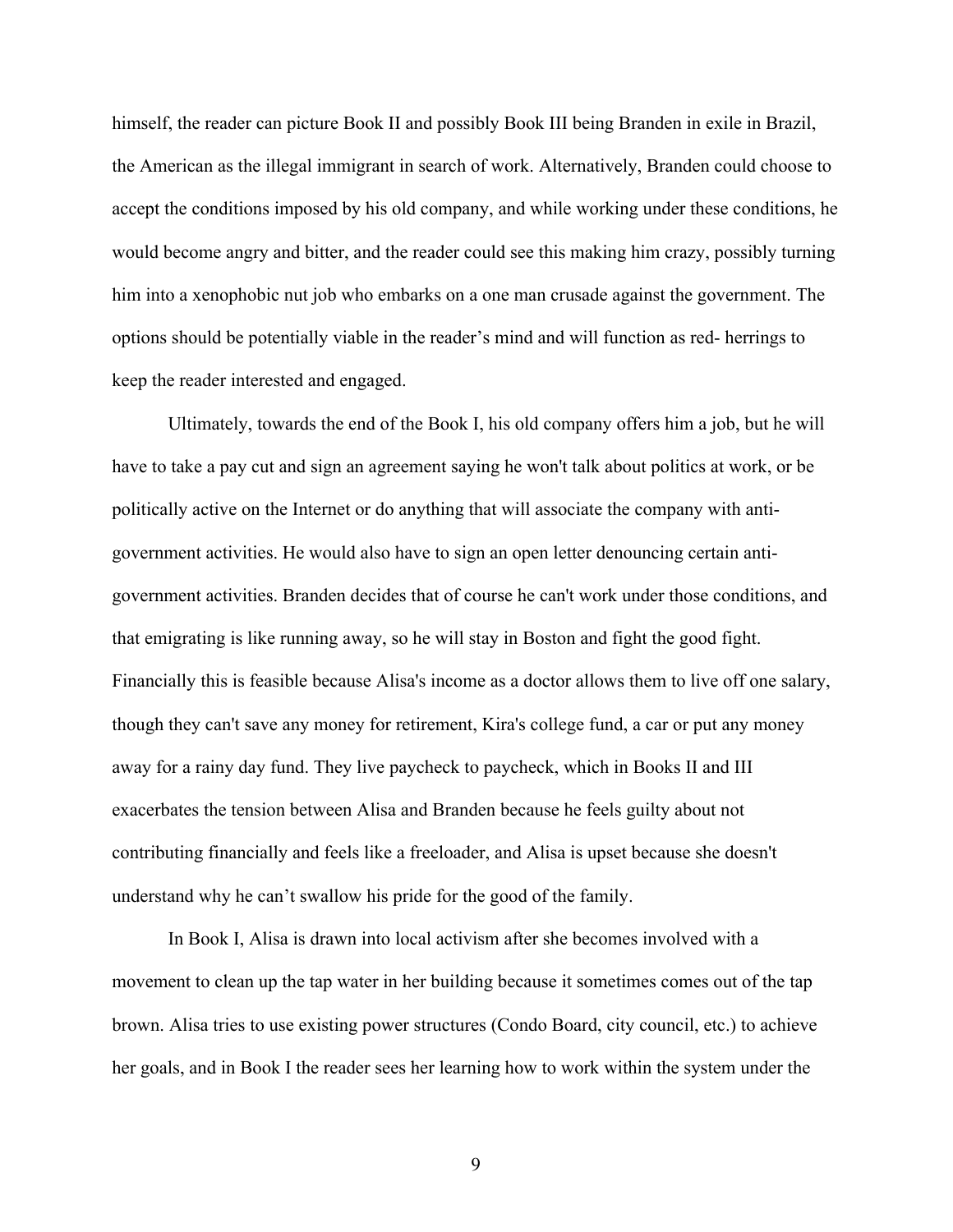tutelage of Molly Byrne, an upstairs neighbor who has experience with these sorts of fights. We see Alisa struggle to work within the system, attending numerous meetings and bribing local officials, and everything seems on track until Molly is attacked in her apartment and ends up in the hospital. While the police call it a burglary gone wrong, Alisa thinks Molly was targeted because of her activism, and Alisa's sections turn into a kind of detective novel where Alisa tries to hunt down Molly's attackers, only she is unable to come to any sort of conclusion, and has to face the fact that even someone as strong and connected as Molly Byrne could have been killed by a random act of violence. In Book I the reader sees Alisa learning how to work within the system, and she sees that it is possible to be successful, and after the attack on Molly, Alisa resolves to try to be a leader herself.

My thesis is a small part of the entire narrative, and this beginning section has two primary functions. The first is to introduce us to Alisa and Branden and the world they live in, and the second is to lay the groundwork for the conflicts that will occur over the course over the narrative. To use terms traditionally associated with tragedies, my thesis is the exposition, inciting incident and the beginning of the rising action.

### **Framework**

No novel exists in a vacuum. The reading of a novel is always influenced by the novels the reader has previously read, particularly those novels which are similar to or part of the same genre as the novel being read. Publishers put novels into genres for marketing purposes, and each genre, even literary fiction, has its own set of conventions and expectations. If a book is marketed as post-modernist and experimental, the reader has certain expectations about the novel and will judge the novel partly on how it fulfills those expectations.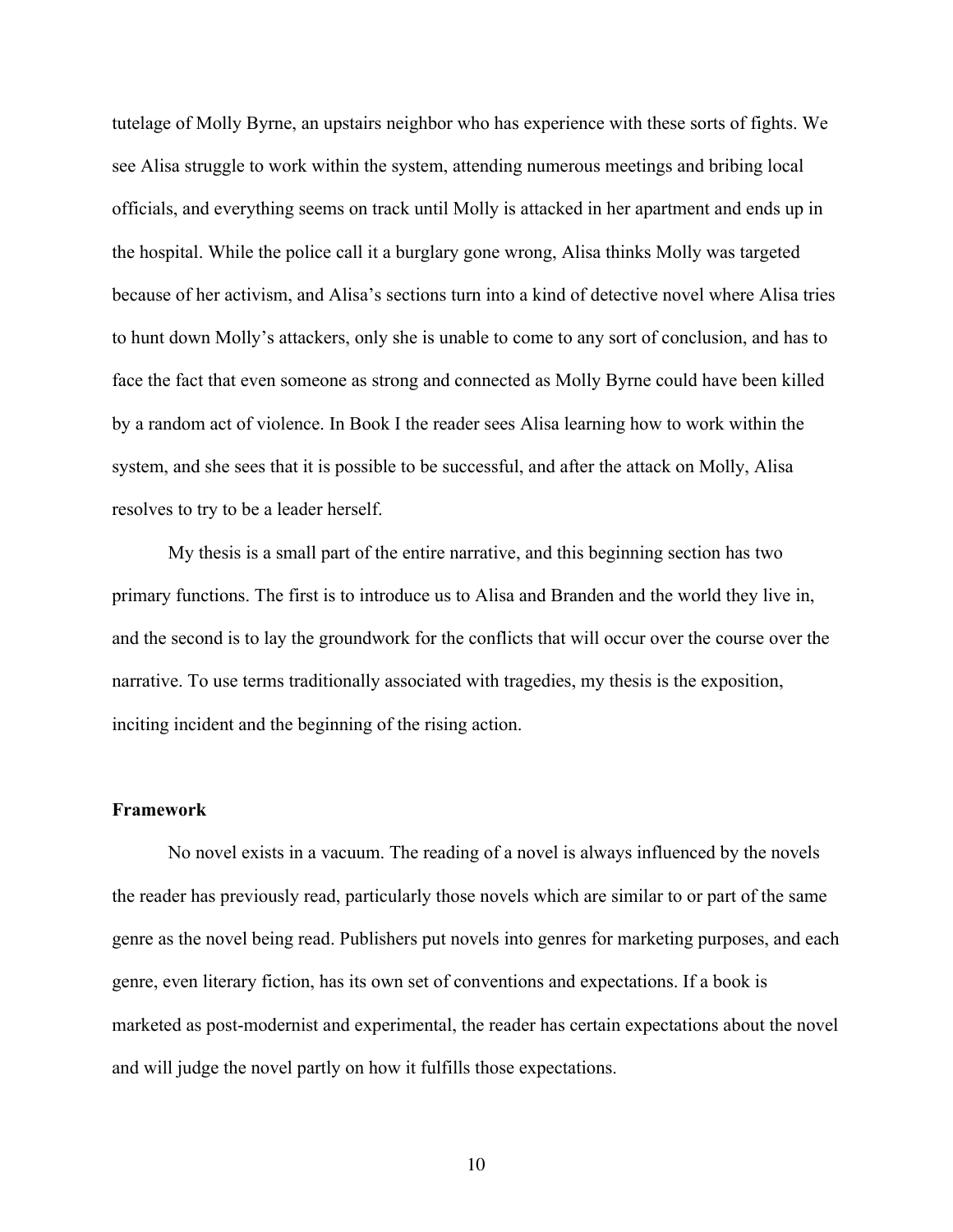Because it is set in a bleak future with a repressive government, *Meet Me at the Liberty Tree* will most likely be considered a type of dystopian novel, though I believe the novel to be semi-dystopian at best and think that there are some critical differences between it and a typical dystopian work. However, the novel owes much to the dystopian genre, and I have learned a tremendous amount from reading dystopian novels such as *Nineteen Eighty-Four, The Road, A Clockwork Orange, Fahrenheit 451, The Handmaid's Tale, Day of the Oprichnik,* and many others. In particular it has been useful to study the various techniques authors use to create these unique settings because world building is such an important part of these novels.

When I first started the project I would have certainly called the novel dystopian because it was set in the year 2054, and China had essentially colonized the United States. The colonial government that existed in that version of the novel was certainly authoritative and totalitarian and would fit nicely into the dystopian genre. Over time I changed the focus of the novel because I wanted to write about a world that was not so black and white. I though it would be more interesting to write about a world that was more complex and contained many shades of grey, and much like our own reality. This would allow me to better imply parallels between the fiction world and our own. So, in its current incarnation I would not classify the fictional world of *Meet Me at the Liberty Tree* as a strictly dystopian one. It is perhaps possible to see a potential dystopian future on the horizon if things do not change, and Branden, Alisa and others feel compelled to act in part because they can sense that if things continue as they are, their future might be very bleak. The reason that I do not want this world to be a fully dystopian one is because I want Branden to have the option to live a fairly decent life. His decision to take an ethical stand, while prompted by his getting laid off, is one that he does not have to make. He chooses to do this. In a dystopian world, the dire circumstances usually limit the character's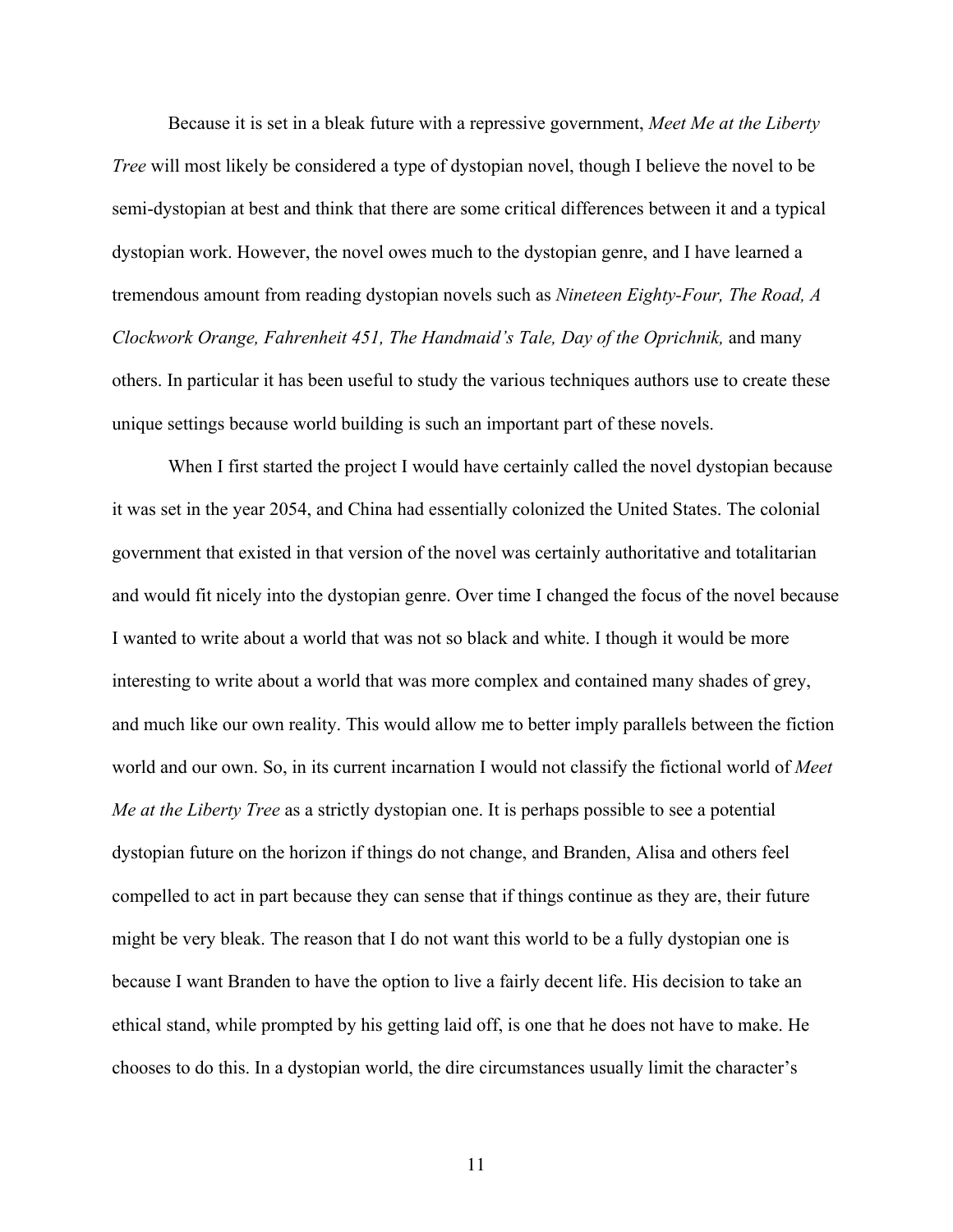choices significantly. I also want the fictional world of *Meet Me at the Liberty Tree* to resemble our world as much as possible, because the intention of the book is to get the reader to think differently and/or critically about events in our world. Dystopian novels also tend to be very black and white. There is often an evil government or authority figure and a lone hero who must triumph against them. I am trying to write something that hews closer to reality and has a little more uncertainty in it. I don't want there to be easy answers for anyone, including the reader, in this novel. Is Branden right to do what he is doing? Is Alisa's way better? Is the government actually that bad? Are the Chinese corporations really the problem? By making this world as close to ours as possible, I also want to make it as easy as possible for the reader to draw parallels between the two.

In addition to being pseudo-dystopian, the narrative is also a political one and a tragedy. I have discussed the tragic elements of the narrative in the Structure section, so I will focus on the political aspect of the narrative. This is meant to be an intensely political novel. One goal is absolutely to criticize specific policies of the current U.S. government: Guantanamo Bay, Citizen's United, The Patriot Act, etc. I also have taken many political issues from modern China (extreme pollution, censorship, rampant, corruption) and inserted them into the United States in 2025. While reading the novel, my own person political opinions might not be that hard to figure out, but the goal is not to present just one side or use the novel as a platform from which to shout my political ideas. The goal is to make the novel as messy as possible in some regards, and thereby create a polyphonic narrative in which several character's differing viewpoints are heard, and ultimately it is up to the reader to decide for themselves which character they agree with. By having all of these competing idea about the best way to effect change, I am trying to get the reader to question some of our assumptions about representative democracy in general, and in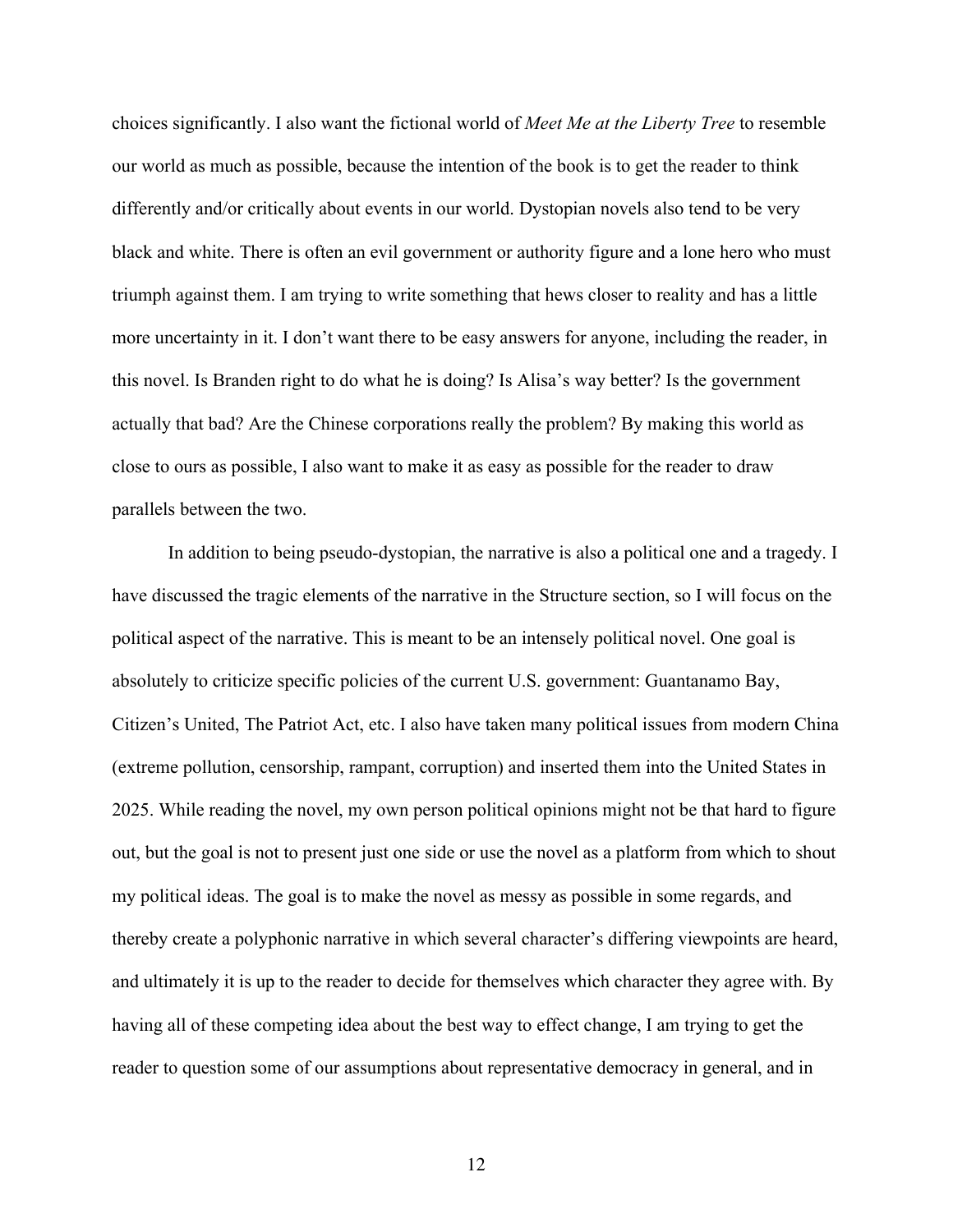particular the individual's relationship with the state. The goal of this novel is not provide answers, but to get readers to ask themselves questions about how we choose to organize society.

#### **Technical Difficulties**

There have been many of these during the course of writing this narrative, and I choose the word narrative because what started out as one novel has grown into potentially three, and this decision about how long to make this narrative has been one of the most challenging I have faced.

A typical novel is generally somewhere between eighty thousand and one hundred thousands words. As I was writing the novel, I kept this in the back of my head as a target. Unfortunately, as I was writing I discovered that I had around forty thousand words, and I was still in the first part of the story. This was too long for one novel, so I resolved to speed things up, and what happened was that when I submitted sections of the novel for workshop, one of my classmates said that it seemed like much of the novel was the characters having conversations while drinking beverages, which was a trend I had also noticed. One, the novel was a little beverage heavy, and I had to watch that, but also I realized that this was true, the characters were talking too much and doing too little. I think one of the reasons for this was that I was trying to cram too much into too little of a space by summarizing several events over the course of one conversation. For example, instead of having Branden meet a pack of hungry coyo-wolves in an abandoned building, I would have him mention that people had been talking about the pack of coyo-wolves that had been roaming the city streets.

So I realized that I was going to have to go into even more detail. The story I want to tell has numerous plotlines, and with both Branden and Alisa's story, it is almost like there are two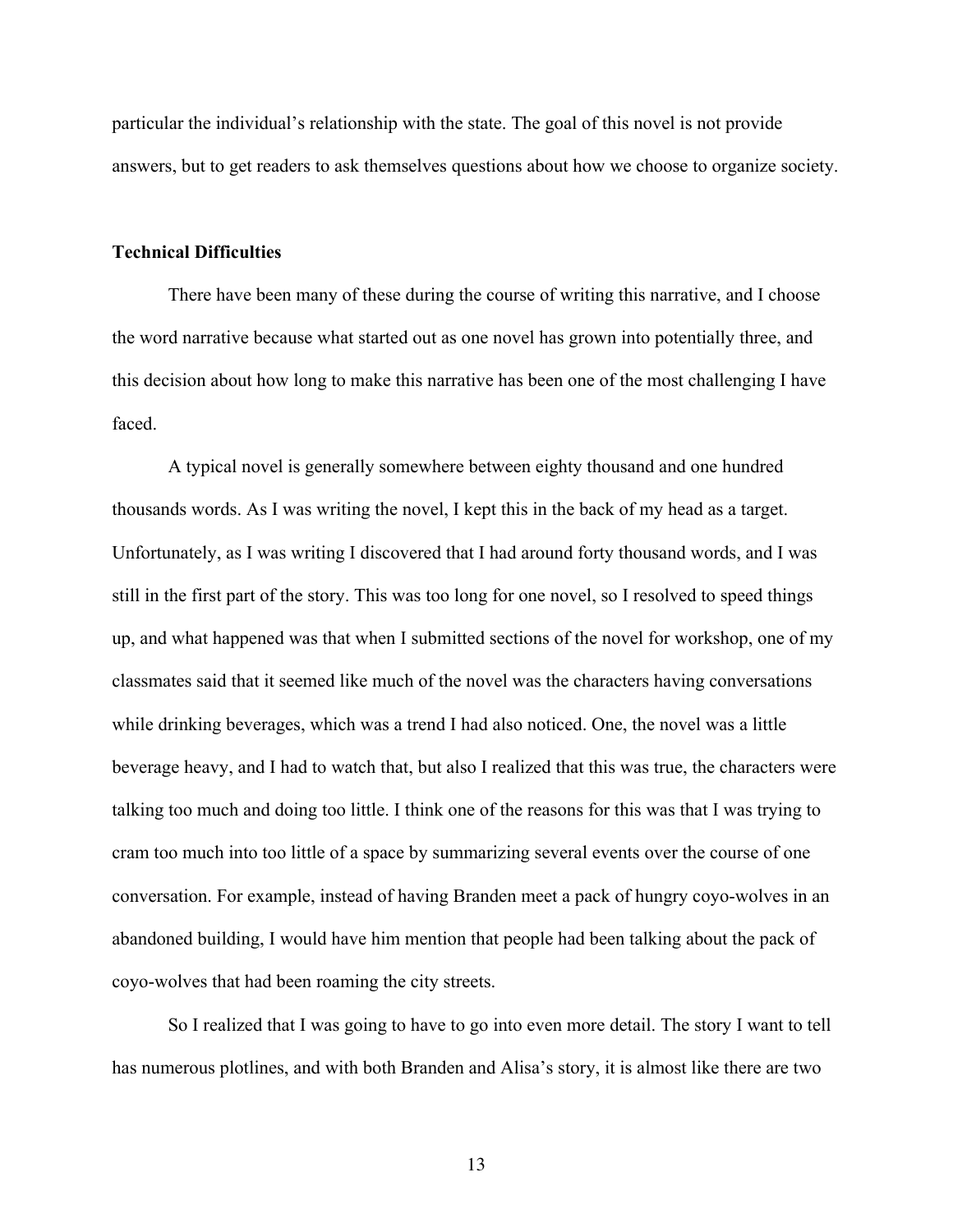whole novels there, so I came to the conclusion that one novel was not going to be enough space, unless I wrote a nine-hundred page monstrosity. So after mapping out the whole storyline, I came to the conclusion, which could very well change, that this narrative probably needed to be a trilogy. This would give me enough space to tell the story the way I wanted to tell it. Also, by making the first part of the narrative a stand-alone book, I was forced to make it more interesting. Before I could make the excuse that the beginning was just setting us up for the more interesting middle and end, but once I decided that this narrative needed multiple books, I had to make the first book strong enough by itself that people would want to read the second and third one. By making the first part of the narrative its own book, I have forced myself to come up with more interesting events in the early parts of the narrative, which I think has strengthened the narrative immensely.

The other main technical difficulty that I encountered was the narrators. I knew I wanted to have more than one, but it took me a while to find the right combination. I have flipped back and forth between first and third person narrators for both Branden and Alisa. I always knew that Branden's story could benefit from a first person point of view, but I was adamant that at the end of the narrative Branden is sent to the work camps in Alaska where he disappears and we have no idea what happens to him. Because he disappears at the end of the narrative, logically he couldn't tell his story in the past tense, and the present tense was just too awkward. After a while I realized the choice of point of view was more important than knowing exactly what happens to Branden at the end of the novel. So I became much more flexible about the ending and changed Branden's sections to first person told in the past tense, which I believe is the most effective point of view for his character.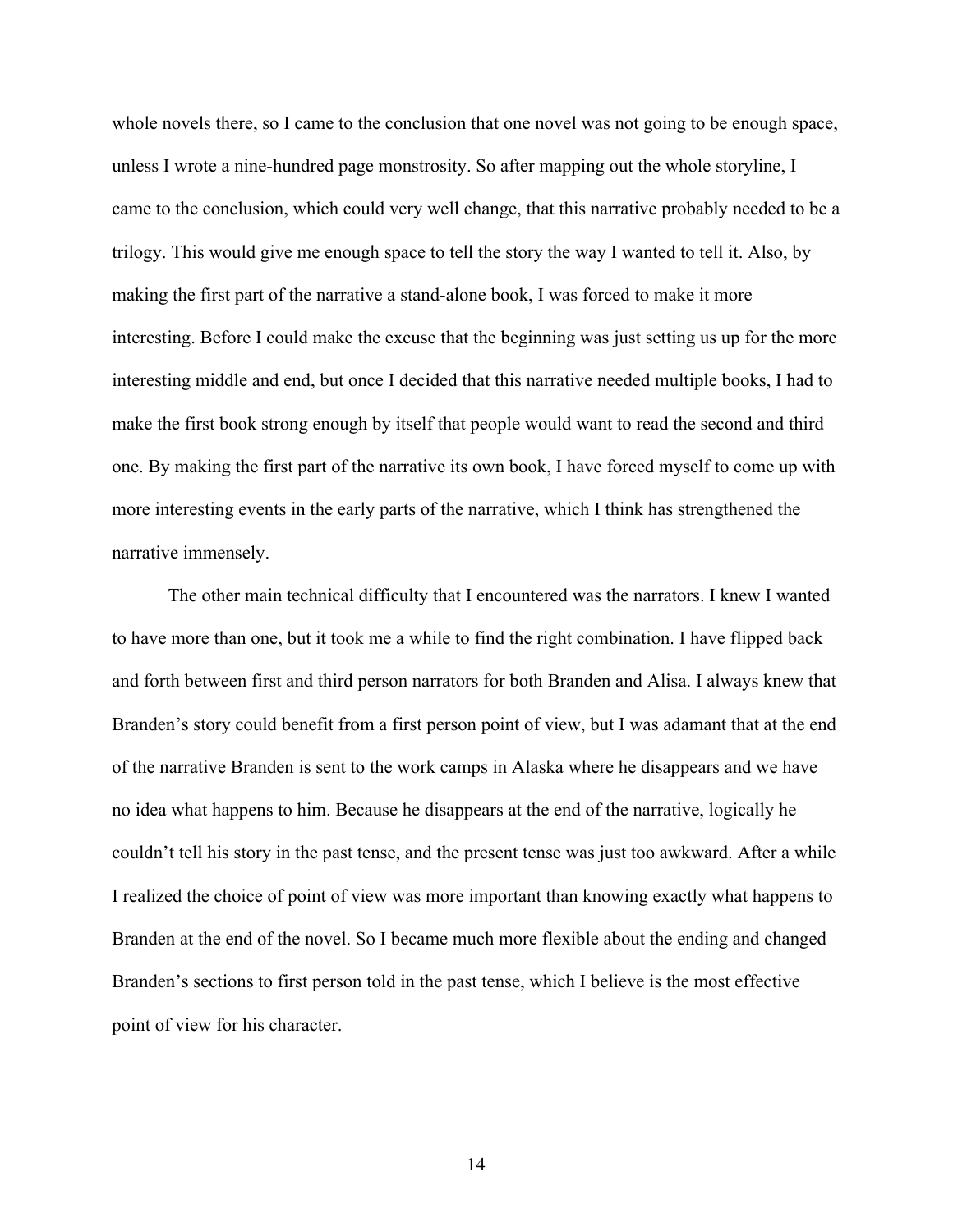I also tried out Alisa as a first person narrator, but trying to write a believable first person narration of a character of another gender is challenging and I thought, Why give myself another challenge in my first novel when I already have so many? So, I changed Alisa narration to a closely focalized third person that functions much like a first person narration for much of the time, but I can also create some distance when necessary, so it seems like the best option. There also used to be a plural first person narrator that represented the people of Boston and told the rumors and stories that people told about this time in the city's history. However, this voice was redundant because the third person narrator of the interlude sections can do pretty much the same thing, so I decided to simplify things and get rid of the plural first person narrator.

Perhaps the most important thing I have learned during this process is that I need to keep an open mind and keep nothing sacred. At one time, I had the idea that the narrative needed to be in a certain range of words and for a while I was insistent that Branden couldn't tell his story in the past tense because he disappeared at the end of the novel. I was inflexible and tried to cram the narrative into a pre-existing shape, and the results were not good. Once I let go of those preconceptions and allowed the narrative to flow more organically, I got much better results. So as I push forward with this narrative, I need to remember not to fall in love with any particular idea and to keep my options open.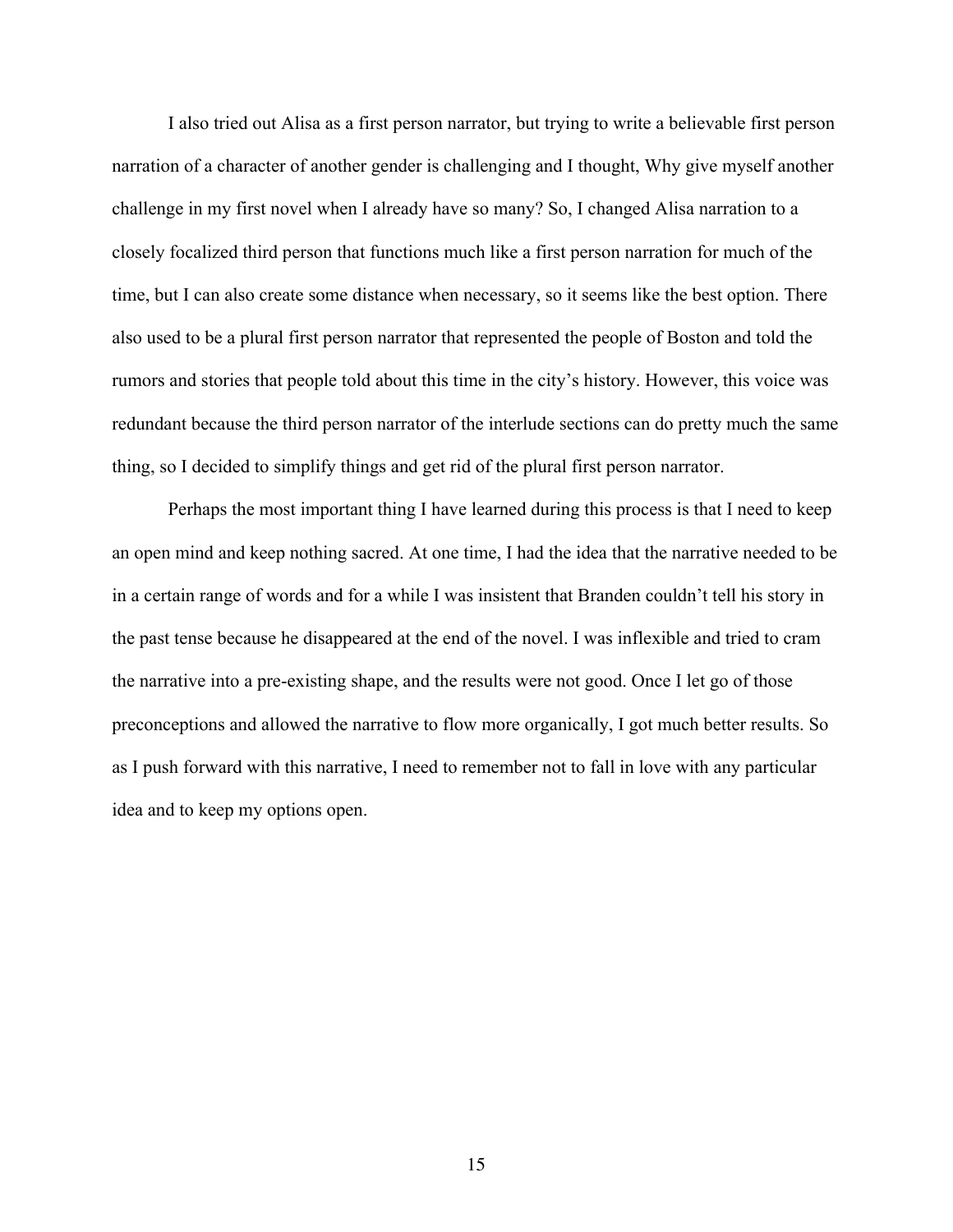"I quarrel not with far-off foes, but with those who, near at home, co-operate with, and do the bidding of those far away, and without whom the latter would be harmless."

-Henry David Thoreau, "Civil Disobedience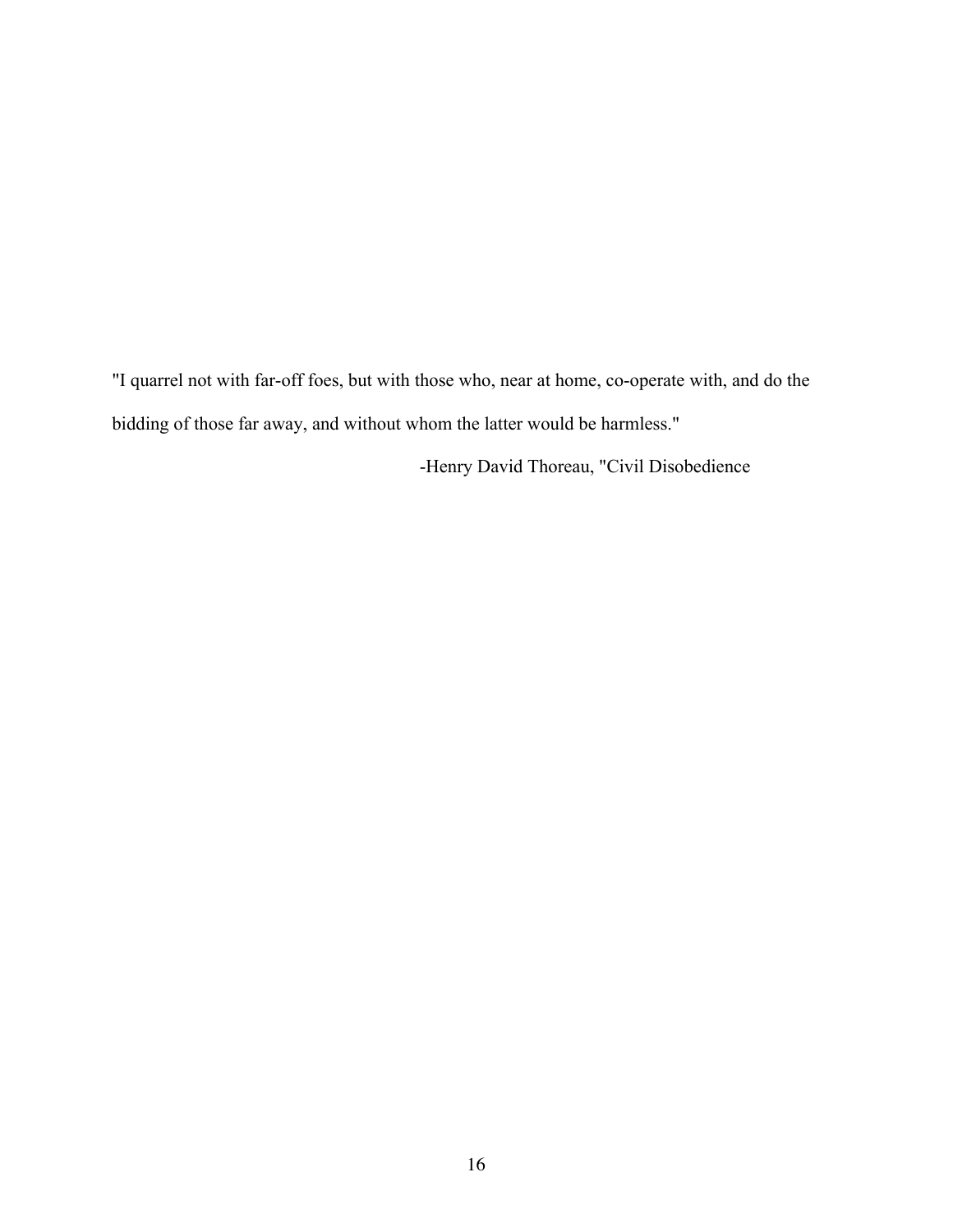# **Chapter One**

Even after all these years, Lady Liberty's still turning tricks in an alley just off Commonwealth Ave. Sure, these days you don't actually have to go down the alley to see her. Photos of her are all over the Internet, but there are those who still make the pilgrimage to see her in the flesh. Some go as a way to remember days past, while others go to catch a glimpse of something they were too young to see. The years and the rain have faded her enough that you have to get up close to see the details, but if you wander down the alley and make your way past the dumpster overflowing with trash, you can still see her painted up there on that brick wall.

Aside from the fading, Lady Liberty hasn't changed at all. Her back is still to you, and when you see her, you still feel like you're standing in a living room looking at her through the open bedroom door. She's standing next to the bed, and her torch and stone tablet are on the nightstand. Her hands reach up to her shoulder to untie the knot of her toga, and once she does, the pale green fabric that so perfectly matches the color of her skin will drop to floor, leaving her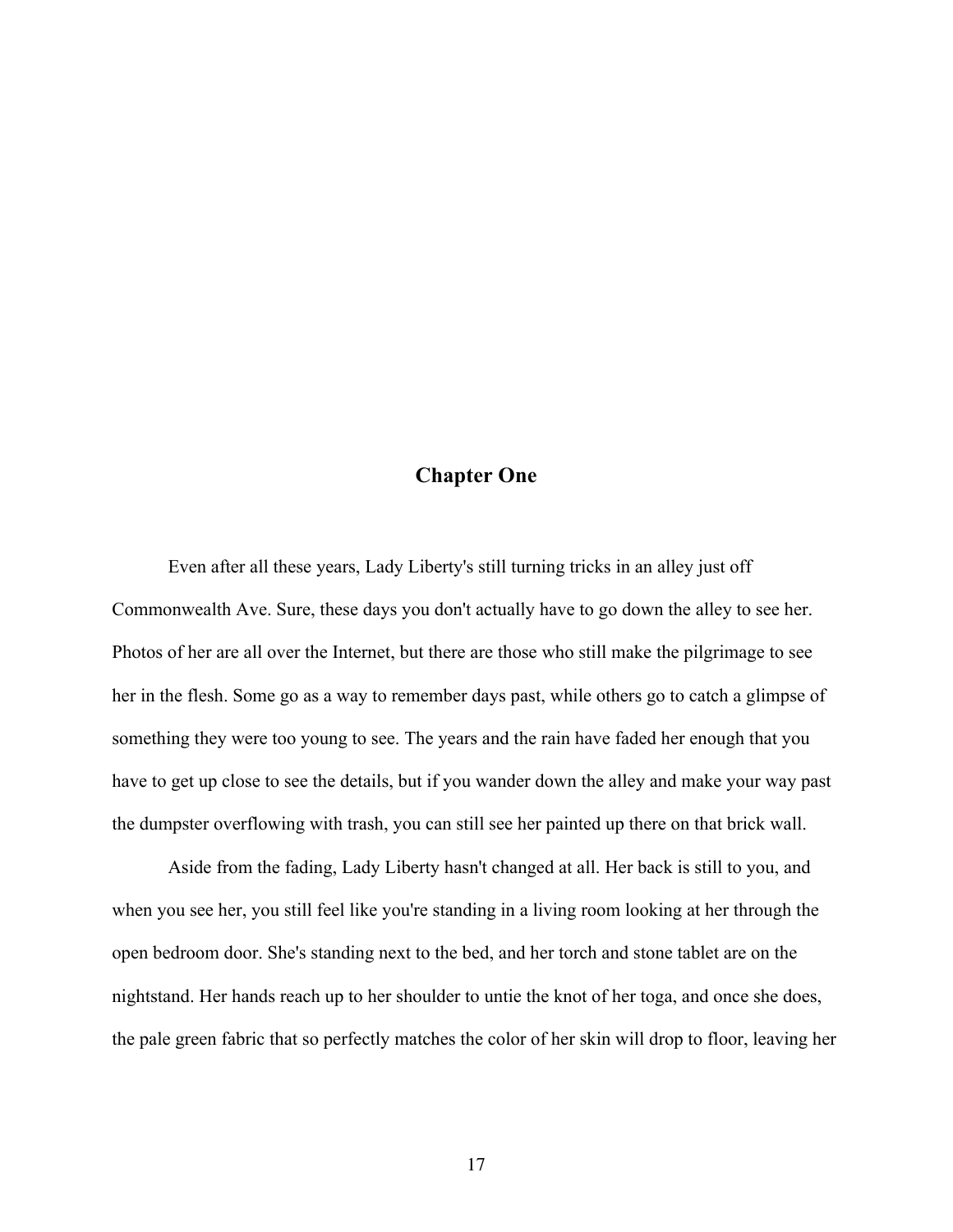standing there bare and exposed. She's still wearing her crown though, and most seem to think he's told her to keep it on. That he likes it better that way.

He stands next to her, leering. His black suit coat already draped over a chair as he takes off his purple tie. You can guess what will happen next. You feel like he bears a resemblance to someone you've seen on TV or in a photo somewhere, but you can't quite put a finger on it. All you know for certain is that he looks Chinese, and your eyes linger on his profile for a second, but then you glance toward the shadows just to the right of the bedroom door. Leaning against the wall and dressed in his Stars and Stripes top hat and suit, Uncle Sam grins as he counts the large stack of green and red bills in his hands. Dollars or Yuan, it's all the same to him. When he's done counting, he'll slip the bills into his jacket pocket and head out, leaving her all alone with the man in the purple tie.

\* \* \* \* \*

I remember looking at the Lady Liberty and Uncle Sam thread on TurnDit the morning Phil called. Someone had posted an update saying they'd checked all the streets around Paul Revere's house, and there was no sign of it there. For some reason, a bunch of people had been speculating that it was near some revolutionary location, so they'd checked near Paul's house, the Bunker Hill Monument, the Old North Church and even down by the harbor, supposedly near where they'd dumped the tea in. Back then it was more like a game than anything serious. There was a whole group of people who wanted to be first to find it, so after a photo of a new piece of political graffiti art was posted, people would go search the city streets in their free time for the wall or alleyway where the graffiti had been painted. Once someone found it, they posted the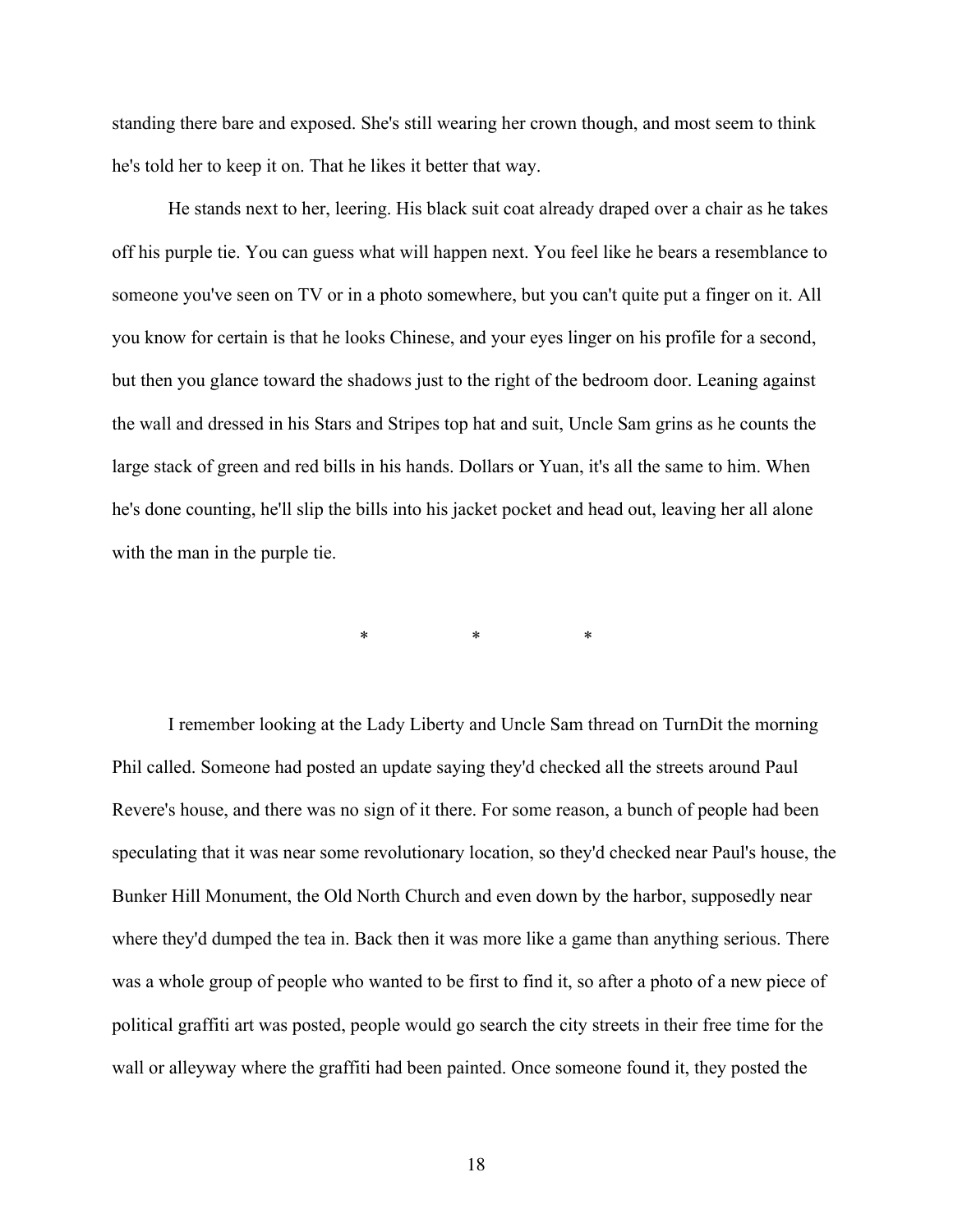location in the TurnDit forum and then someone else had to verify out and then the person who originally found it got bragging rights, and some people really got off on being the first person to find one.

I never got into that, but if a piece was good, I did like to see it in person. Sometimes the photos just didn't do them justice. Though once in awhile someone would photoshop the hell out of it and make it way better than the original. I really wanted to see Lady Liberty and Uncle Sam. The colors were just so vivid. Especially the green and red of the money in Uncle Sam's hand. Those bills just leapt out at you. And the shade of green of Lady Liberty's skin was somehow just mournful. I didn't want those colors to be photoshopped. For some reason it was important to me that those were real. That those colors existed out there in the world.

So that morning, I stood there in the kitchen and leaned against the counter and looked at my phone as I scrolled through TurnDit posts speculating on the location of Lady Liberty when Phil called me again. Jesus Christ, I thought. He'd already called like four times today, and I hadn't even eaten breakfast yet. Him and the rest of management was panicking needlessly over the Waterstone account. I'd sent god knows how many texts to Donaldson the night before, reassuring them everything was on track. They didn't pay me enough to answer calls this early in the morning. I hit ignore and glanced over at the stove clock and saw that it was already 7:02. Kira would be coming in for breakfast any minute, and I still needed to make my lunch. I needed to get going. I shook my head in an effort to clear out the molasses like fog that seemed to fill my head for the first twenty or thirty minutes after I woke up.

I had a couple of unread text messages on my phone. My mother was reminding me about dinner tonight, and Robbie was texting me again about wanting to grab a beer sometime soon, maybe either tonight or tomorrow. Tonight was no good, maybe tomorrow. I'd text them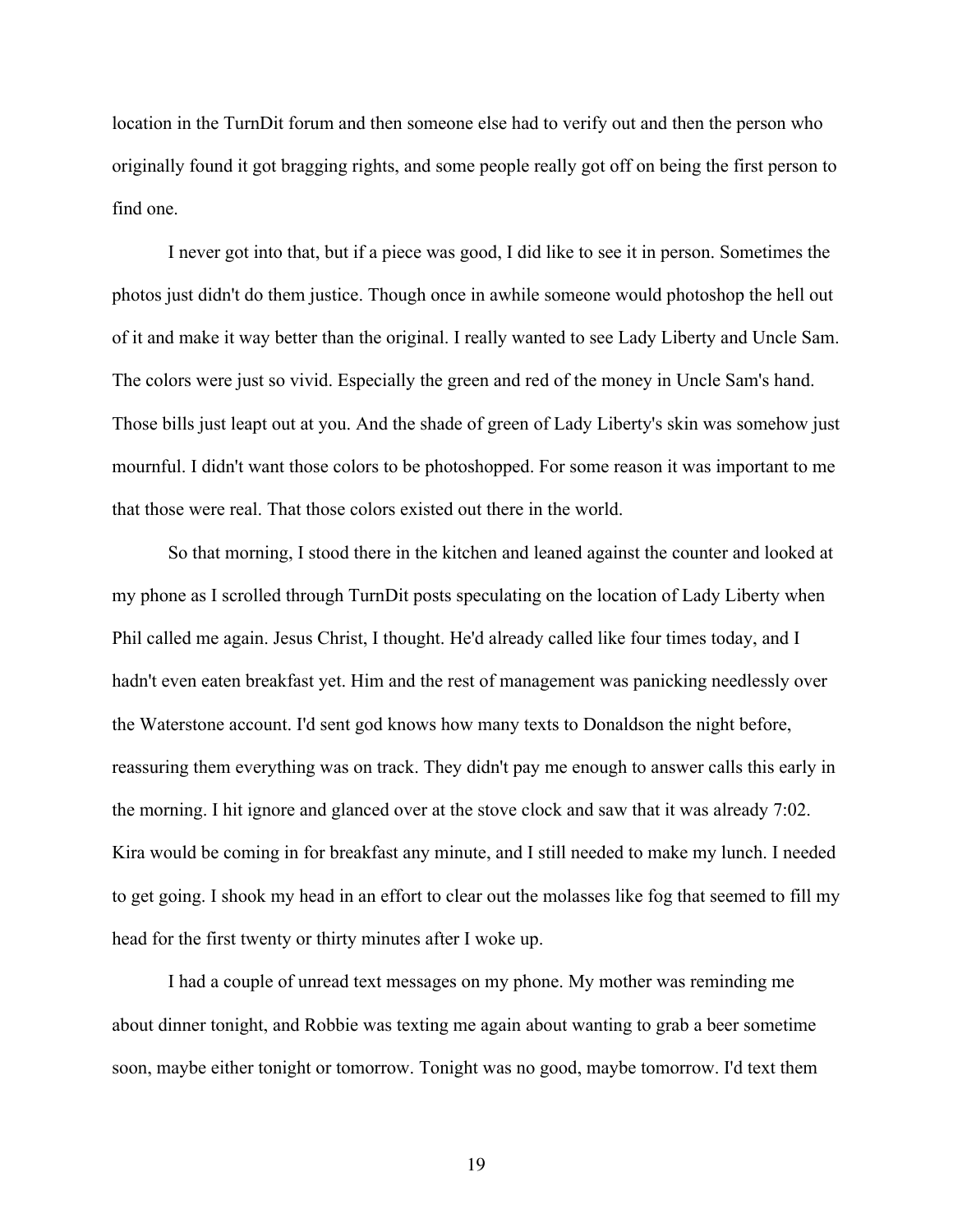back later. I put the phone back in my pocket and went to make my lunch. I got the bread out from the breadbox and opened the fridge to get out the cold cuts. I surveyed the contents of the refrigerator. The usual condiments, a container of pasta with no sauce, milk eight days past the expiration date, I took the cap off and sniffed it- still good, a few eggs, Kira's congee, strawberry jam and some apple juice. No turkey. No roast beef. No salami. No cheese. Not even lettuce or tomato. I glanced over at the load of bread sitting on the counter. No. Bread alone wasn't going to be enough. I looked back into the fridge to see if I'd missed anything. The milk stared back at me.

"Alisa," I shouted as I stared back at the milk, "We don't have any cold cuts?"

Alisa's voice came from somewhere down the apartment hallway, "I don't know. Check the fridge."

I heard giggles behind me. My ten-year-old daughter, Kira, was standing in the kitchen doorway. "Yeah Daddy," she said. "You should check the fridge."

"Oh, you think that's funny do you?" I swung the fridge door closed and walked over to Kira and began tickling her in the ribs. She shrieked in delight as she tried to twist away.

After a minute of squirming and shrieking, she said, "No, time out! Time out! I need to eat breakfast. I'll be late."

I let go and she panted, trying to catch her breath. "Likely excuse," I said. I headed over toward the loaf of bread on the counter. Might as well make some toast. "Alright, what do you want for breakfast?"

"Congee."

I groaned theatrically. "Again?"

She nodded vigorously.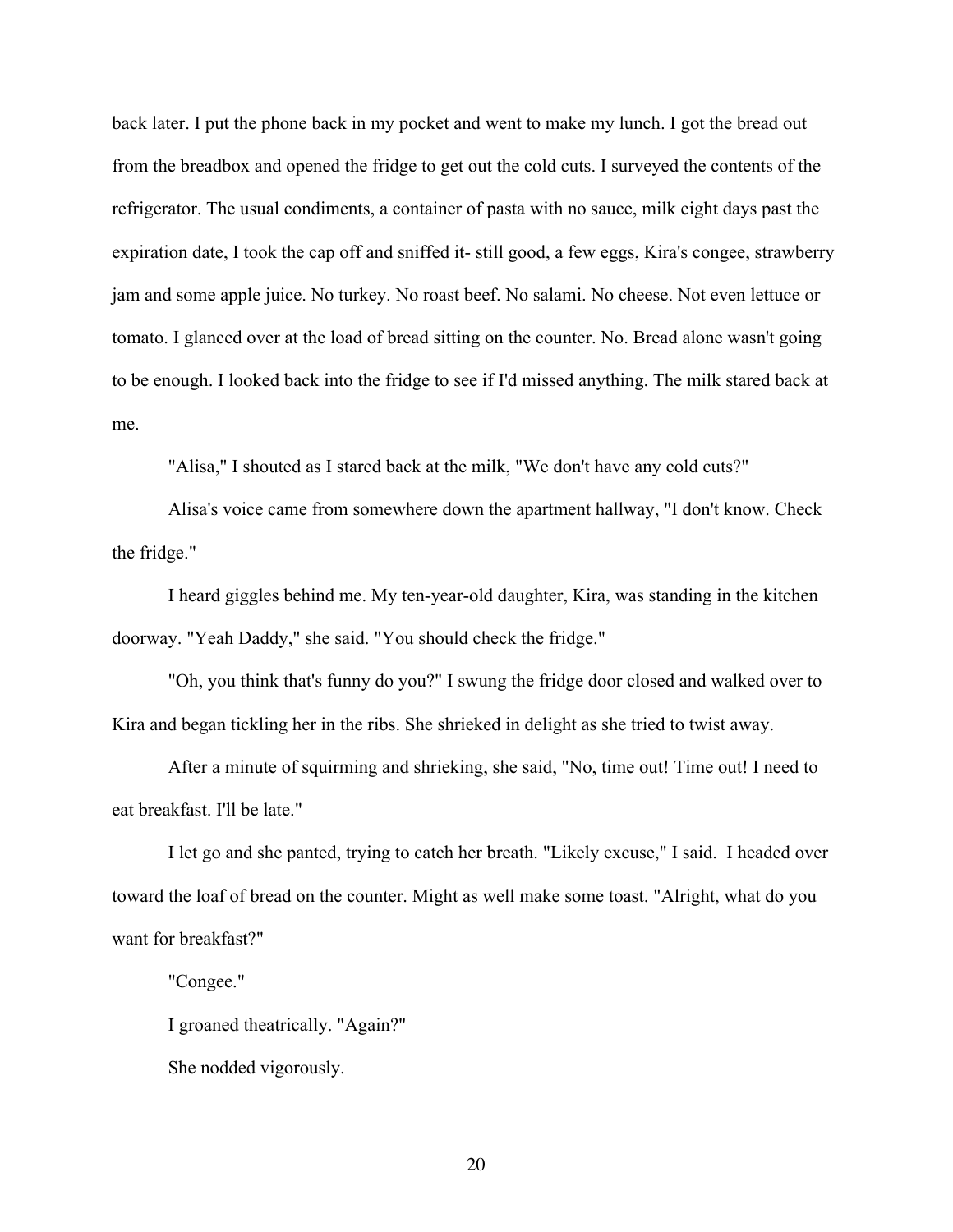"What about scrambled eggs? Or cereal? Or pancakes?"

She shook her head and opened the fridge and got out the plastic container of congee she and her mother had made on Sunday.

"What about waffles? Delicious, delicious waffles with butter and syrup." I put two slices of bread in the toaster. Then I got the coffee pot and turned on the water. Aw, shit. The water was light brown. I let it run and hoped it would clear up. This had been happening for the past three or four months. Rust in the pipes or something. God only knew what kind of heavy minerals or lead or whatever was in the water. You would've thought Alisa and her Condo Board would've fixed this by now. Finally, it started to run clean. I let it go for twenty seconds and then filled the coffee pot.

"Do you even know how to make waffles?" Kira said as she put the container of congee on the kitchen table and went to get a spoon and bowl. In order to reach the bowls in the upper cabinet, she first had to get the small footstool from the corner.

"Yes, I know how to make waffles. Don't be silly." I decided not to mention that we didn't have a waffle iron.

As I waited for my toast to pop up, I turned the radio to the local news. They were interviewing some economist from MIT who was predicting that President Horace would not be able to curb inflation like he had promised. No shit. When was the last time that guy had done anything of any substance? We clearly needed the Feds to step in and wield some of that authority, but the State's Rights movements had put an end to all that. So now all those jackasses in D.C. did was makes even more promises they wouldn't and or couldn't keep, but somehow they were still better than our own local government. Hard to believe as that was. We were in year three of the reign of that jackass Chairman Yonsen La Ri. Why those assholes at the State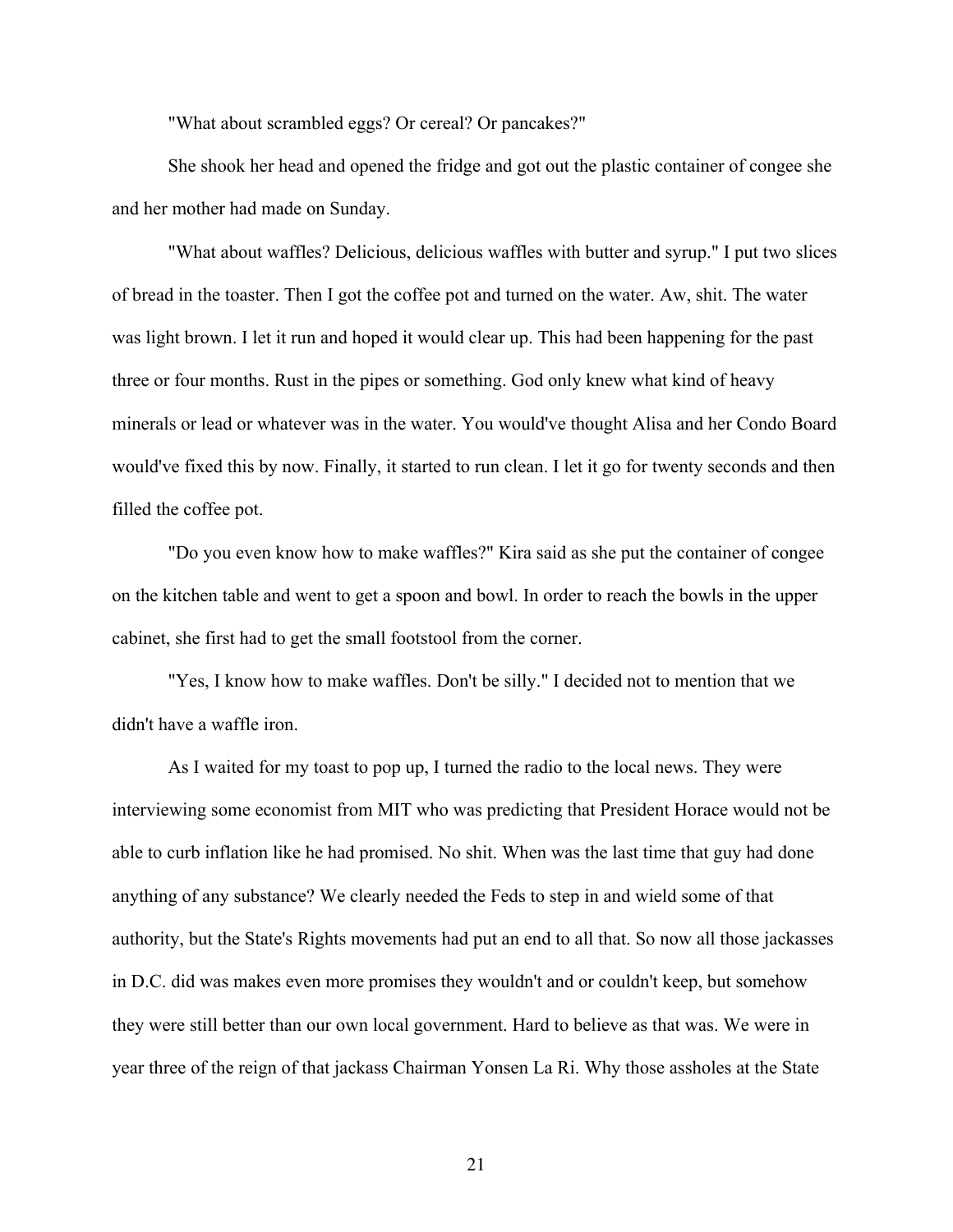House had put him in charge when the city went bankrupt, I had no idea. My phone vibrated in my pocket again. This had to be a joke. Sure enough it was Phil again. I put the phone on silent and put it back in my pocket.

Kira had gotten her bowl and was using a wooden spoon to scoop the congee out of the container and into her bowl. The pasty rice porridge fell from the spoon in clumps that reminded me of chunky glue. She'd discovered the stuff in her world history class. She'd first made it for a project on Chinese culture. They'd been spending an awful lot of time on China, and I'd remarked that maybe this was less of a history class and more of a Neo-Colonial indoctrination program run out of Beijing. Kira told me China was the world's largest and oldest continuous civilization and should be studied, and Alisa just shushed me. Anyway, Kira loved making the rice gruel, she loved it, and it seemed like she ate it almost every day for breakfast. She also claimed it made you smart. I'd asked her where she'd gotten that idea, and she said that everyone knew that. When she said that, I got this image of mid-level bureaucrats somewhere in the windowless basements of the Department of Education being paid off to slip Chinese propaganda into the curriculum. Of course if I were to say that out loud it might make me seem like I should be living in a shack in some remote mountainous region of the Adirondacks with a collection of tinfoil hats and newspaper clippings tacked all over the walls of my cabin. Though was it that far fetched? I don't think so.

Kira put her bowl in the microwave and set the timer for two minutes, and I said a silent prayer that the thing wouldn't burst into flames. I was convinced that it would one of these days. It had been repaired who knows how many times by Fifth Floor Terry, and now seemed to be held together mostly with duck tape and super glue. I was halfway convinced that one day it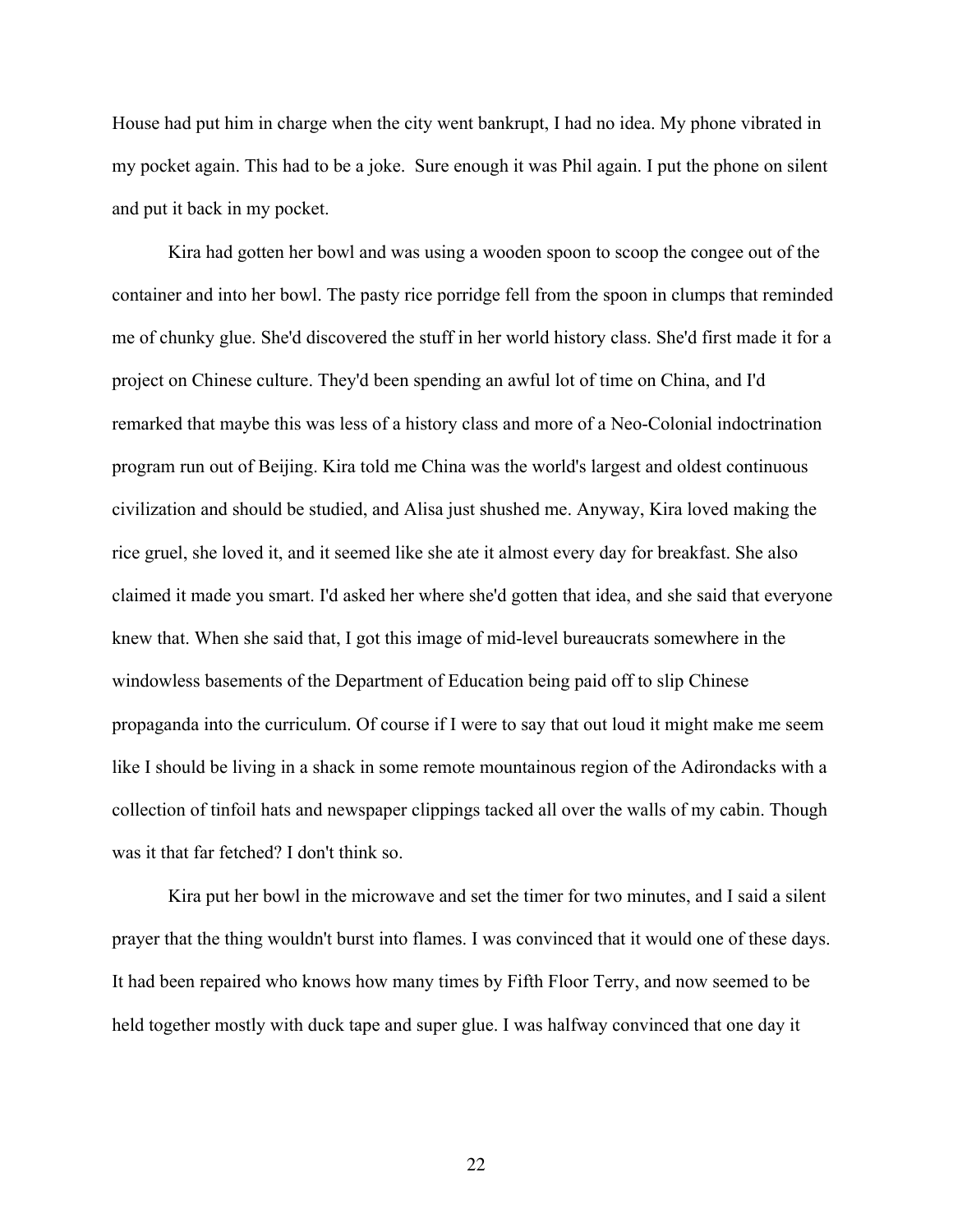would kill us all. Terry said it was fine, and Alisa trusted him more than I did. The damn thing was probably giving us all cancer.

As I waited for my toast to pop up, I listened to talking heads from the radio debate the recent Supreme Court decision to uphold an Alabama Court's ruling that significantly expanded libel laws. They had brilliantly decided that a website's owner was responsible for all of the content on their site, including the comment sections, so websites would now delete anything controversial, which in some ways might be a good thing seeing as the comments section of most websites were filled with so much ignorance, racism and misogyny that Gandhi would've had to reconsider his optimistic view of humanity had he read them. But it was just one more avenue of free speech that had been shut down. The media's self-censorship apparently wasn't enough anymore. Next they'd just be straight up banning sites. Shit, what was TurnDit going to do? Someone paints an unflattering picture of ol' Chariman Yonsen and then that asshole can sue the site and the artist. Fuck. This was not goo- my toast popped up. It was too early to think about this anyway. I shut the radio off and got out the butter and jam and sat down at the table with my toast.

Kira sat across from me eating her rice porridge. What would my mother have said if I had told her I wanted rice porridge for breakfast? She probably would've said, Rice porridge? You want rice porridge? Fine, go ahead and make yourself some.

Kira had gotten out the box of raisins and was mixing them in with the congee. "You going to want some honey with your rice gruel?" I said.

"Congee."

"Rice gruel."

"Congee."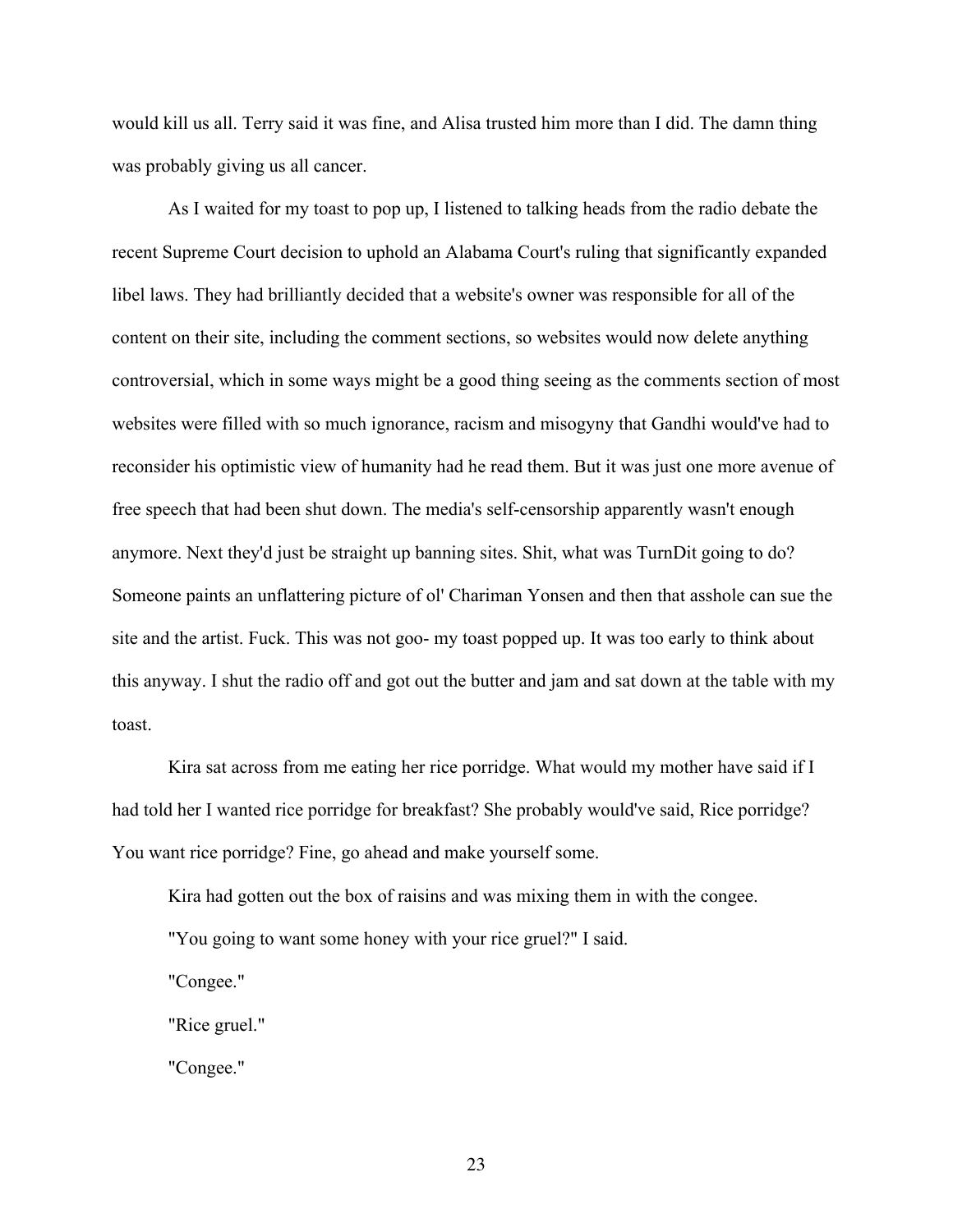"Whatever. You want honey or not?"

She nodded, and I reached back and got the honey off the counter and handed it to her. We sat there at the table together eating our breakfasts pretty much in silence until Alisa walked into the kitchen. She was still in her yellow bathrobe and her hair was wrapped up in a towel. She walked over to me and handed me her cell phone. "It's for you," she said in a tone that let me know she wasn't pleased about being my answering service. Then she walked out of the kitchen without looking back.

I put the phone to my ear, "Phil, this had better not be you."

"What? Yes, it's me. Why the hell haven't you answered your phone? I've called you seven times this morning."

"I am aware, Phil. I am all too aware. This was dirty tricky, Phil. Some low down sneaky shit. So please, enlightened me. What was so goddamn important that it couldn't wait until nine?" "Branden, I don't know how to tell you this..."

There was silence for a moment, and as I listened to that void on the other end of the line

I began to re-evaluate what was going on. After what was probably only a couple of seconds, I broke, "Jesus, Phil. What happened? Did someone die?" I pictured Marci or Dave dead on the office floor from a heart attack, or lying in a bloody heap on the road after being hit by a bus. Kira was now staring at me from across the table, her face full of concern.

"No, no. God no. It's just...shit, Branden. I don't know how to tell you this."

"Hold on a second," I covered the phone with my head and whispered, "No one died, Baby." Kira looked visibly relieved. "Phil is just upset about something. I'm going to go calm him down, okay?" She nodded understandingly. People getting upset and needing to be talked to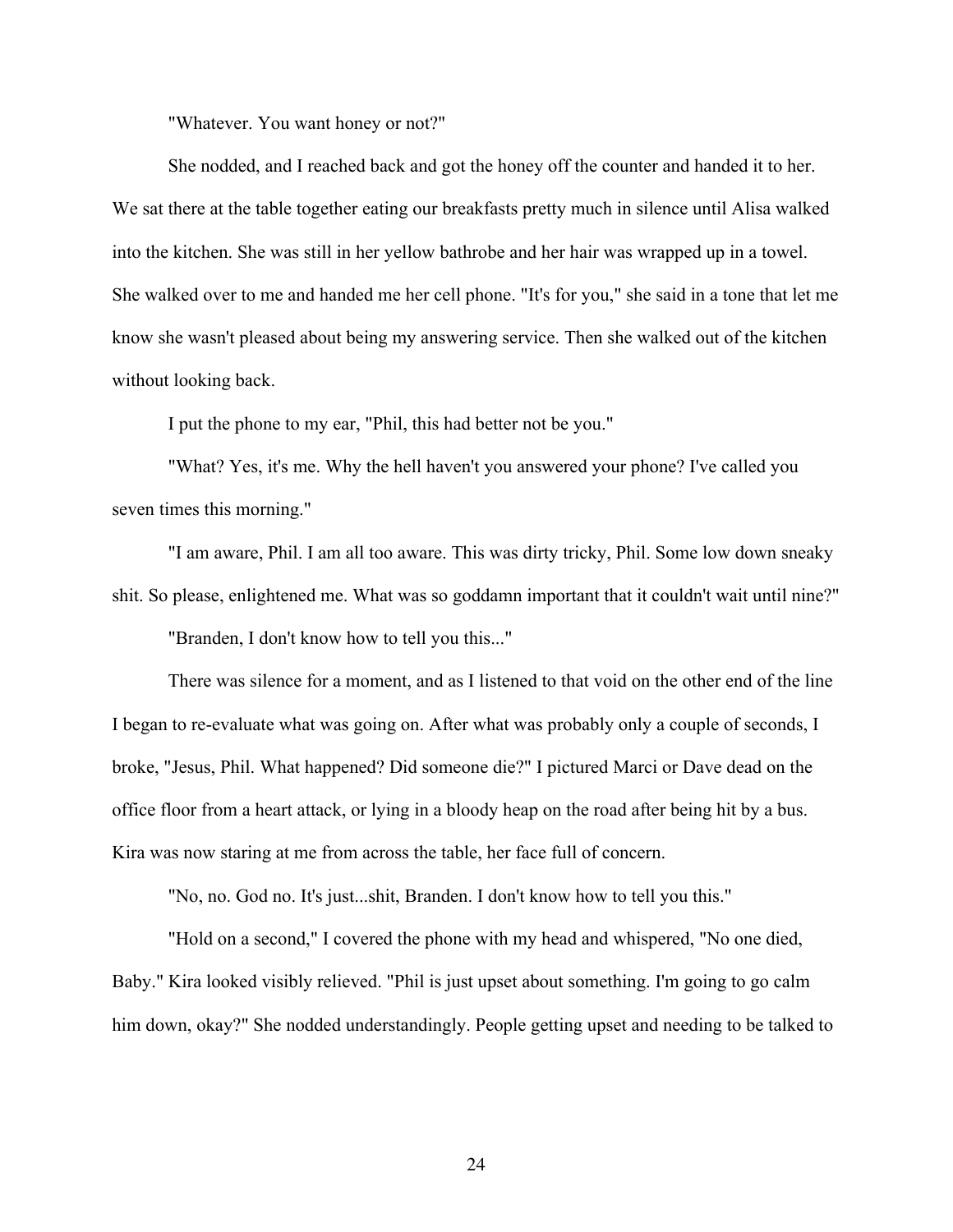reassuringly was something she saw every day at school. I got up and walked out of the kitchen, across the narrow hallway and into the living room.

"All right Phil, what the hell is going on? Just tell me."

"I'm sorry Branden. I really am... they're going to lay you off today."

For a second, my mind was completely blank. I just stood there and stared out the window at the pine trees in the courtyard. I mean, I hadn't thought they'd actually... "What?" I finally said, "You can't be serious."

"Yeah. I'm sorry, man. Donaldson called me last night to let me know. I guess they made the decision at yesterday's afternoon meeting. They're laying you off with the interns."

"Are you kidding me?" I shouted. "They're-" I glanced over to the kitchen where Kira was still eating her congee, and then I walked over to the living room window, lowered my voice to a whisper and continued, "It was TempCorp wasn't it? They're firing me over that bullshit?"

"Yeah. You really pissed them off with that, especially Donaldson. You know that. And they're not going to fire you. They're going to lay you off, which matters. For unemployment and references. Look, the Huichan project is wrapping so they're going to roll you in with the temp layoffs."

Those sneaky fuckers. They were just going to roll me in with their regularly scheduled end of the project temp firings...no layoffs. If they fired me, I might have a lawsuit. But laying me off? Shit. Those happened every day all over the city. Suddenly Donaldson's nocturnal texting made a lot more sense. Outside the window, the sky was a mass of grey clouds. The forecast was for wind and rain. Of course it was. "So what, they're just going to call me in when I get there in the morning and kick my ass to the curb?"

"Pretty much."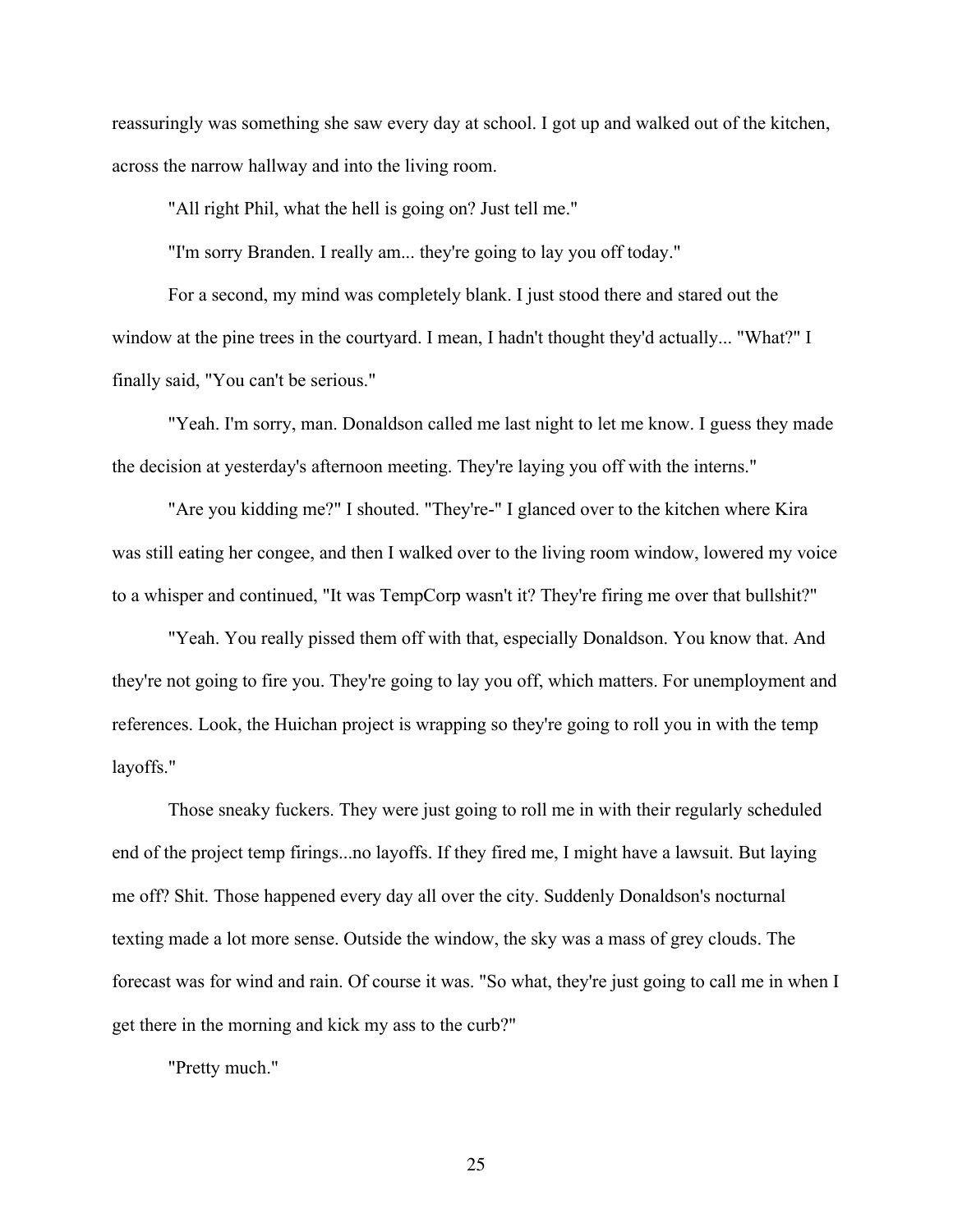"Jesus Christ," I was practically hissing at this point. "Those greedy, kowtowing bastards. This is complete bullshit. It's horseshit like this that's the reasons this coun... Fuck. I'm going to tell those cowardly corporate stooges-"

"NO!" Now Phil was shouting. "Do not do that. Do not." I could hear him taking a deep breath, trying to calm down. "Just listen. I know you want to go in there and tell them everything that's been in the back of your mind, but please, don't. This is why I'm calling. Yeah, Donaldson wants your ass gone, but Mark likes the work you do. Terry probably couldn't give a shit either way, but he sides with Mark more often than not. Just because you're getting laid off today, doesn't mean they won't rehire you later. Donaldson's just having one of his hissy fits. So yeah, they're serious, but they also want to see how you react to this. They pulled this same shit with Rebecca like three or four years ago, and she's back. She's doing fine now, isn't she? They just want to scare you into behaving. In a month-

"This is complete bullshit and you know it. I mean-"

"Branden, do you know what the job market is like out there? Thirty-two percent unemployment. Thirty-two. It's not like graphic designers are in great demand. And how much work is being outsourced to Mumbai or Chenai these days? You think you can get another job, just like that?"

He was right. What could I say? Nothing. I just stood there, and Phil just waited and let the silence stretch for a minute to make his point.

"So listen Branden, in a month or so when another project comes up, they're going to need more people. We're running a skeleton crew as it is, and I think they're doing this more as message to you than anything else. They're going to want to call someone who knows how we do things. They don't want to have to train someone all over again. If you say the right things on the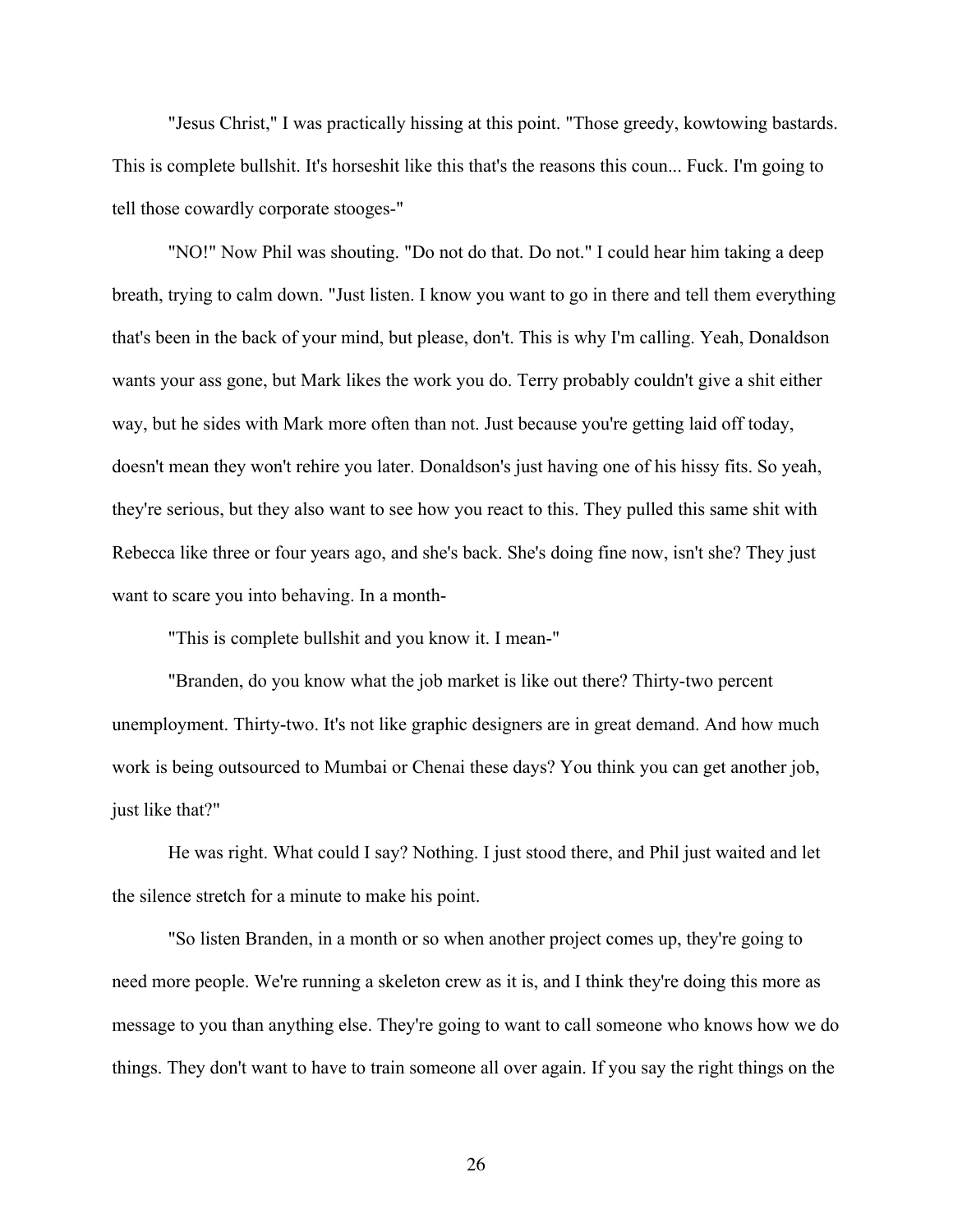way out, they're gong to call you. Donaldson will be over his hissy fit, and Mark likes your work. They figure you'll be scared straight, as you goddamn should be, and they'll hire you back. So, today, do not make a scene. Be polite. Acknowledge that you fucked up. Lie, I don't care. Say you're sorry and that if any work comes up in the future, you'd love to be considered. Smile when you shake their hands goodbye and pretend you mean it."

I stared out the window as the wind picked up and made the branches of the pine trees in the courtyard sway back and forth. Jesus. Fucking fired. My right hand held the phone to my ear, so with my left hand I reached over and pinched my right forearm.

It hurt.

Damn.

"Branden? Branden? You there?"

"Yeah, I'm here." I closed my eyes and stared at the blackness. "Look, Phil. Thanks for calling. I really appreciate it. I know you didn't have to. You're putting yourself out there on a limb for me, and...and..., well, just thank you. I owe you for this. I do."

"You're welcome, and we'll get a beer after work one of these days, ok? And look, I know I probably don't have to tell you this, but do me a favor, don't let them know I told you. Act surprised when it happens."

"Yeah, of course."

"All right. I better get going. I got to make sure the kids get to school. I'll see you at the office."

"Okay, and thanks again for the heads up, Phil."

"Of course. See you."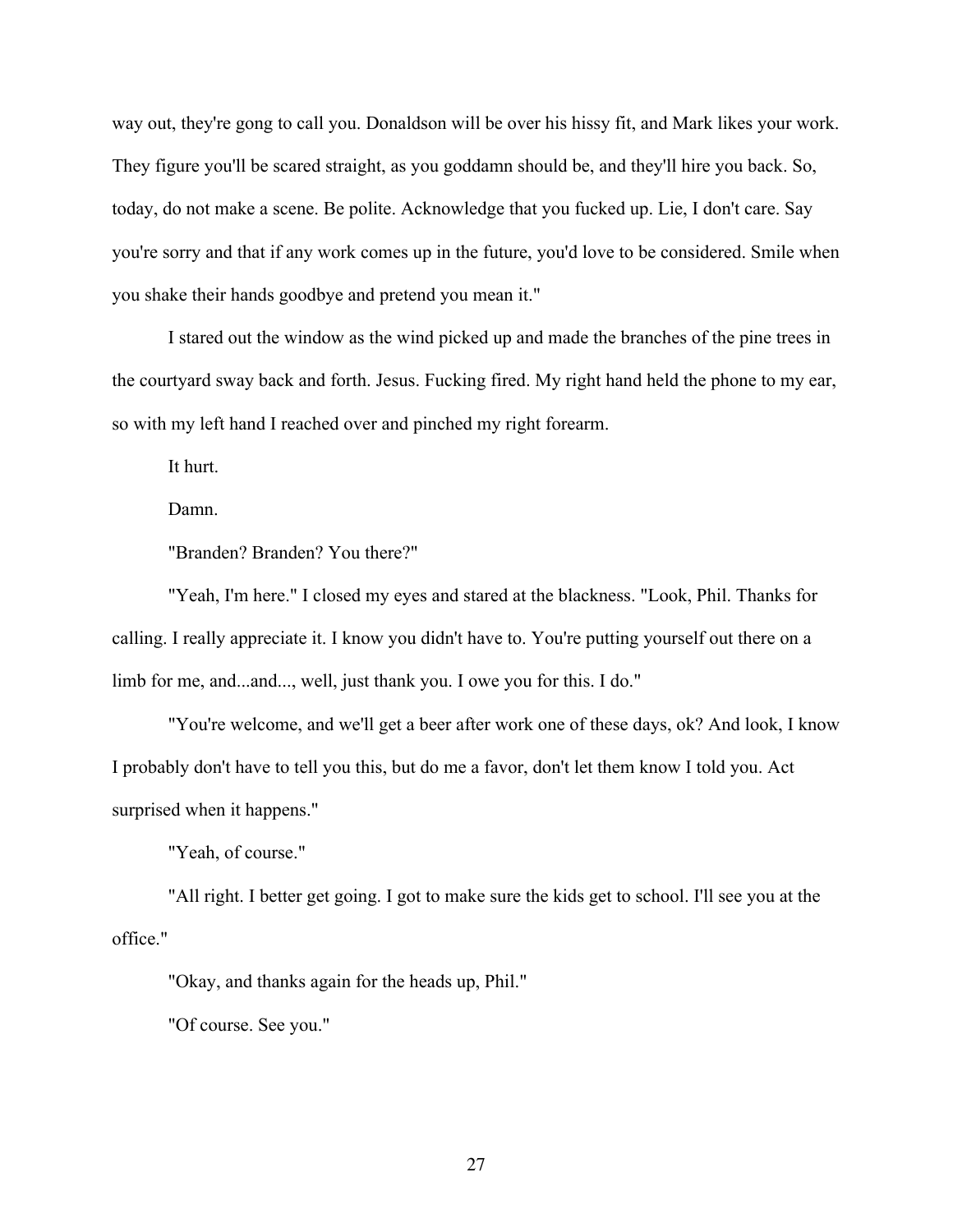Phil hung up and I put the phone back in my pocket. The wind had died down and the trees were no longer swaying. I couldn't believe this was actually happening. I knew Donaldson had been pissed, but I didn't think he'd been harboring this deep seeded loathing that eventually manifested in this Machiavellian plan to get rid of me quietly. Yes, at the bar after the meeting I argued with some Vice-President from TemCorp over the Philadelphia riots. And yes, I may have said somethings I shouldn't have to a client, but number one he was trying to justify the police using batons to clear the square, and the protesters were just sitting there, doing nothing. Yes, it was past curfew, but the protesters were using passive residence and I realize that picking each one of them up and carrying them to the paddy wagons would've been a lot of work, but just wade into the crowd and start swinging? It was an egregious use of force, no question. And number two, the vice-president, whatever his name was, said it himself, we were in a bar, after work, having a few drinks and people could speak their mind. He wanted to debate. It was only Donaldson who over at that corner table nursing his martini that was freaking out.

I headed back to the kitchen where Kira was finishing up her congee. She looked up at me with a concerned look as I walked in, and I gave her a thumbs up.

"Daddy, what happened?" Kira said as she looked up at me from her bowl of rice gruel.

"Nothing, Honey. Just the usual stuff. Um, someone messed up some of the artwork for a project. I have go in and help fix it." Yeah, Daddy to save to day. Keep telling that one.

"Ugh," she stuck her tongue out to show what she thought of that. "Is it a lot of extra work?"

I sighed. "You know, probably not."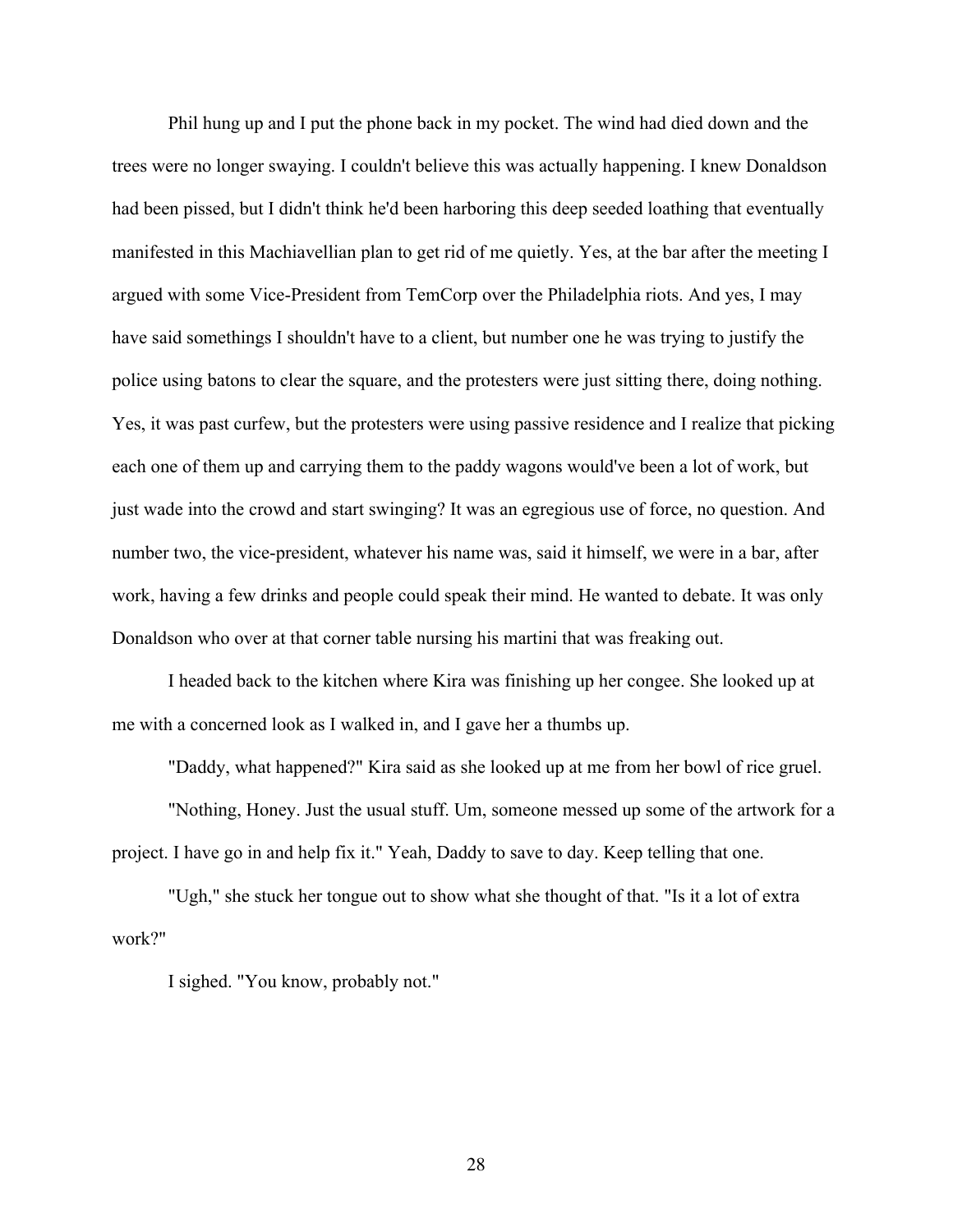I bit into my toast. Cold tasteless mush. I took another bite of cold toast and chewed mechanically. I'd get one more paycheck, so we'd be fine for November, but after that... I tried to do the math in my head. How much for the mortgage? Utilities? Food? Insurance?

As I calculated the mathematics of our financial Waterloo, Kira finished her rice gruel and washed her dishes. Then she went into her room to finish packing her school bag. I needed a pen and paper, but I didn't want to get up for whatever reason. I was trying to do it all in my head. Alisa was making more now, and we'd probably be able to-

Alisa walked into the kitchen dressed in jeans and a grey sweater. She'd change into scrubs when she got to the hospital. "Hey", she said, "Is Kira ready for school?"

"Packing her bag."

Alisa walked over to the coffee maker and got her thermos down from the cabinet above it. "You want any more?"

I shook my head, and she poured the rest of the coffee into her thermos. How do I even bring this up? Hey, so, guess what? We might have trouble paying the mortgage next month.

"I'm going to go help Molly knock on doors," Alisa said. "You've got Kira right?" "Knock on doors?"

"Getting people to come to the Condo Board meeting tonight. Remember? The meeting you're skipping because this is apparently the only night you can go talk to your mother."

"Oh yeah. That one. "

"Yeah. That one."

As Alisa poured cream and a little bit of sugar into her coffee, I tried to debate the merits of telling her about Phil's phone call right now, but my brain wasn't working. There were literally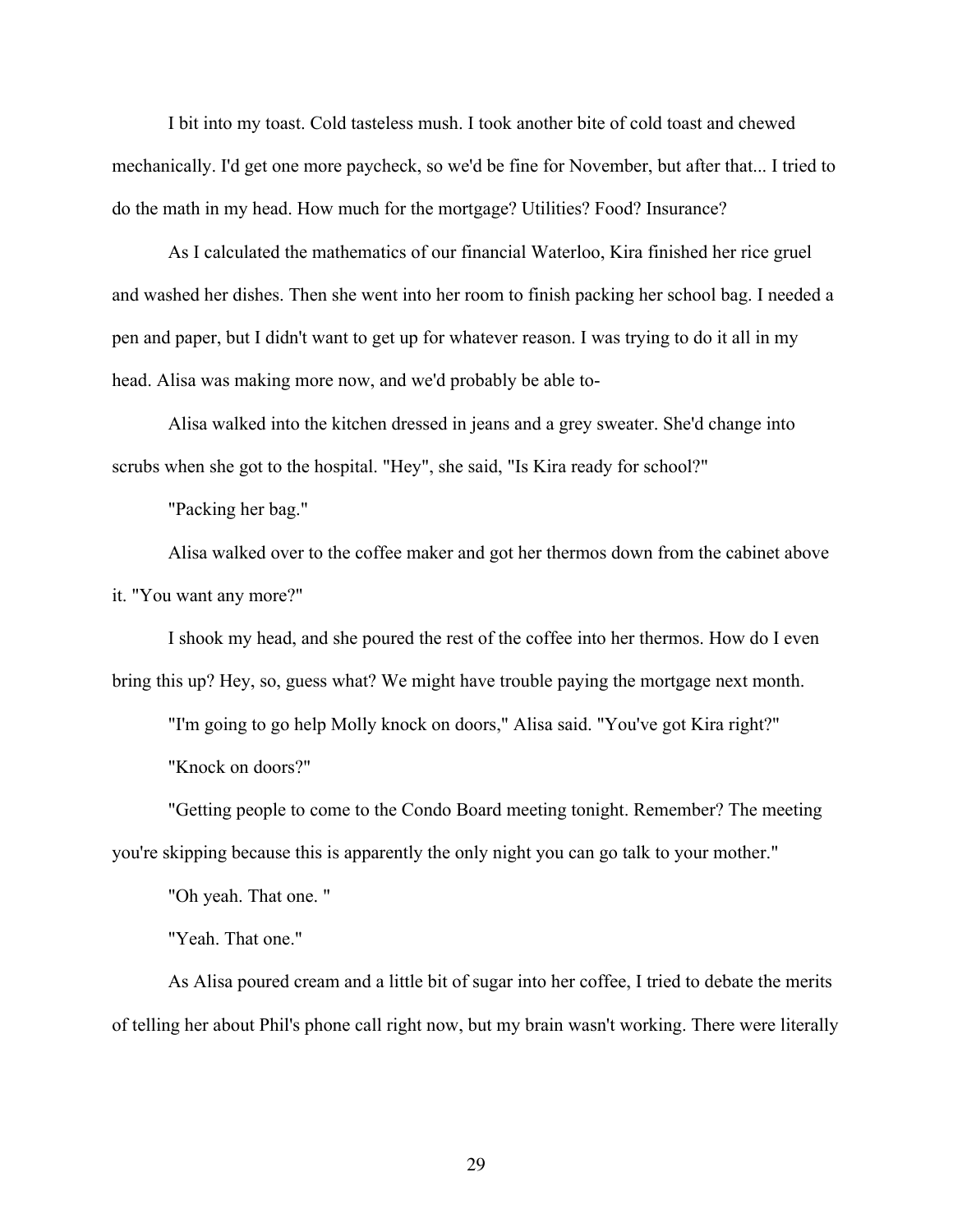no thoughts going through my head. Just an empty void as I watched Alisa put the cream back in the fridge and then sit down at the table across from me.

"Are you doing ok?" She said.

She took a sip of her coffee and she closed her eyes for a second as if to better savor the taste. Starting the day without coffee was not an option for her. Should I... no. No. It was better to wait. She only had like a few minutes before she was going to leave. This conversation needed more time. Besides, it'd be better to wait until I had all the facts. Yeah.

As least that's what I told myself.

"Yeah... I'm fine," I said. "I just, I don't know. Maybe I didn't get enough sleep." "Staying up too late cruising the interwebs no doubt. But you're all set? With Kira?" "Yeah, I got it."

"All right, I'm going to go. I'll see you tonight." She came over and kissed me lightly on the lips. Her lips tasted like vanilla chapstick. Then she walked off to say goodbye to Kira. I said Bye so faintly she probably didn't hear.

As I stared off into space and tried to figure out the best way to tell Alisa what had happened, some part of my brain heard Alisa reminding Kira to make sure she gave Ms. Anderson the permission forms for the after school program. Shit. I had completely forgotten.

And then Alisa was walking past the kitchen door on her way out. She smiled and waved, and I tried to save that image in my memory. Who knew what was going to happen and smiles would not be so carefree in the coming days.

Kira came bouncing into the kitchen, "Dad, you ready? It's almost time to go."

"Yeah, give me a second."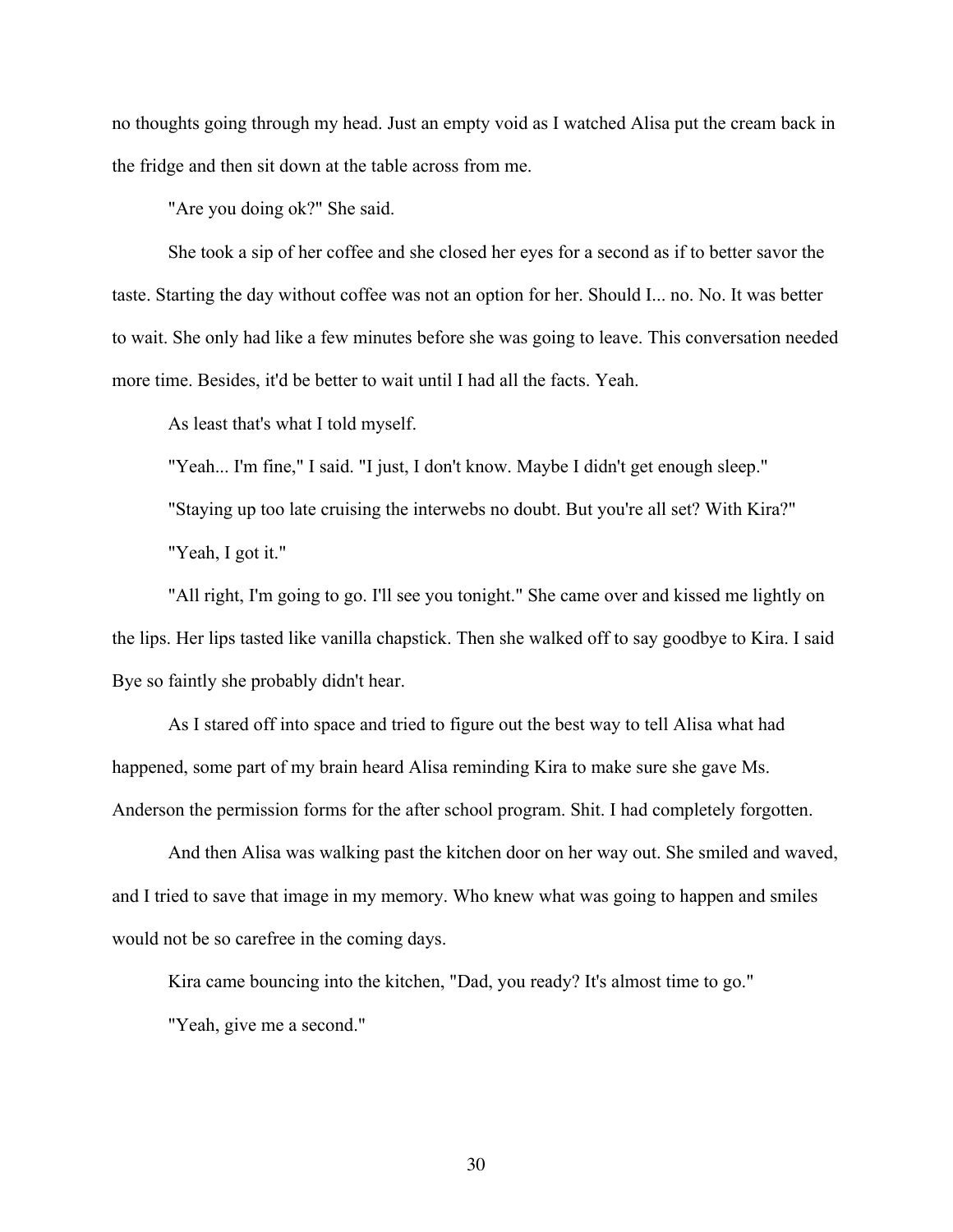Kira ran off to the coat rack, and I picked up a bit of cold toast and put it in my mouth. As I chewed, the cold toast turned to mush, and when I swallowed, it felt like some sort of grey lump descending into my stomach. There was still one piece of toast on my plate. I picked up my plate and walked over to the trash and tilted the plate so the bread fell on top of the garbage that was already in there.

"All right, Kira. C'mon, let's go."

\* \* \* \* \*

"...So the meeting is tonight at 7:30," Alisa said. "And it's really important that we get as many people there as possible because..."

As Alisa continued her stock speech about the importance of the special Condo-Board meeting where they could confront a representative from city hall about the issue with the water, she could tell the man wasn't really listening. Sure, he was being polite enough as he stood in the doorway of his apartment with his hands in his pockets, but his eyes held that vacant look that Alisa had seen in so many of her neighbors' eyes that indicated their minds were probably somewhere else. So after Alisa finished, and he promised to make it if he could, she turned and headed back down the stairs. She hadn't gone down two steps when the harsh sound of the closing steel door reverberated in the concrete stairwell.

You were seeing more and more of those steel doors these days. You had them installed in front of the normal wooden door that every apartment had, so there were two separate doors to the apartment. They were billed as the ultimate in home protection. There was a deadbolt lock for when you left the apartment, but when you were inside, you slide a steel bar across the inside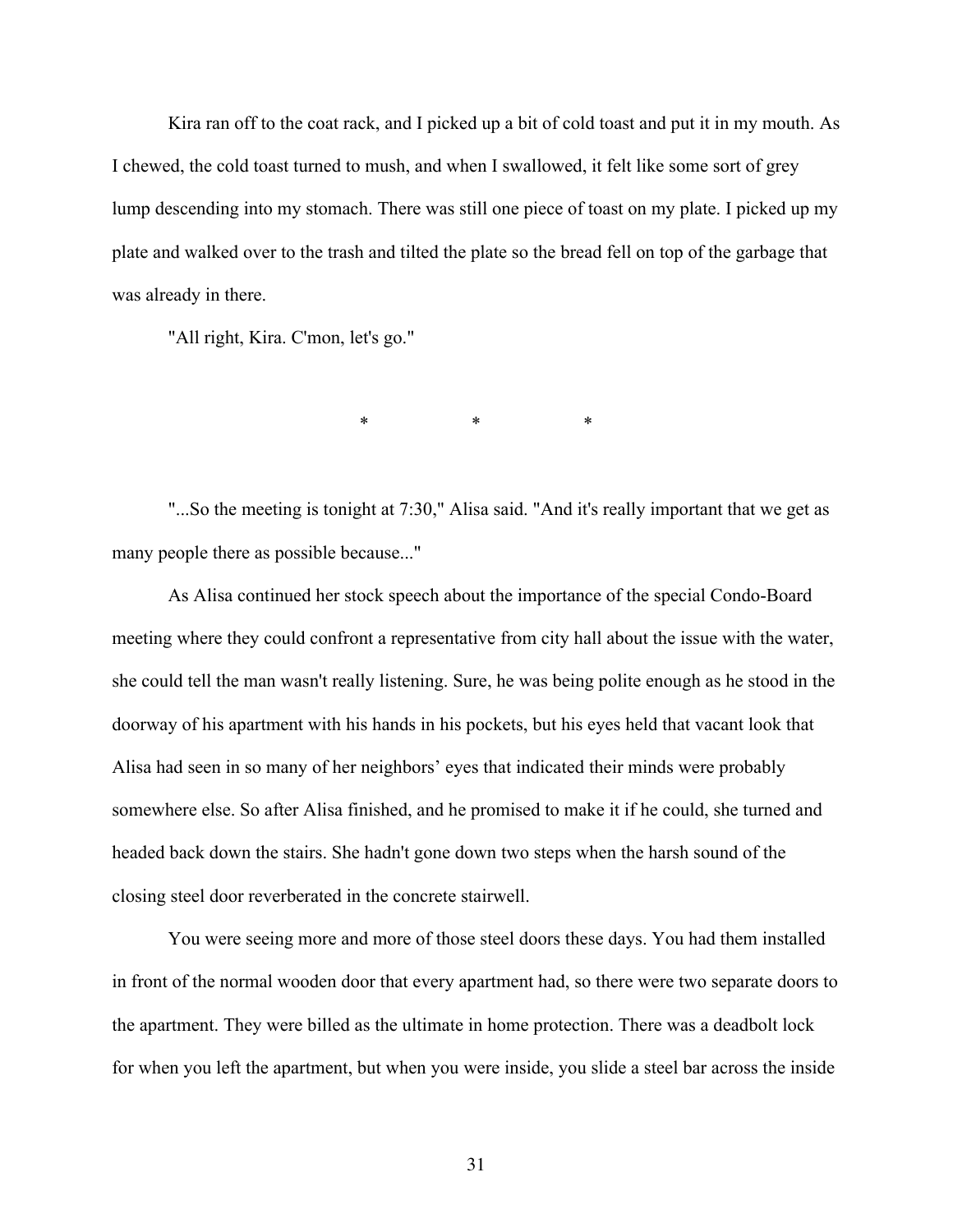of the door so there was no possible way anyone could open the door from the outside. Branden called it the portcullis, which wasn't really accurate, but he said it was close enough because more than anything else the doors resembled some sort of medieval castle defense designed to keep out the Vikings or the Huns. They had talked about getting one, but they were so expensive.

Alisa had knocked on all the doors of this unit, so she headed down the stairs to meet Molly. They were going to do the next units together. When she got outside, Molly was already waiting, and the two of them turned and headed for Units H and I. There was still dew on the grass of the small park that lay in the center of the apartment complex. Sure sometimes the grass in the park was more weeds than lawn, and the flowerbeds were empty half of the time, but there were trees, some benches to sit on and a playground with slides, a swing and a jungle gym. It was nice to have someplace to go and sit outside and feel the sun on your face. You could take Kira out to the playground and sit on a bench and read a book or talk with your neighbors. She had a favorite bench by a stand of pine trees where she liked to-

"All right," Molly said. "We're going to knock on every door, but if they don't answer pretty quickly, forget it. It's already 7:40, and we don't have the time to stand there all day and wait for them." Then she muttered, "Though, we may have to make a few exceptions."

"The people who have been affected the most?" Alisa said.

"No, the people who yell the loudest."

Molly laughed at Alisa's confused expression and explained, "Look, I'm trying to get people all riled up. You'd be amazed what an angry mob can accomplish at a public meeting, and it's an especially effective tactic when dealing with Barry the Pompous Jackass Thorton."

"He's the guy with the beer gut who decided that he needed to give a speech at the Patriot's Day Picnic, right?"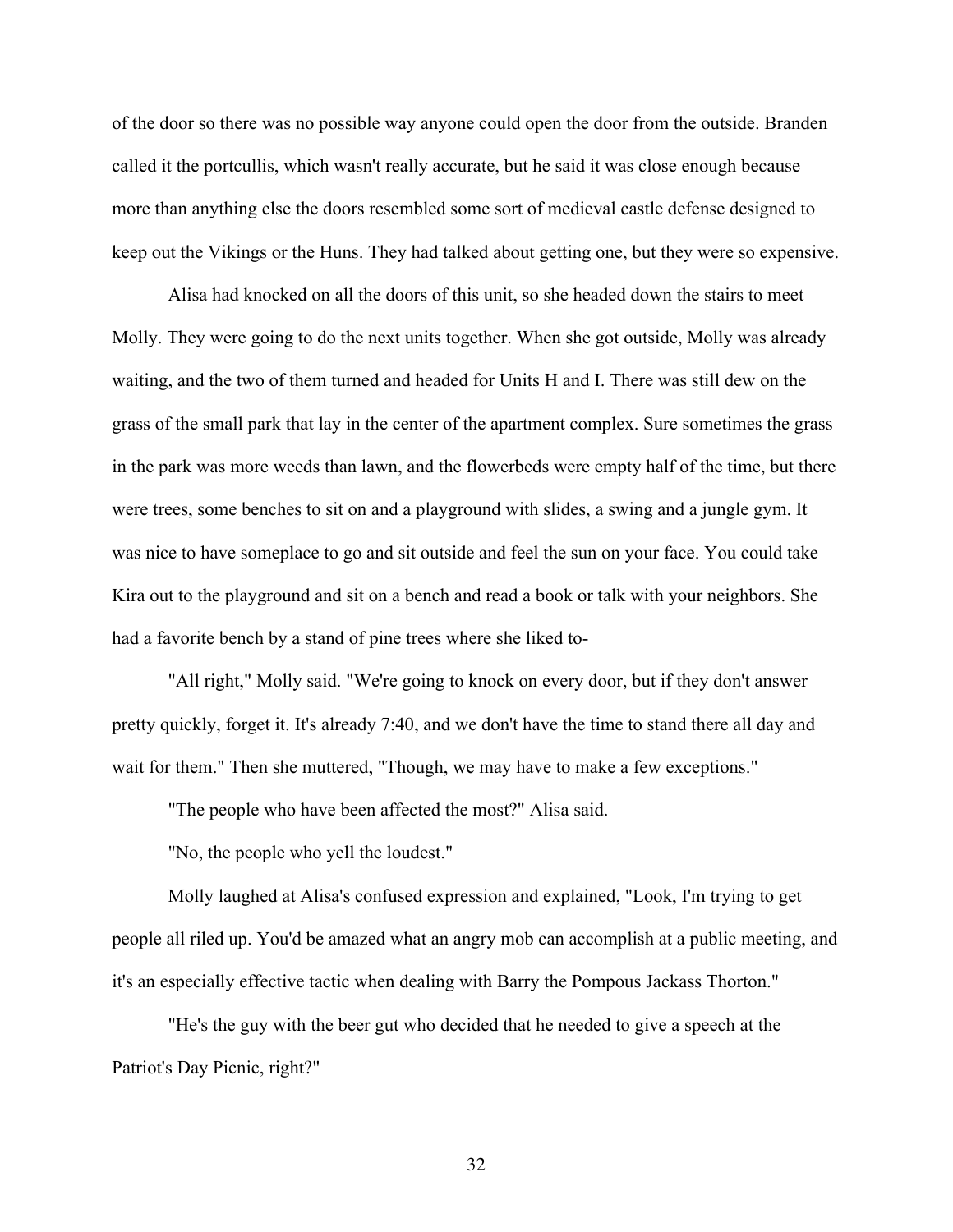"The exact same red-faced fool," Molly said. "He's got the spine of a jellyfish, and sure, he loves to pontificate, but if you actually corner his fat ass, he folds like sheets just out of the dryer. As if anyone had a dryer anymore. Anyway, we get a crowd of angry people yelling at him tonight down in that basement, and you know how things echo down there, and after a half hour or forty minutes of being shouted at from all sides by an angry mob, I'm betting he'll cave."

Alisa stopped walking and stared at Molly, who with her grey hair, long green skirt and sweater with vaguely wintery designs on it, looked like the least likely person on Earth to incite a riot, "Are you serious?"

"Are you kidding me? Absolutely. It's our best shot. Thorton doesn't give a rat's ass if we drink dirty water. Half the water in the city is probably contaminated somehow, and that little snot is just trying to do the bare minimum."

Alisa nodded her head in agreement as they approached the door to Unit H. Crushed beer cans and cigarette butts lay scattered around the entranceway, and there seemed to be more than the usual amount of plastic bags, pieces of paper and soda bottles in the bushes and flowerbeds. But Alisa wasn't sure if that was really true or if she was just projecting because of Unit H's less than stellar reputation. Unit's H and I were widely considered to be the most dangerous in the apartment complex. Alisa felt nervous just walking by them, especially at night. Alisa didn't know anyone who lived in those units, but she'd heard the stories of muggings, drug deals, sexual assaults and even a few rapes. A couple years ago, three bodies had been found in the stairwells, all with their throats cut. They'd never found out who'd did it. All this was nothing compared to other parts of town, but still it-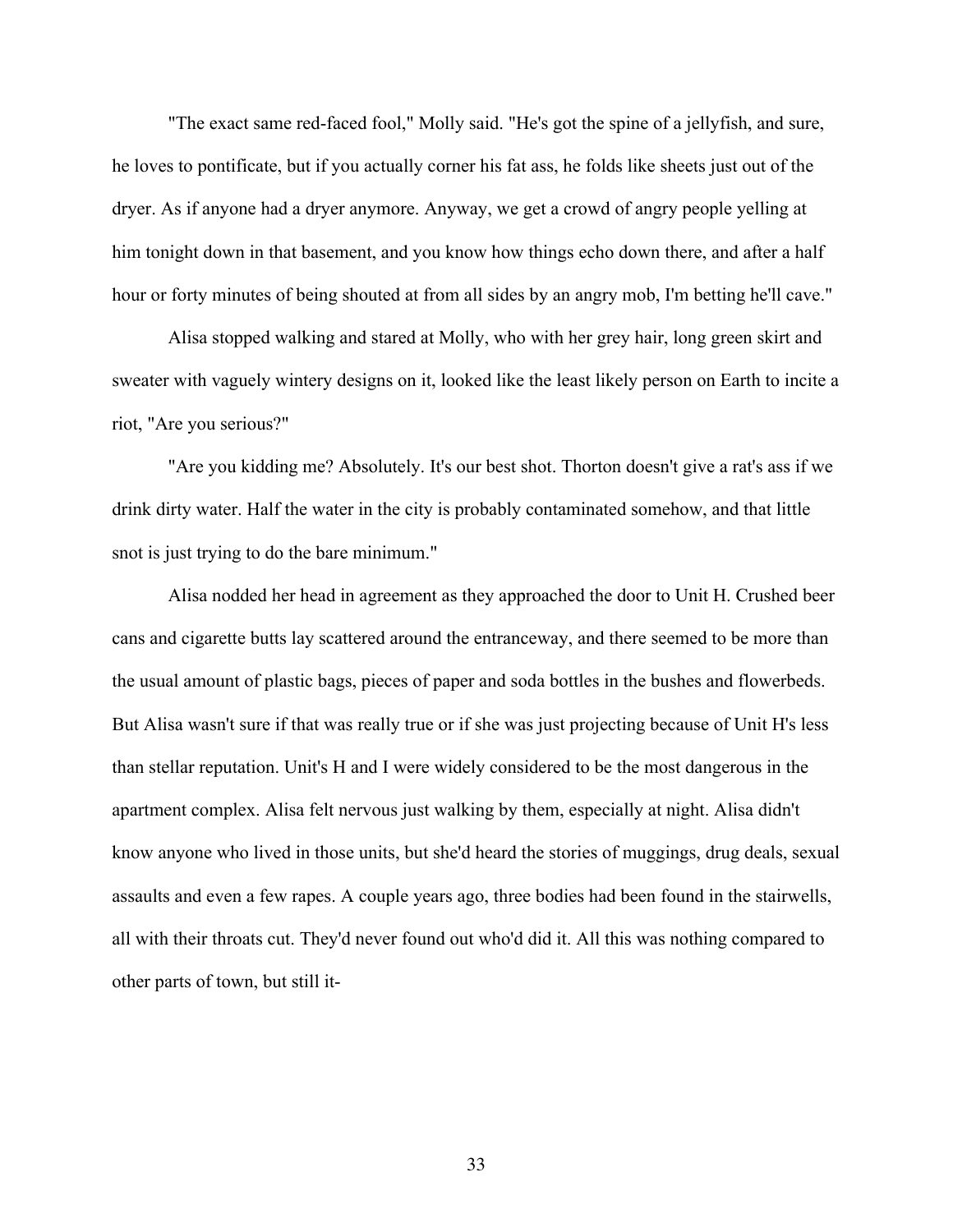"Alisa, you look terrified," Molly said. "It's 7:25 in the morning. No one's going to mug you in the stairwell. All those idiots are asleep right now after a long night of drinking beer, smoking cigarettes and making obnoxious amounts of noise."

Alisa felt her cheeks flush. She'd thought she'd been hiding it better than that.

"Really? Shit," Alisa said. "I was trying to project confidence. I don't know... I just don't go in there often. Once I get used to it, I'll be fine. I've just heard too many of those stupid rumors," Alisa said.

"You'll be fine," Molly said. "You ready?"

Alisa nodded.

Molly headed for the door to Unit H, and Alisa followed. Molly placed a key card against the scanner on the steel door and after a second, they heard a click. Molly pulled open the door, and Alisa followed her in. It was dark in the Unit H stairwell. To the left were concrete stairs just wide enough for two people to pass each other, though your shoulders almost inevitably touched. To the right, underneath the stairs was a storage area where people had locked up bikes and battered strollers.

Molly led the way up the stairs and their footsteps echoed in the same hollow way that Alisa's did when she walked up the stairs to her apartment. They reached the first floor landing, and Alisa tried to figure out which door they should knock on. She felt her heart beating in her chest and tried to calm herself down by picturing a kindly old grandmother answering the door. She'd be feeding her grandkids breakfast because their mother had already left for work. Although with her luck, she'd get some angry guy in a wife-beater who would scratch himself and then slam the door in her face.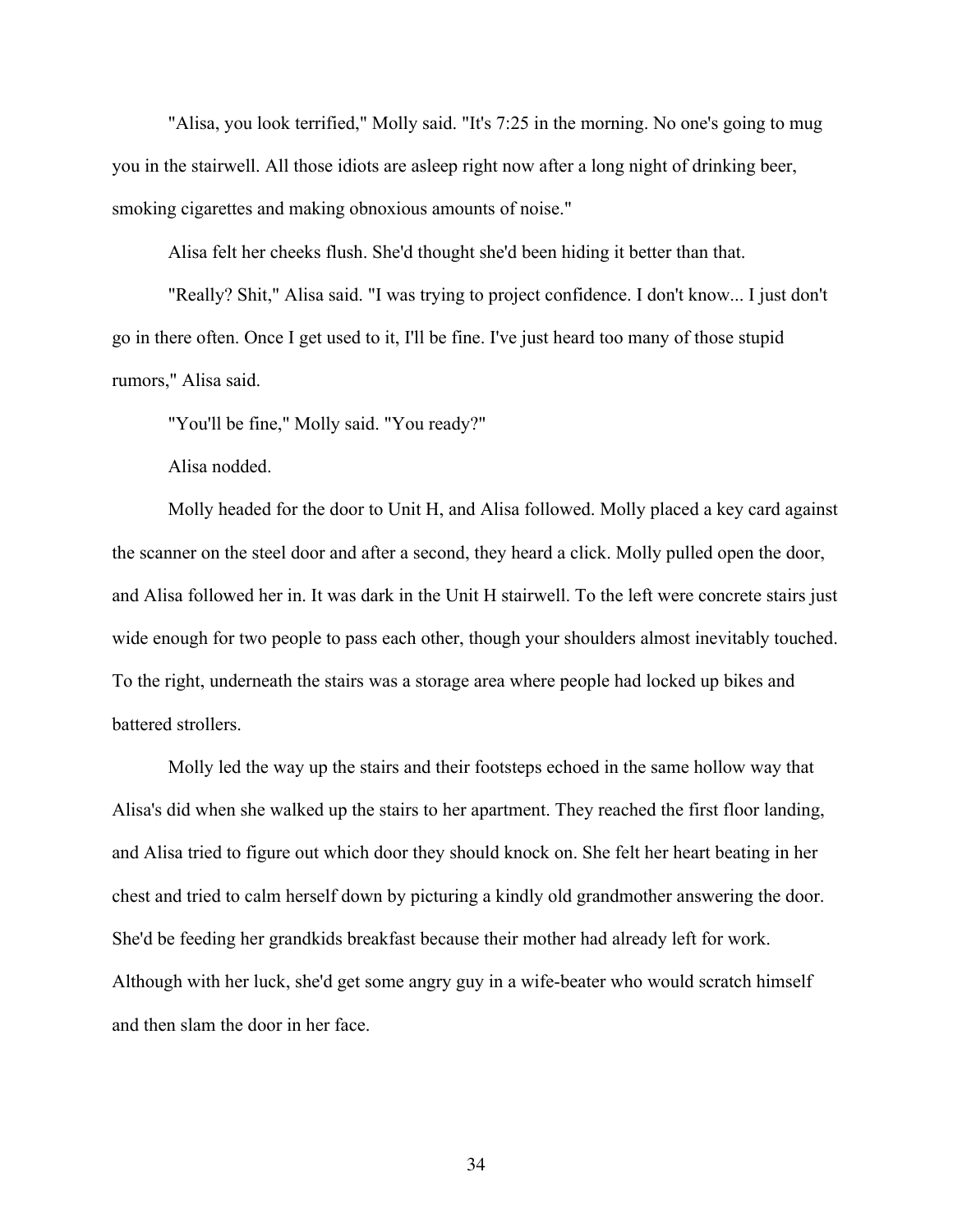Molly didn't even hesitate. She just went up to the first door and knocked. Nothing. She waited for about ten seconds and knocked again. She waited for a moment and went and did the same on the other two doors in the landing. While they were waiting, something was dropped on the stairwell a few floor above, and as the harsh metallic noise reverberated down the stairwell, Alisa whipped head around and looked up the stairwell suspiciously.

"Relax, Alisa," Molly said.

No one came to the door, so they made their way up to the second floor landing, and Molly knocked on three doors at once, saying it was quicker that way. The middle door opened and a woman Alisa's age wearing jeans and white shirt stood there with a look that said, What could you possibly want?

The sound of a television sports show seeped out into the hallway from the apartment. Alisa watched as Molly introduced herself and confirmed that this apartment was having problems with the water too. Just as Molly was about to tell the woman about the meeting, the apartment door to Alisa's left opened up. An elderly man in a sweater stood there, and Molly glanced over at Alisa with a look that said, That one's yours.

Alisa stepped toward the man and said, "Good Morning."

"Morning yourself," the man said, "How are you doing today?"

"I'm doing well, thank you." Alisa said. "You?"

The man smiled and Alisa could see he was missing several teeth, but somehow that didn't stop him from having this warm smile. "Oh, can't complain," he said. "So, what can I help you with?"

Alisa asked if he was having problems with the water, and when he said that he was, she told him about the meeting and that they wanted as many people as possible to show up. As she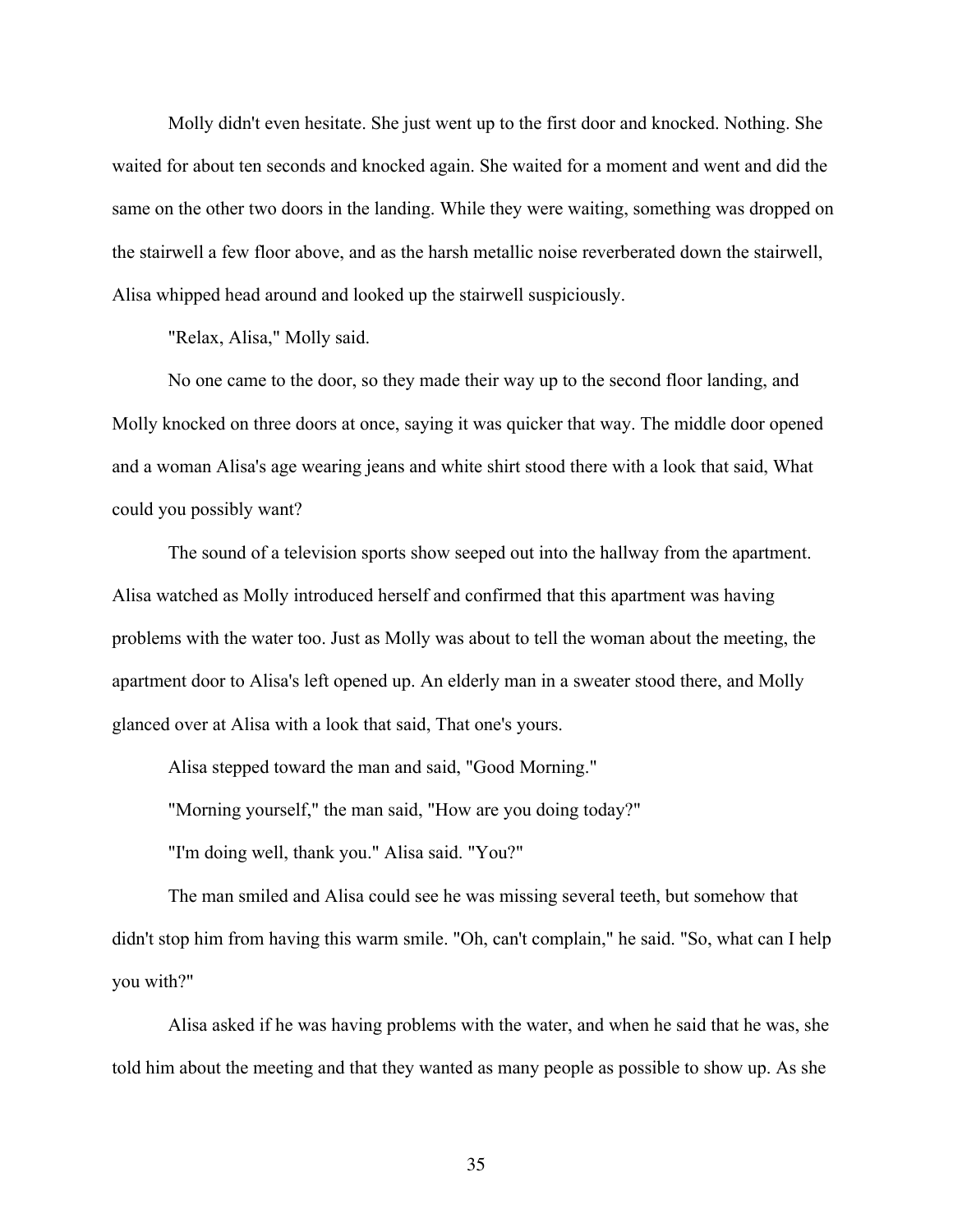talked, the man listened attentively and nodded along to what she was saying. He said that he was just as frustrated as she was, and that he would definitely be there, and he'd try to bring as many people as possible. Alisa thanked him for his time, and he wished her luck. After he'd closed the door, Alisa smiled. She took a couple of relaxed breaths and felt the nervousness begin to slip away. See, it's fine. When she turned around Molly was grinning at her, as if she knew exactly what Alisa was thinking.

"C'mon," Molly said. "Let's hit the third floor before everyone leaves for work."

As Alisa followed Molly up the stairs, she felt optimistic about the meeting that night. Maybe they'd finally be able to get something done.

\* \* \*

The alley had puddles everywhere thanks to the rain during the night, and the sounds of rush hour traffic had just begun drifting down from the street at the alley's mouth. It was the noise that eventually woke Sean up. He lay there for a minute listening to the sounds of cars driving by and people talking on cell phones as they walked past the alley. As he stared up at the inside of the cardboard refrigerator box he'd slept in, he could see that it was wet. The rain had soaked through during the night. He hadn't expected rain, so he hadn't put any plastic on top of the box. Well, this box was shot. No way the sun would dry it out, not at this time of year. Luckily he'd laid down some plastic sheeting underneath the box, so the bottom still seemed mostly dry when he reached out from his sleeping bag and felt underneath him.

After extracting himself from the box and stashing his sleeping bag in his backpack, Sean decided to try to get some breakfast at the Beacon Street shelter. It was probably too late, but he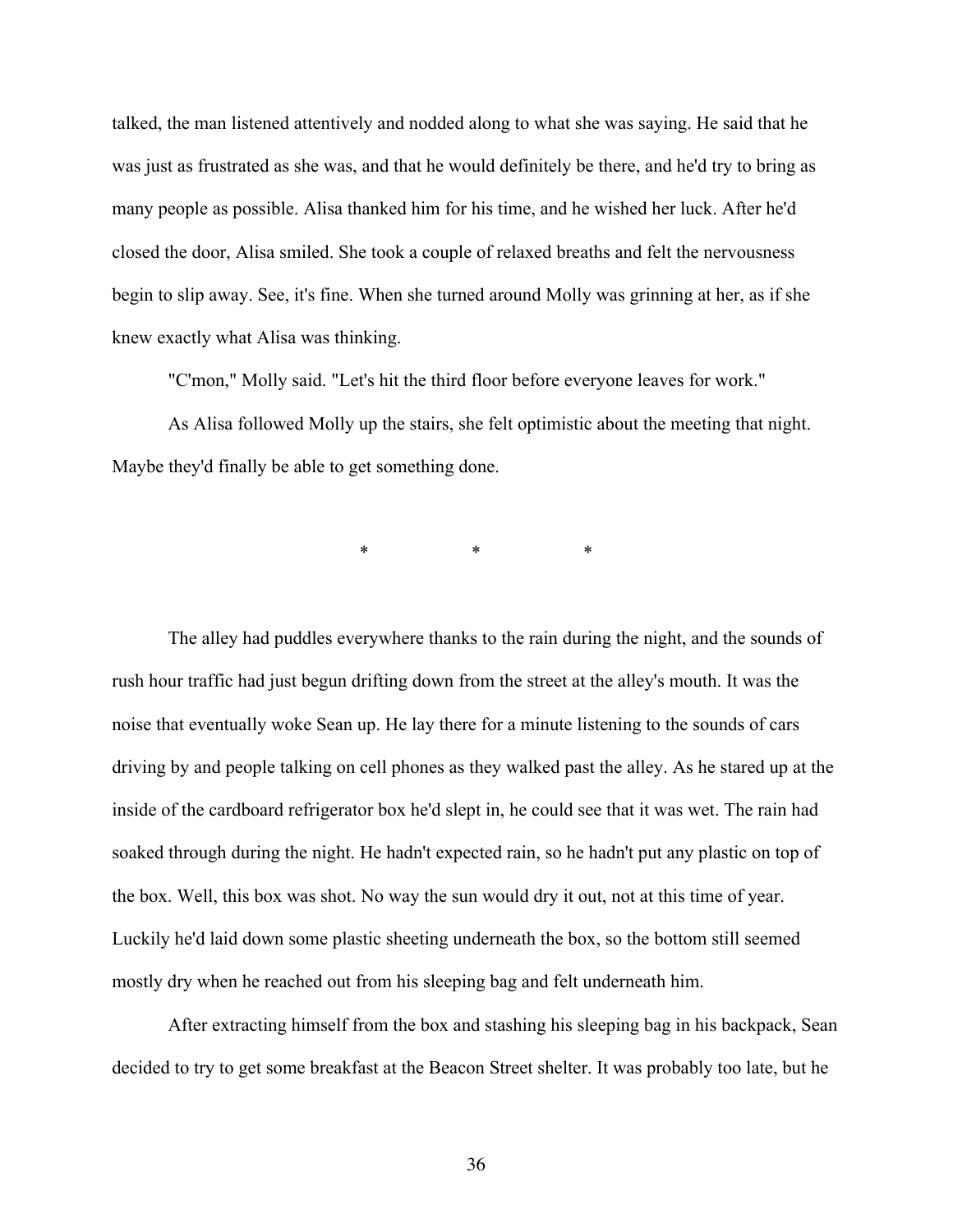might get lucky. He left the alley and joined the rush hour crowd making its way down the sidewalks. Men and women going to work in offices, restaurants, grocery stores and hospitals. These days he didn't have to fight his way through the crowd as people generally gave him a wide berth. One of the few advantages to not bathing regularly. As he turned the corner, he had to maneuver around a pile of trash bags that was as tall as he was, and when he got clear of them, he saw a group of children waiting to cross the street. They stood there in their coats and khaki pants that were no doubt part of a school uniform. Some of them held lunch boxes and one boy even had a brown paper bag.

Someone had taken the time to pack that boy's lunch this morning. Maybe it was a peanut-butter and jelly sandwich or maybe turkey and cheddar. There'd be a piece of fruit like an apple or an orange and a juice box. Whoever had made it had probably looked in the fridge and debated which juice box to pack. Which juice would be the boy's favorite? Which juice would make him smile when he opened up his lunch bag? They would've added a snack too. Something like string cheese or fish crackers. The boy probably wouldn't appreciate the time they'd put into making his lunch his lunch, but whoever had made the lunch would know that they were doing-"

The light changed and the kids ran across the street laughing and giggling, their backpacks bouncing against their backs. Sean shook his head as if to clear it. No need for all that, he thought.

He continued down toward the shelter, and when he got close. he saw that the line was already around the corner. A ragged line of people in tattered clothes and ill-fitting hand-medowns. There were old people, families, teenagers. Some sat on the ground and leaned up against the building as they waited for the line to inch forward, while others impatiently tried to peer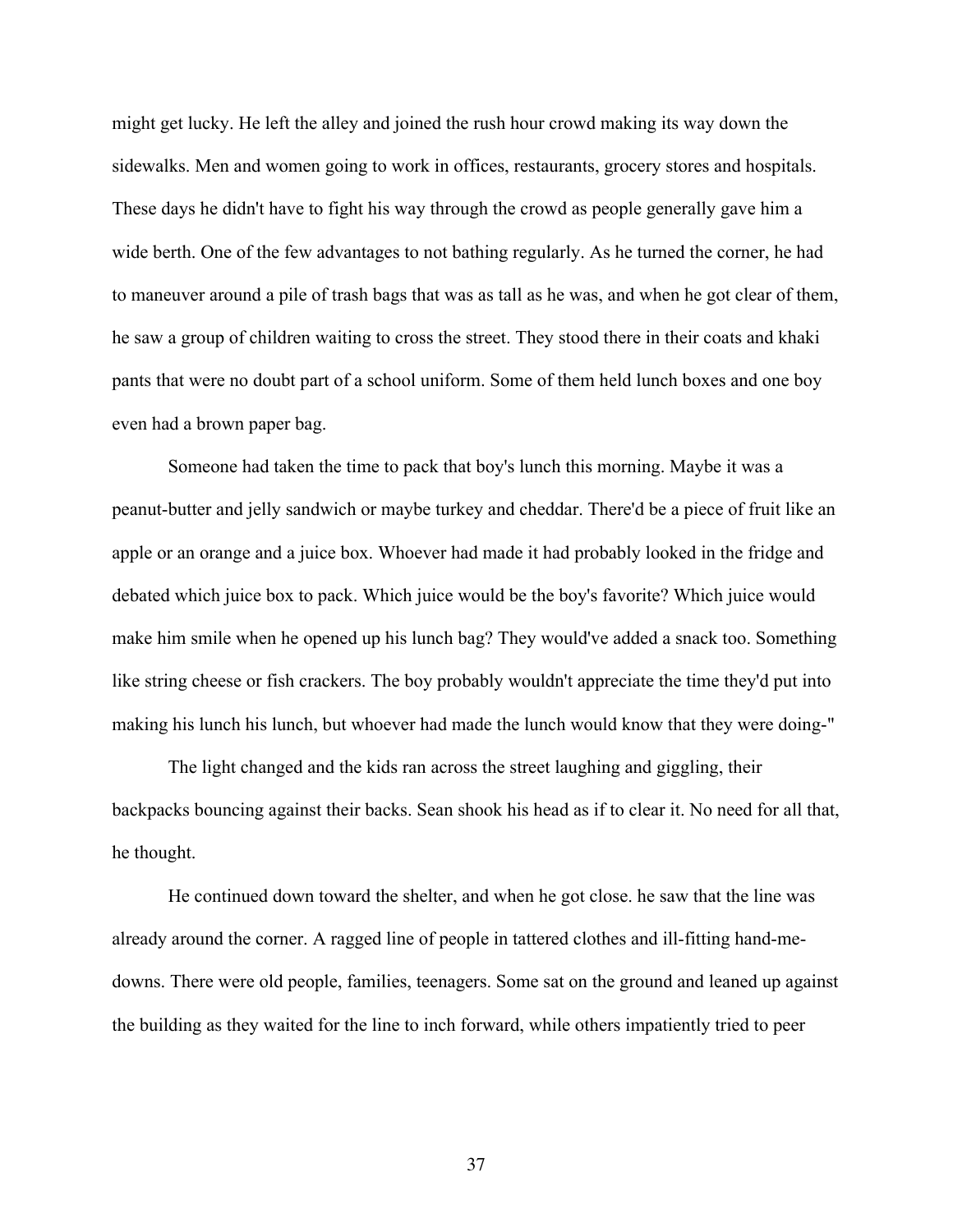over the shoulders of the people ahead of them in a vain attempt to see what the hold up was. They would run out of food long before he got inside.

Sean turned away and crossed the street. He knew a couple of good dumpster diving spots, and hopefully one of them would pan out today. As he looked down the street ahead of him, he saw that the grey clouds still covered the sky, and the smog hung close to the ground like fog, so that just two blocks ahead the buildings disappeared into the mists. He pulled a crumpled and stained red bandana out of his pocket and tied it around his face like a train robber in the old west. He shoved his hands in his pockets and trudged down the sidewalk, his boots splashing puddles that he didn't even try to avoid.

\* \* \*

On the top floor of City Hall, Sebastian Insworth sat at his desk in front of the door to the Chairman's corner office and went through the mail. Most of it went straight into the wastepaper basket next to the desk. The letters were pleas for funding that didn't exist, invitations to events hosted by unimportant people and your every day run-of-the-mill complaints from citizens. Those Sebastian had to read a little more diligently to make sure there weren't any death threats because those he had to put in the log and then notify the police. The police kept a computerized database that they had access to, but the Chairman insisted on having his own physical copy. So, the threat-log was a leather bound notebook that Sebastian kept in the lower right had drawer of his desk.

Through the wooden doors of the Chairman's office, Sebastian could hear snatches of the Chairman's conversation while talking on the phone. Sebastian listened closely, and from snippets he could hear, he was beginning to piece together something about a construction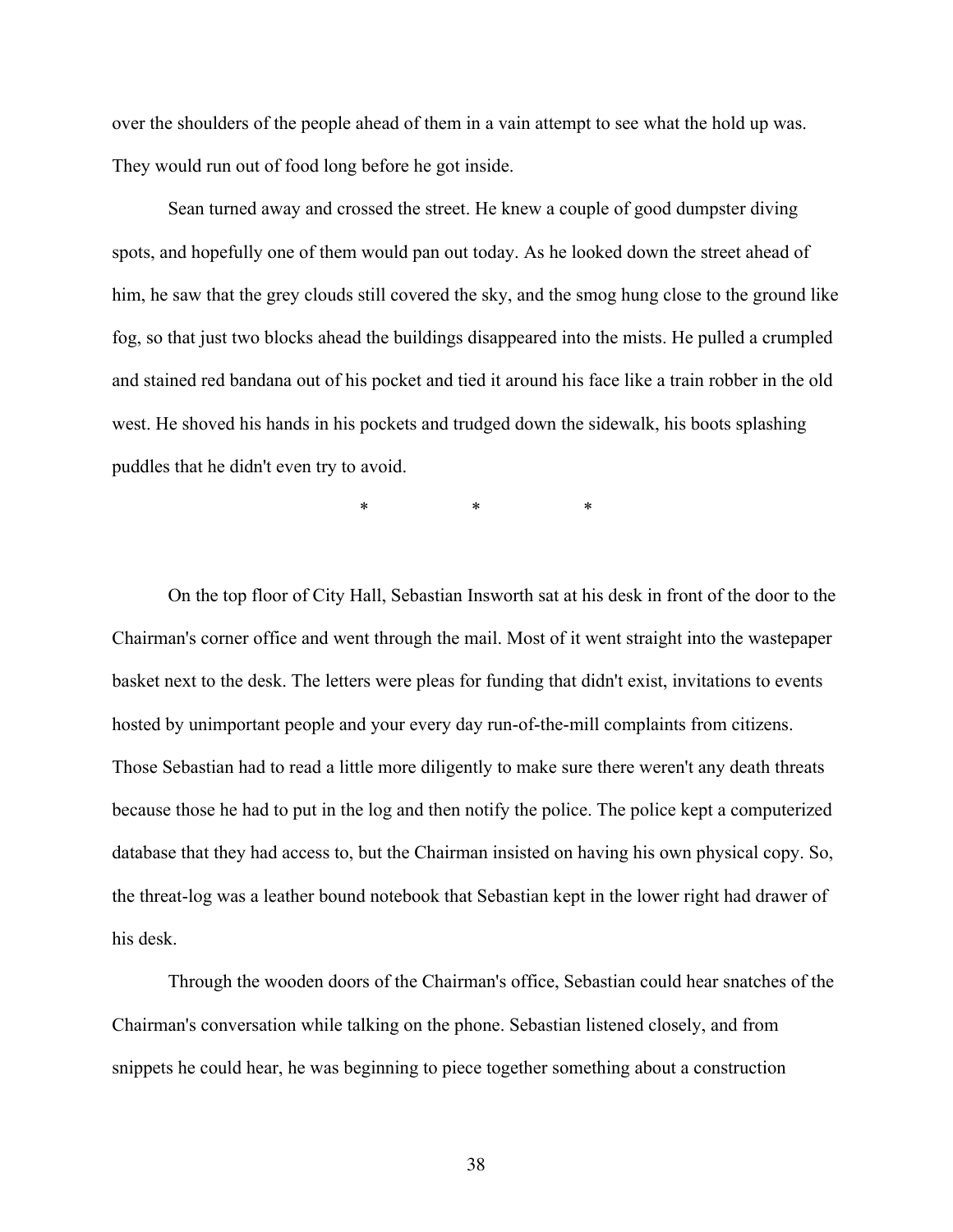project in East Boston when the sound of footsteps coming down the hall interrupted his eavesdropping. Sebastian went back to looking at the letter in his hands, a complaint about the ten foot high piles of trash that lined some streets, and as the interloper rounded the corner, the footsteps proved to be those of one Kenneth Templeton, who had worn the black three piece suit with a red tie today. Kenneth was certainly not scrimping on his wardrobe. In Kenneth's hand was a manila folder that looked to have several pieces of paper in it.

"Is that finally the prospective donors list?" Sebastian asked as Kenneth dropped the folder on the desk.

"Yes, and I still don't see what all the rush was," Kenneth said. "We've got plenty of time."

Kenneth was referring to the fact that it was still three years before the Receivership in Boston ended and power was given back to the mayor and the city council.

"We, Kenneth? We?" Sebastian said. "If you still want to be part of this 'We' in three years, you'd better get your head out of your ass."

Kenneth smirked but said nothing. He no longer got flustered when provoked. It seemed that he had learned some self control these past few months. Sebastian said, "What is he going to do when the Receivership ends?"

"Run for office back home," Kenneth said in the tone teenagers use when they want to let their parents know that they're incredibly bored by the conversation at hand.

"Oh good, you've been paying attention," Sebastian said. "Now Kenneth, what do you need to run for public office?"

Kenneth rolled his eyes, "You need mon-"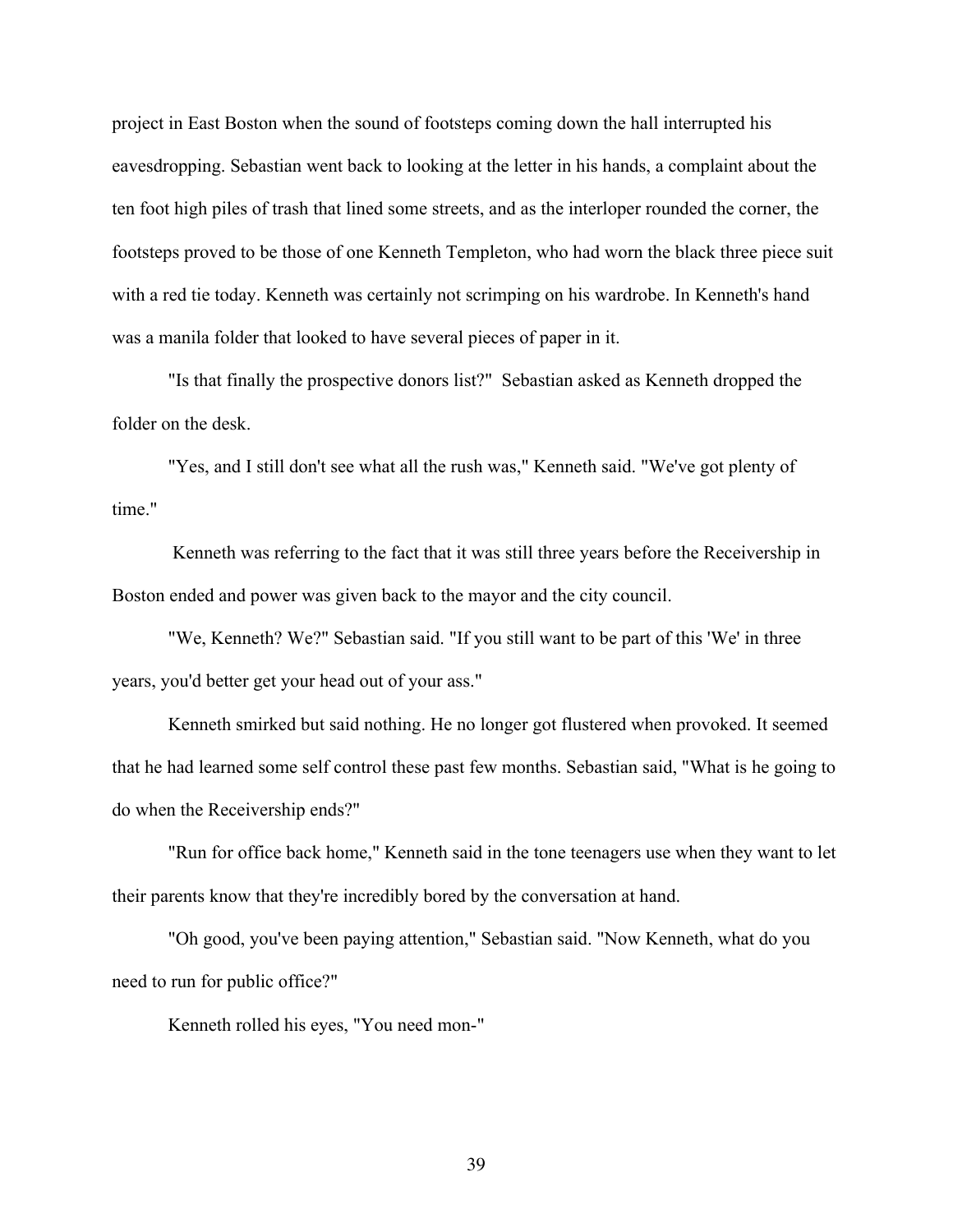"That was a rhetorical question, Kenneth," Sebastian said. Kenneth had ideas about advancement that went far beyond his talents, and it was necessary to put him in his place from time to time, even if he was one of the City Clerk's favorites. "We need to begin fund raising now. Not next month, not next week, not tomorrow, now. Plus, you need to learn to perform your tasks efficiently. You do not have all day to do something, and you've been here long enough now to get things done the way we want them."

"Sure, absolutely," Kenneth said.

For Sebastian that was the end of the conversation, and he picked up the manila folder and began skimming through the list of names. At this point Kenneth usually retreated back down the hall, but he was still lingering in front of the desk.

"Yes?" Sebastian said without looking up from the list.

"Have you seen the Herald today? It's buried in the metro section, but there's another article about the blood transfusion-"

"No. Stop right there," Sebastian said. "I don't even want to think about that right now. If it becomes a problem we'll deal with it, but until then, I don't want to hear another word about it."

"Okay, fine. Just one other thing. Some reporter called," Kenneth glanced at the doors to the office behind Sebastian's desk. "And asked if it was true that he had proposed renaming Columbus Park after his mother."

"Some reporter?"

Kenneth looked away, "I didn't get her name."

"And what did you tell your little Lois Lane?"

"I said I didn't know. That I'd have ask."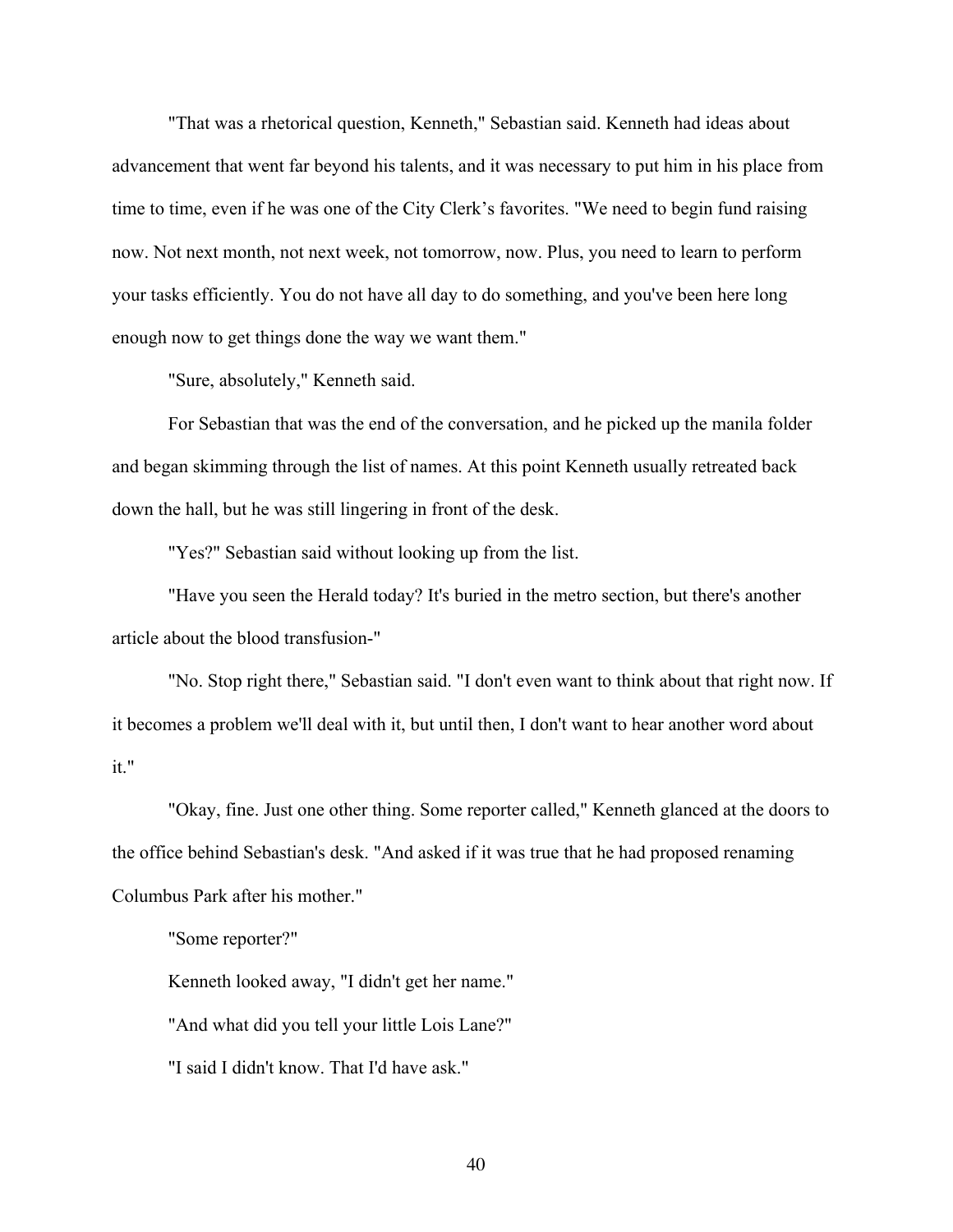Sebastian wistfully imagined picking the stapler up and stapling Kenneth's ear to the desk and then giving him a couple of sharp kicks in the ass. Instead, Sebastian tried to remain calm as he said, "Kenneth, I know I did not brief you on that particular situation, but you should know by now that he would never, ever, put forth a proposal to name anything after his mother. That proposal was put forth by Councilman Bertrand. Now, find out who-"

The intercom on Sebastian's desk crackled for half a second before a voice thundered out from the speaker, "Maple latte, orange slices and pistachios." The intercom fell silent. More orders from beyond the door. Sebastian hated the stupid intercom. It scared the hell out of him every time it screeched to life, and what the hell was some obsolete twentieth-century technology still doing in city hall anyway?

Sebastian looked out the window. Grey and rainy. Cold no doubt. Wind probably cut right through you.

"I presume you know which coffee shop to go to?" Sebastian said.

Kenneth cursed under his breath, and then headed back down the hall.

"And make sure to arrange the orange slices in a circle. You forgot last time."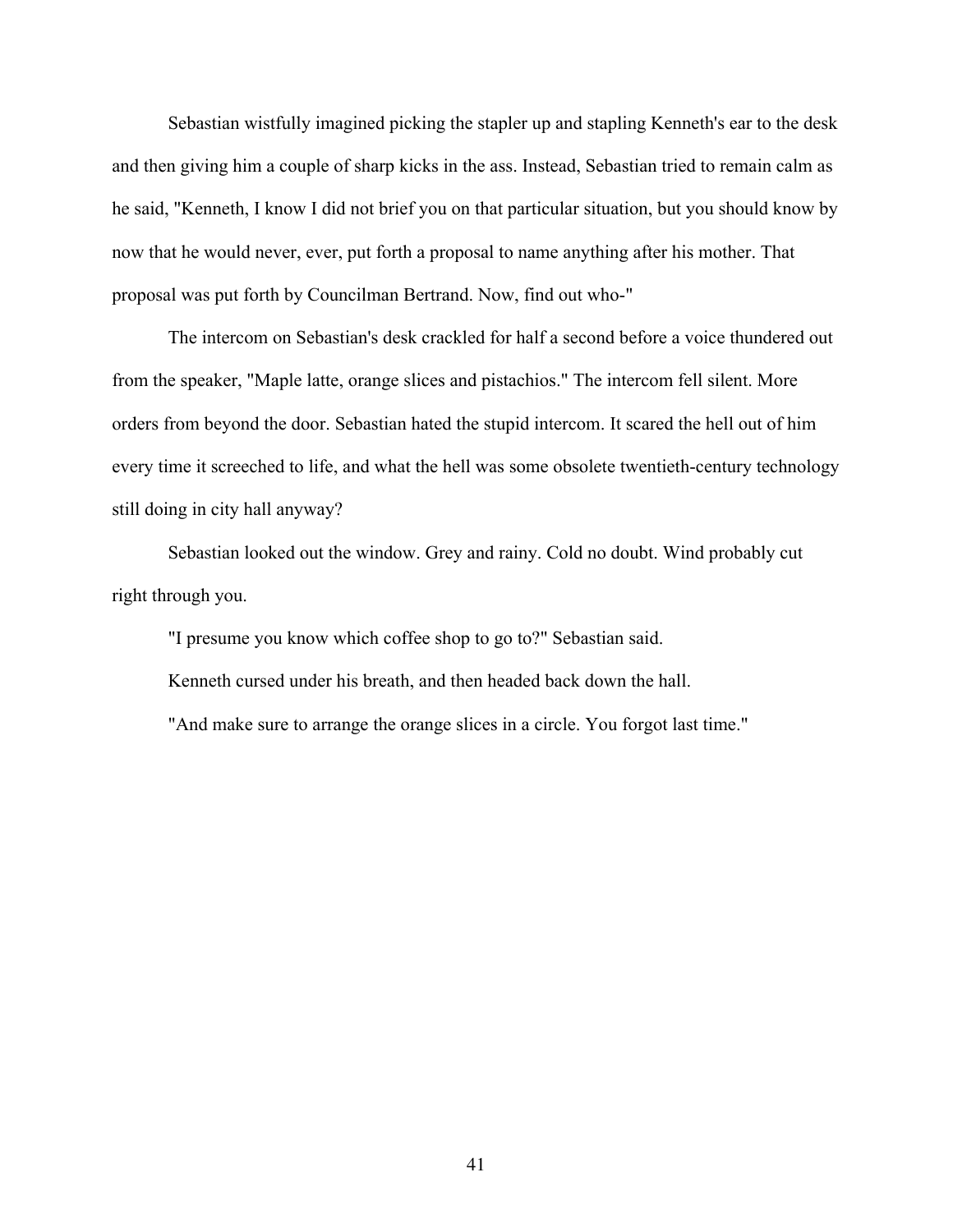## **Chapter Two**

After I got to work, I took an hour or two to finish up the Waterstone account and then sent it in. I spent the rest of the morning sitting at my cubicle expecting them to call me in with the temps just before lunch, which was what they always did when they laid them off. But they called the temps into the conference room and then fifteen minutes later they all came out looking dejected like they always did, and still no one had said a word to me. I had to go out and get a sandwich for lunch because I hadn't packed anything, figuring I'd be gone before noon. For the rest of the afternoon, every time I heard someone walking through the office, my head snapped up as I looked over to see if they were coming to fire me.

At 4:23 I was still sitting in my cubicle. I guess it shouldn't have been surprising that they were going to make me work the full day before shit-canning me. The weasels. Although, it wasn't like I could be productive in this state. I'd spent the better part of the past hour changing the color of the house in the ad from blue to white, and then back again. For most of the day I'd been rehearsing what I was going to say to Donaldson. I'd been working on this scathing speech about the importance of free speech, the need for healthy debate in a democracy and how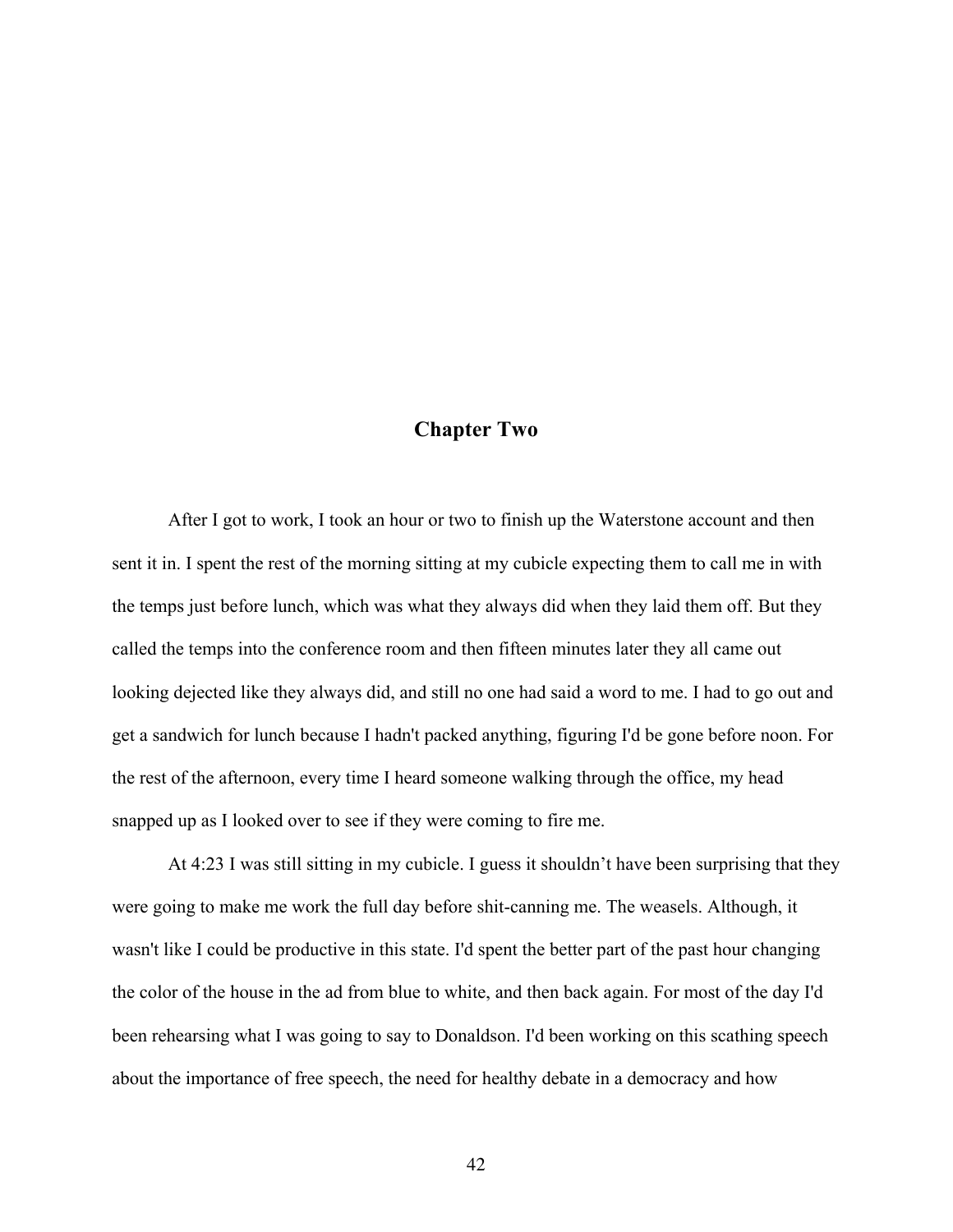sometimes it was necessary for people to put their convictions ahead of their own material selfinterest.

That was the speech I wanted to give. Of course, I had another one, and that one was much shorter. It had to be. I would say as little as possible, thank him for the opportunity and say that I hoped we would be able to work together again in the future. If it was any longer I would no doubt choke on my own hypocrisy. That was Phil's way to respond, which was probably the best move, almost certainly the best move. It was the same thing any other person in my position would say. Knowing that fact did not provide me any solace, and as I sat there in my squeaky office chair amid the piles of paper and folders on my desk, I kept glancing over at the old clock on the wall. There was something so final about a clock with twelve numbers and two metal hands that ticked inevitably onward. After awhile I imagined I could hear it going tick, tick, tick as the seconds ticked by.

At 4:34, Ramona came wandering over to my cubicle and began running her index finger along the edges of the fern that was on my desk.

"What you working on?" Ramona said.

I changed the house back into a light blue, "Oh, can't decide if this house should be white or blue."

"I like the blue," Ramona said.

"Oh yeah?"

Ramona nodded, "and Phil wants to see you in his office."

"Phil?" I said.

"Yeah," Ramona said, "Phil said he needs to talk with you. He's in his office.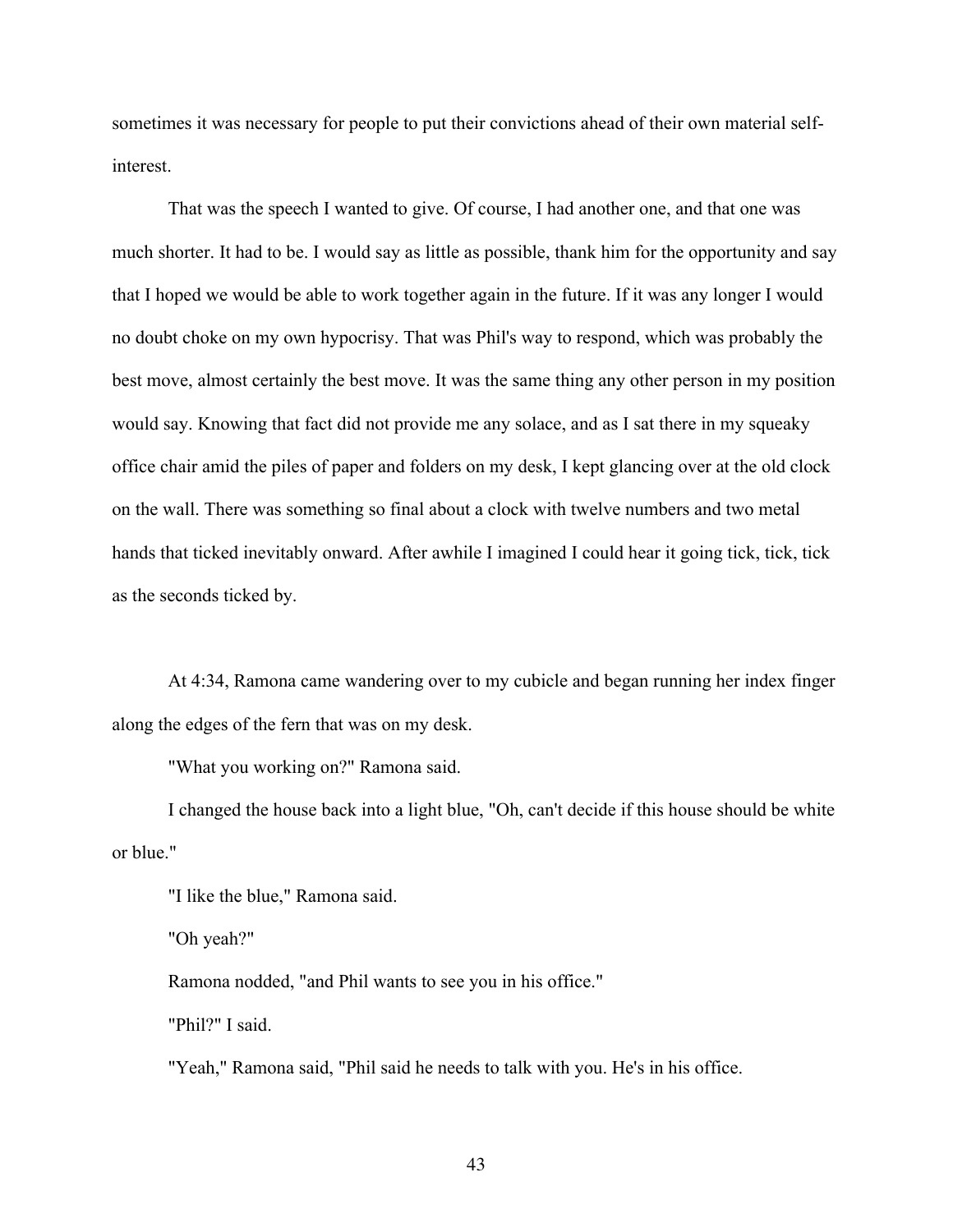"Ok, thanks."

Why the hell did Phil want to see me? Had the whole thing been called off? I began to wonder if Phil had jumped to conclusions prematurely? Maybe they were re-evaluating my performance and liked what I'd done on the Waterston Account? I stood up in daze and before I knew it was walking past the other cubicles to Phil's office in the middle of the back wall. I mean, the Waterstone account was one of the firm's largest, and I thought we'd done a great job on it.

Once I reached Phil's office door, I exhaled slowly to try to calm myself and then knocked. After a moment I heard him say come in. I walked in and closed the door behind me. Phil was seated behind his desk, on top of which was a computer and the obligatory photos of his kids. Three boys and one girl. All between seven and twelve years old. On the bookshelf to the right of the desk were more photos of his kids at little league games or playing the piano. The only other pictures in the room were a series of nautically themed prints he'd put up on the walls. Lots of sloops and cutters from the eighteenth century, which was odd because it wasn't like he went sailing on weekends or owned a boat or anything.

Phil was checking something on the computer and motioned for me to have a seat in one of the chairs in front of his desk. While he finished up, I nervously tried to examine his face for any sign of what was to come, but I couldn't see any indication either way. As he sat there with his receding hairline, glasses and suit, he looked stoic almost, or maybe like a banker or an accountant. He was still looking at something on his computer, clicking away with the mouse. If they'd reconsidered, he would've looked at me by now, wouldn't he? Yeah. He'd be talking in that excited whisper of his, eager to tell me the good news. So why had he call-

"Holy shit," I said. "They're making you do it. Aren't they?"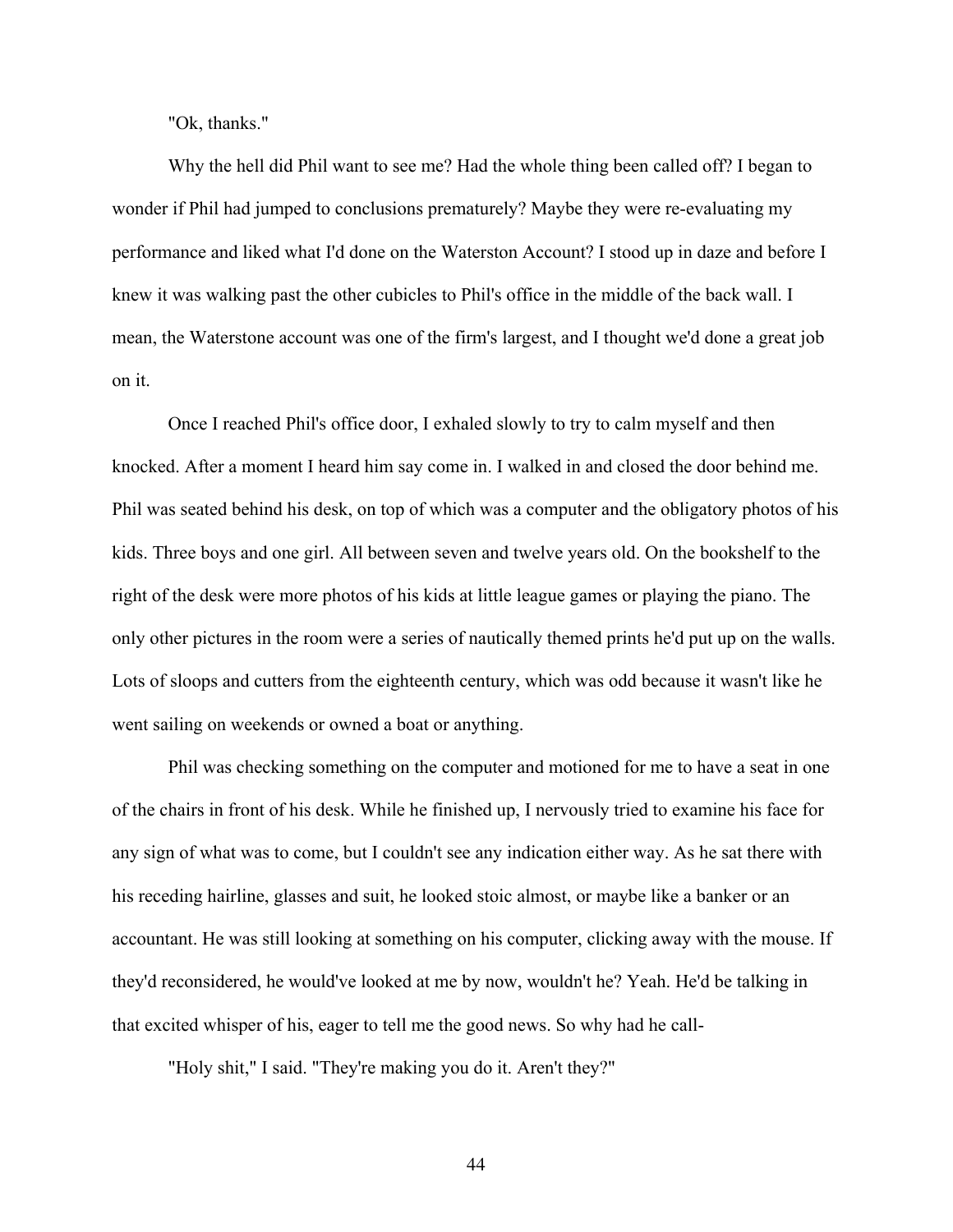Phil grimaced and then took his hand off the mouse and leaned back in his chair and nodded.

"Were you even doing anything right there?" I said gesturing at the computer. "Or were you just killing time trying to figure out what to say?"

His shoulders sagged a little, "Was it that obvious?"

"If it had been good news you would've looked at me. And what? You didn't even prepare anything, you were just going to wing it?"

Phil reached down and opened one of the bottom drawers of the desk, "I tried. Everything I came up with seemed trite and ridiculous." He pulled up a bottle of scotch and put it on his desk and then he pulled out two glasses and put them on top of the desk. He pointed at the bottle and raised his eyebrows as if to say, So, are we doing this?

I nodded.

As he poured, I said, "So, when'd you find out you were doing this? This morning?"

He shook his head, "About twenty minutes ago. Donaldson came by and asked me if I'd be willing to do it. Said it'd probably be better coming from me." Phil smirked as he handed me one of the glasses, "I don't think this is what he had in mind. And sorry, there's no ice."

"Doesn't matter." I took a sip of the scotch and winced a little at the strong taste, and then said, "Why'd he ask you to do it? I would've thought he'd relish the opportunity to fire me."

"He would. If he thought you'd go quietly. But he's not an idiot."

So Donaldson was afraid of the "Take This Job and Shove It" speech. I knew that shouldn't have made me feel better, but it did. "That's because even he knows this is complete bullshit, Phil."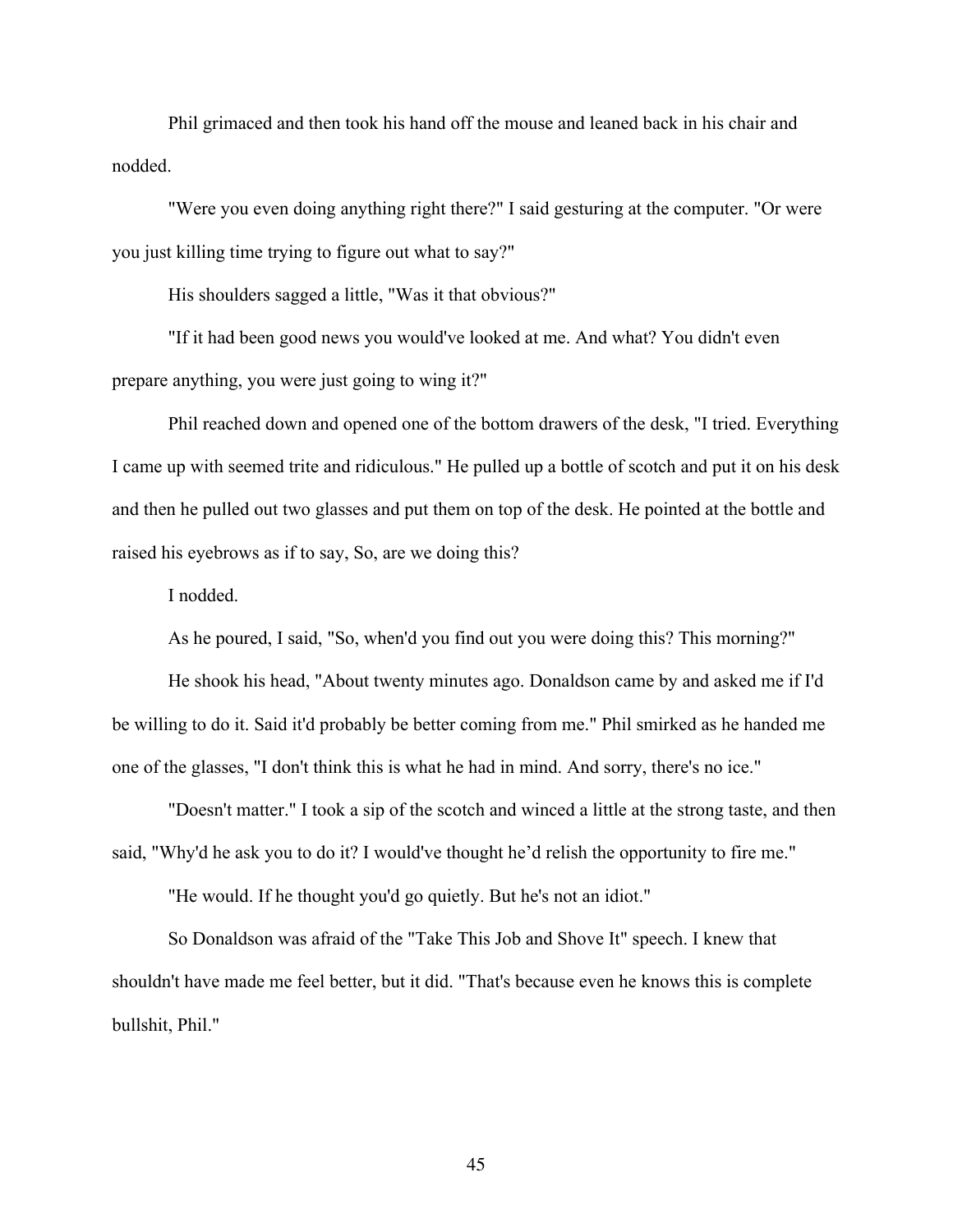Phil took a sip of his scotch, and seemed to take a moment to enjoy the flavor before responding, "It is. Mostly. But you also have to try to see things from their perspective, Brand-"

"The man asked us what we thought. He explicitly said he wouldn't hold anything against us."

"Who cares what he wanted? What do Donaldson, Mark and Terry want? That's what you need to care about. Did you see anyone else there volunteer to get into a political argument with one of the firm's biggest clients? Shit, that Temp-Corp vice-president was probably amused by the whole thing. He didn't really give a shit what anyone really thought. He just wanted to get drunk and argue. But for Christ's sake, Branden. Donaldson saw you get into a political argument with a client and in his version of events you basically called Jones a fascist and said we were copying, what was it, the totalitarian practices of our future Chinese Overlords."

"No, that's not true. I didn't call him a fascist. I said fascist tactics. And I may have said that about the Chinese, but we talked for like a half hour and we were fine. He had no problem with me."

"Yeah, fine. But Branden, Donaldson is thinking about the next client, who might not be so understanding. He's also never liked you criticizing the Chinese. He's got his eye on getting more Chinese clients, and what happens if word gets around that you're bad mouthing the People's Republic?"

"Who's going to tell them?"

"I don't know. And you're right, it'd probably never happen, but it's a possibility. And Donaldson just doesn't trust you."

"Donaldson doesn't even like me."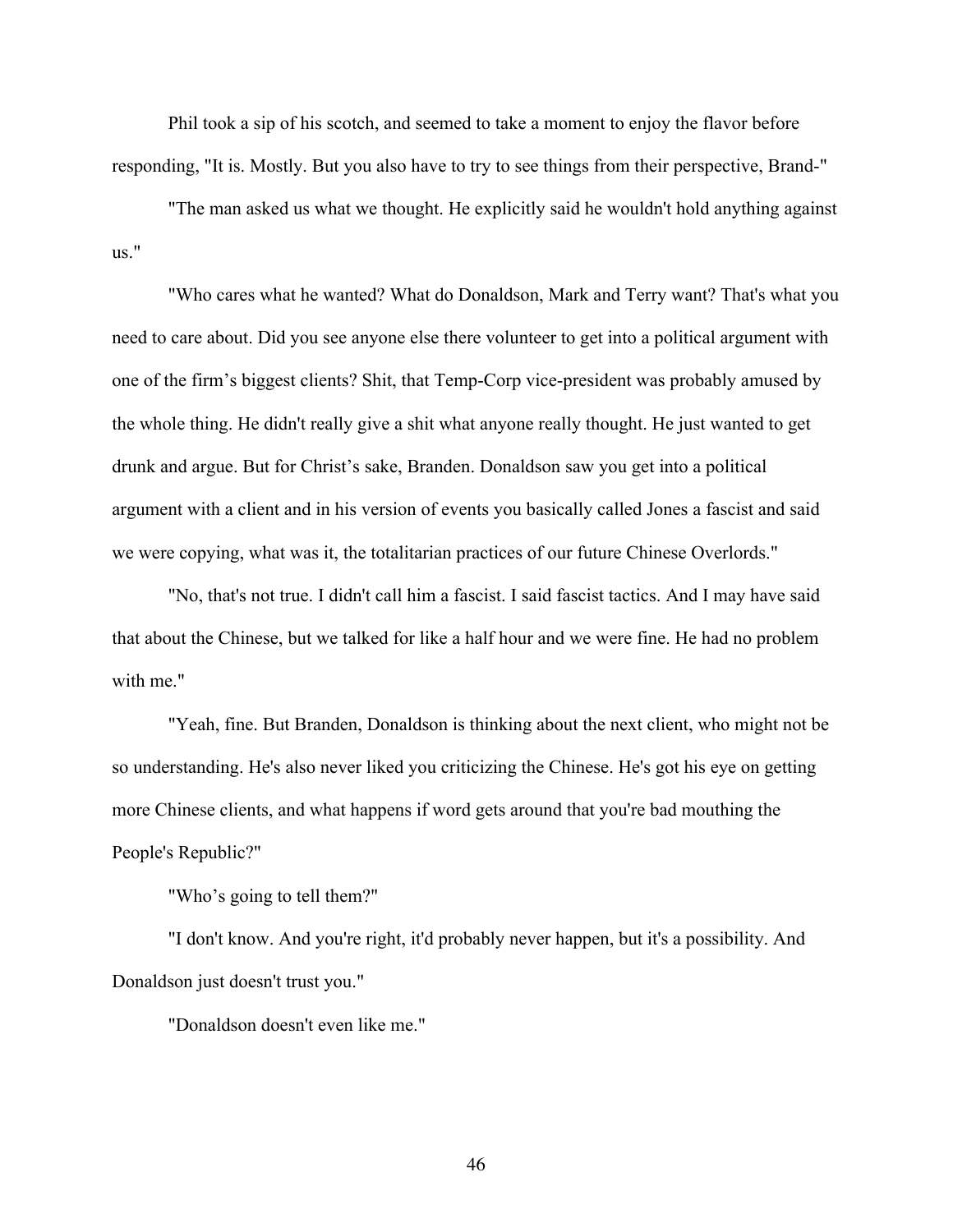"True. And he's terrified right now. You saw what happened to Steiner Brothers, and if we lose a couple of big clients we're screwed. And he's thinking, why keep you on as a liability? He can just push your work onto Mary and Kittridge. And if we need someone in the future, we can just hire you back." Phil took another sip of his scotch. "Which you should pray to God happens, because there are plenty of qualified people out there who can't get a job."

"Phil, the man asked me for my opinion and I gave it. That's all that happened. It's not like we were in the conference room before a meeting. Are you telling me that I can't have political opinions? Is that what you're saying?"

"Fuck, Branden. Not at work. Damn it, we're not having this conversation again. Look, this is not the first time you've pushed the envelope. Don't try to tell me that part of you didn't know exactly what you were doing. I know there was a little voice inside the rock hard head of yours telling you not to say anything, but you didn't listen, did you? You went and did what you wanted. You knew the rules to the game, and you made your choice."

"It's not a fucking game, Phil. It's my goddamn life."

Neither one of us said anything for a while after that. We just sat there in the fading autumn light, sipping our scotch in the silence.

After I finished my drink and calmed down a little, I said, "Phil, I don't go around forcing people to listen my political opinions. I don't start those kinds of conversations. But if people ask me, I'm going to tell them what I think. I'm not going to keep quiet just because it's more convenient."

Phil looked at for a moment and then in a low voice said, "And look where that's gotten you."

We looked at each other for a minute, and I started to get pissed, but what was the point.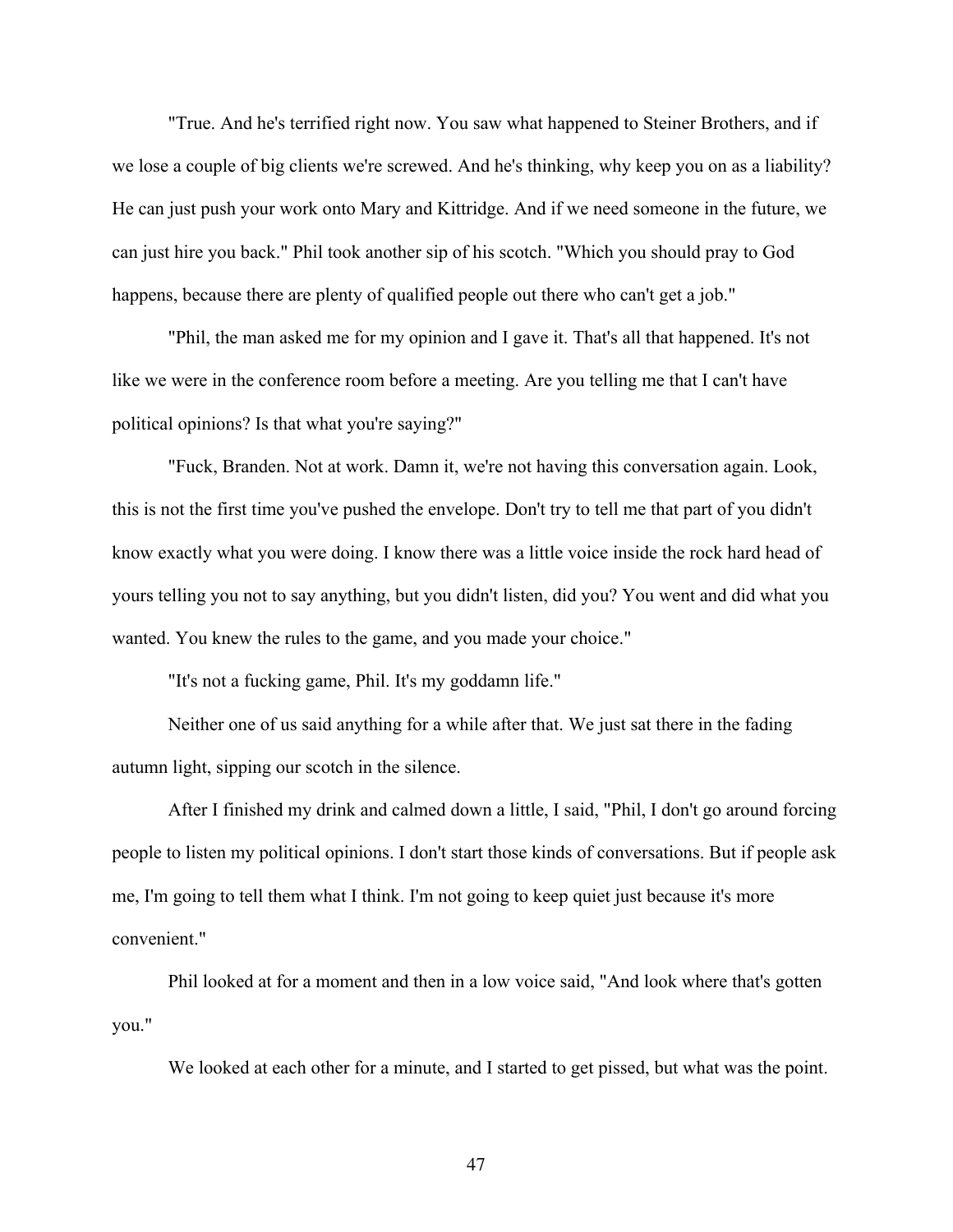Then he said, "Shit. Look, I don't know how to handle these things. Can I do anything? Can I help in any way?"

"A letter of recommendation would be great."

"Done. Already working on it."

I tried to think about all the bureaucratic crap I'd need to do, my last paycheck, health insurance, unemployment, how the hell did that work? I said, "Technically I got laid off, right? That's how I should file for unemployment?"

He nodded, "And I asked Jim to stick around. He knows all of these details, so he can answer any questions you might have. He's also got all the paperwork for you to sign."

"Then I think we're all set. I'll just get my things and go. Everyone's probably taken off by now, so that'll spare me some awkwardness."

"Look," Phil said, "Donaldson said that after I broke the news, he was going to come talk to you if you were, what were his words, taking it in an appropriate manner. In other words, if you want a shot at getting hired back, he wants to see you before you go."

I thought about it for a minute, and I decided to keep some doors open. I could always slam them shut later if I wanted, "Fine. Tell him I'm taking it appropriately."

Phil got on his computer and sent Donaldson an IM and then we made awkward small talk about our kids until Donaldson showed up. He knocked twice, and then walked in. I stood up and reached out to shake the hand he had offered.

"Branden, I'm sorry it has to be this way," Donaldson said, "but with things how they are, well, you know how it is these days."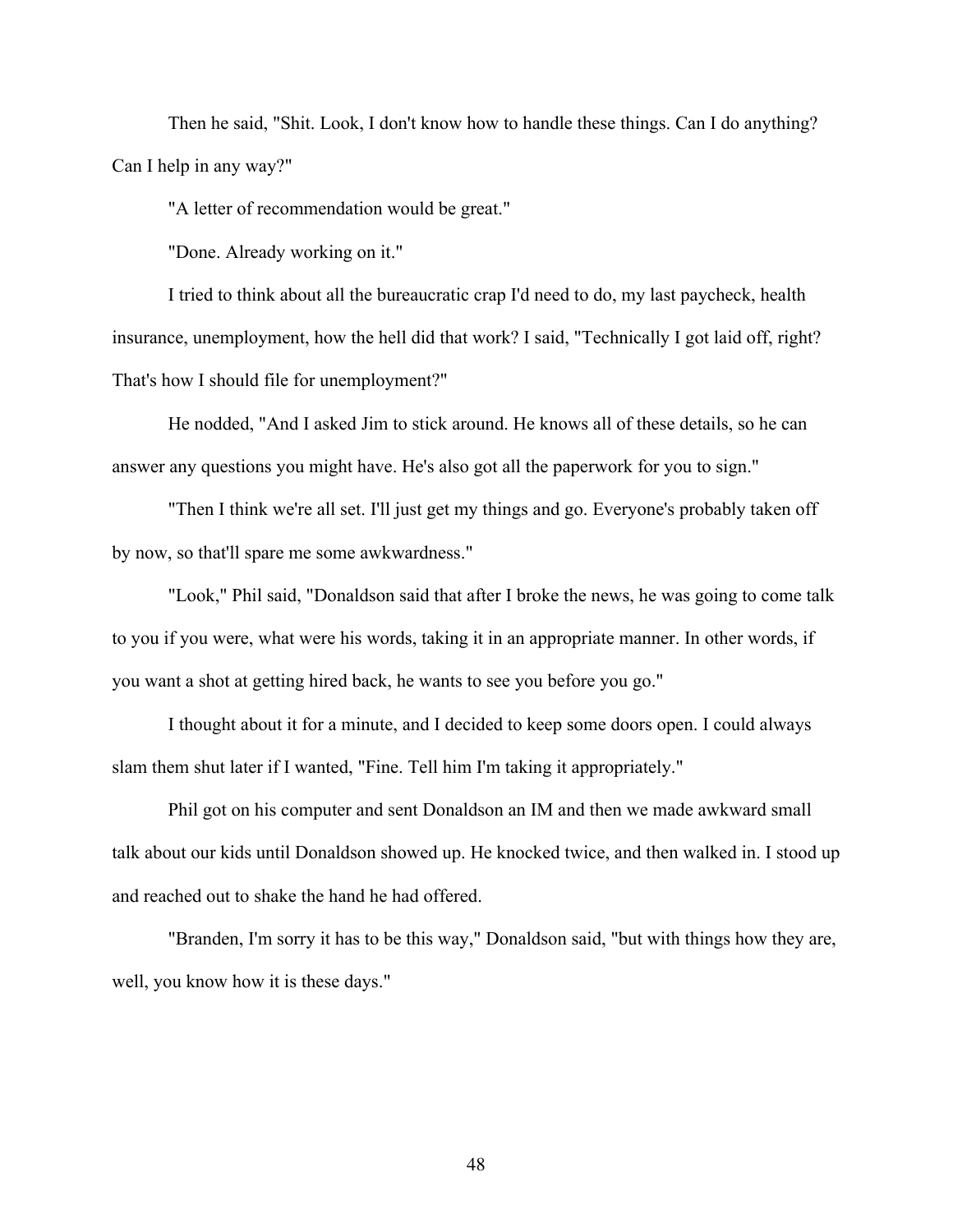And this was it. My opportunity to look him in the eyes, hold onto his hand and not let go until I had told this corporate stooge everything I'd always wanted to about his cowardice and hypocrisy.

I looked him in the eye and said, "Mr. Donaldson, I understand. It's been a pleasure working here, and if the opportunity every arises for us to work together again in the future, I would welcome it."

He cocked his head a little and offered a thin smile, "Well, that's good to know, Branden. Hopefully work picks up in a little bit and we can give you a call."

I smiled back. He wished me luck, and left the office, closing the door behind him. This feeling of intense self loathing came over me, and while it would slowly fade, some part of it would remain like some ever present bitter aftertaste. I stared at the closed door for a moment, and then I turned around and said, "I guess I'll be taking off."

Phil had stood up and put his bands in his pockets. "I'm sorry Branden, I am. We'll talk next week? Maybe get a beer?"

"Thanks, Phil. I'll see you later."

I opened the door and walked out into the office. The lights were still on, but all the cubicles and desks were empty. Everyone had gone home. Except for Jim. I could see the top of his head sticking up over the top of the cubicles. I headed over to do my paperwork.

\* \* \*

Alisa repositioned herself on the metal folding chair, the damn things were so uncomfortable. The meeting had just started, and at the front of the room the Condo Board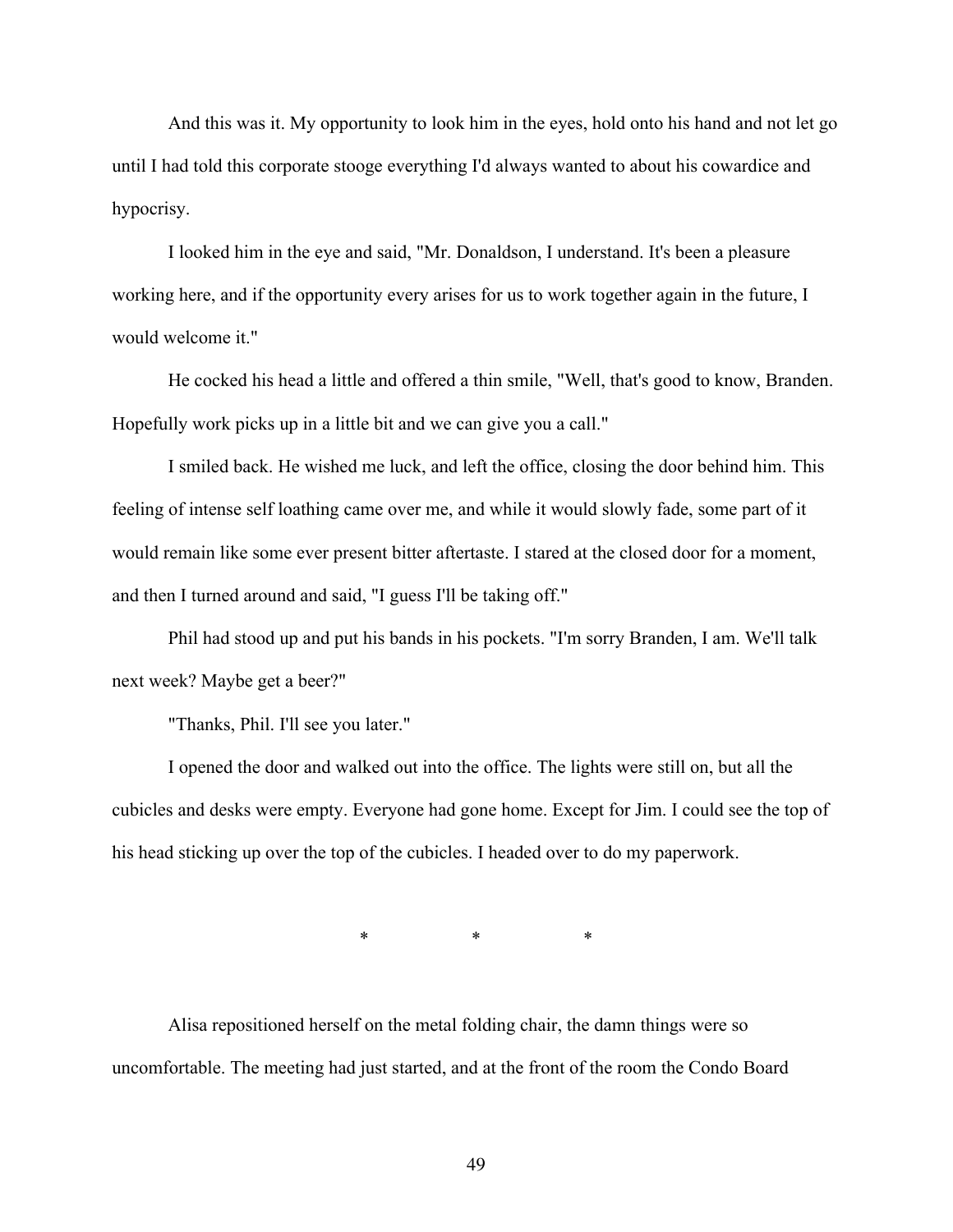officers sat behind plastic folding tables. Doloris Burton, the president of the Condo Board, had just read off the minutes of the last meeting, and now she had opened up the floor for announcements and general comments. An older man in a blue sweater was at the mic asking people to donate to the annual turkey fund for needy families. Alisa made a mental note to donate, but she really wished they could skip the announcements today and get the representative from the Somerville branch of City Hall up there. What was his name? Thompson? Thornton? She reached into her pocket to make sure her notes were still there. They were.

Alisa glanced around the large basement room and was still shocked at how crowded it was. Every one of the metal folding chairs was taken, and there were people actually standing along the walls and in the back. There had to be at least two hundred people crowded into the windowless room, which was unheard of. Condo Board meeting were dull affairs and hardly anyone attended them. It was usually just elderly residents looking for something to do and a mix of people who liked to complain and people who felt that since they lived in the building they had an obligation to attend the meetings. Alisa belonged to the last group.

Alisa wiped a couple of droplets of perspiration from her forehead. There were so many people crowded into the room, it had to be at least ten to fifteen degrees warmer than usual. From her seat in the middle of the crowd, Alisa could see Molly seated at one of the tables at the front of the room, taking notes like she always did at the meetings. An older woman named Betty Gibson stepped up to the microphone and Alisa groaned. A couple of people seated in front of her glanced back at her, and her cheeks flushed. Alisa had never spoken to Betty, nor had she seen her outside of Condo Board meetings, but almost every week Betty got up to the mike and gave the same speech about litter in the stairwell of Building #3, Unit N. It was practically the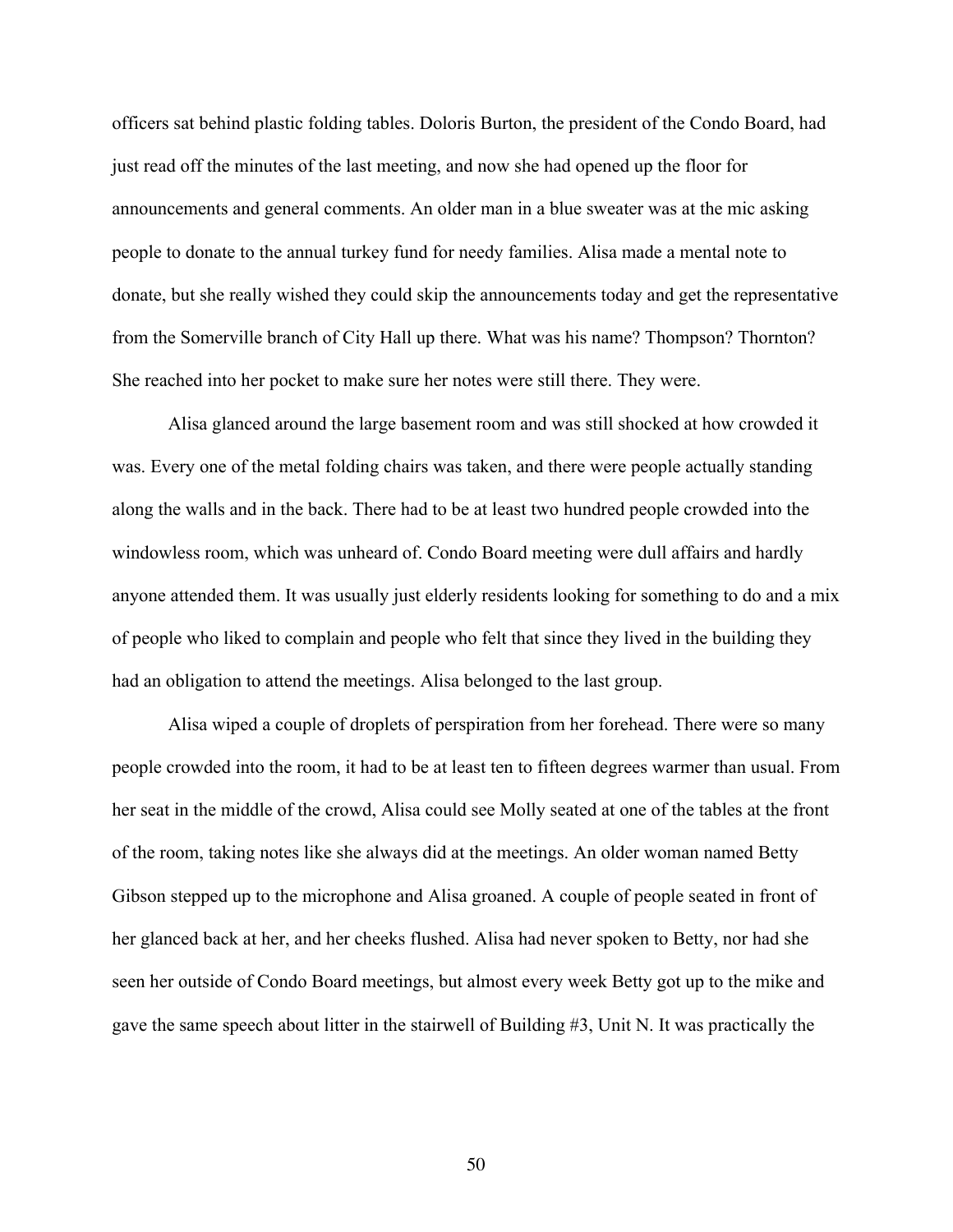same speech word for word every week, and she always took up the full five minutes. Alisa knew the whole speech almost by heart, and at this point she felt it was bordering on torture.

Where the heck was Branden? Alisa scanned the crowd again, but there was no sign of him. She checked her phone and there were no new voice messages or texts. This was not all that surprising. Branden was probably using dinner at his mother's as an excuse not to come. While escaping from Teresa could be difficult, if Branden wanted to, he could. Alisa texted Branden, Where are you?

Even Jenny had made it to this meeting, and her building wasn't even having any water issues. Jenny, who was sitting in the seat to the right of Alisa, was currently on her phone and engrossed by felinensemble.com, a website that featured pictures of cats wearing historical costumes. There were thousands and thousands of photos. It was unbelievable. She said she preferred her felines dressed as pirates, complete with cutlasses and hats. According to her, the wild, long-haired breeds pulled of the look the best.

At the moment, Jenny was checking out a Siamese that looked pretty sharp in a Victorian era suit complete with a gold pocket watch and miniature bowler hat. All he needed was a cane to stroll down the boulevard with. Jenny'd always liked looking at kitschy little stuff like that, but what worried Alisa was the amount of time Jenny had been spending looking at cat photos. Whenever Jenny was stressed about something, she'd fixate on some inane, pointless thing like Armenian music videos or Chipmunk Solitaire. She'd just escape into these obsessions to avoid whatever thing it was she couldn't fix. And Alisa had no idea what that was this time. So as Betty Gibson droned on about the empty soda cans and plastic bags in the stairwell, Alisa decided that now was as good as time as any to find out.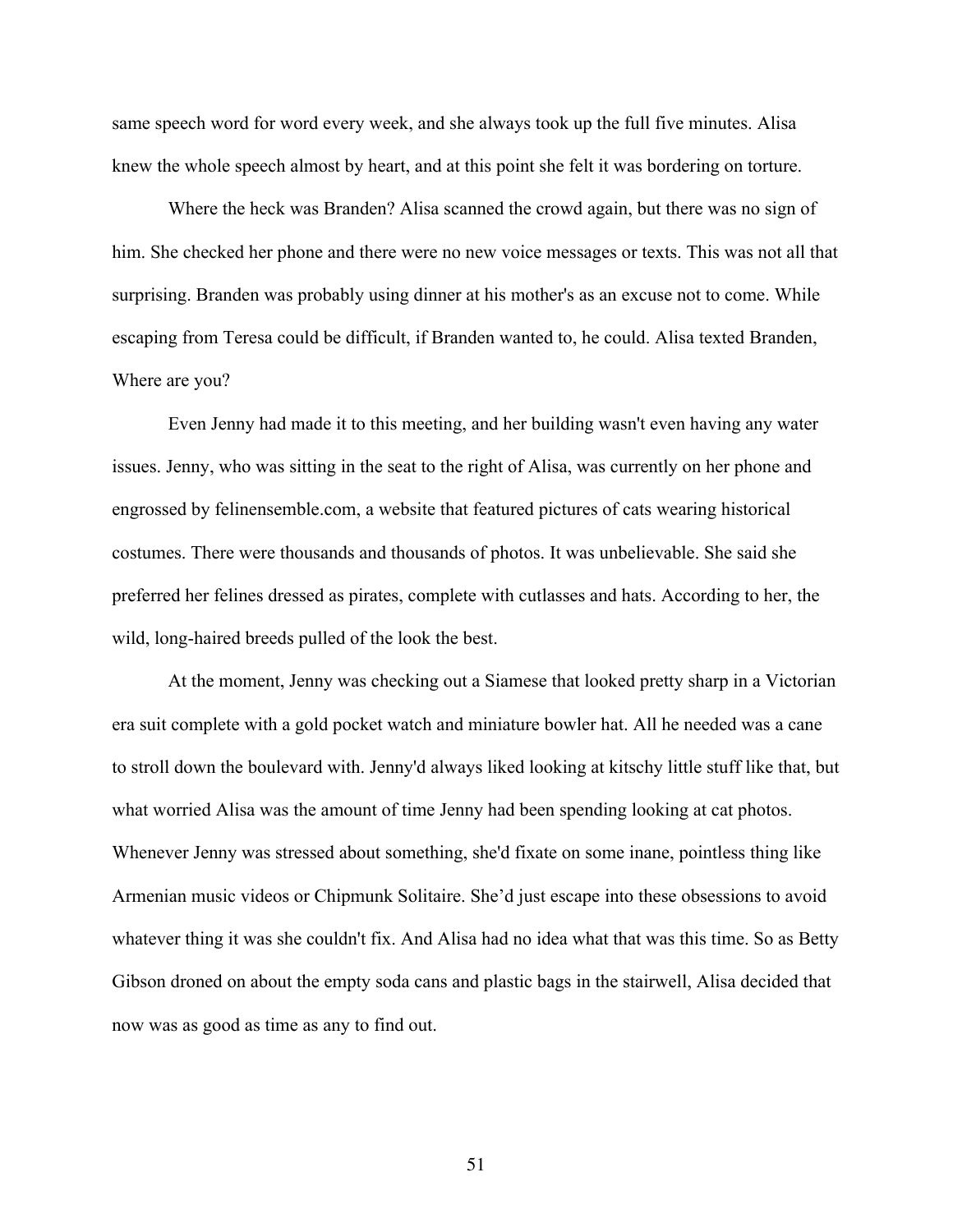Alisa leaned over and whispered, "So what's this, hour three of Felinensemble? It's Krazy Kristal Kwest all over again. What's going on?"

Jenny shrugged and continued scrolling through pictures of cats, now dressed in togas. Alisa stared at her. And stared. After a minute of this, Jenny glanced over at Alisa who was still staring and said, "Hey, I've been meaning to ask, is Branden coming tonight?"

Alisa rolled her eyes, "Real subtle."

Alisa waited, but Jenny just kept scrolling through photos. Betty was now listing the kinds of candy bar wrappers she had found on the stairwell. Jenny would tell her eventually. She always did.

As Betty went on and on, people had started to talk, and the noise was getting louder and louder. Betty seemed unfazed. She continued right on talking. Jenny shifted in her seat as she put her phone into her pocket. She sat there with her hands clasped together in her lap looking at the ground. When she spoke, Alisa could barely hear her, "You remember the health inspector who came in last month and demanded that ridiculous \$27,000 bribe because we're supposedly don't have the proper ventilation system?"

Alisa nodded. The bribe had eaten up all of Jenny and Dave's savings and then some. They'd had to take out a emergency loan at the bank just to cover the difference.

"Well, he came back last week. He wants \$60,000 this time."

"Jesus H. Christ," Alisa hissed. A bit too loudly because the guy in the gray sweatshirt in front of her looked back at them. She lowered her voice, "Are you serious?"

Jenny nodded. "Dave's at the diner right now going through everything for the umpteenth time, crunching numbers and trying to figure a way out. We've been doing it for the past week. I just had to get out of there. Couldn't take it anymore."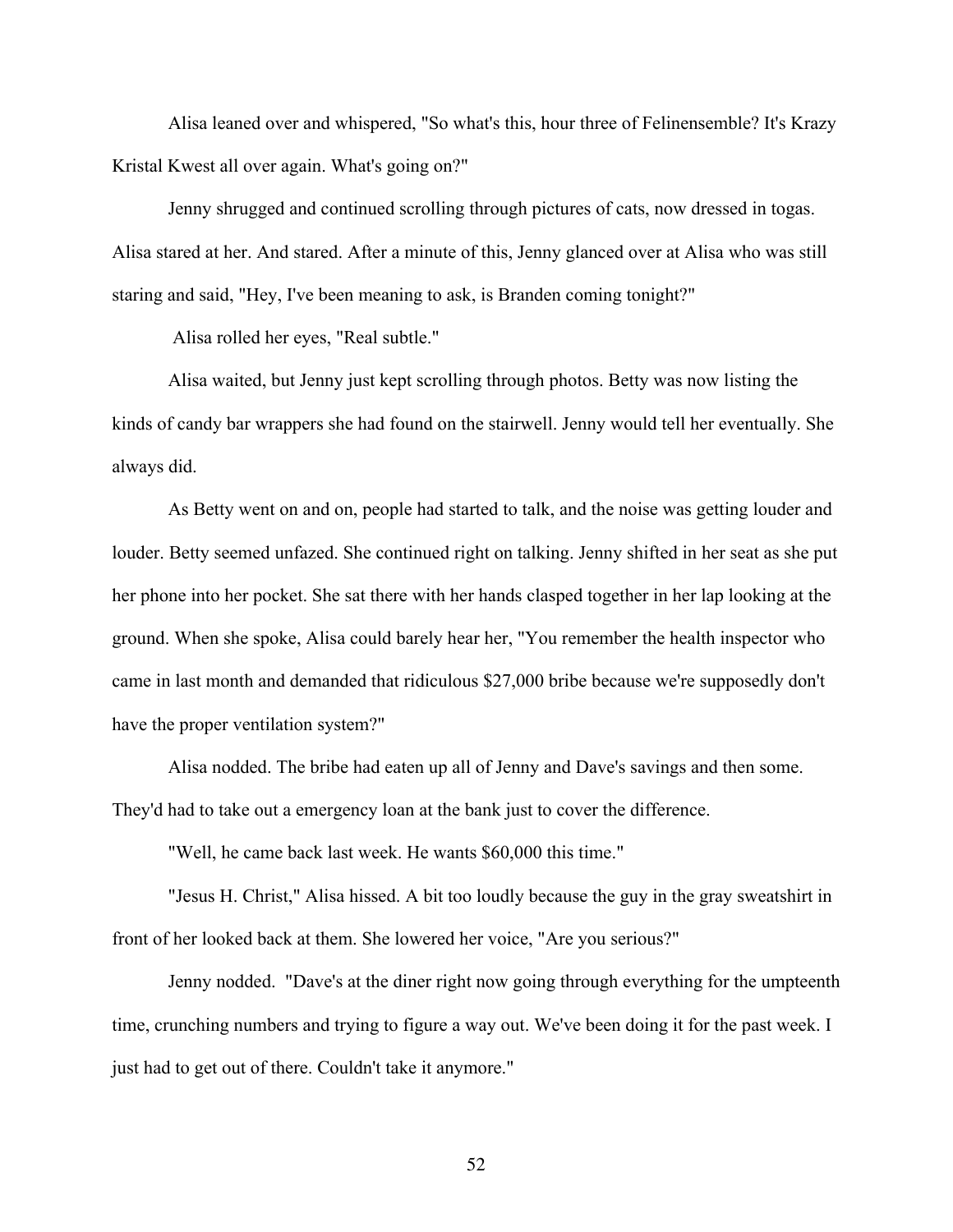That explained her presence at the meeting. But that was so much money.

"A \$60,000 bribe to pass a health inspection?" Alisa said. "That's the most absurd thing I've ever heard of."

"I know."

"I mean health inspectors are what? Probably civil servant grade five or six? It's like four or five thousand for those guys, max. What's this guy thinking?"

Jenny still hadn't picked her gaze up off the concrete floor, but she was getting angry. The muscles in her cheek had tightened, and icy edge crept into her tone.

"Grade five or six? Not even. Health inspectors are only CSG four. Bob was \$1,000 every time. This guy though. He just waltzes in and says \$60,000. When he said it, we didn't believe it could be that high. Dave told him he was full of shit, and the guy brings out his tablet with the official health inspection form that's already been filled out with our names and the restaurant and everything, and he hovers his stupid stylus over the failure box as if he's going to check it, and once he submits that, it can't be changed. Other inspectors have to come check everything out and it's a big deal. So Dave freaks out and is like ok, ok. Give a us week. And the asshole agrees and just walks off. He's coming back the day after tomorrow."

This was a disaster. Jenny and Dave were barely makes ends meet as it was. The diner was keeping afloat, but just barely. And with their savings gone... "I'm so sorry Jenny. This is awful. But there has to be a way to fix this. We just have to think."

Jenny kept staring at the ground.

"Can't you turn him in?" Alisa said. "Sixty thousand is so ridiculous that his boss might be pissed. That's just trying to take too much. His boss may get paranoid that someone being that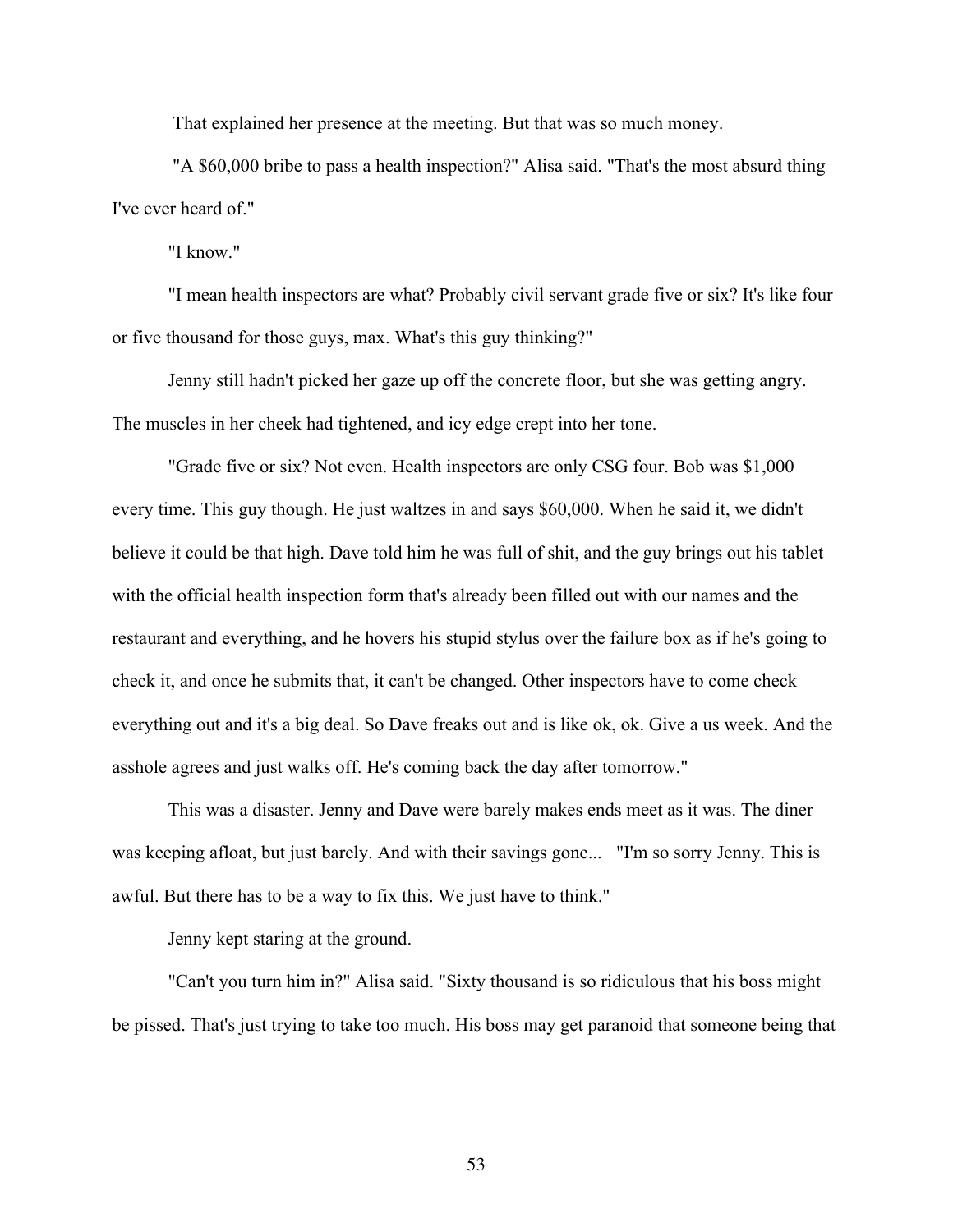greedy will attract way too much attention. Or you can get the police involved. Can you videotape him taking the money?"

"What money could we give him?"

That was a good point. "Doesn't he need to provide proof of a violation? Document it somehow? Photos? Video? What does he have?"

"Alisa, we're in violation of any number of health codes. He'd just have to pick one."

"What? Seriously?" Alisa pictured the banana waffles she'd just eaten there the other day.

"Relax. Everything's sanitary. There's just no way we can afford all the specific equipment they require. The fryers also have to have these specific backups and the stove has to have this wiring, the ventilation has to be from these companies and on and on. That stuff has to be specially certified. And that's expensive."

"How much are we talking?"

"Hundreds of thousands of dollars."

"Are you kidding me? Why so much?"

"Almost all of it has to be imported. Europe or Asia. Whichever. No one makes that kind of stuff here."

"So what do you do for ventilation? Don't tell me you just open the windows."

It was Jenny's turn to roll her eyes. "Yeah, and where's there's a lot of smoke, we just use a piece of cardboard to fan it out the window. Look, there are plenty of contractors here that can make a perfectly fine ventilation system for a reasonable price. The same goes for stoves and fryers and fridges. It's just not certified. So when health the inspector comes around..."

"You have to make a donation."

"Exactly," she said.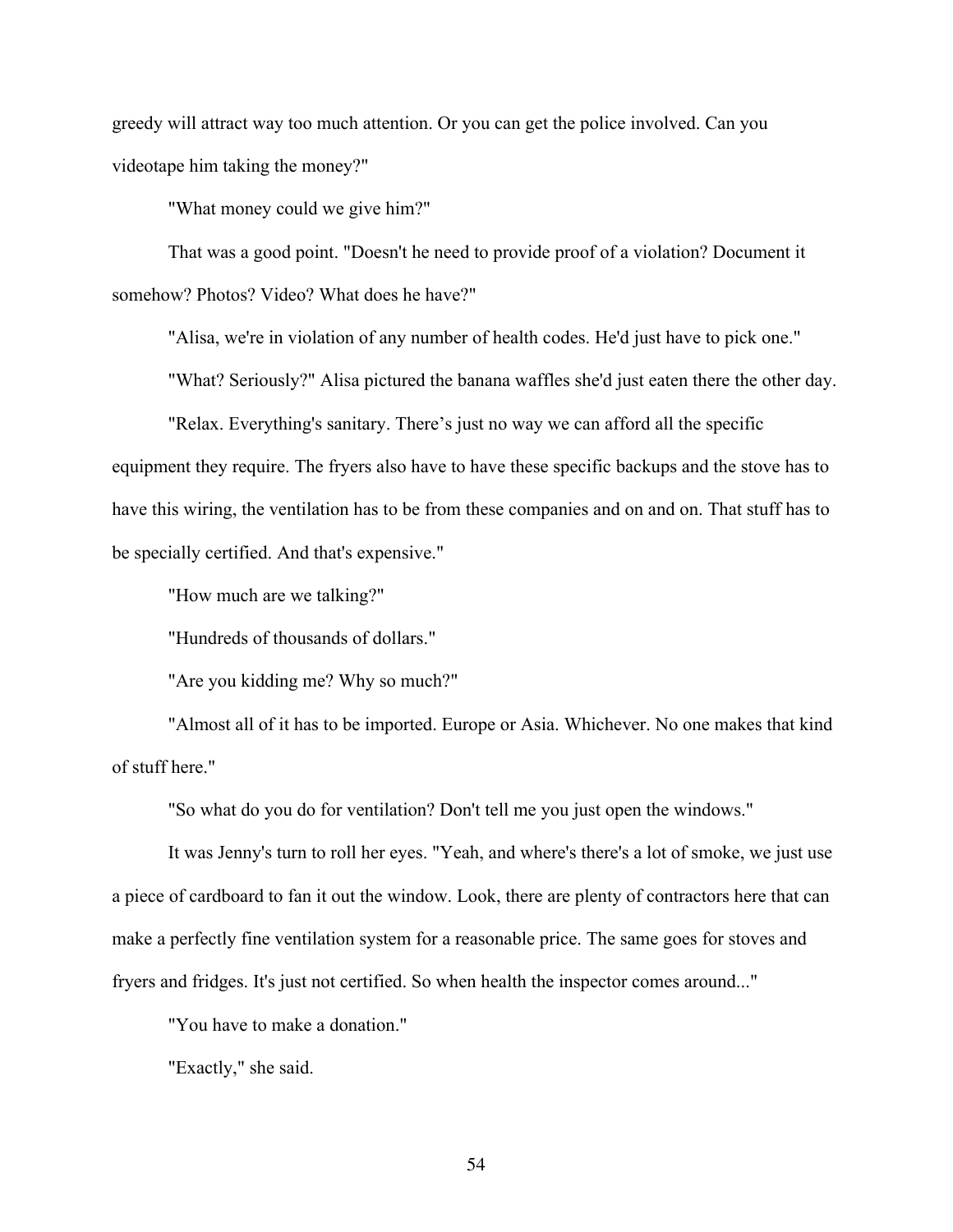"And this guy..."

"Is an asshole."

"This is bad," Alisa said.

"Yeah." Jenny nodded. "It is."

"What are you going to do?"

Jenny stuffed her hands in her pockets and looked at Alisa for a moment before quietly saying, "We're going to have to take out another loan."

"Another loan? God, I suppose you have to. Unless you want to sell."

Jenny looked up with so much pain in her eyes that Alisa had to look away for a moment. That was a level of pain Alisa associated with funerals. Jenny and Dave had poured everything into that diner. Alisa knew there was no back up plan. They had bet on themselves, and it had been a long shot, they knew that. It had been touch and go in the beginning, but after three years it looked as if they were going to make it, and now everything was unraveling.

"Ok," Alisa said, "how long will the bank need to approve the loan? They're going to need time for that amount of money, right? Is he willing to wait?"

Jenny didn't respond. She just looked at Alisa with an expression that practically wondered out loud how someone could be so naive. It took Alisa a moment to figure it out, and then she felt like the stupidest person on earth. Of course the bank wouldn't give them another loan. No bank would give them a sixty thousand dollar loan in less than week.

"Jenny, no." Alisa whispered. "That's not a good idea. You don't want to owe those people money."

"Do you have a better idea?"

Alisa shook her head. "It just sounds like terrible idea."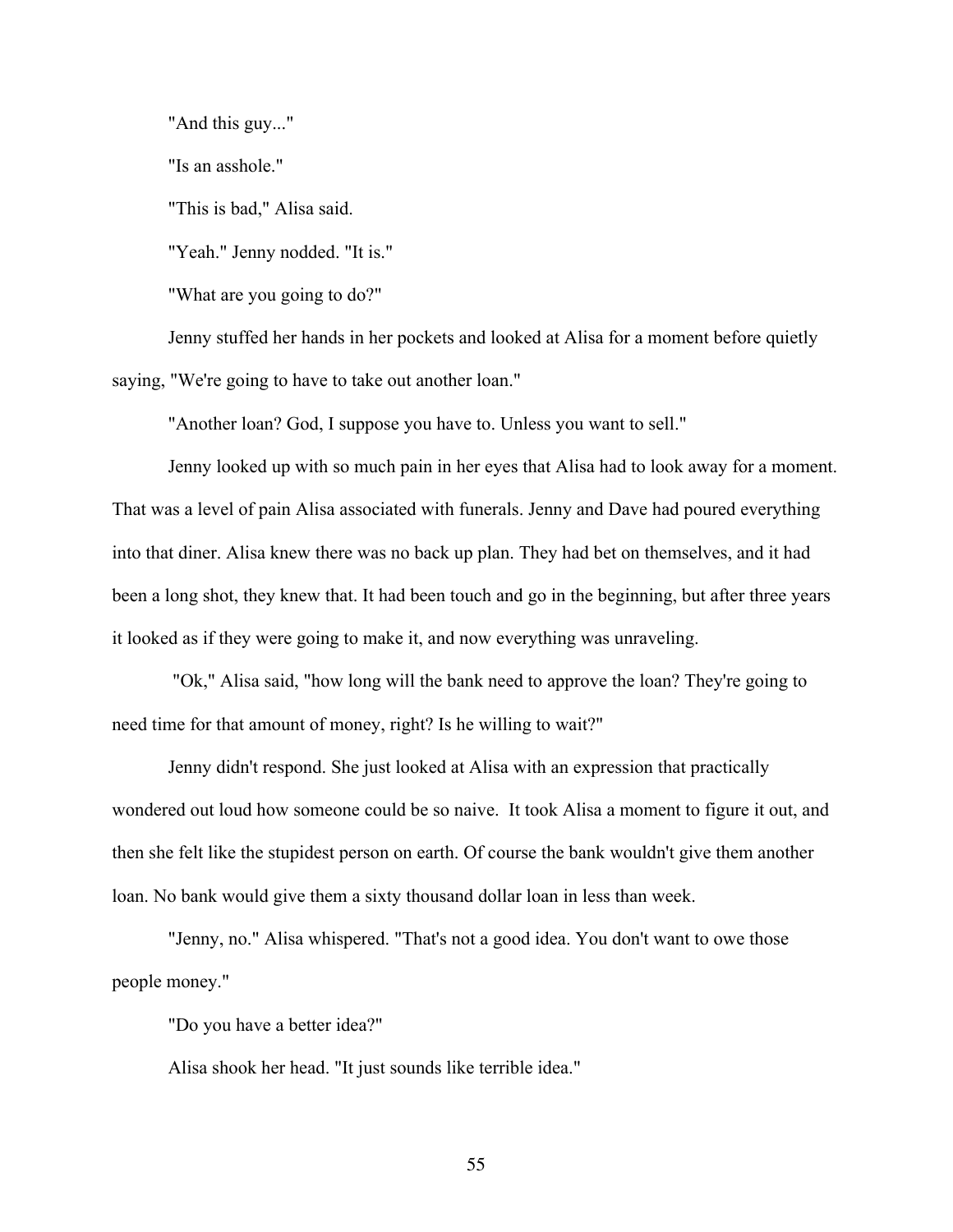"Well, you give me a better one and I'll take it," Jenny snapped. People turned around to look at them, and Alisa remembered where they were. She had completely forgotten. She glanced up at the at the front of the room. Doloris was giving a summary of the bids for the recycling contract.

Alisa turned back to Jenny, who had gone back to looking at the floor. Alisa decided not to say anything. Better to let her cool down. Loan sharks were a shitty idea. But the more Alisa thought about, the more she realized that it was either that or sell the diner.

After a minute Jenny took her hands out of her pockets and ran her fingers through her shoulder length dark hair, "Sorry, I'm taking it out on you. Don't listen to me."

Alisa didn't talk. She just put her arm around Jenny and hugged her close. The two of them lapsed into silence.

\* \* \* \* \*

The brown paint on the outside of my mother's house was peeling and cracking. The cracks were so plentiful that the side of the house looked like a map of dry riverbeds tracing their way across the desert. It'd gotten to the point where she stopped complaining about it, and now whenever she walked by it, she'd just stare at it for a second, shake her head in disgust and then keep going.

I made my way up the walk, past fallen leaves of orange and yellow, and used my key to unlock the front door. I had to step over a pair of kids' boots that had been left right in front the door. The Howards lived in the first floor apartment and had three kids. The rest of the family's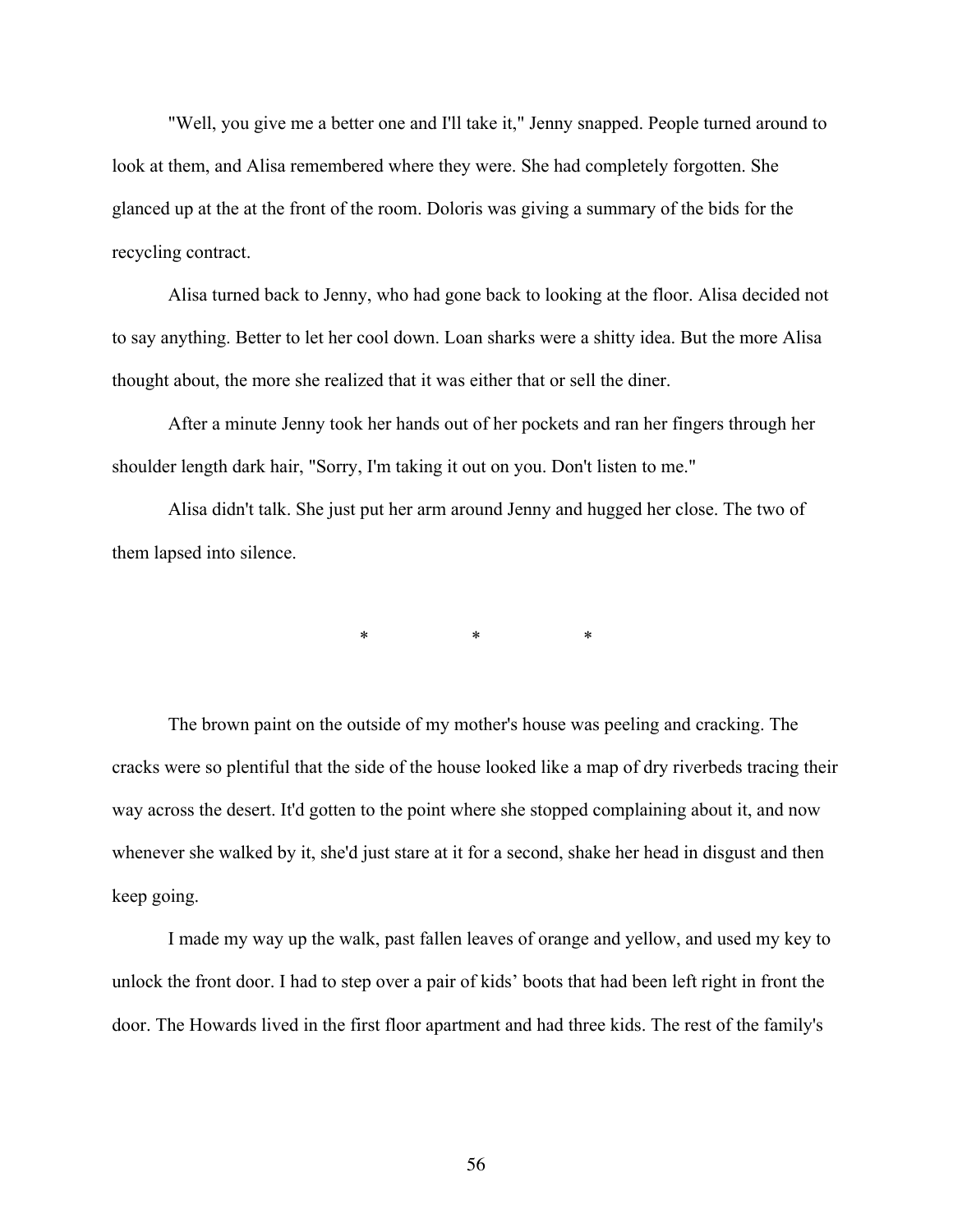shoes were lined up next to their front door underneath the coat rack. My mother loved them as tenants, unlike the guy on the third floor.

I walked up the wooden stairs to the second floor and used my keys to open the both the deadbolts. Once I got inside and was taking off my coat, I heard music coming form the kitchen, some oldies station, and I could smell the sauce and wondered if there'd be sausages and meatballs, or just meatballs. My mother appeared in the kitchen doorway and a wide smile broke out across her face.

"You're late. What happened? And why didn't you bring Kira? Where is she?"

I walked over and gave my mother a hug and a kiss on the cheek, "I told you, Kira's having dinner at her friend's house tonight."

"She can't come over and see her Nona? Alright, Alright. At least you came." She led me into the kitchen and went over to the stove to stir the sauce with a wooden spoon. I sat down at a kitchen table that was big enough for six, but only set for two.

"And Alisa?" he asked, "Is she at the hospital?"

"She's at this incredibly boring and pointless Condo Board meeting."

"You didn't have to be there?"

"I'd much rather be here."

She smiled at that and turned the heat up on the pot of nearly boiling water. "We'll get the water boiling, and then I'll throw the macaroni in, and we'll be all set. Oh, let me make the salad."

As she got the salad ready, I told her what Kira was up to and how she was doing in school. I had the perfect opportunity to transition into the Chinese classes, but I didn't. Instead I asked about my uncle Angelo, which got me a description of his health problems, most of which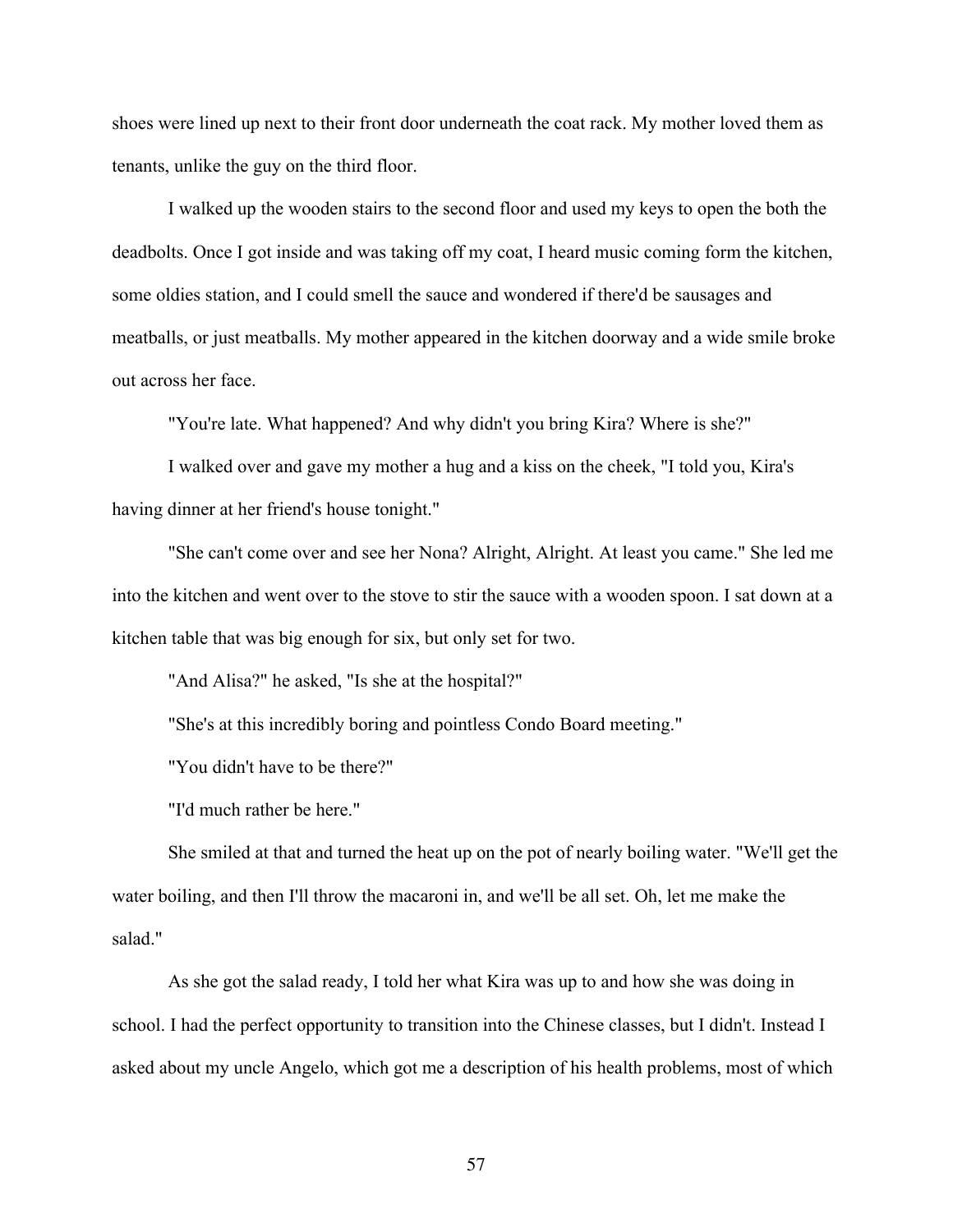were gastro-intestinal. I barely listened. I'd heard it all before. My mind kept flashing back to a piece of street art I'd seen on the way over. It was a new one in the Ratnessmen series, which featured rats dressed as businessmen. They had them getting out of limousines or berating an office full of tiny, scared mice and things like that. This one had a couple of Ratnessmen eating a sea turtle with chopsticks at fancy restaurants with rats dressed in traditional Chinese clothes, and unfortunately this was just as racist as usual. The rats in the traditional Chinese clothing had giant buckteeth and slanty eyes. I loved the whole Ratnessmen concept, but every time there was a Chinese rat, it just ruined it.

Once the pasta was cooked, she poured the sauce over it and set out a bowl for each of us. I poured some more sauce over the pasta and got a couple meatballs.

Is that all?" she said. "You used to be such a good eater."

"I'm fine, Ma." And as we sat there eating, I kept thinking that I might as well get this over with. No sense in prolonging things till the coffee. The Bank of Teresa Walsh was once again open for business, and these days its only customer was here to take out a loan. Between my mother's overly frugal nature, the rent from the tenants and the way she bartered the fresh vegetables from her garden, the woman put some money aside. On more than once occasion, Alisa had suggested that the money might be in shoeboxes in the closet, but I was pretty sure my mother had better sense than that. One hundred percent sure? No. But pretty sure.

"Let me ask you a question," I said.

"What? And you haven't eaten anything. I can't eat this all myself." My mother pointed to the small, blue tureen filled with tomato sauce, "You want more gravy?"

"No. And it's not like it's going to go bad. We don't have to eat them all right this second. Look, I want to talk to you about something."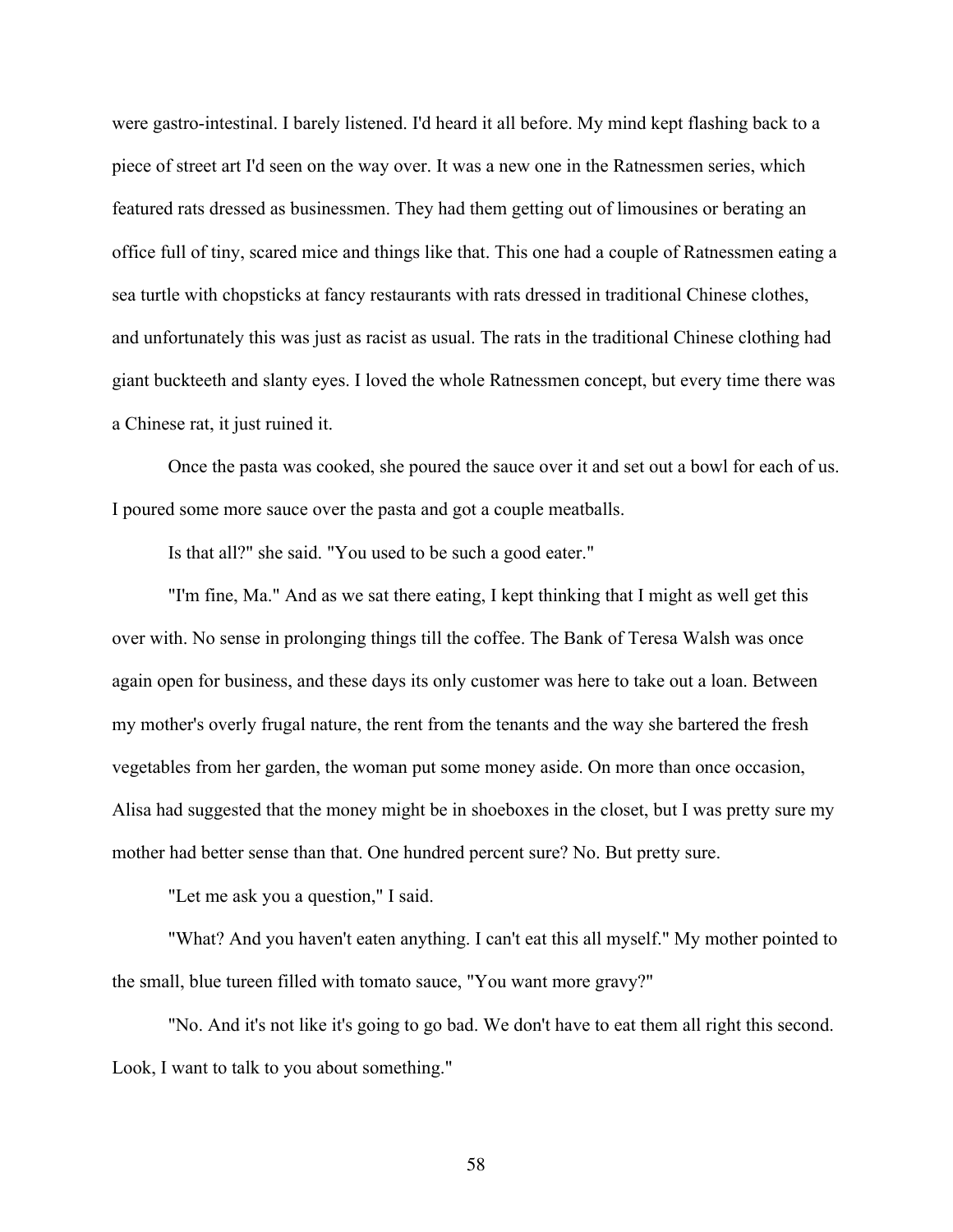"What? What's wrong? What happened?"

"Ma, nothing happened. Kira needs Chinese classes. All right, need isn't the right word. But they're offering an after school tutorial in Mandarin. It's a great opportunity. All these kids applied, and Kira got accepted."

"She beat out all those kids? That's wonderful, and she'll be able to draw all those characters and everything. But why are you talking to me about this like somebody died? What is it? You need money?"

I looked down at my plate and pushed a meatball around before stabbing it with a fork and eating it. Was it that obvious? "Yeah. We need money. Look, we can make the monthly payments, but they want three months in advance as a down payment to get the teacher, and we only got one month's worth. We used up almost all of our rainy day money to get the washing machine fixed." And with me out of a job there's going to be a significant cash flow problem. But we won't be talking about that tonight. "So, If you can help us out with just two months worth, that'll be it. That's all we'll need. I'm sorry to ask, but the tutorial-"

"Of course. Of course." My mother said patting my hand. "Chinese, it's the future. Will this help with getting into an exam school?"

"That's the hope. They've put Chinese language as one of the optional sections on the entrance exam, so if she does well on that, it might help her get in."

"Who's the teacher?"

"Someone from Tufts. A native speaker. That's one of the selling points."

"Someone from Tufts? That's good." Her expression showed that she was impressed. But then she folded her arms across her chest and said, "But let me guess, they're going to charge an arm and a leg."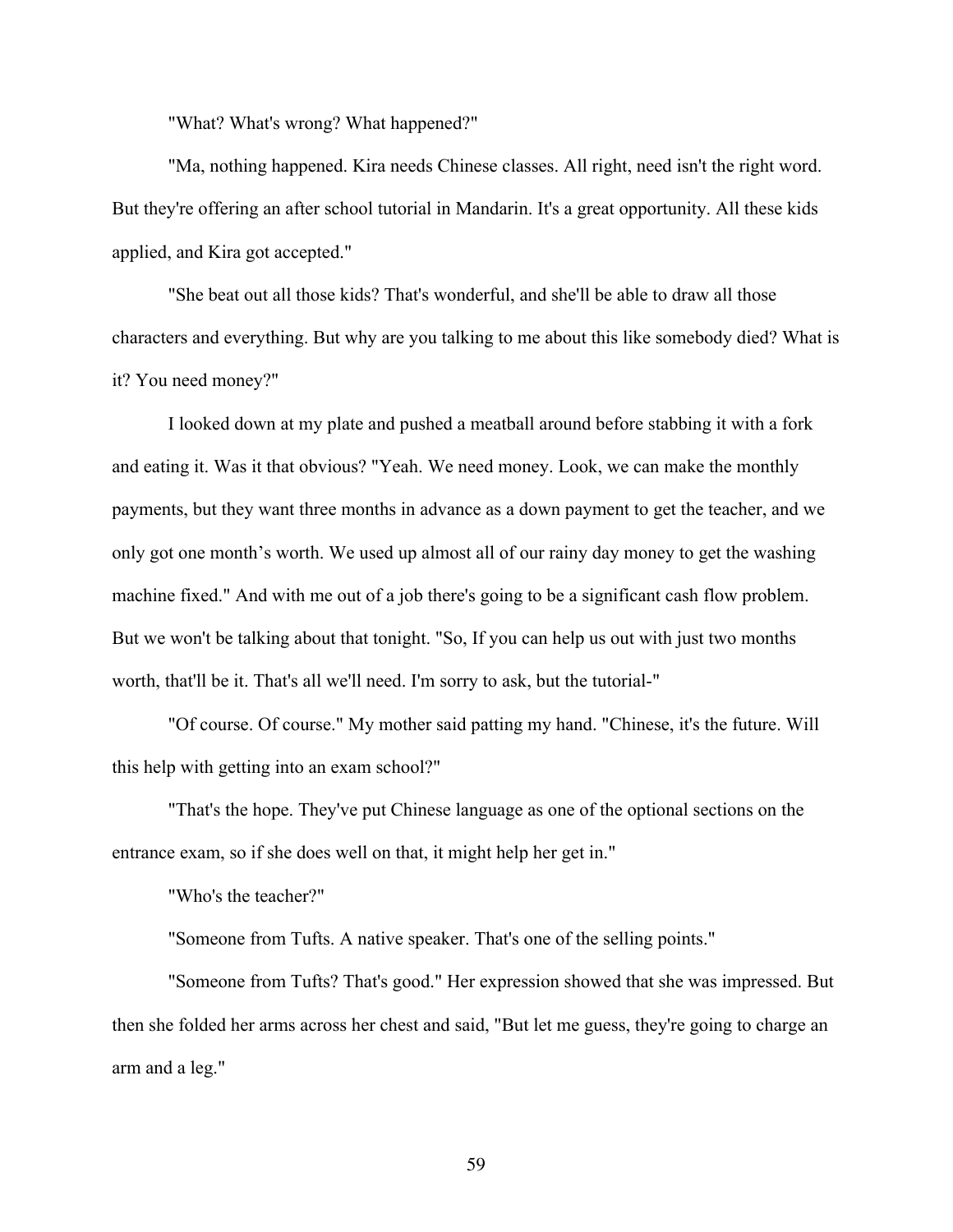"You got it. \$6000 a month." Here it comes.

"Six thousand dollars! Are they crazy? Every student has to pay that? My god, they're making out like bandits."

"I know. I know. But it's only ten kids. They keep the tutorial small so that each student gets individual attention. And some of the money goes to the school to pay for the room, materials, Internet access, and whatever else. Snacks and stuff."

"That's a lot of money for snacks."

"I'm sure the snack portion of the budget is very reasonable. You can see why we need help. Look, I wouldn't ask if it weren't important. But Kira's pretty good in Chinese right now, and this has the chance to take her over the top."

"No, that I understand. It makes sense. It does. It's just a lot of money. But this is why you save, right?"

I nodded and took another bite of pasta. My mother ate a little more and then said, "You know why you can't afford this class, don't you?"

Oh shit. No this again. "Ma, please. I don't-"

"It's that apartment of yours. The rent is outrageous. Who pays that kind of rent?

Especially for a place that's falling apart after, what? Seven years after they built it?"

She wasn't wrong. "Ma, you know why we live there. We're right next to the best school in Somerville. Almost sixty-five percent of the students there go on to the exam schools."

"I know. You've told me. Many times. It just seems ridiculous to live in a place where the water comes out of the faucet brown, the electricity goes on and off willy nilly and the walls are stained with rust or whatever that is."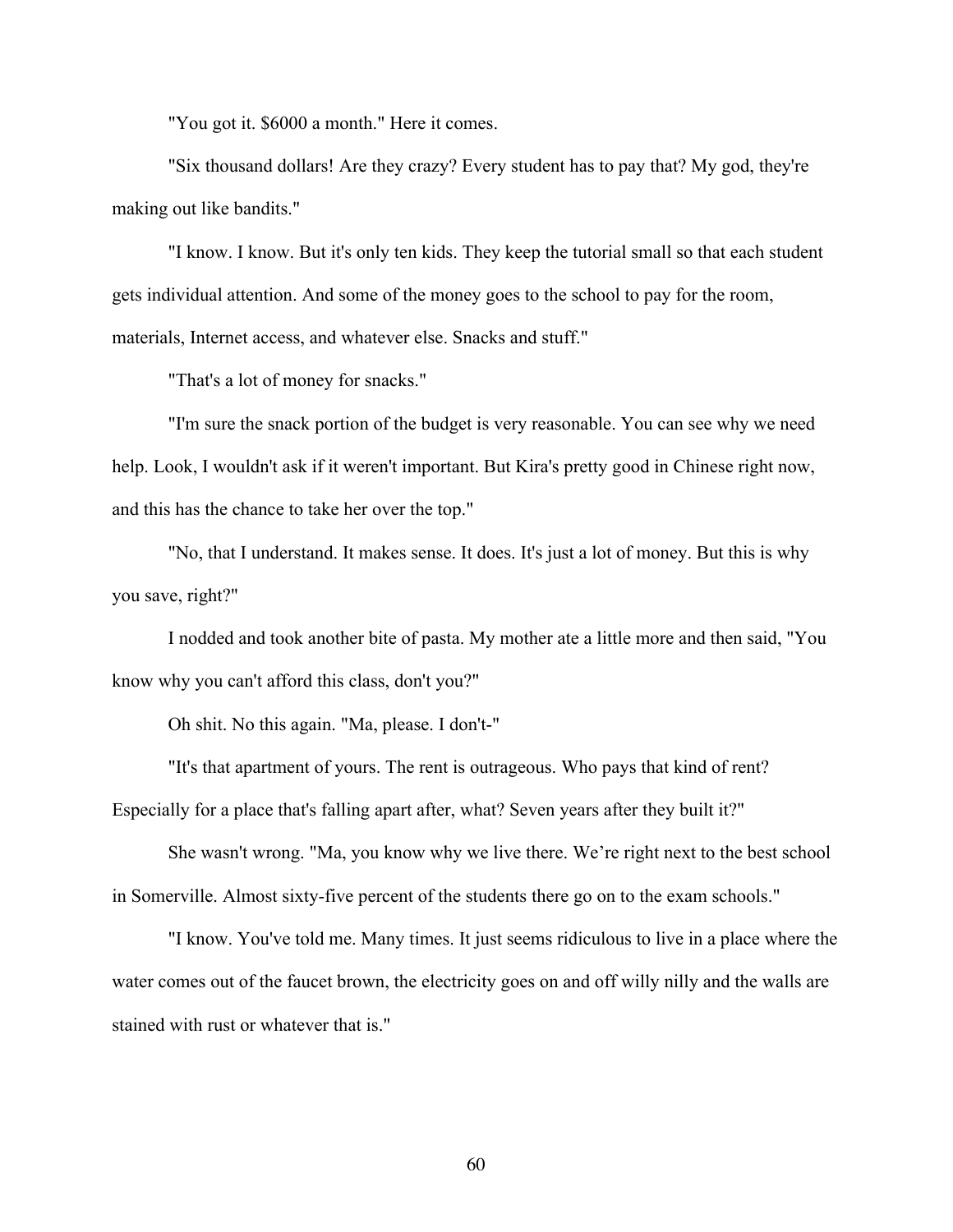"Ma, it's fine. We've only got another two years there, and then we'll sell the place to some other parents desperate to get their kid into the Brown. We were really lucky to get that place. Really lucky. But, back to the main question. Can you loan us the money?"

"Loan? Why a loan? I'll give you the money. I'm happy to do it. It's for Kira. I just wish you didn't have to live in such a dump. What if there's an electrical fire one day? You said the wiring over there is horrendous."

"Yeah, it's probably a lot safer here. We'll just move in across the street," I said gesturing out the window.

She looked out the window at the houses across the street that had burned and been left to rot. Some of them just looked charred and had windows boarded up, while other were half the house they used to be. In a couple the outside walls had fallen down and you could see into rooms, like some kid's diorama for a school project on the dangers of leaving the stove on.

She huruphmed at me, and then said, "There are still good places around. Not everywhere burned down. Besides, all I'm saying is you could move into the third floor apartment. You don't have to pay rent. It would-"

"Ma, for umpteenth time, we're not moving in upstairs. Besides Clive still has time left on his lease right?"

"Him? With the things he does I got reason enough to get rid of him anytime I want. And tell me it doesn't make sense. You could save a lot of money."

"Would you have wanted to live in the same house as your mother-in-law?"

My mother glared at me with barely concealed rage, "I am not your Grandma Molly. Don't you compare me to her."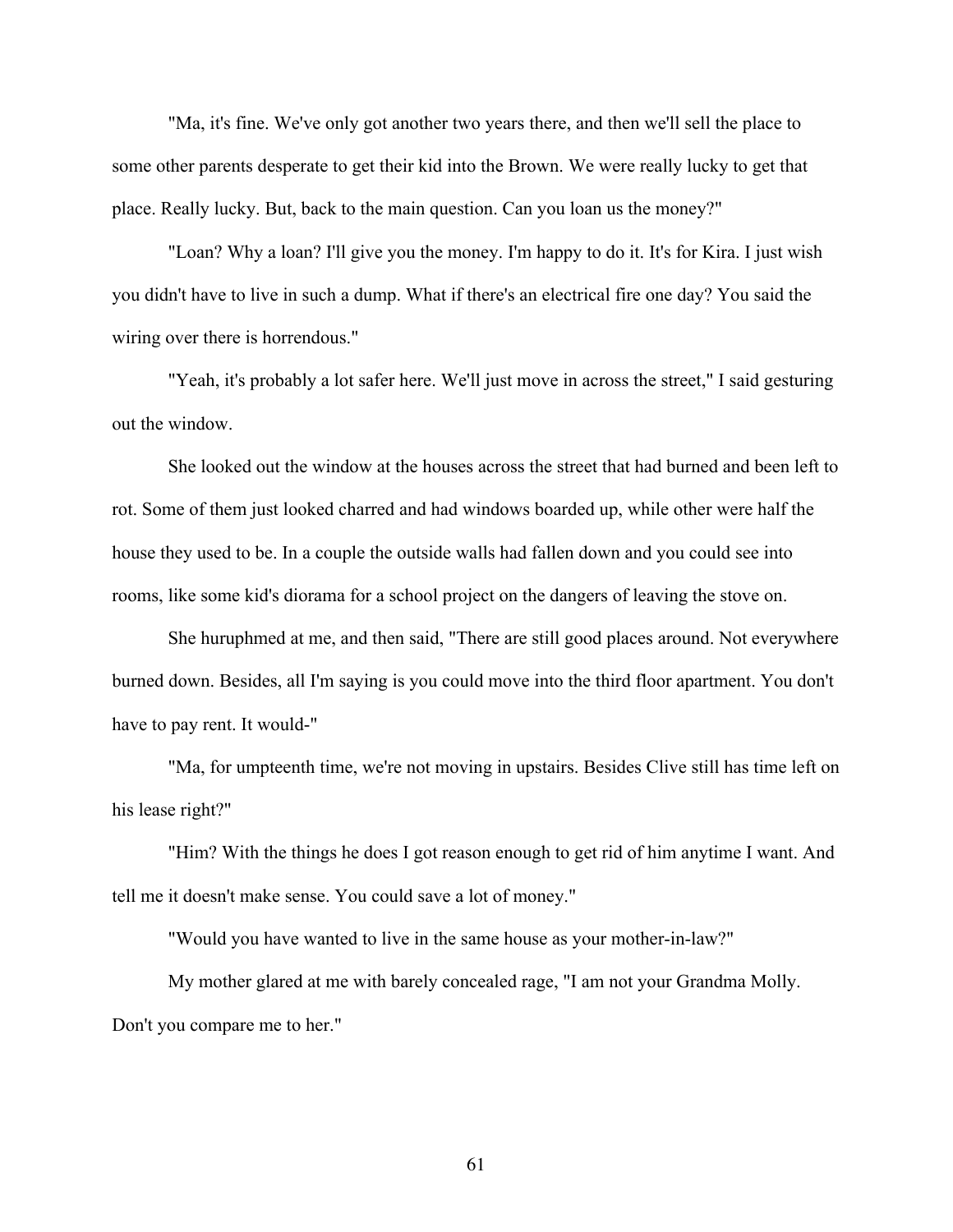"Of course not. Completely different situation. But look, we're in that apartment for another two years at least and that's it."

"All right, all right. What do I know? You want the money now?"

"If you got it. You aren't keeping too much cash lying around here are you."

"I got as much as I need. Don't you worry about me. I'm not the one asking for money." She got up and headed for the bedroom. "But you know I'm always here for you. Whenever you need anything. You just ask."

"Ok, Ma."

She disappeared into the bedroom, and I stayed at the table and finished my meatballs like a good little boy. Thirty-six years old and I still needed to beg my mother for money. Pathetic. Hell, even when I wasn't asking for money, I still felt like a teenager sometimes. Does that ever stop? The thought of vowing never to ask my mother for money again crossed my mind, but who the hell was I kidding? That had become a semi-annual promise at this point.

I tried to figure out what she'd want in return. I wouldn't be getting out of this debt free. She wouldn't take any money, but she'd get her pound of flesh in other ways. Maybe Sunday dinner every week for two months. Maybe she'd insist on having both Alisa and me over for coffee and trying to get us to reconsider moving in. That was a conversation Alisa had told me she never wanted to have again.

It's not that I felt obligated to do these things for her, it's that after giving them the money, she felt entitled to ask. And maybe she should. I don't know. By the time she got back from her bedroom, I'd finished my pasta. She handed me the cash, and I slipped it into my pocket. She brought out the salad, and as I filled my bowl I wondered if there'd be pitzelle's with the coffee afterwards. A day as shitty as today should have at least one silver lining.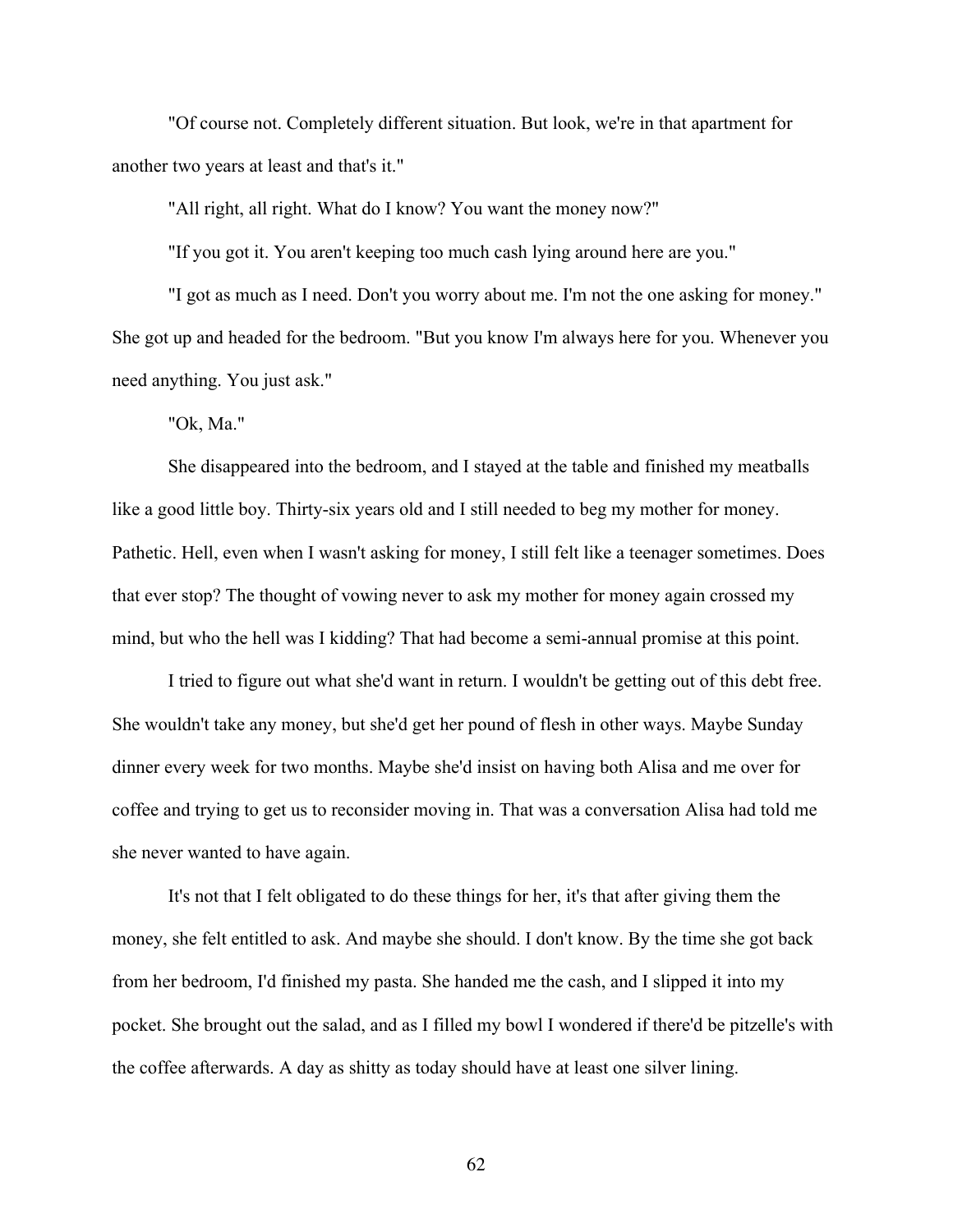\* \* \*

Alisa looked around the room, the crowd was agitated after sitting for so long and there was a buzz from the back as people talked and a group up front on the right hand side was laughing a little too loud. Alisa scanned the crowd for Branden, but all she saw were unfamiliar faces. Alisa started to think about what would happen if Jenny and Dave lost the diner, but it was too depressing, so instead she focused on the back of the grey sweatshirted man seated in front of her. The sweatshirt was wearing thin to the point where tiny holes had appeared and a miniature galaxy of them spread out across his back. The holes even seemed to swirl like the Milky Way. Alisa started trying to form constellations and lost herself in the act of making patterns from the randomness. She'd found a big dipper or a reasonable facsimile, half of Orion and was trying to create Ursa Major when she heard Doloris' voice over the PA, "I'd like to introduce Barry Thorton, deputy commissioner of the Somerville Branch of City Hall. As most of you know, we have been having some issues in a couple of our buildings with the quality of our tap water lately-"

"Yeah, it's shit brown," someone in front said loudly. Some people nearby in the crowd laughed at the comment, and all over the basement the buzz that had filled the room died down as people started paying attention to what was going on at the front. It seemed like Doloris had chosen to ignore the comment. "Well, we might as well get right to it. I'm sure you all have plenty of questions for Mr. Thornton. Please welcome him." Doloris looked over toward the door at the front of the room where a heavyset man in a grey suit and blue tie stood. He smiled back and walked over to shake Doloris' hand.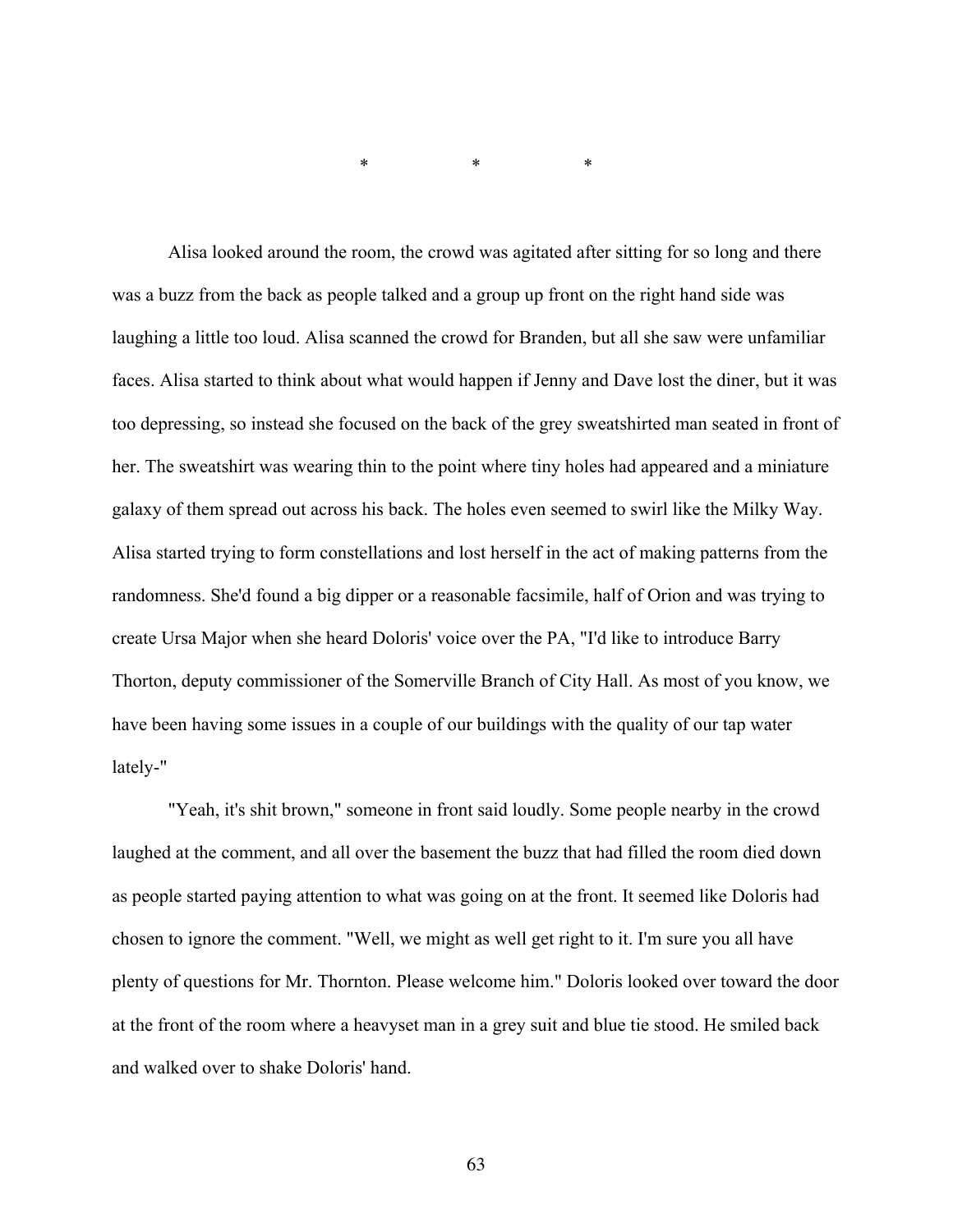There was a scattering of applause, some of it of the sarcastic slow-clap variety. Doloris installed him at the center seat of her table so that he was in the middle of the room directly in front of the microphone that was just in front of the center aisle. Doloris sat down on his left. Thorton leaned into his microphone and said, "I'd like to thank everyone for coming out tonight. Civic participation is the lifeblood of any community. Now I know you had some concerns about the quality of the water, but let me assure you, The city of Boston and your Somerville representatives are doing their best to ensure that you have the best services available-"

"How?" Someone from the front right yelled loud enough for everyone to hear. It looked like Molly's plan was getting off to a good start.

Thorton produced a half smile that showed the crowd a sliver of his teeth and not much else. He glanced over at Doloris who gave him a weak smile. She was going to hear about that after the meeting.

"Look. Clean water is a fundamental right of any citizen, we are investigating this problem as thoroughly as our resources allow. You have to remember that these problems can come from any of the pipes in these buildings-"

The sound of groans broke out all over the basement and more than a few people started shouting. A man behind Alisa shouted, "Are you kidding me?" and a woman off to he left said, "They've checked our pipes four times already. It's the city pipes!" The buzz of crowd came back as people started complaining to each other again.

Thorton tried to speak above the din, "I know you're frustrated but we're doing all that we can."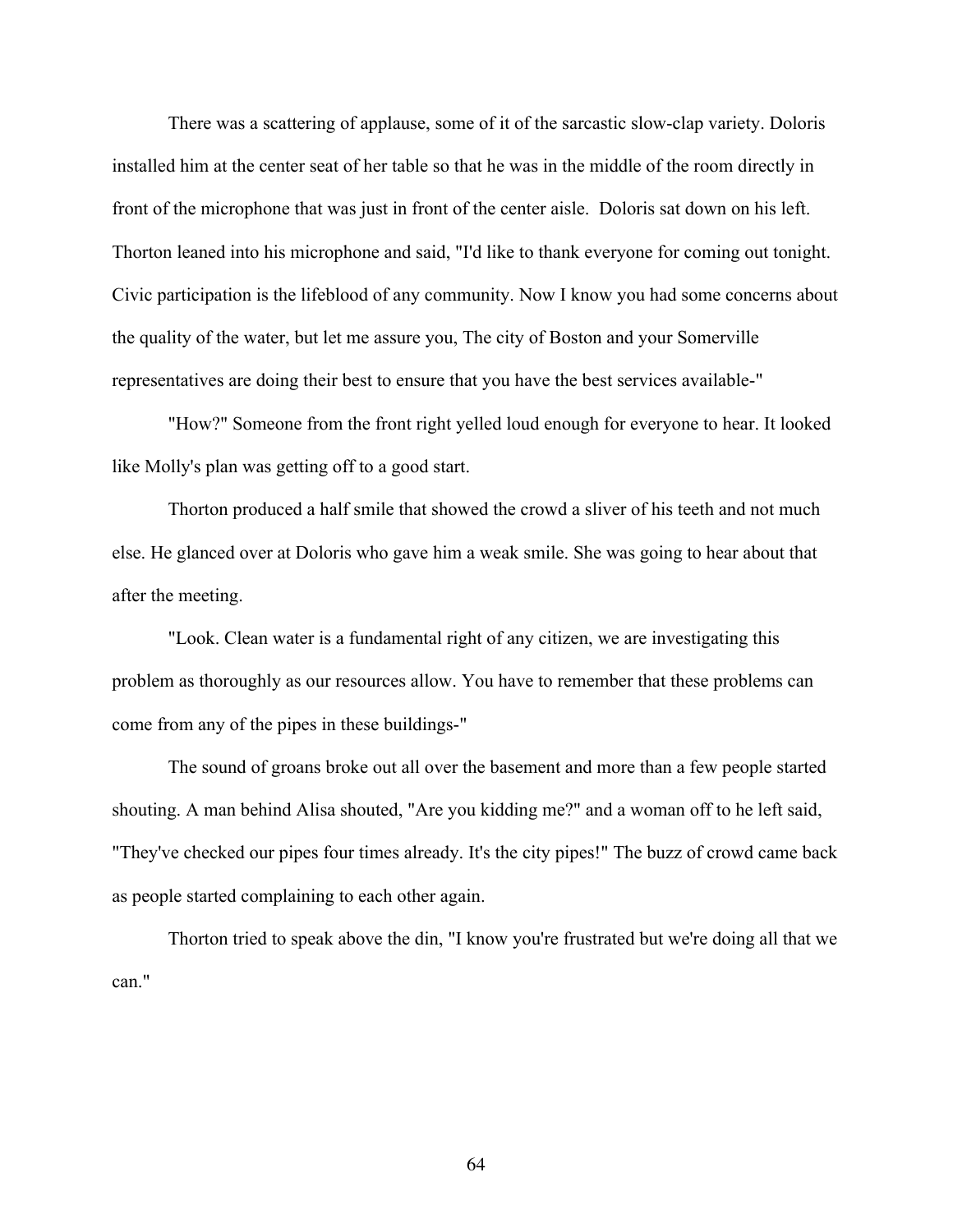This was met with laughter and more than a few people yelling bullshit. Thorton looked over at Doloris. He was stating to get red. He loosened his tie and used a handkerchief to wipe off his forehead. Molly knew what she was talking about.

Doloris came to his rescue. She leaned down into the microphone, "We have limited time, and I'm sure you all want to ask your questions, so let's get right to it. Deputy Commissioner Thorton has about a half hour with us, so please keep your questions brief. The procedure, for those of you who are unfamiliar with our rules, is that anyone who has a question can come to the front and wait in line to ask. So, those of you with question please form a line."

People popped up from their seats and made a beeline for the microphone. Alisa sprung out of her seat, but then looked down at Jenny.

"Go, go on," she said.

"We'll talk later?"

Jenny nodded.

Alisa squeezed past her and the other occupants of the row. By the time she got near the line, there were already two dozen people ahead of her. She wondered if all of them would have time to ask their questions. She should've arrived earlier and sat up front, near the center aisle. She made sure her notes were still in her pocket as an older gentleman in a blue cardigan stepped up to the mike.

"Could you tell us what is currently being done to fix the problem?"

"Sir," Thornton said, "We've got crews from public works investigating all the possibilities."

"So they're looking at it right now? They be working on it tomorrow?"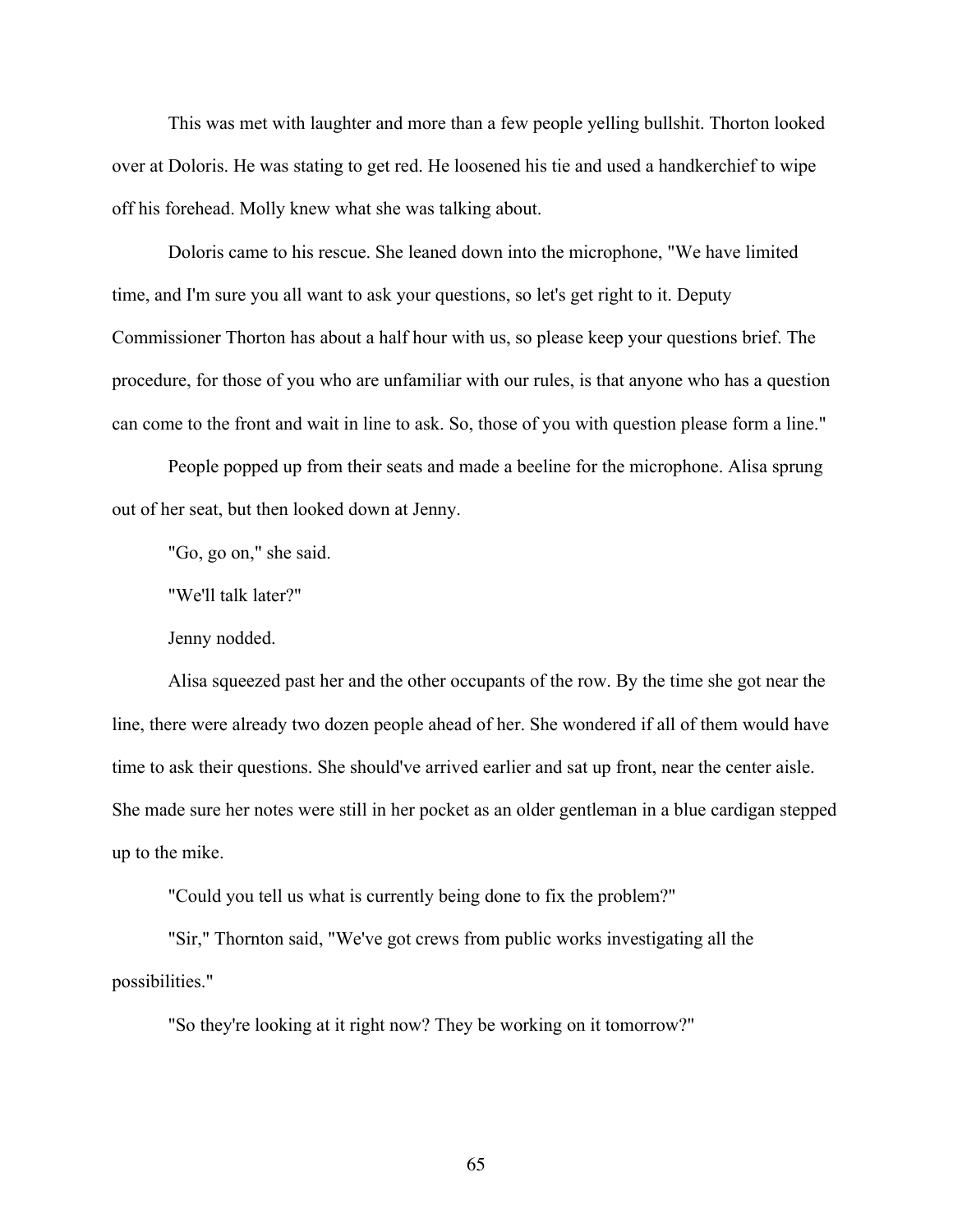Thorton smiled at him, "Sir, I can't be certain. They have a very busy schedule and limited resources. Every day they get a list of high priority problems and they have to attend to those first. Now-

A man in the front right corner of the room stood up and shouted, "Are you telling me this isn't a fucking high priority problem?" He had slurred a couple of his words and was holding a plastic cup in his hand.

Doloris leaned over into the mike and spoke sharply, "Sir, profanity has no place here. If you would like to speak please join the line and keep it civil." His friends, who were sitting on either side, pulled him back into his seat, but you could hear people all over the crowd agreeing with him.

Doloris smiled at Thorton, who looked at the elderly gentleman in the cardigan who was still standing in front of the microphone and said, "Sir, thank you for your question, but we've got a lot of people to get to, and I want everyone to get a chance to speak, so could the next person please step up the podium."

The older gentleman didn't move for a moment, and Alisa got the distinct impression that the man wanted to say something else, and as he turned away and headed back to his seat, he cast a withering glance back at Thorton.

Next in line was Tina Sullivan. The matriarch of the Sullivan clan. Cheering erupted from the front right corner, and suddenly all the noise and cursing from that direction made sense. The Sullivans were notorious and there were a ton of them living in Units H and I. All of them were somehow related even if it was only distantly. It was a mystery how so many members of the same family had managed to get apartments in the same Unit but the rumors involved the usual stories of favors exchanged and paper bags full of cash left on doorsteps. Some of the Sullivans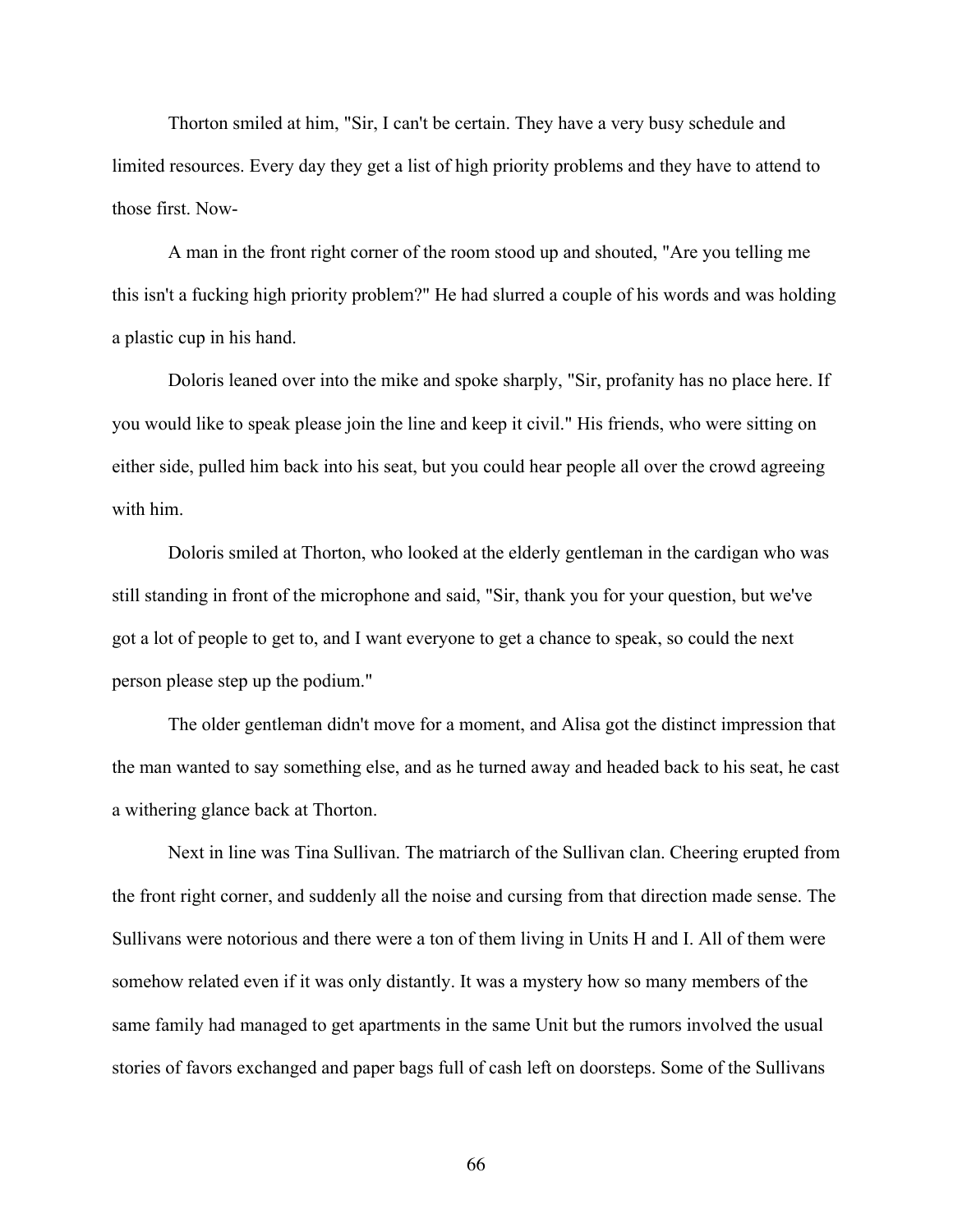were rumored to be selling drugs or involved in burglaries and your more basic insurance scams. There were certainly people going in and out at all hours of the night. At any rate, Alisa figured it wasn't any of her business, so she didn't ask any questions. The crowd over in the front right seemed to be a good chunk of the Sullivan Clan and now that Alisa paid attention to them, they did not look particularly sober.

Tina pointed at Thorton and said, "Why don't you know what the schedule is?" Thorton frowned, "Excuse me?"

"The repair schedule. Aren't you supposed to be in charge? Shouldn't you know when things are going to fixed? Isn't that why we pay our taxes, so you know things like that?" The Sullivans hooted their support.

Thorton smiled condescending in a way that Alisa was sure Tina didn't appreciate. "I don't want to get into the technical aspects of it. It really is very complex, but yes, there is probably an issue with a pipe and perhaps the filtration system. Thank you for yo-"

"Oh, it's complex is it? Great, I'm sure my tiny little brain can't understand all this complicated crap." She paused for a second and her voice echoed off the concrete walls of the basement. "So let's keep this simple. When's this gonna get fixed? That's what I wanna know."

"We're working as fast as we can to fix the problem. So if-"

"Now Mr. Thormpscun, why isn't there a crew working on it right now? Cause I don't see anybody fixing anything around here." The hoots were not just coming from the Sullivans anymore as the rest of the crowd was getting behind her. Some people were standing up and clapping while other were shouting for him to answer the question. The Sullivans had all stood and were cheering Tina on. Alisa glanced over at Molly who was looking down at her notes, but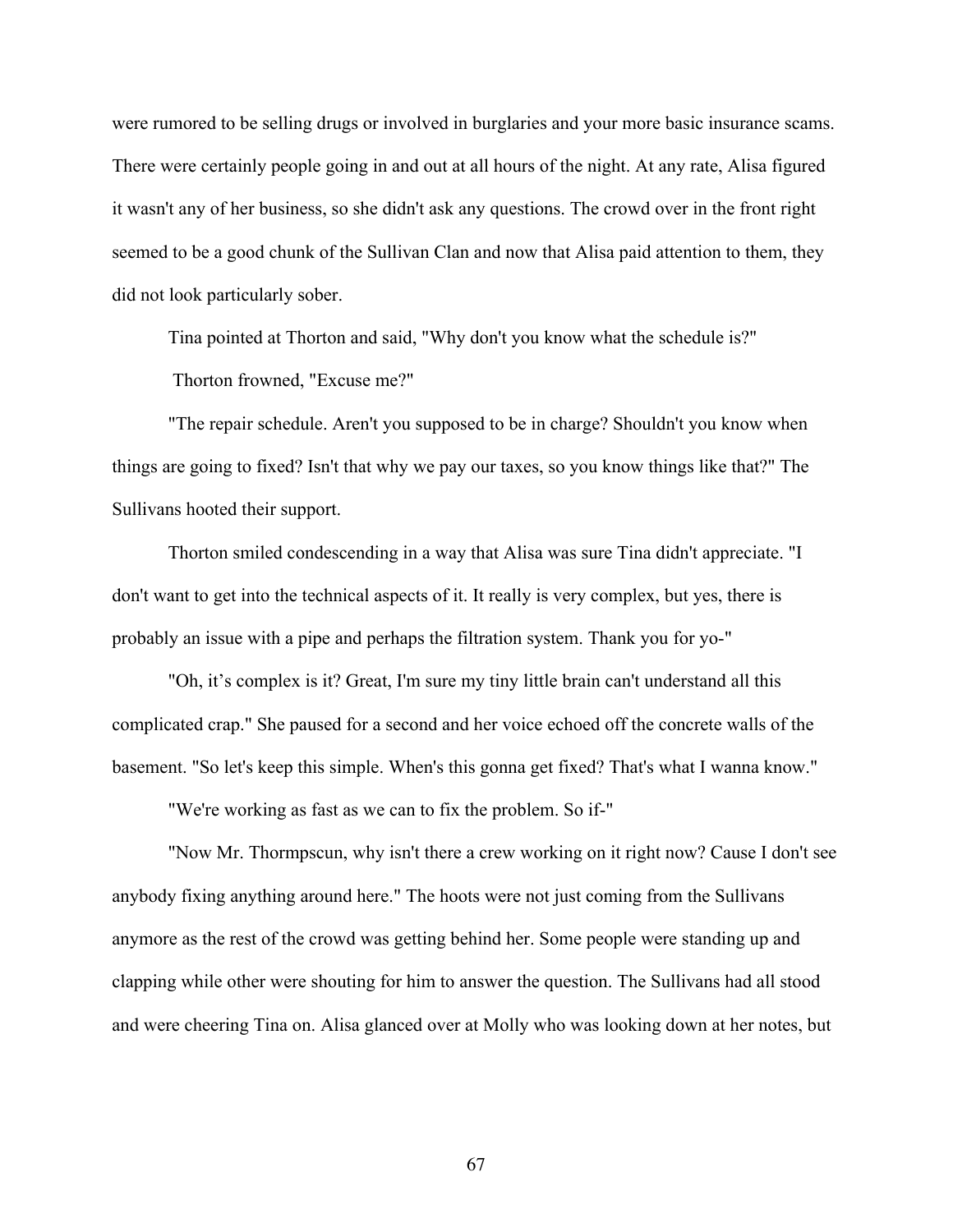was trying unsuccessfully to suppress a grin. Molly may have been more active in her recruiting than Alisa had realized.

Thorton was clearly agitated and his voice was starting to lose the steady, calm tone it had at the beginning of the meeting. You could barely hear him over the jeering, "Ma'am, they'll get to it as soon as they can if you could just-"

"I asked you why there was nobody working on it right now. You're giving me this nonsense about busy schedules. What's the real answer?" This drew more applause and whistles of encouragement.

"I don't know when they'll get to it. It's a big city." Thornton was not even attempting to smile anymore. "Now, there are other-"

"Don't give me that crap! I got water the color of dirt coming out of my tap, and I wanna know when it's gonna be fixed." Applause and shouts echoed off the walls filling the basement with so much noise that it was hard to hear and now half the crowd was standing and sweaty and it felt more crowded than ever. Thorton's face was red and he was visibly angry, "Ma'am you need to sit down so someone else can-"

"It's a simple question, Thohorn. I don't see-"

He made the mistake of raising his voice, "Just sit down and let someone-"

The Sullivans erupted. Some of them leapt forward and had to be restrained. They all were yelling and cursing at Thorton, giving him the finger and many in the crowd joined in. The noise was deafening and it seemed like everyone around Alisa was standing and shouting.

The Coke can moved through the air as if in slow-motion. It tumbled end over end as droplets of soda spilled out in little streams. Though you could tell there was still plenty of liquid in it from the way Thorton grunted when the can hit the side of his face.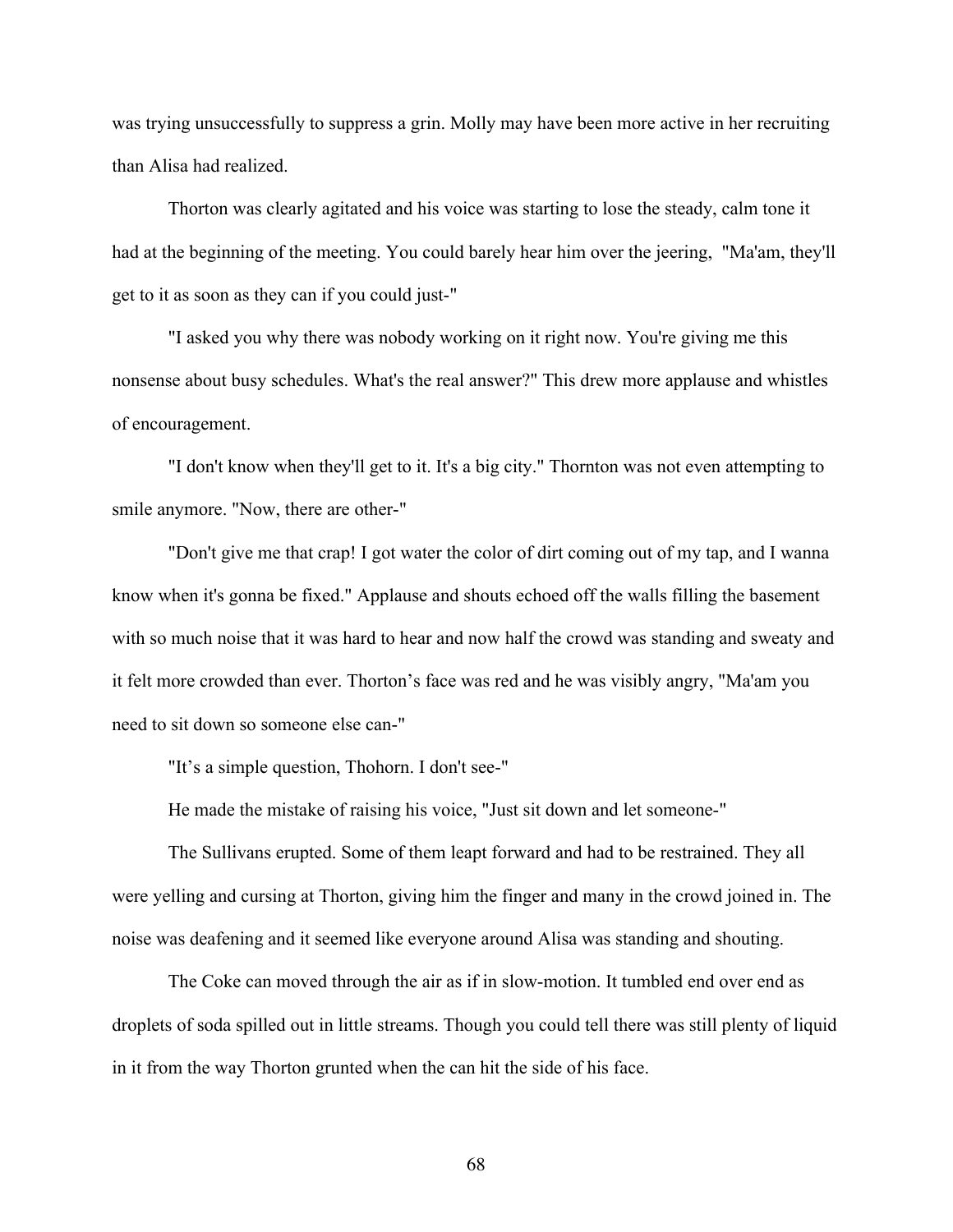The basement practically exploded and people began shouting even louder and throwing things at Thornton. Wadded up balls of paper, a couple of shoes, and people in the crowd surged forward shouting and cursing at him. The crowd surged within a few feet of him, but some in the crowd held the angriest people back, and people contented themselves with shouting, waving their fists and a few even started spitting at him. Thorton seemed stunned, and Doloris grabbed him by the arm and managed to force her way through a less aggressive section of the crowd and led him out a side door followed by a couple of Condo-Board members.

The crowd shouted at him as he left, and people started applauding and didn't stop until he was long gone. Molly waited a moment for the noise to die down and then she walked over to the microphone and picked it up off the table.

"I'd like to thank everyone for coming out tonight. I know you're frustrated and angry. I am too. Hopefully tonight will show City Hall that we're not going to take any more of their incompetence."

The crowd applauded and cheered, and the noise echoed off the walls, but it was a cheerful noise, one that seemed to Alisa to have some hope in it, and people to feel like they had finally done something.

"So thank you again for coming," Molly said, "We'll keep you updated on what happens, and remember, we need your support. So keep coming to the meetings. If anyone has any questions, I'll be here after the meeting. Have a good night."

With that Molly switched the microphone off and the meeting officially ended. Everyone who wasn't already standing did, and people started filing out. Alisa hadn't gotten to ask her question, but she was ok with that. God, Branden was going to be pissed that he had missed this. Alisa smiled at that. Then she turned round and headed back through the crowd to find Jenny.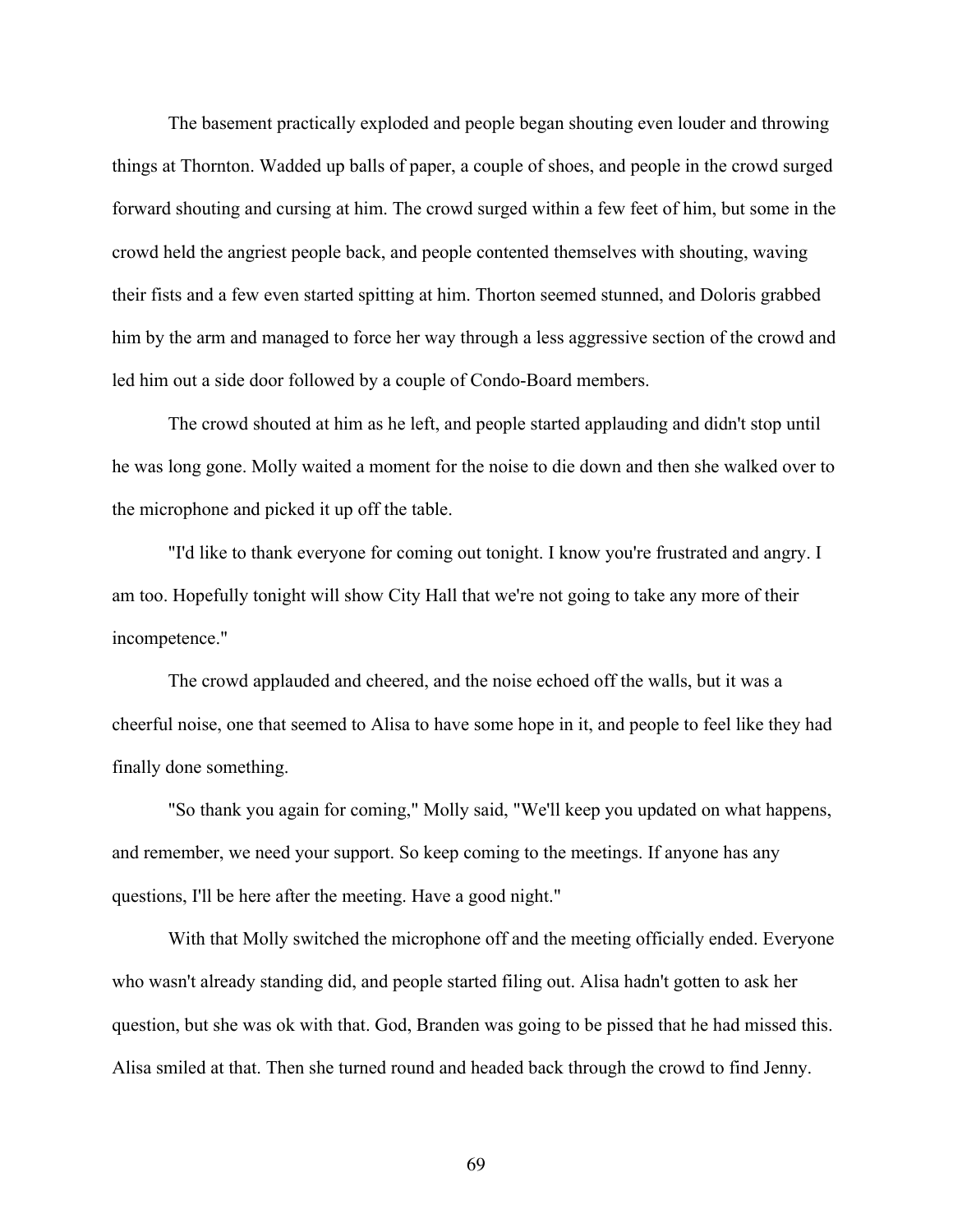As Alisa and Jenny walked back across the small park that lay in the middle of the apartment complex they talked about some of the more mundane things in life. The kids' school, rising grocery prices and which shops had the best produce. When they got to a fork in the path, Jenny said she had to get back and help out Dave because they needed to make a decision. Alisa told Jenny that she would come over to the diner tomorrow or the next day to find out what they'd decided, and Alisa made Jenny promise that if she needed anything, she would call. Jenny agreed, but Alisa wasn't sure if she actually would. They said their goodbyes and Jenny headed down her path. In soft light from faux 18<sup>th</sup> century street lamps that lined the park's walkways, Alisa watched her friend head back home. Jenny had always been short, but with her arms folded across her chest, she seemed to sink into herself as she slowly walked down the path. She looked like an old woman from some fairy-tale disappearing into the dark forest.

When Alisa got home, Branden was sitting at the kitchen table, drinking a beer.

"Hey," he said.

Alisa sat down at the table next to him. "You missed the best Condo Board meeting that there'll ever probably be."

"Oh?" he said softly.

Alisa reached for his beer and took a sip, but from the way he said Oh, she knew something was wrong. He looked pale and tired.

"Branden? What's wrong?" Alisa said, "Is your mother okay?"

"No, she's fine. It's just..." He reached over and picked up the beer and took a sip. "It's just what?" Alisa reached out and took hold of his hand, "What happened?"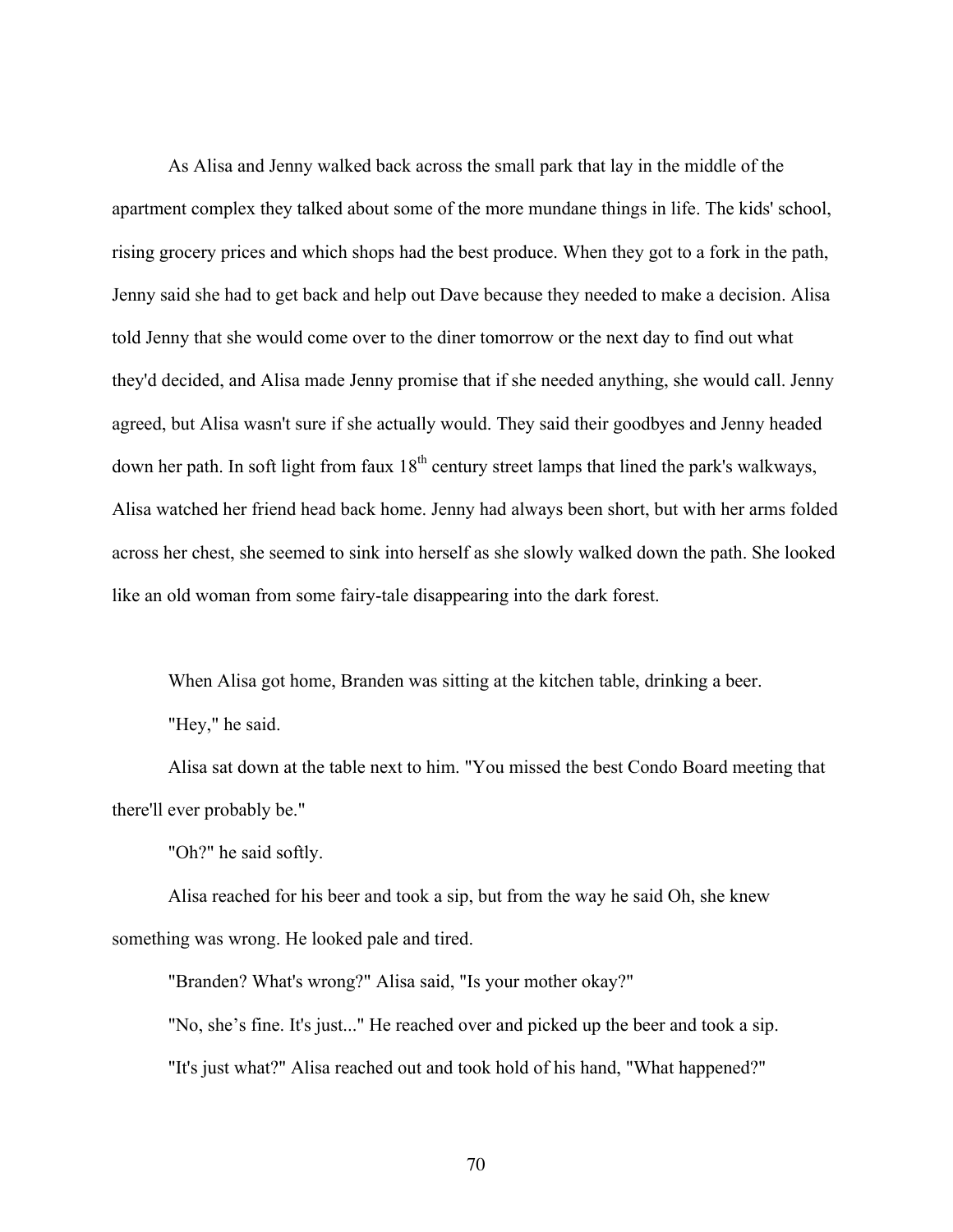And so Branden explained. He told her about the call from Phil that morning and how he hadn't believed it. How he'd sat there all day waiting for the call, and still hadn't be ready for it when it came. How Phil had been patient with him and made sure ended things well. How he'd had to sit there and take Donaldson's condescending platitudes when he wanted to rip into the hypocrite. How he'd spent all evening doing the math in his head, that on just her salary and whatever meager unemployment there was, they should able to make the mortgage payment and buy food, pay the basic bills the utilities, but it was going to be close. He didn't know how they'd pay for insurance, or Kira's college fund or retirement. Alisa felt tears slide down her cheeks, and when he was done, she went over and sat in his lap and hugged him close. She whispered in his ear that it was all going to be fine, that they were going to be alright. She didn't know if either of them believed her, but they sat there like that for a while in the quiet of the kitchen holding each other, and the only sound was the old clock on the wall, ticking away.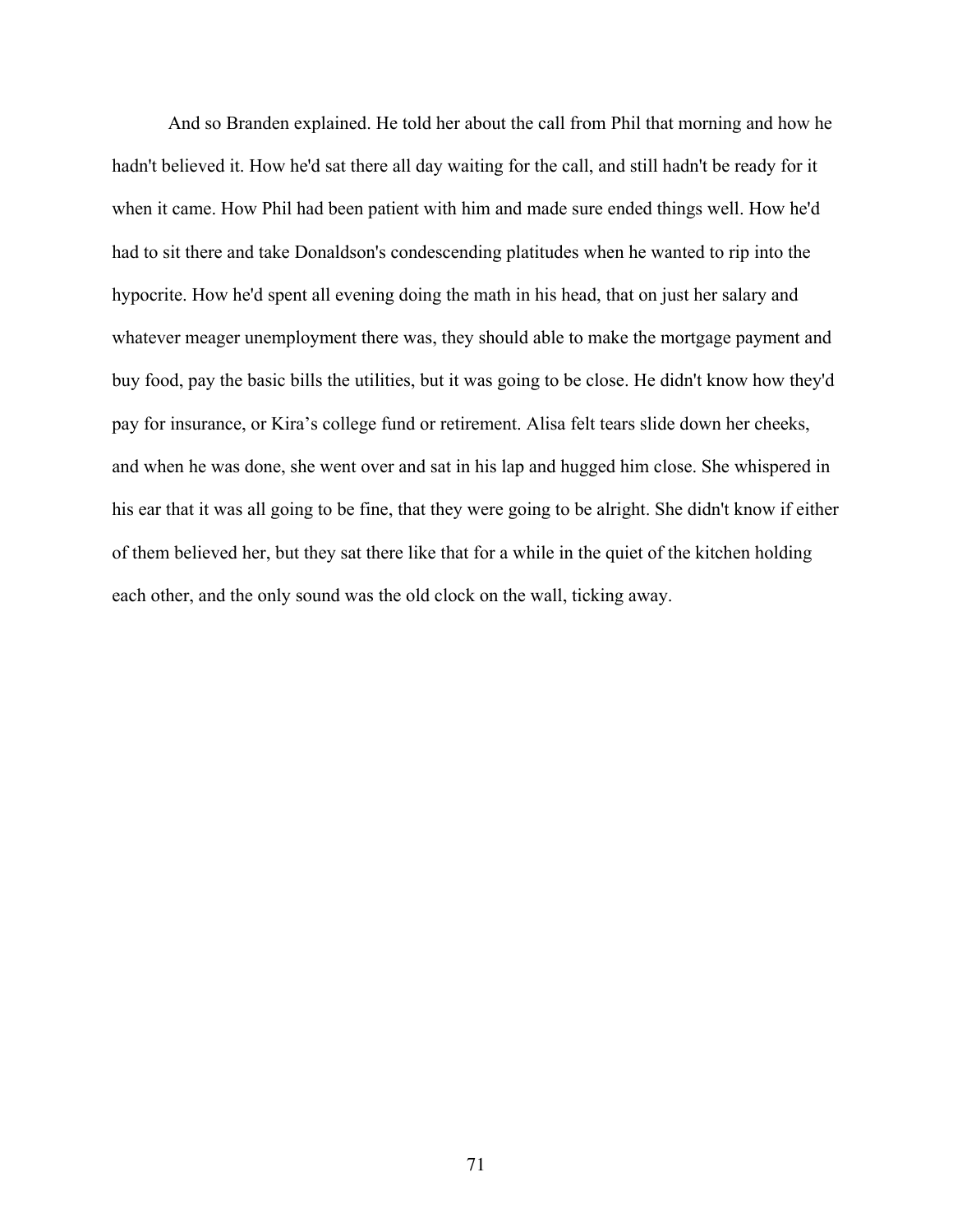## **Chapter Three**

 In a back alley somewhere in the South End, a door opened and the scent of cooking pork and spices wafted out into the night. A tall, lanky man stepped out holding plastic bags in each hand. In the plastic bags were white, cardboard take out boxes filled with fresh dumplings and steamed pork buns. This man was in fact Liang Guowei, the owner and proprietor of Lucky Dragon Dumpling House. The Lucky Dragon was not a large operation. The front half of the restaurant was a small cafe with six tables and the back half was the kitchen where they made the dumplings and buns. The staff of the Lucky Dragon Dumpling House consisted of Guowei, his wife Jiayi and their niece Liqiu.

Guowei was very pleased that evening as his put the bags into the basket on the front of his motorbike. It had been a good day. An excellent day. Business was now so good that he was thinking of hiring someone to help him with the deliveries. That way he could handle just the major orders and even spend more time at the restaurant itself so Jiayi and Liqui didn't have to rush frantically about to fill the orders and deal with the customers in the cafe.

Guowei went back into the restaurant and brought out more plastic bags filled with orders and put them in the plastic crate on the back of the motorbike. After putting on his helmet, he got onto the bike and kick-started it. He cruised slowly around the trash bags and wooden crates the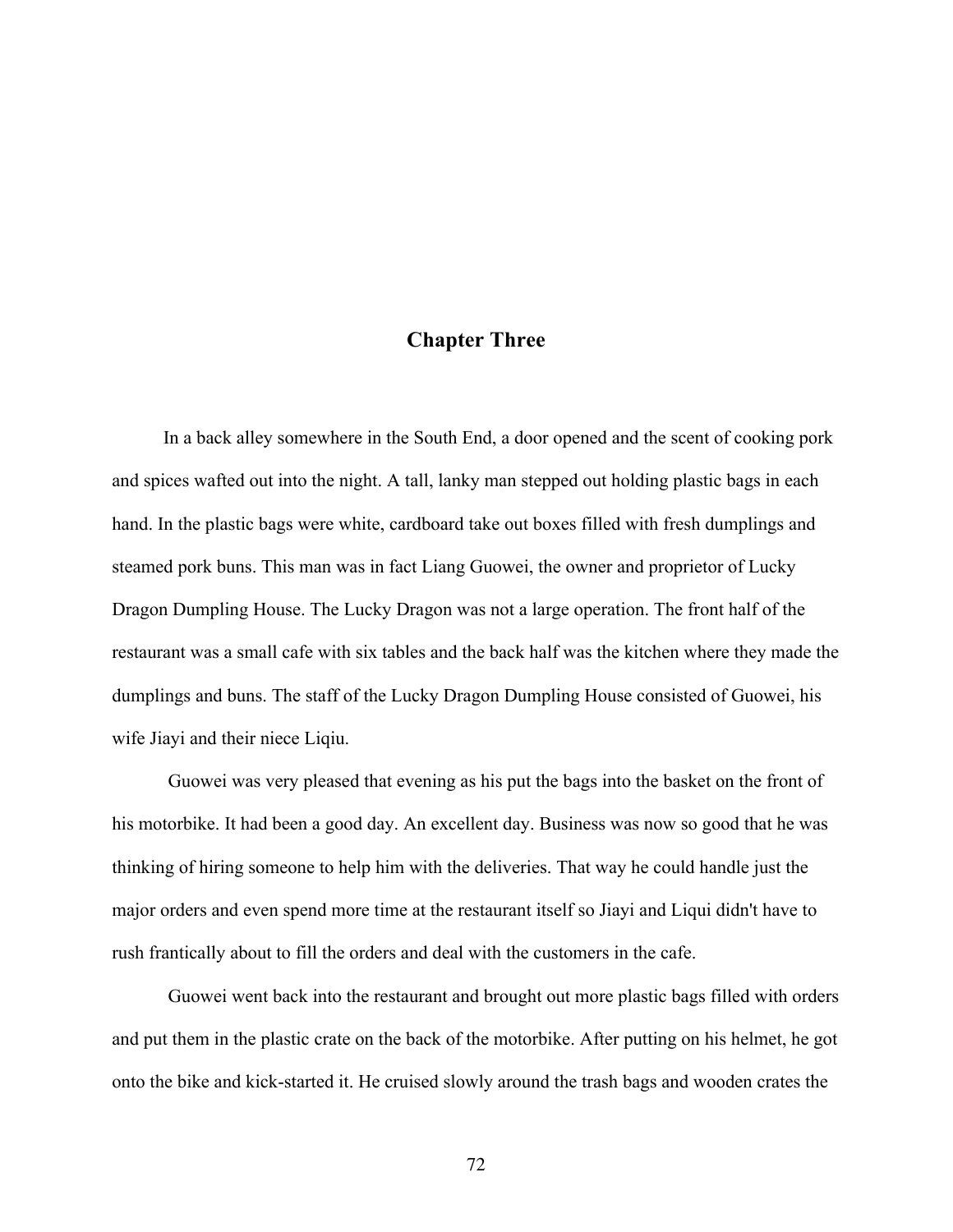employees of the nightclub next door always tossed into the alley. When he reached the street, he turned right and accelerated into a gap in the traffic. He weaved his way through traffic, passing slower cars and maneuvering around others that were trying to turn or park. Eventually he found his way to Tremont Street, which at night glowed with the light of ten thousand neon bulbs. Tremont Street had become the heart of New Chinatown, and the real estate had become so expensive that only the wealthy could afford to live there. Shockingly enough almost all the old four and five story brick buildings now had neon signs jutting out at all angles. Reds, whites, blue, greens, lights of every color. There were bright red fish, green and blue beer bottles, a yellow sun, and above several restaurants there were 1940's style movie theater marquees lit up with the night's specials.

The neon sign craze had started a few years back as a kind on inside joke among a few business owners, a bit of kitsch for New Chinatown, but it had caught on and more and more people had started trying to out do each other, and oversized, ostentatious neon signs had become all the rage. No doubt in a few years the novelty would wear off and residents would complain of light pollution, and they city would pass ordinances limiting their use, but for now it was the golden age of the neon sign in New Chinatown, and as Guowei weaved in and out of traffic he was bathed in the ethereal rainbow glow of a thousand neon lights as the pinks, green, yellows, red and blues danced and shimmered around him.

He came to a stop in front of a building he knew very well. On the ground floor was a coffee shop that had a purple dragon neon sign out front. Some college students lived on the third floor and they were regular customers of his. He got off the bike, grabbed the two plastic bags out of the front basket and walked up to the front where he pressed the intercom button. When someone answered, he could barely hear because of the noise of what must have been a party.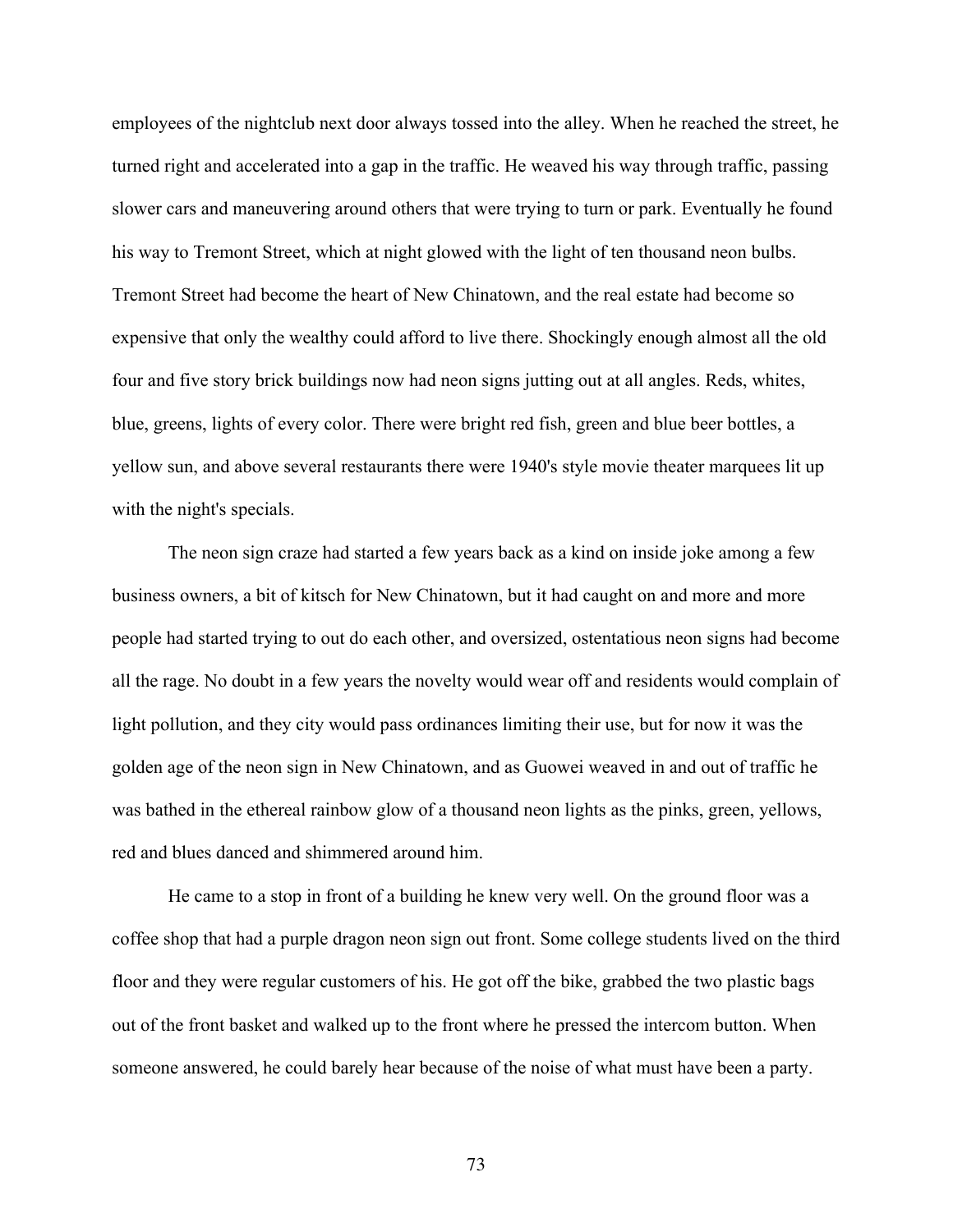Loud pop music was playing in the background and the sounds of lots of people having conversations made it difficult to make himself understood. No doubt all these little emperors and empresses were up their enjoying expensive French cheeses and wines, maybe some Johnny Walker Blue or expensive cognac. It sounded like fun, and Guowei himself would have liked to have sipped a little of the Johnny Walker Blue. He had wanted to try it for years. These days he drank the Black, and sometimes after the restaurant was closed down, he would pour himself two fingers worth over ice and sit there in the quiet of the kitchen while everyone else was asleep and enjoy a drink.

But now it was time to work, so he pushed all thoughts of expensive whiskey out of his head, and yelled into the intercom to make himself heard. Finally they understood, and he heard the door beep twice, the signal that it was unlocked. He opened the door, and headed up the stairs to make his delivery.

\* \* \*

Since I didn't have to be at work anymore, I had agreed to meet Robbie at The Lantern around 4:00pm. After giving Kira her after school snack, I had dropped her off at her friend Becky's. They were going to watch some anime about a rabbit samurai who wandered the land solving crimes or something. He rode a capybara and had a top-hat wearing mongoose as sidekick. The mongoose rode an armadillo. It was all the rage among the tweens.

After I dropped her off, I headed over toward Davis Square. It had started to drizzle, and the sidewalk was littered with wet red and yellow leaves that were sometimes slippery to walk on. The wind started to pick up, and I pulled the hood of my jacket up and shoved my hands in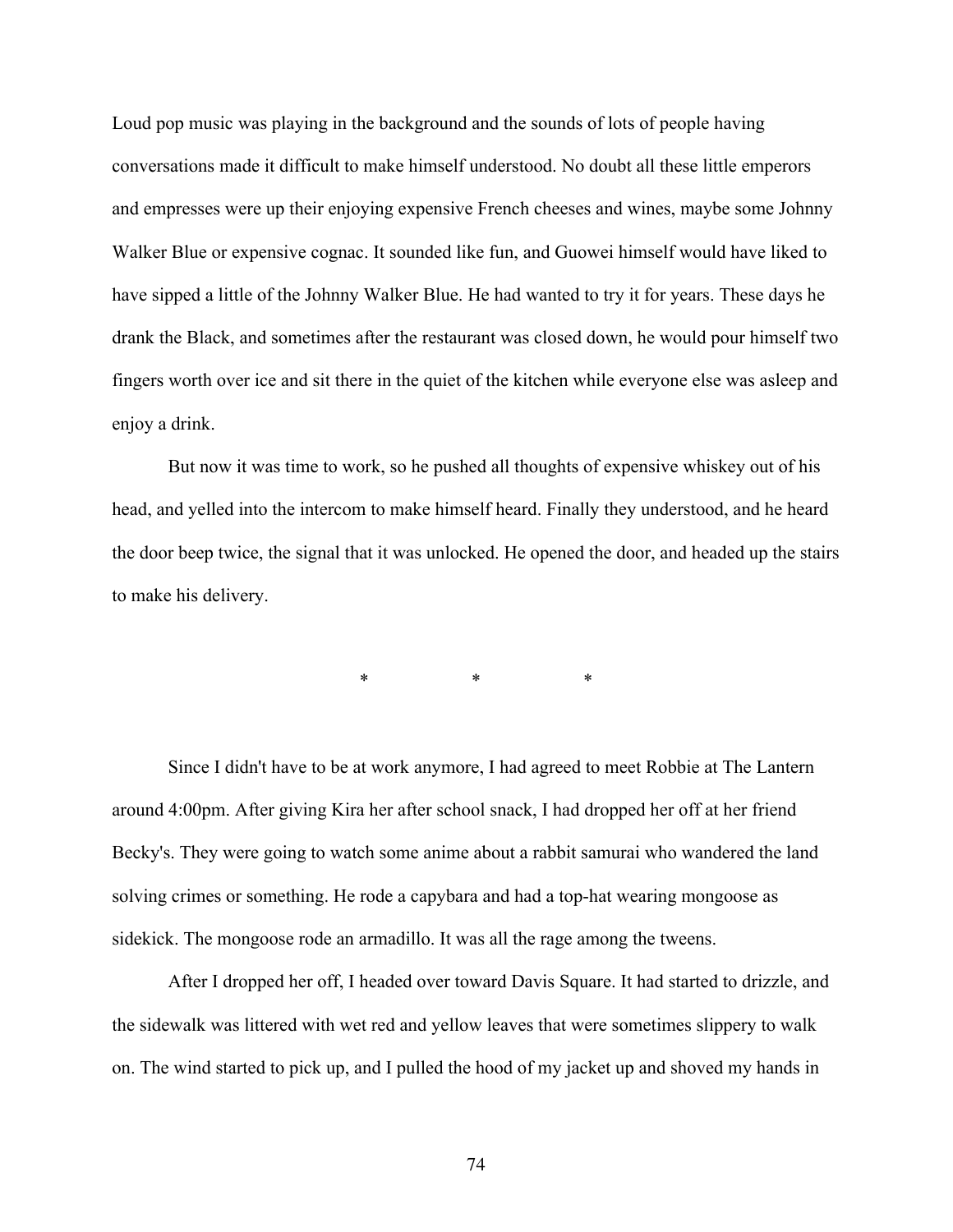my pockets to keep out the cold. It was one of those damp, fall days that let you know that winter will be here soon. Outside the Davis Square station there was a young woman in her twenties holding a large cardboard sign that read,

## March Against Corrupt City Officials Tonight 6pm at The Common The Frog Pond

People had been holding more and more of those. I was glad someone was doing something, even though I wasn't sure how effective a bunch of college kids and hippies chanting slogans and doing drum circles was going to be. I briefly thought about heading down, but I had to meet Robbie and then get home and start on dinner, and Kira probably needed help with her homework. So I just continued on down the rainy street.

When the wooden sign of The Lantern came into view above the sidewalk, I picked up my pace. There'd be beer and maybe someone would've gotten a fire going, and I could stand in front of it to warm myself up.

As I got to the front door, two women walked out laughing, and I stepped aside to let them pass and then I headed in. Walking into The Lantern was almost like time travel. With the all wood interior and mahogany bar, it probably looked the same as it had one hundred years ago. I stood just inside the front door for a moment and scanned the crowd to see if Robbie was there. The place was only about a quarter full. It wasn't after five yet, so the office crowd hadn't arrived. Robbie wasn't at the bar or any of the wooden tables. Today's patrons seemed to be an equal mix of senior citizens of both sexes playing Keno, and what were probably unemployed men aged twenty to seventy-four. Looked like I was one of their key afternoon demographics. Their fireplace wasn't going, and there were some kids who were probably in college, or who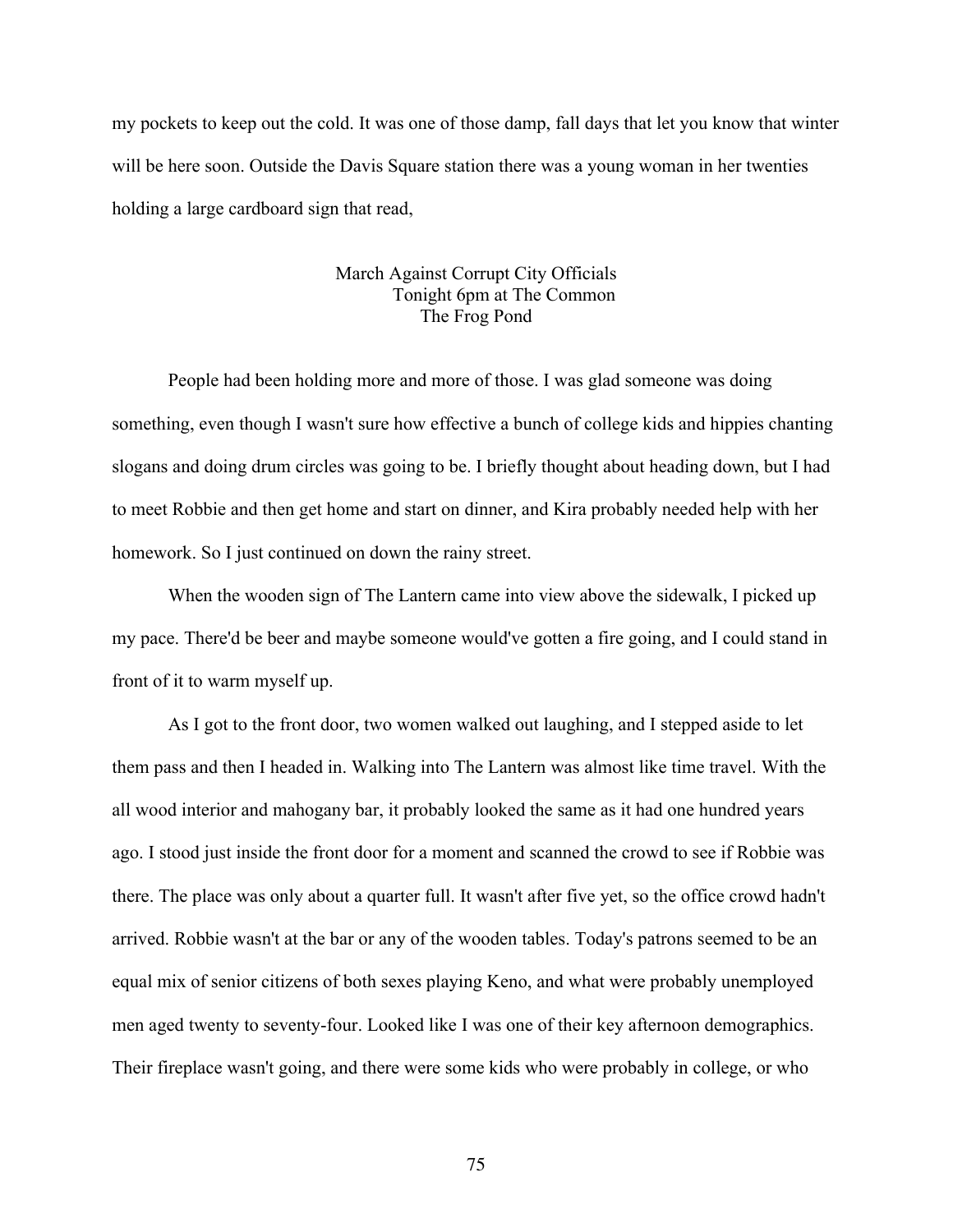should've been college, standing in front of it. I noticed them because they were wearing those stupid Turkish Harem pants that had come back into style. The ones with the really baggy crotch and the skinny legs. Some lanky pop star with long brown hair wore them in all his videos, and now all the kids were starting to wear them again. No doubt in six months, he'd be wearing capri pants and then everyone would rush out and buy those, and then it'd be bell-bottoms or jean shorts with sapphire colored sequins everywhere.

As I made my way to bar, I had to wade through a cloud of cigarette smoke as I walked between the tables. God, what I wouldn't give to go back to the days of smoke free bars. How the hell that Right to Choose Bill ever made it through the legislature, I'll never know. All right, that's not true. It actually wasn't that hard to understand. The tobacco company lobbyists ran into the capitol building with bucketfuls of money and like clowns at a three ring circus with confetti they'd grab a fistful of cash and throw it right at members of congress so it hit them in the face. At least I assume that's what happens. If I was going to buy a vote that's how I'd want to do it.

I sat down at an open seat at the bar next to Marie, who worked in some basement office of the MBTA for 37 years and now spent her retirement playing Keno. I didn't have to look at the floor to know that there was a pile of crumpled up Keno tickets underneath her stool. On the bar in front of her was a pile of small bills and even a few coins, a pile that had no doubt been a whole lot bigger earlier in the day.

"Afternoon Marie," I said. "You try 37 yet? I hear it's a good one."

Marie was staring at some undefined point on the wall behind the bar with both hands wrapped around her vodka gimlet. She didn't even turn her head, "Thirty-seven's a shit number and you know it. Don't you get tired of harassing poor old ladies?"

"Rough day, huh?" Branden said.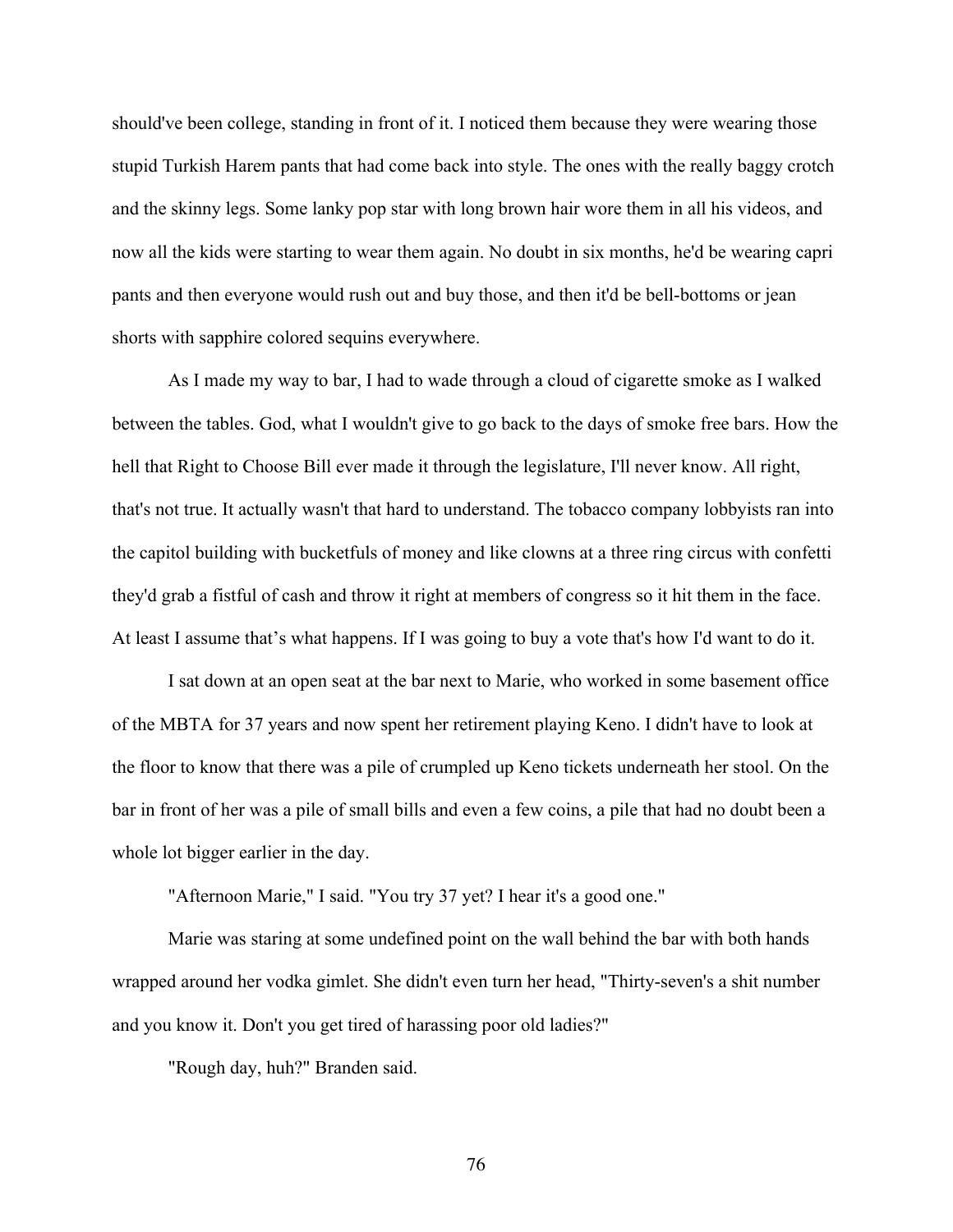"Haven't hit squat. I'm beginning to wonder if Buddha is in cahoots with whoever runs this thing to keep me in the poor house."

"Why? What'd you do to him?"

"Nothing. I've been good. Maybe he's just like you and enjoys torturing poor old ladies. Now let me focus. My game's about to start."

I glanced up at the Keno screen in the corner of the bar, and sure enough the golden numbers were counting down from thirty. I left Marie to her game and began searching for Buddha.

He was down the other end of the bar pouring a couple of shots, and after a minute I was able to catch his eye, and he ambled over. With his impressive beer gut, bald dome and a white bar towel thrown over his shoulder, Buddha looked pretty much the same whenever you came in.

"Been awhile," Buddha said reaching out to shake my hand, "How you been?"

"Not too bad, yourself?" I said.

"Can't complain. What can I get you?"

"A 'gansett. Draft. And hey, Marie's been telling me you're a sadist who's part of a conspiracy to ruin her life.

"Everybody's gotta have a hobby," Buddha said walking over to the tap to pour my beer.

I glanced over at Marie, who, without taking her eyes off the Keno screen, muttered,

"Told you he's out to get me."

I turned back to Buddha, "You haven't seen Robbie by any chance, have you?"

Buddha shook his head as the golden liquid filled the glass. When he brought the beer over and put it in front of me, he said, "You want to start a tab?"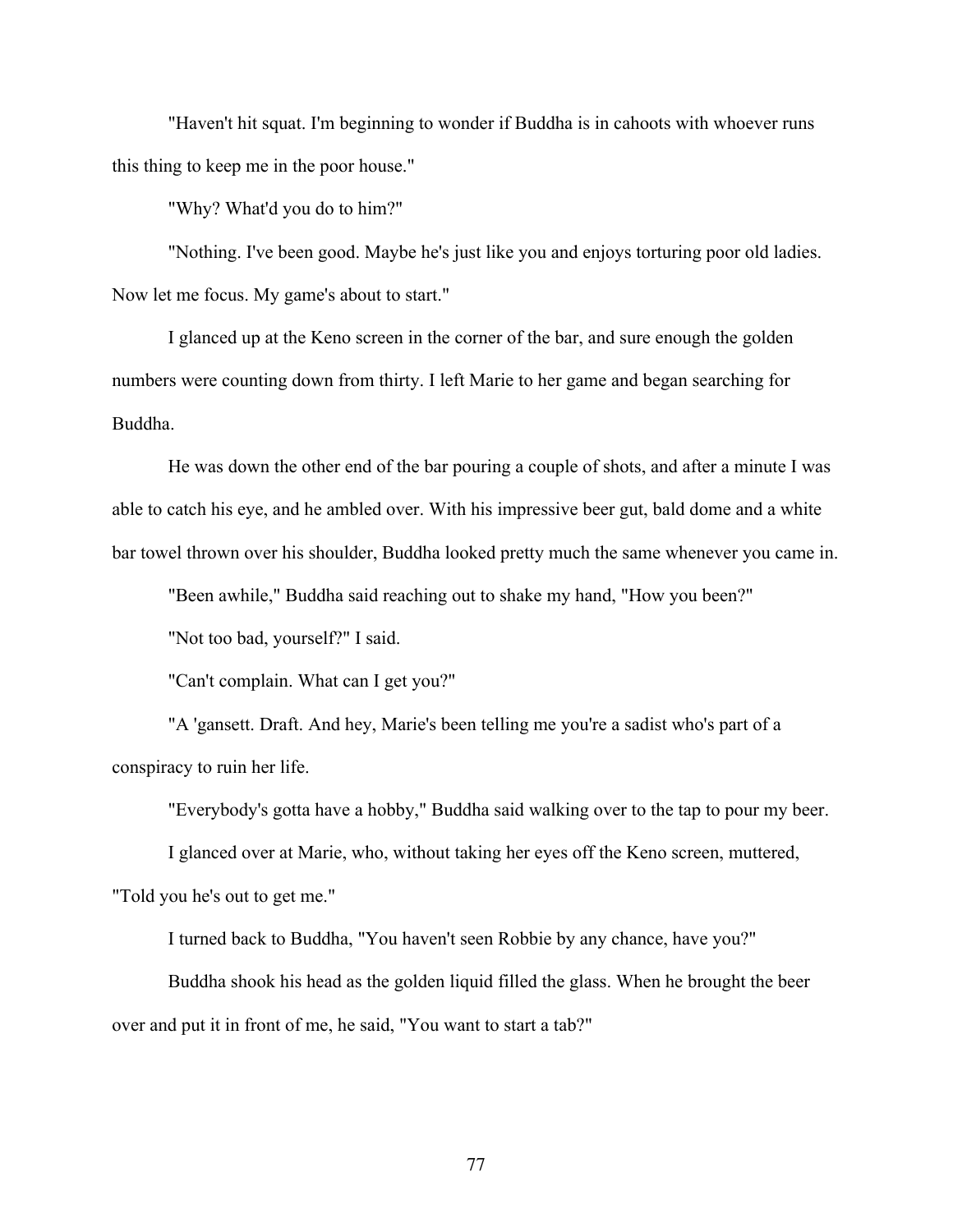"No, probably better if I pay as I go." Didn't want to end up drinking for an hour or two and then find out I was short on funds. I pulled out my phone, and he put the e-register on the bar. The damn things still looked like fancy calculators to me. The display read \$22.50. I opened up the Pilgrim Bank App and checked my balance. \$112.42.

Jesus. Looked like I could only have a couple. Luckily my last paycheck was coming at the end of the week. I set the app to purchase and waved the phone over the e-register and then the phone made it's little ding noise and the little, green check mark appeared on the white background. I put the phone back in my pocket, and Buddha headed over toward the other end of the bar where someone was demanding whiskey, and I settled in to wait. There were two TVs above the bar and the closest one was tuned to what looked like a replay of Chairman Yonsen's latest press conference. The damn things were practically becoming a daily occurrence. The Chairman, in his black suit and purple tie, stood behind a podium with a smile so fake it looked like an aide had glued it to his face right before they turned the cameras on. Mercifully, the sound was off, and the consistently misspelled and incoherent closed-captioning offered no insight as to what the Chairman was saying. Though to be fair to those typing away behind the scenes, intentional pompous vaguery was one of the Chairman's specialties.

"Buddha, can we do something about this? I'm in no mood for Helmet Hair's nonsense," I called out as I pointed in the Chairman's direction. Buddha changed the channel until Fenway Park appeared. Night game. The stadium was packed. Looked like the Sox were playing the Yankees. Yup. 2004 ALCS. Of course it was. Who was on the mound? Arroyo was, so that made it Game 3. Oh, this was going to get ugly. Good thing they always showed Game 4 right after. You'd think people would get tired of watching games that had ended 20 years earlier, but with the best players having long ago left for the Japanese or Mexican leagues, the stadium falling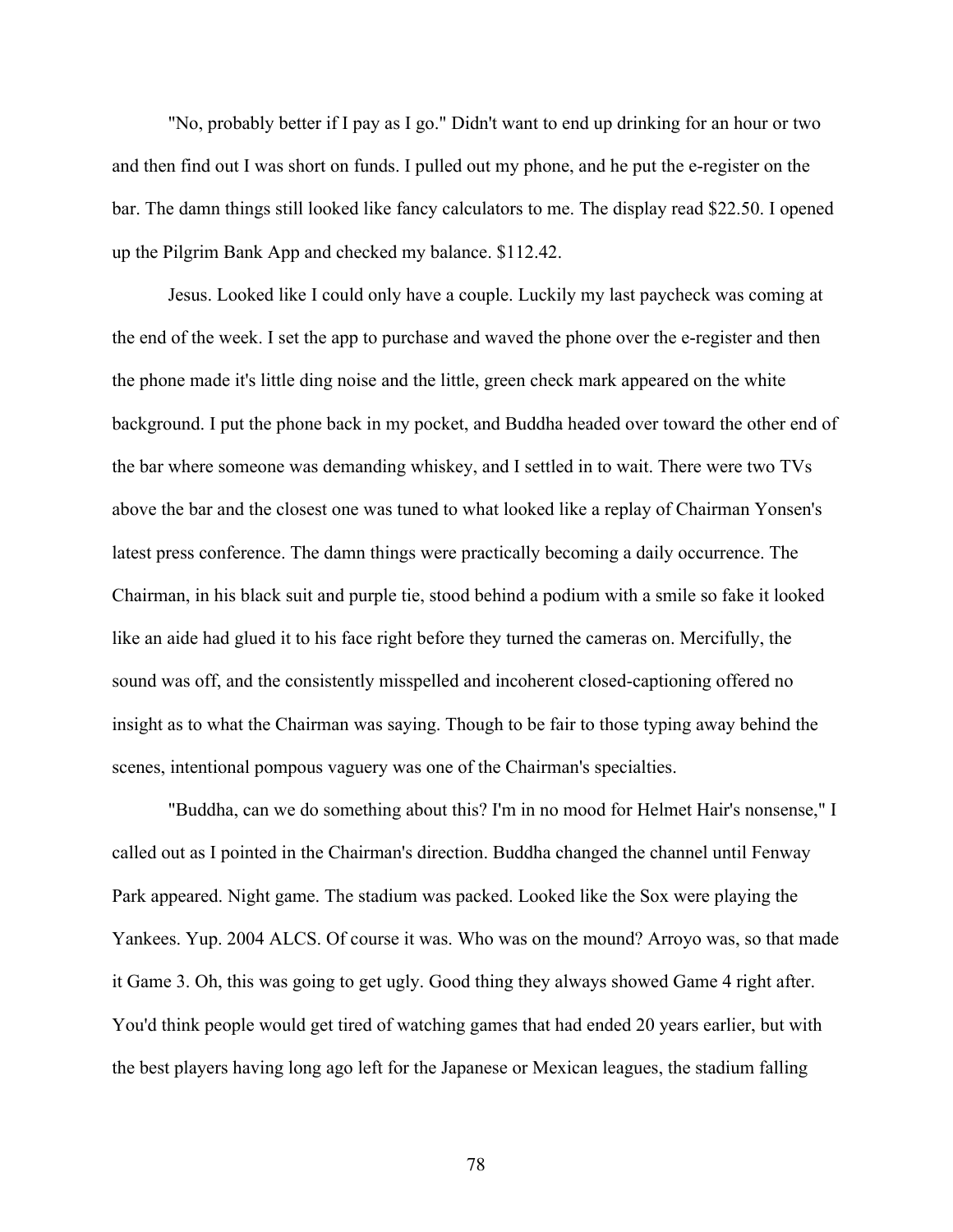apart and an outfield that had more yellow than green in it, the replays typically got better ratings than the live games. I sat there and sipped my beer and watched the Yankees score three more runs in the fourth. Then during an Matsui at-bat a loud voice behind me said, "Well, look at what we got here."

I looked over my shoulder and there was Joey V-Neck standing there in his usual uniform of jeans and heavy duty, brown work jacket. Joe was a large man with a mess of black hair that refused to submit to any brush or comb.

"If it isn't one of my favorite Trotskyites!" Joe said clapping me on the shoulder.

"Look at you using those big words. You've been reading again, haven't you? Good for you."

Joe grinned, "You little motherfu-"

"Hey! You two." Buddha had materialized across from us on the other side of the bar and stood there with his arms folded across his chest. "Keep it civil. Not like last time. Understand?"

Joe and I looked at each other and immediately assumed shocked expressions as Joe put his arm around my shoulders. "Oh Buddha, me and my little misinformed friend here promise to be real nice and polite. Like a regular tea-party with little napkins and biscuits and shit."

"We're simply going to have a free exchange of ideas," I said, "A conversation where each party can air their views and receive constructive feedback from those who might have differing opinions."

"Isn't that what this country is based on?" Joe asked.

"That and high interest Chinese loans," I added.

"Oh, how could I forget about those?" Joe said.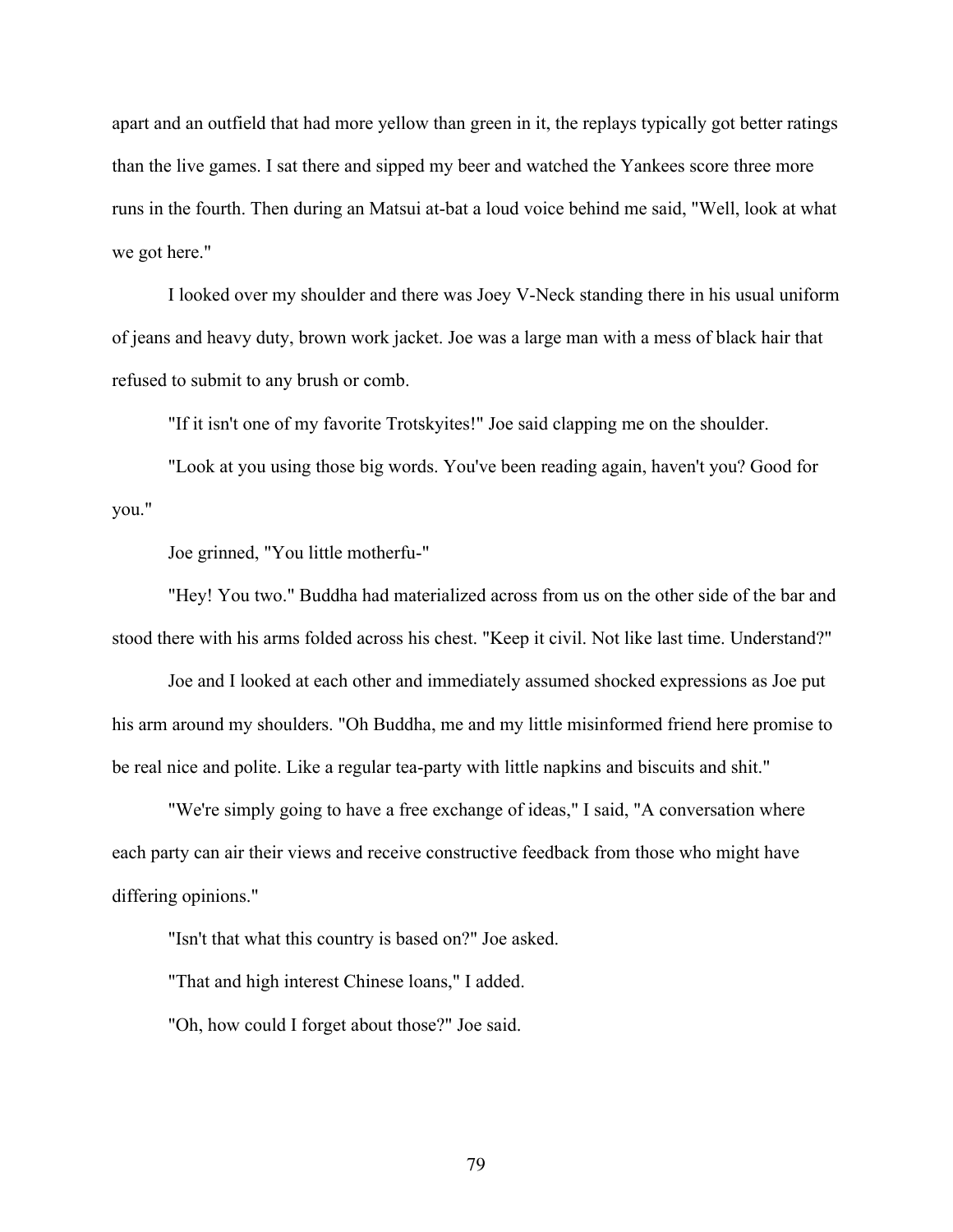Buddha did not look amused, "Great, it's goddamn Laurel and Hardy tonight." Buddha leaned forward with both hands on the bar and while he spoke calmly, there was definitely an undertone of menace. "Look, if people start to leave again because they can't stand listening to you two argue, I'm going to throw you both out. Understood?"

"Like church mice," Joe whispered.

Buddha's scowl indicated his lack of faith, but he asked Joe what he was drinking and then went to pour him his beer.

"Robbie isn't here yet?" Joe said.

"How'd you know I was meeting Robbie?"

"Because Grasshopper, you're meeting both me and Robbie, that's how."

That didn't make any sense. Why the hell was Joe in on this? As Buddha brought the beer and Joe paid for it, I tried to figure out what the hell was going on. Robbie was most likely going to try to get me to join one of his groups, and now Joe was in on the pitch? Oh, this was going to be good. Joe was a semi-regularly employed contractor who sometimes did work for the city. Robbie and I had met him at the bar one night as we were watching one of Chairman Yonsen's press conferences. All of us had had a little too much to drink and were yelling obscenities at the television. It was an instant friendship.

"So what's this all about?" I asked Joe as he sat down next to me.

Joe sighed and stared at the Red Sox game for a moment for a minute before saying, "We'd better wait for Robbie and then we'll get in to all that."

"Fair enough."

So, we sat there drinking our beer and watching the Yankees pile up more runs and waited for Robbie. Sometime in the top of the fifth inning, Robbie appeared. I'd known him since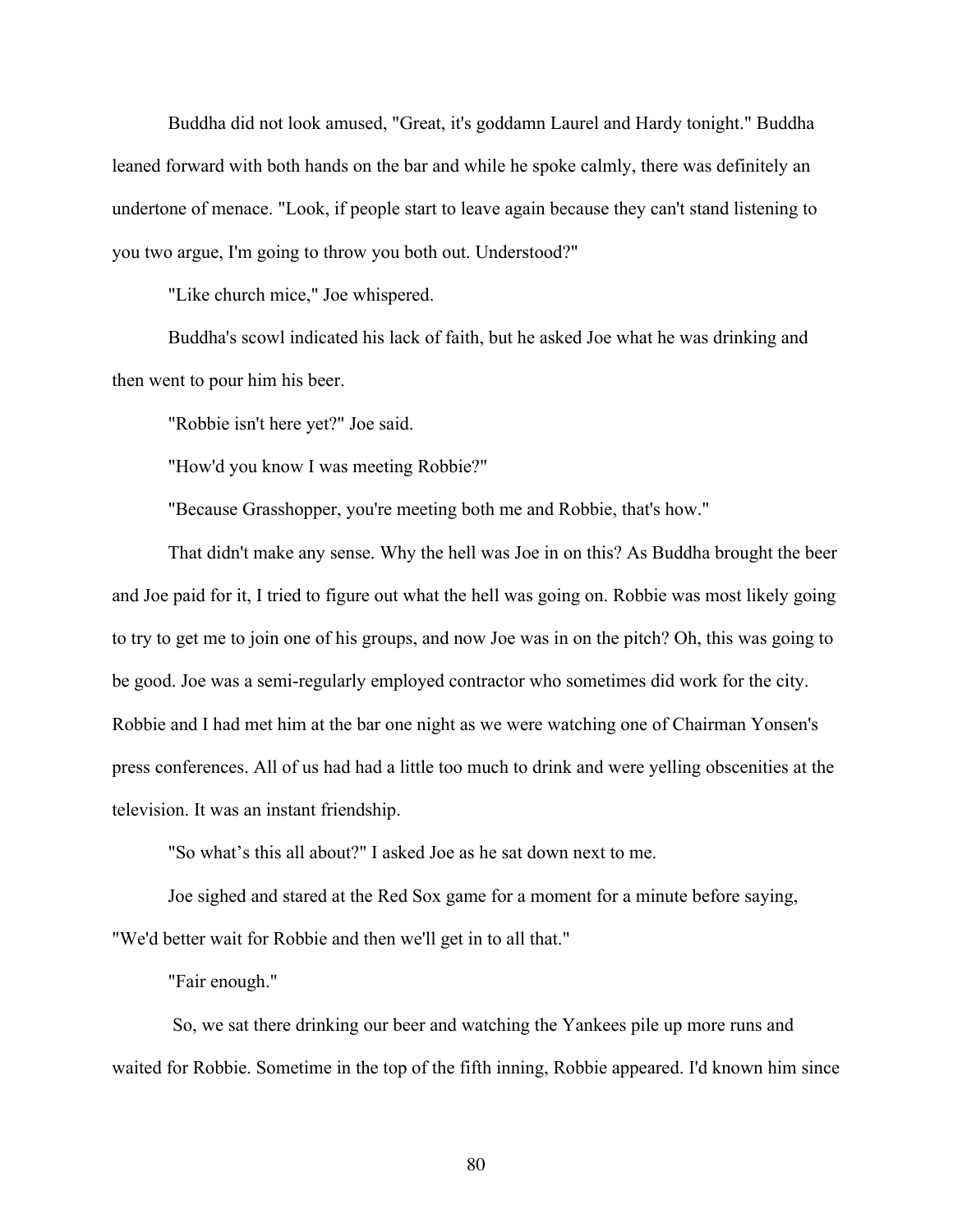college, and while his pale complexion, black wire rim glasses, thinning hair and a preference for black clothing made him look like he was about to read you some of his introspective, experimental vampire poetry, he was actually one of the friendliest and outgoing people I knew.

Once Robbie had gotten a beer, I said, "All right, you're here, I'm here, Joe's here. What's this all about?"

Joe looked over at Robbie with this questioning look, and Robbie said, "Yeah, I think the Warrens would be best for this."

"I agree." Joe said.

The Warrens? This was getting a little silly, "Are you serious? Aren't we taking this a little too far? What is this a spy movie? Does the PRC have the bar bugged?"

"I wouldn't put it past them," Robbie said. "Who knows, SAAC might've. I want a quiet place where we can talk, c'mon." And with that Robbie picked his glass up off the bar and headed for the back. Joe followed, and I sighed and got up and went after them.

The Warrens was a series of interconnected rooms and passageways in the back of the bar where couples or groups of people looking for privacy or quiet could go. It was a maze of narrow passageways and rooms that extended over two floors and multiple ways in and out thanks to the back and side doors. We went back down a series of passageways and then up the wooden staircase that was so narrow your shoulders scraped the walls. Robbie went down a side passageway and found us an empty room that even had a door. The room was barely big enough to hold a square table and the wooden bench that ran along the walls to provide seating. We squeezed ourselves around the table, Joe shut the door and then I looked expectantly at the two of them.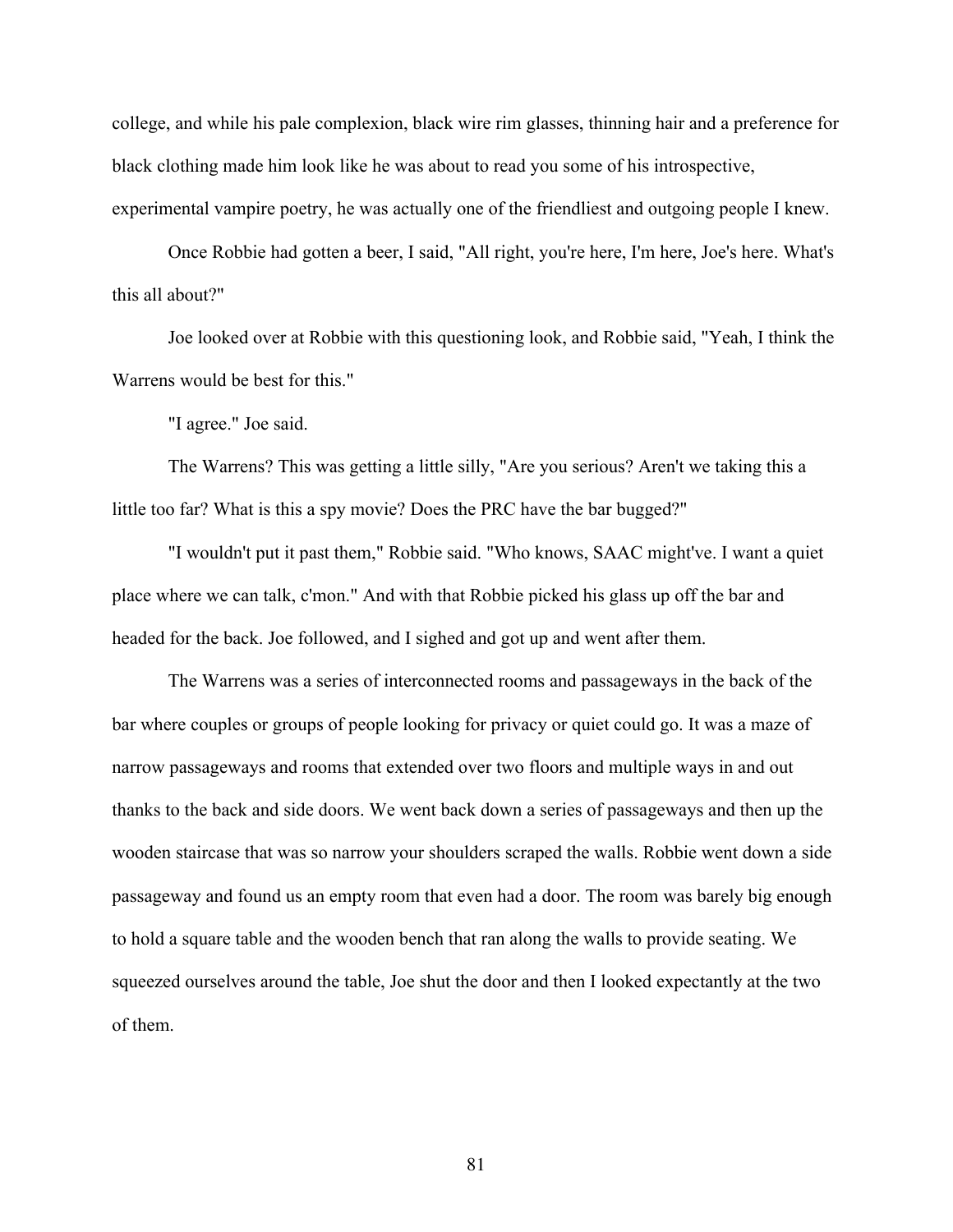Neither of them said anything for second, they just looked at me, and then at each other, so I said, "Let me guess. Robbie, you want me to join some group, and Joe here already has, and you've brought him along to help convince me."

Robbie frowned, and then he said, "Yes and No. Joe and I are part of an organization, and we'd love for you to be part of it, but that's not the main reason we brought you here tonight."

This was surprising. Evidently this was more than one of Robbie's standard recruitment calls. "All right, fair enough," I said. "But does this have something to do with this organization of yours?"

Robbie sort of shrugged and then nodded.

"So, I was at least right about that. All right, what group have you gotten yourself mixed up with this time, Robbie? The Concerned Citizens of Somerville? The Boston Freedom Brigade? The Elm Street Shriners?"

"The Sons of Liberty."

It took a minute for that to sink in. Flashing through my mind were images of Paul Revere riding around town waving a torch, fake Indians dumping tea in the harbor and redcoats marching through the street. "What? The revolutionary group? What are you talking about?"

"We've reformed," Robbie said, "and it's tim-"

"Wait, wait, wait," I said. "We? Let me get this straig-"

"Branden," Joe said. "Yeah, the Sons of Liberty have returned, and both of us are members. And I know you probably got a lot of jokes and sarcastic comments, and I'm sure they're real funny and all, but we got something serious we gotta discuss."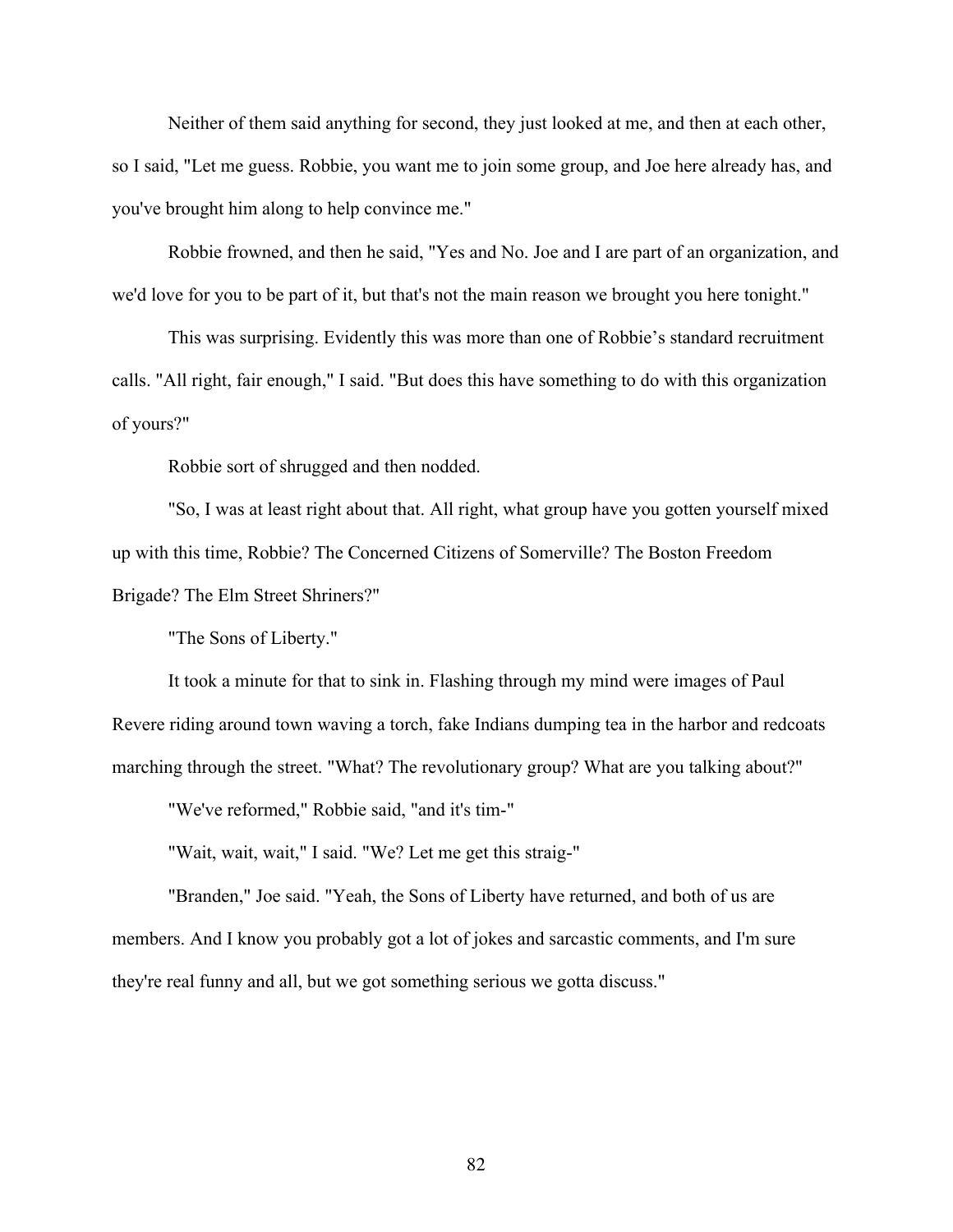The two of them stared across the table at me with some of the most somber expressions I'd seen in a long time. Evidently they were serious. I'd have to save my tricorner hat jokes for later. "Fair enough. What's on your mind?"

Joe started to speak, but then stopped and took a sip of his beer. Then he said, "A friend of ours was killed a few days ago."

"Murdered," Robbie said.

"Jesus Christ, I'm sorry," I said. "That's awful."

Robbie nodded, "Yeah, it is. He was good man."

I looked at the two of them, and you could see in their faces that the wound was still raw. "What happened? Who was it?"

"His name was Timothy Ethan Kelly," Robbie said. "He was murdered by some of YangCo's mercenaries while he was protesting their illegal chemical dumping into the Charles and Mystic rivers."

I must have looked confused because Joe said, "YangCo's private security at their headquarters. You might have read about it in the Globe."

"Wait," I said. I had a hazy recollection of a Boston Globe article from a few days ago. "Something about vandalism..."

Robbie nodded and said, "He was painting a mural on the wall of this big atrium they have there when their "security team" discovered him. He was on this scaffolding above them, and they started yelling and cursing at him to stop, and he started throwing things at them. Old paint cans, some tools, like a hammer maybe or a screw driver, a potted plant..."

"Feces," Joe said as if he was mildly embarrassed to bring it up.

"Excuse me?"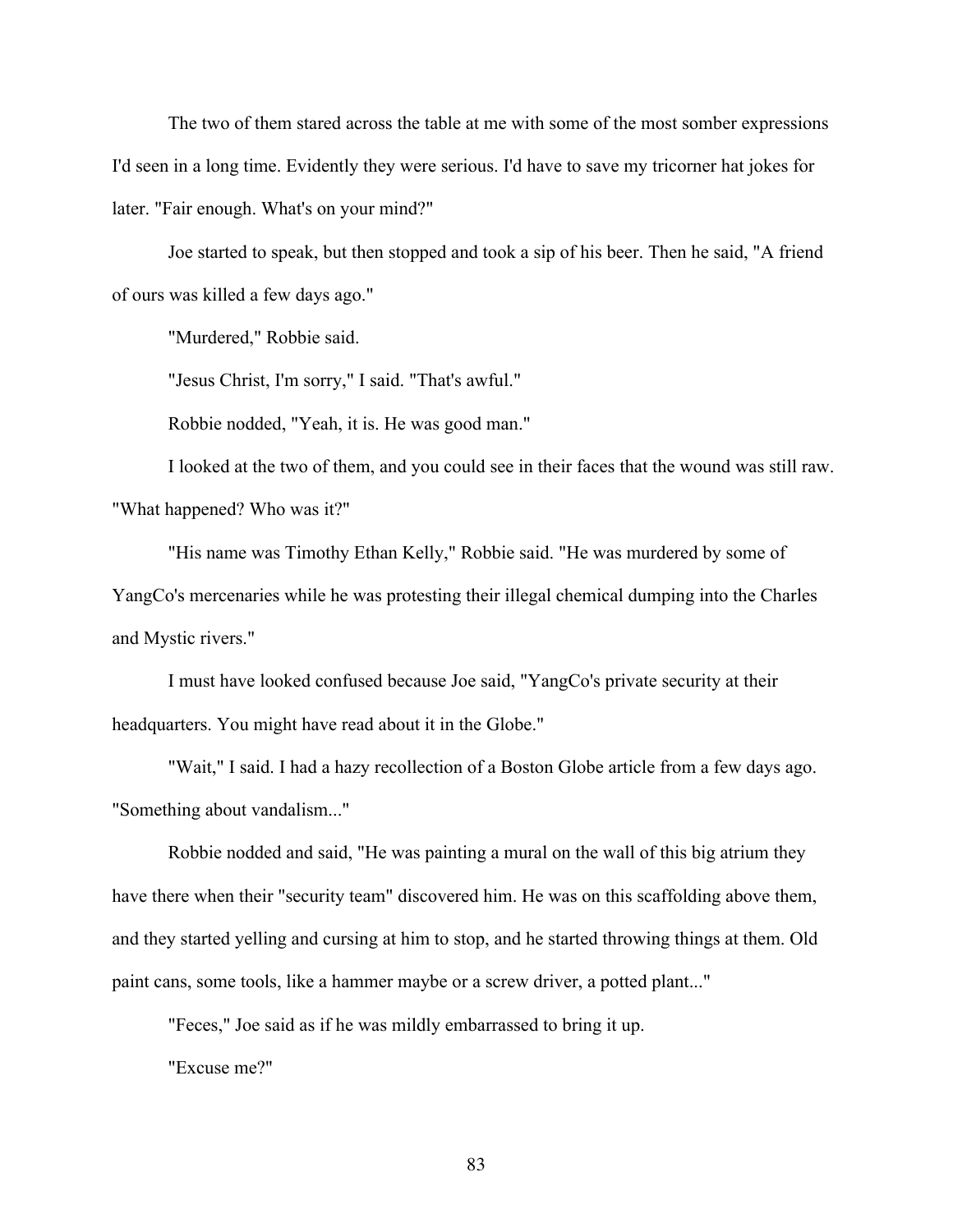"The mural," Robbie said. "You know YangCo's CEO, Charles Xu?" I nodded. "Well, Tim was painting a fifteen foot tall portrait of ol' Charlie using feces. That's what he had in the paint cans."

"Are you kidding me?" I said. "That's amazing." Fifteen feet tall? Wow. How the hell was he doing it? Was he using different types of shit for different shades of brown? God, how that would've smelled though. Once it was up flies would've buzzed around it and everything. I can't imagine the reaction it would have gotten from the employees as they walked in for work.

"Where'd he get all the shit?" I asked.

Robbie smiled, "Dog shit. He spent hours collecting the stuff. He'd walk up to people who were walking their dark and tell them he was a grad student doing research and ask if he could use their dog's stool as a sample. He'd seal it up in empty paint cans. It took him months to get enough."

That was commitment. God, how those can must've smelled when he opened them. Jesus.

I tried to remember what I had read. "The newspaper said they shot him because he was, what was it? Endangering the lives of the security team or something."

"Which is horseshit," Joe said.

"Absolutely," Robbie said his voice breaking a little. He coughed a couple times into his hand, and then said, "He was throwing things, sure. But he was tossing them at them over the railing, it's not like he was hurling them at them. They were cursing at him and calling him names, but they didn't start firing their weapons until he'd hit a few of them with some shit. One of them got it right in the face. And you know these, guys, ex-military, just looking for a fucking fight."

"They killed him because he was throwing shit?" I said. "Actual shit? Feces?"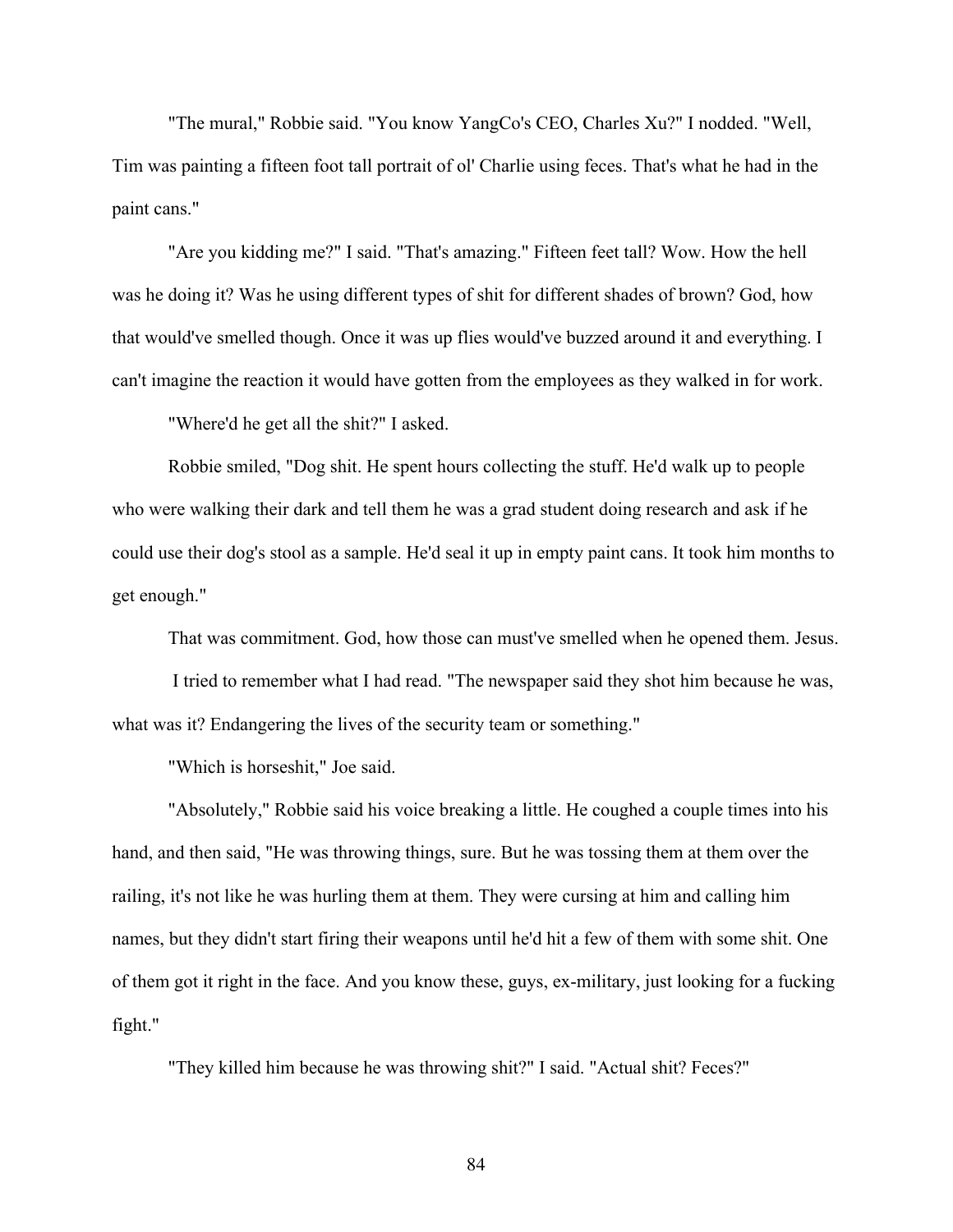Robbie nodded and said yup, but Joe looked a little hesitant. He shrugged and said, "He was throwing all sorts of crap at them and it happened so fast, one of them did get hit with the hammer, but it just bounced off his back. I don't think he was really hurt. Tim was just throwing what ever he had over the side."

"Joe, the video clearly shows that the asshole who got hit in the face with that handful of shit was the first one to start firing," Robbie said. "Then the rest-"

"Hold on," I said, "There's a video of this?"

Joe nodded. Robbie just looked down at his beer and took a sip. Then Joe said, "A couple of other members of the group were there, and one was taking a video of Tim making the mural. Luckily everyone else managed to escape after Tim got shot."

"Look," Robbie said, "The rest of them pulled their weapons and started firing only after that first asshole did. No one even had their guns out before that. Its complete bullshit. Just a clear example of excessive force. He hit them in the face with a handful of shit and they killed him for it. Corporate mercenaries can now kill people with no consequences. That's what's happening here. Charge him with breaking and entering and vandalism, sure. But Tim was there exercising his First Amendment rights and they murdered him for it. It's a civil rights violation, pure and simple. I can't believe that we live in a country where things like this can happen."

"Now Rob," Joe said. "What they did is illegal and fucked up, and those ass-clowns should be thrown in fucking jail, but Tim had broken in illegally and was throwing feces, paint cans and all kinds of other crap at men with guns. He knew who those fuckin' guys were. It's not like they're the police. And Tim was always reckless as shit. You can only push them so far, before-"

"Yeah, yeah. I know," Robbie said. "Look, I'm not in the mood for to debate this again."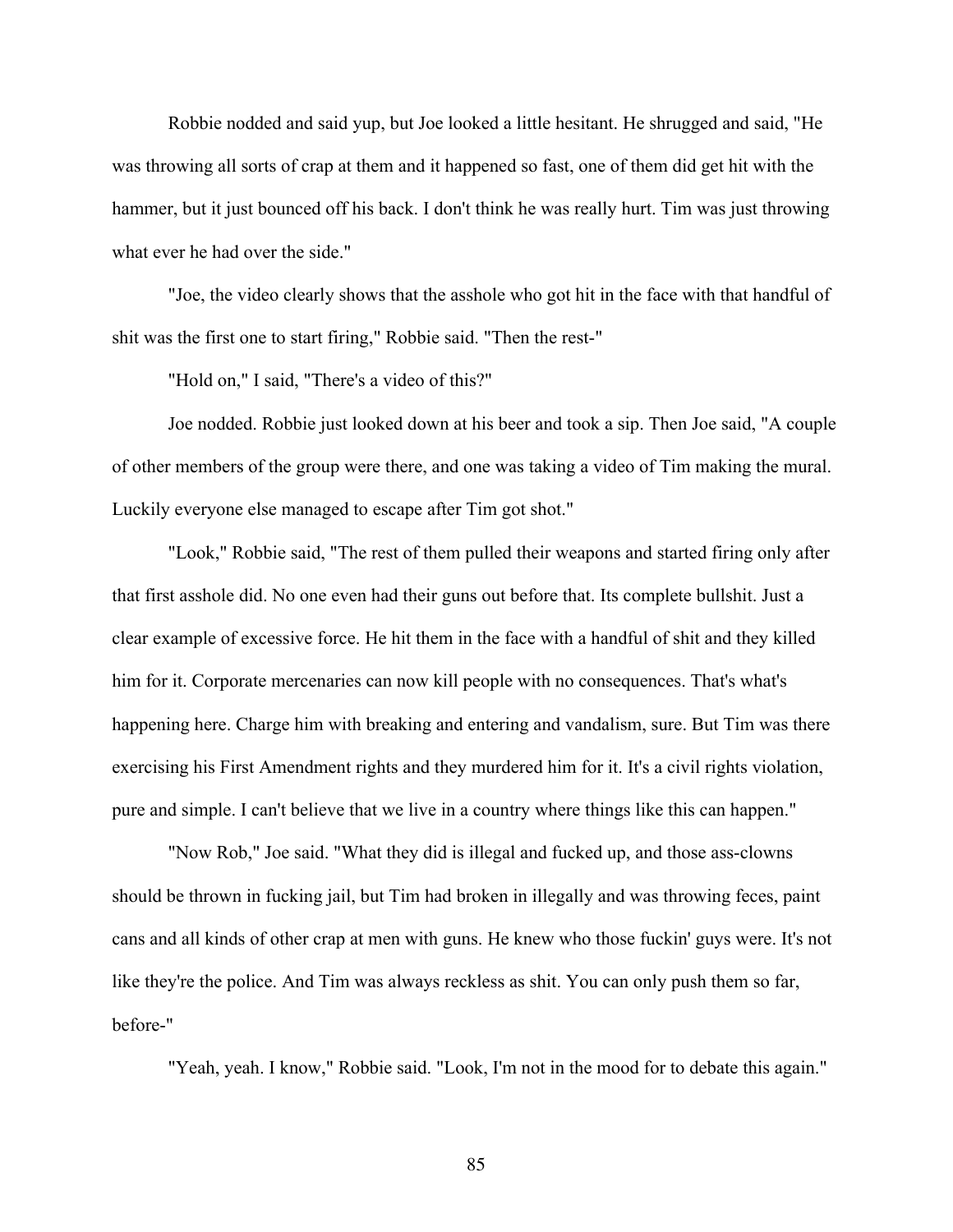"And not one of them is going to be charged with anything?" I said.

"Not a chance," Robbie said. "YangCo and their buddies at City Hall will see to that. We're going to release the tape later. See if it does anything, but I'm not holding my breath. They'll say Tim was endangering the lives of the security team and that they acted in selfdefense. Assholes."

Nobody said anything for a minute. We sat there in that semi-claustrophobic musty old room, each of us lost in our own thoughts for a minute. I wondered if Robbie and Joe had been some of the other members who's been there

I was about to ask, but I didn't know if they'd want to tell me, so instead I said, "So you guys knew him from The Sons of Liberty?"

"Yeah," Robbie said. "And you kind of knew who he was too. I mean, you didn't know him, but you knew of him. He was the one who painted Lady Liberty and Uncle Sam."

No.

No way.

I couldn't really think for a second. My mind kind of froze and I just had this image of a man in hooded sweatshirt standing in front of concrete wall painting Lady Liberty and Uncle Sam. They'd killed him. That guy. I couldn't believe it.

Robbie nodded, "Yeah. He was also the one who did Invasion of the Drones,

Ratnessmen, and he worked on Know Your Corporate Facts and a whole bunch of other stuff.

He'd done all that, and now he was dead. Splayed out on the floor of YangCo's headquarters while his blood slowly leaked out of him.

"That guy did some great shit," I said.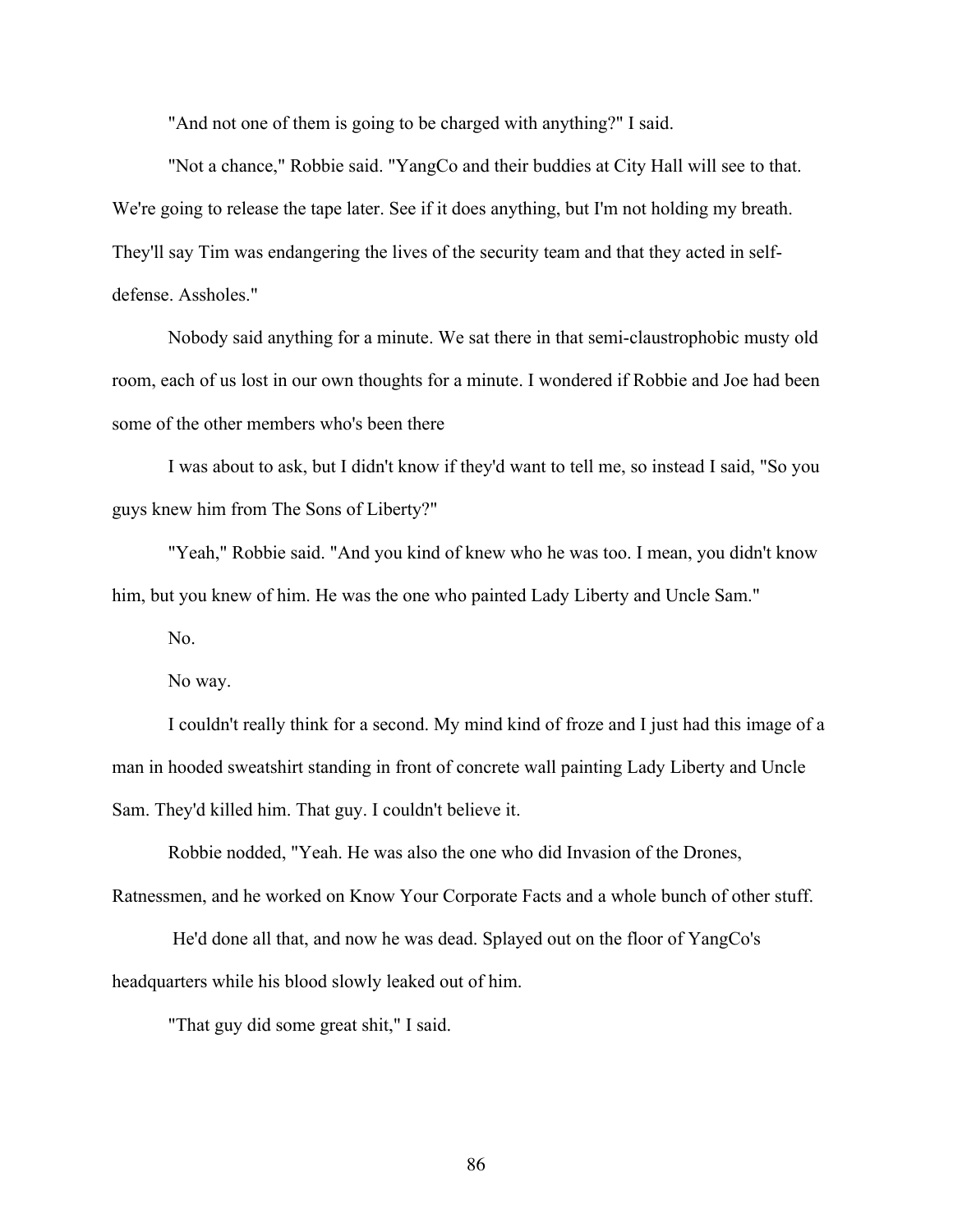Robbie nodded, "I thought you'd feel that way. That's why we asked you to meet us. We want to do something to remember Tim. A memorial. We were thinking an outdoor mural. One last piece of graffiti."

"The thing is, none of us can paint," Joe said. "But you can."

Robbie smiled, "When we were trying to figure out who to ask, I remembered that back in college you used to do a little graffiti with Jamie and them. You had those cartoons with the green aliens and the badgers and some other stuff. And you'd had that little monkey or whatever."

That was true. I had run around and done a bunch of street art back in college. It had been fun. There had been four of us and we thought we were all badass for putting up our "art" in public spaces. "I haven't done any of that in years."

"You're a graphic artist," Joe said. "I think you can handle a little graffiti."

"It's not that simple," I said. "There's different techniques and materials-"

"Look, we don't need an answer now, just think about it," Robbie said. "We're not even sure exactly what we want to put up at this point. We're still figuring that out. And we'd supply everything and we'd give you stuff so you could practice beforehand. It'd mean something to a lot of people if you did it. It would've meant something to him. So please, just think about it."

"Okay, I can do that."

One mural? I felt like I almost owed the guy that much. Now that he was gone...wait a minute. Suddenly, Robbie's peculiar interest in my unemployment made more sense. The Sons of Liberty were now without an important part of their propaganda department. Should I have seen this coming earlier? It was beginning to feel like Robbie and Joe were trying to get me hooked.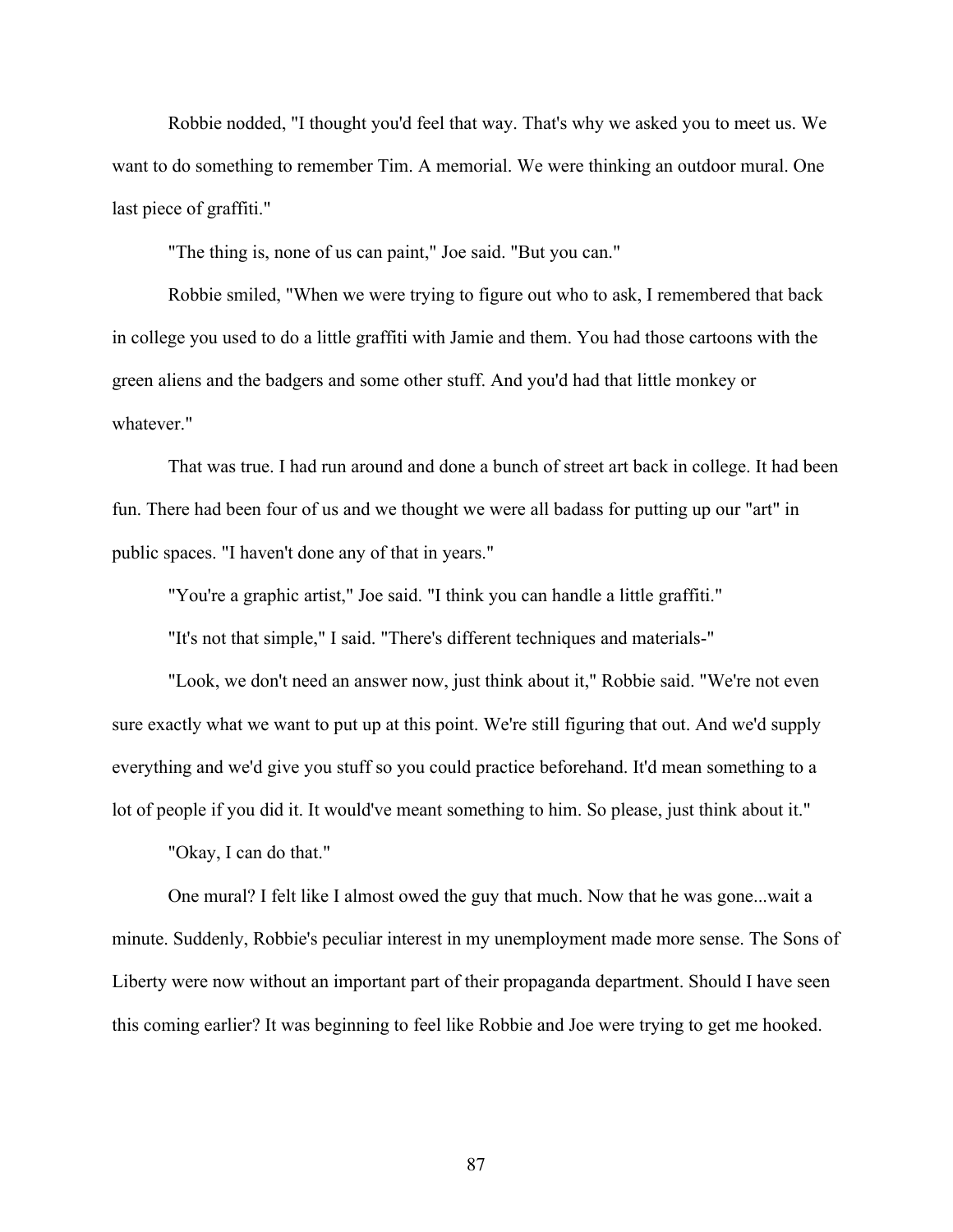"So, just one piece of graffiti and that's it? Nothing else? Just a one-time thing? That's all you want?"

Joe grinned and turned to Robbie, "I told you he'd figure it out."

Robbie looked down at his beer with a sheepish look on his face, "You caught me. Of course we'd love to have you join us, but I didn't want to push to hard because you never want to get involved in these things. But this one is different. We're actually doing things."

Joe nodded, "That's true. And we got plans."

"So look," Robbie said, "The memorial is separate from The Sons of Liberty Stuff. You can do that, and then that can be it. Or you can see what it's all about. And I hope you do. You've seen how effective the paintings and graffiti have been in galvanizing public opinion. We need more people who can do stuff like that in the organization, and I think you'd be great at it. And it's not like I haven't tried to get you to come out to our meetings before."

That was true. Robbie had been inviting me out to "meet people" but I'd been busy and I didn't want to spend time in more pointless meetings listening to people bitch and moan. "So, I'll consider these two things separately," I said. "I'm going to have to think about it. Let's start with the memorial. If I do that, where would I do it. Anywhere I want, or you got a place."

"We already got a place lined up," Joe said. "It's all set."

"Yeah," Robbie said, "We want the memorial to go up on TurnDit and Weibo and all those social media sites, but we also want it public. We want people to see it and even go and visit it if they want."

"I'm doing some repair work on this building over by the Field's Corner T station in two weeks. We're going to put up a whole bunch of scaffolding and the owner is cool with the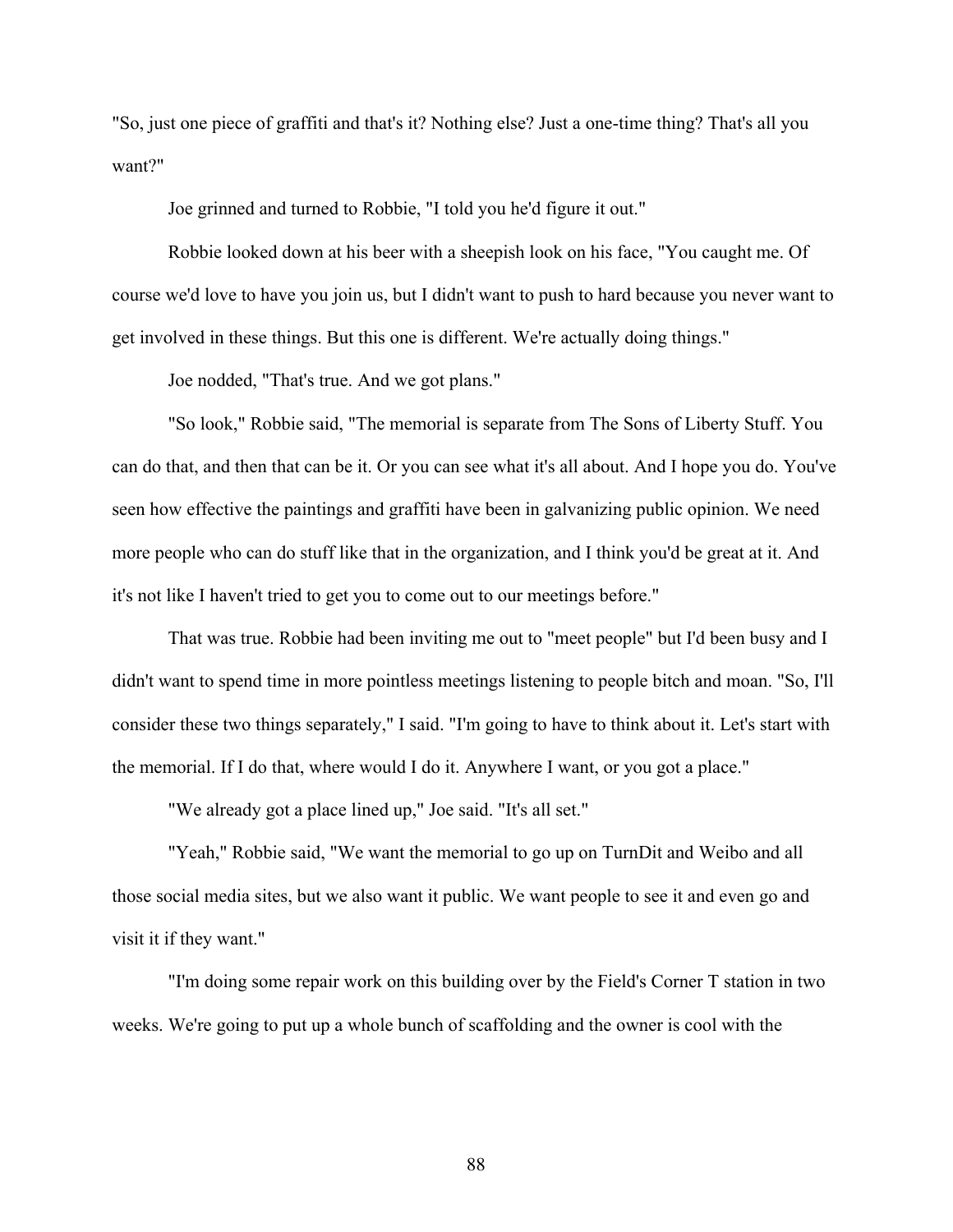memorial going up on this brick wall. The scaffolding will hide everything. You just show up for however long it takes you to do it, and that's it."

"All right, give me a day or two to think about it."

"Absolutely," Joe said and then drained the last of his beer. "And hey, I'm getting another one and this round's on me. Everybody getting the same?" Robbie and I both nodded and Joe got up and left the room, closing the door behind him.

I waited a minute for his footsteps to fade, and then I looked at Robbie and said, "So, you and Joey V-Neck are in The Sons of Liberty."

Robbie smiled, "It's a diverse group. We got all kinds."

"Fair enough."

Robbie said he had to take a piss and left. And so, I was left there with the last bit of my beer. I got this image in my mind of the two of them running around the streets of Boston wearing tricorner hats and carrying torches shouting about the British. I hoped that was how they started every meeting. But then I thought of Timothy Kelly. Splayed out on the cold floor of YangCo's office building. I wondered what he had been thinking about as he lay there and he felt the blood seeping out of him. His face pressed against a cold linoleum floor. What would have been the last thing he saw? A white wall with a water fountain next to an office door? Some hallway with ugly carpeting and shitty half dead fern that everyone forgot to water? Jesus Christ. I finished the dregs of my beer and waited for the two patriots to return.

\* \* \*

Alisa sat at Molly's kitchen table while Molly finished making the coffee. Molly had the one bedroom apartment, so her kitchen was a little smaller than Alisa's, but it was cozy on cool winter days like this one when the wind whipped around outside. Alisa liked being in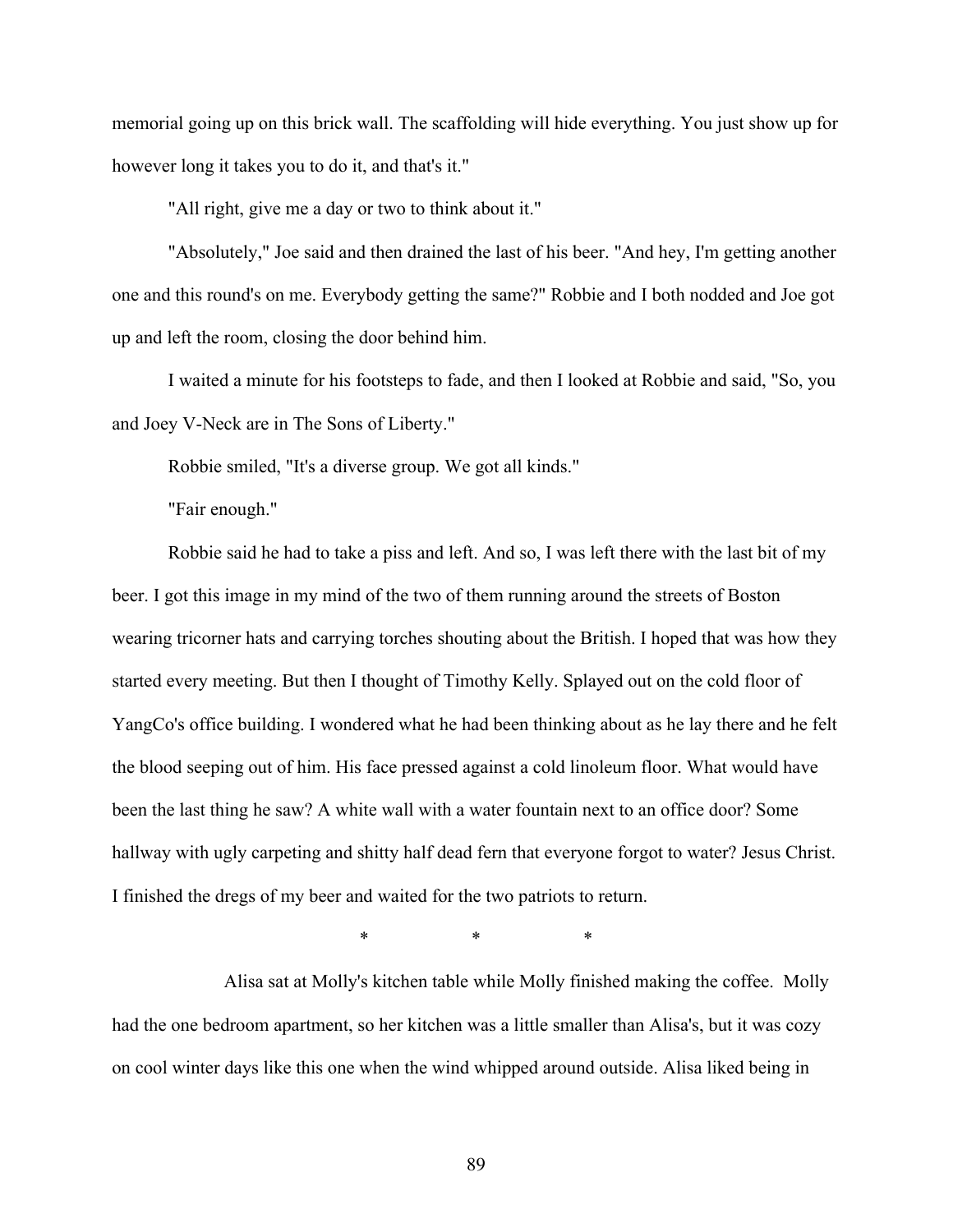here because it reminded her of her grandmother's kitchen. Molly had similar kick-knacks all over the place. There were finger paintings on the fridge, and photos of her family were everywhere. In one of the photos, her grandchildren waved to her from the beach, and in another, one from when she was young, she and her husband George stood in front a blue house with a sign that read Sold planted in the yard. Another had a middle-aged George sitting at a picnic table next to a teenage girl that had the same eyes as him, and they both were eating hamburgers. In the most recent photo of him, his hair had turned grey, and he was sitting in a rocking chair on a porch and grinning at the camera. As Molly put the sugar and cream in the coffee, Alisa examined it.

Behind him was the beach and the ocean. Alisa could practically smell the salt air and feel the wind on her face. God, they hadn't been to the beach in forever. The last time was when she'd gone to the Cape with her mother and Kira, who'd still been in diapers. Kira had sat there on the sand in only her diaper, playing with a little green plastic bucket and shovel. The bucket sat between her cubby little legs, and she'd scoop the sand up with the shovel and put it in the bucket. You could see the concentration in her face as she tried not to spill any of the sand. Then, once she'd filled the bucket, she'd stand up and look over to make sure you were watching, and when you weren't, she'd call out, "Mama, Mama," until you looked over. Then she'd pick the bucket up with both hands and raise it to about chest level, she wasn't strong enough to get it over her head, and then she'd let out a high pitched squeal of delight and dump the sand back out onto beach. Afterwards she'd plop right down and start all over again.

Alisa was suddenly aware of Molly putting their coffee mugs down on the table. Molly sat down across from her as Alisa picked up her mug. She could feel the heat against her palms,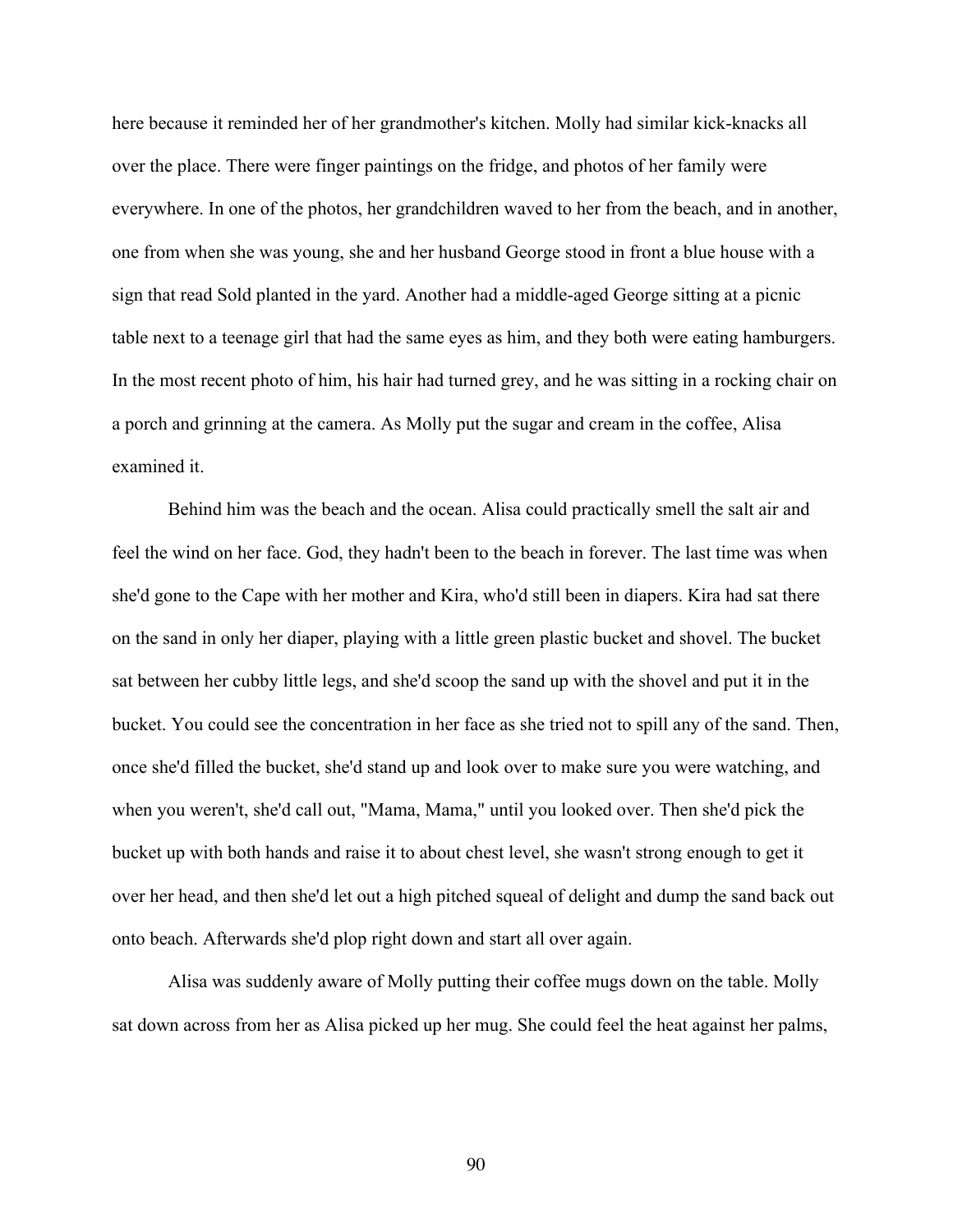and the smell was intoxicating. Alisa brought the cup up to her nose and breathed in deeply and then took a small sip. It was delicious.

"Where did you get this?" Alisa said, "This is the best coffee I've had in ages."

Molly smiled as she stirred her coffee with a teaspoon, "It's pretty fantastic, isn't it? It's from Carrington's down in Inman Square. Costs a fortune. If I drank it every day I'd have to give up eating, but every once in a while it's nice to partake in one of life's small luxuries."

Alisa nodded. She might have to take a trip to Inman Square sometime soon.

"Well," Molly said. "Getting back to our water problem, it seems that my plan to shame that weasel Thorton into replacing the pipes was about as successful as a luncheon on the Hindenburg."

"Hey, it was worth a shot," Alisa said. "Thorton was definitely uncomfortable in that sweaty cramped basement with everyone shouting at him, but then Timmy Sullivan had to take it one step too far and start throwing things."

Molly laughed, "Yeah, that was a bit more than I had bargained for."

Alisa took a sip of her coffee, and asked something she been thinking about ever since that meeting, "So, am I way off base, or did you help liquor Tim and them up beforehand?"

Molly grinned devilishly, "I brought a half bottle of whiskey to the boys and told them we needed everyone there, and it needed to be loud." Molly shook her head, "However, I forgot to tell them not to throw things. That, I should've seen coming. It was worth a shot at least. Maybe. I don't know."

Molly absentmindedly stirred her coffee for a moment and then said, "Though, if he was going to do it, I wish he'd hit 'em with a full can. Or maybe a shoe."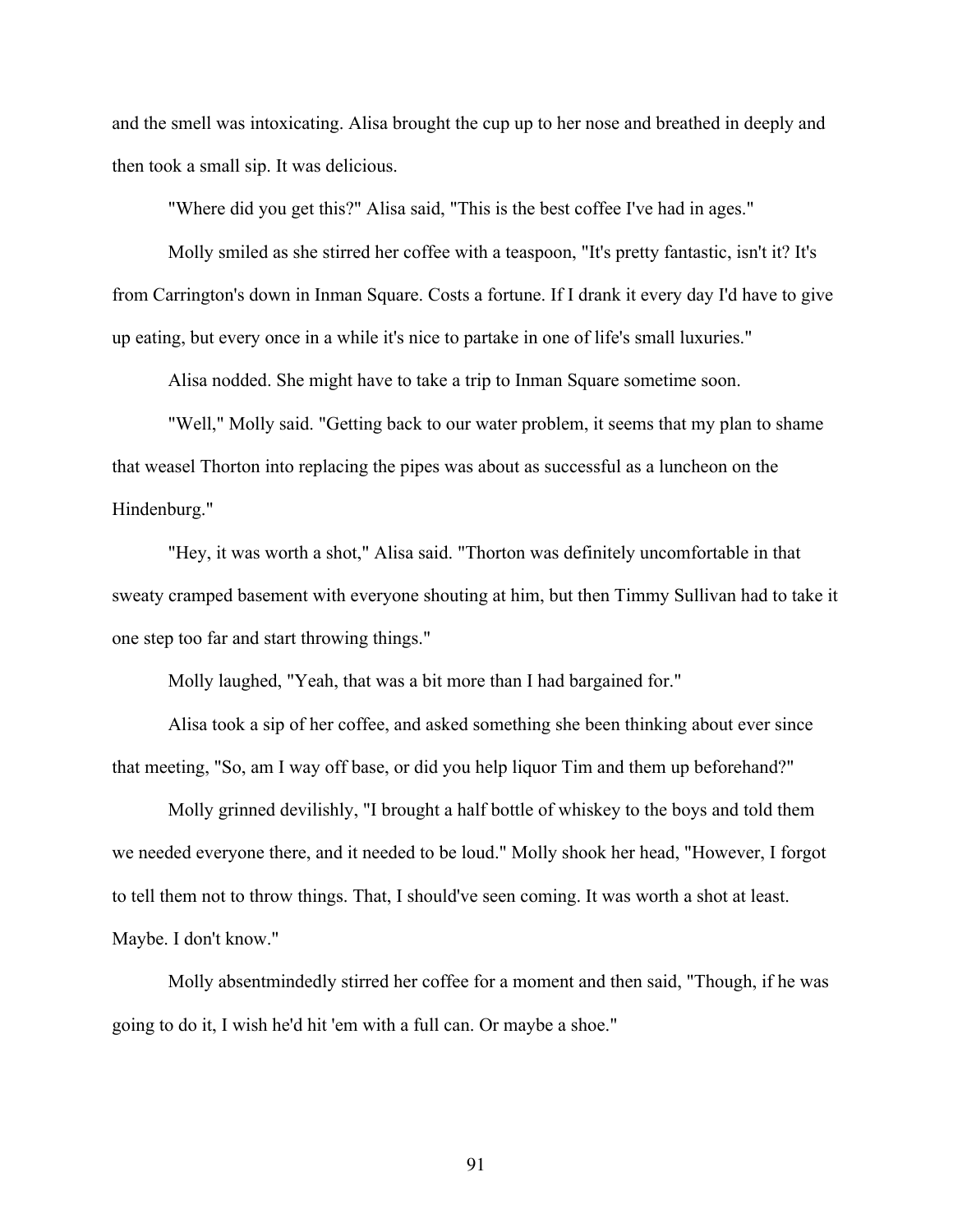Alisa laughed, and then said, "Well, I could see Doloris' face from where I was sitting, and when Thorton got hit, oh, the look of horror on her face was amazing. The Co-Op will probably pay for another \$18,000 "paint job" in the hallway next month just so she can slip him some cash to make it up to him."

"Oh, Jesus. Please don't bring her up. I don't have the energy to deal with thinking about that miserable....person, right now."

"Fair enough. So, let's stick to the problem at hand. What can we do to fix the pipes? A contractor won't touch the city pipes. Thorton won't do anything. Who else can we appeal to?"

Molly shook her head, "That's about it. Everything runs through Thorton. That's his little fiefdom. I talked to Walter Rosenthal over at city hall, and he's sympathetic, but he can't do anything. He has no jurisdiction, and frankly, I think he doesn't want to make an enemy out of Thorton, so he's not going to try to force anything for us."

Molly sighed and took a sip of her coffee. Alisa tried to think of some other alternative. Something they hadn't thought of. They'd tried protesting at City Hall and had gotten nowhere. The newspapers didn't care. There were far worse things happening every day. "So that's it?" Alisa said. "We give up? I can't accept that."

Molly smiled, "I didn't expect you to. There's one thing we haven't tried, but I don't think you're going to like it."

"What?"

"We take a page out of Doloris' book and play the game everyone else is." Alisa didn't get it for a second, then she said, "Are you suggesting we bribe Thornton?"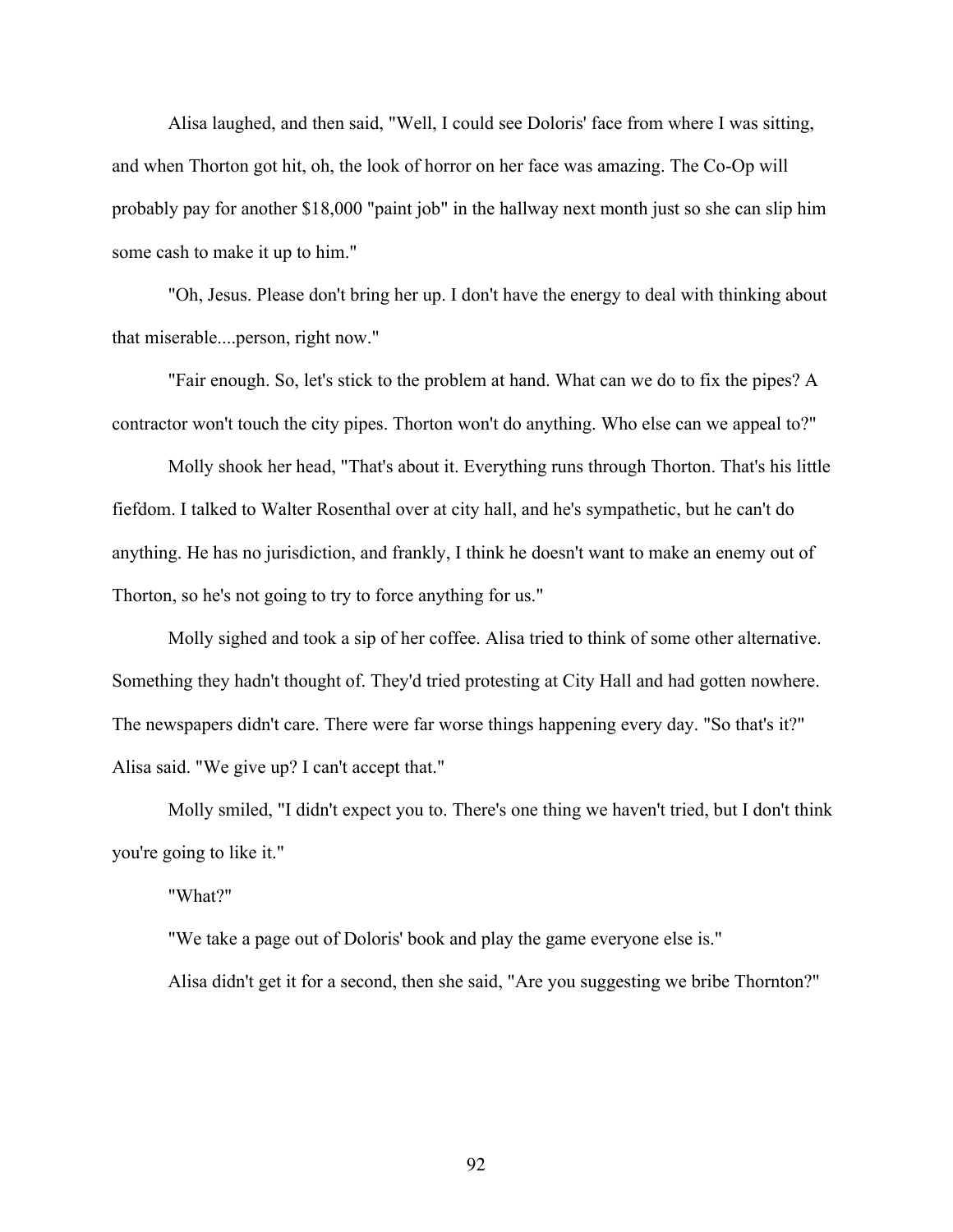Molly laughed, "Give that jackass money? Hell no. Someone from the city has to inspect those pipes, right? To see when they need to be replaced. We find out who does the inspecting and slip them a little money to inspect the pipes a little earlier than usual."

"Look at you," Alisa said, "Willing to play dirty."

"Hey, you gotta do what you gotta do. And it's not like we're asking them do anything illegal. Just inspect the pipes earlier than they normally would. They'll see that they're rusting and replace them. Heck, we paying them extra to do a job they should already be doing. That's it."

"You'll get no moral arguments from me on this one," Alisa said. "But this could mean getting to know some nasty people, some people who it might be better not to know. That line between bribes and extortion gets crossed all too easily."

"Oh, and how do you know all that?"

"I, um, read it in the paper."

"Yeah, that's what I figured," Molly said. "Look, this won't be my first rodeo with this, and while shockingly enough some people these days do actually go to jail for bribery, I have no intention of being one of them. Anyway, we got two big problems. I don't know who to bribe, and even if I did, I don't have the money to pay for it. Do you have a secret war chest you can afford to dig into?"

Alisa shook her head.

"I didn't think so. Who does? And Doloris sure as hell isn't going to give us access to Co-Op funds for it. The tightfisted scheming little bitch. So how the heck are we going to come up with the money?"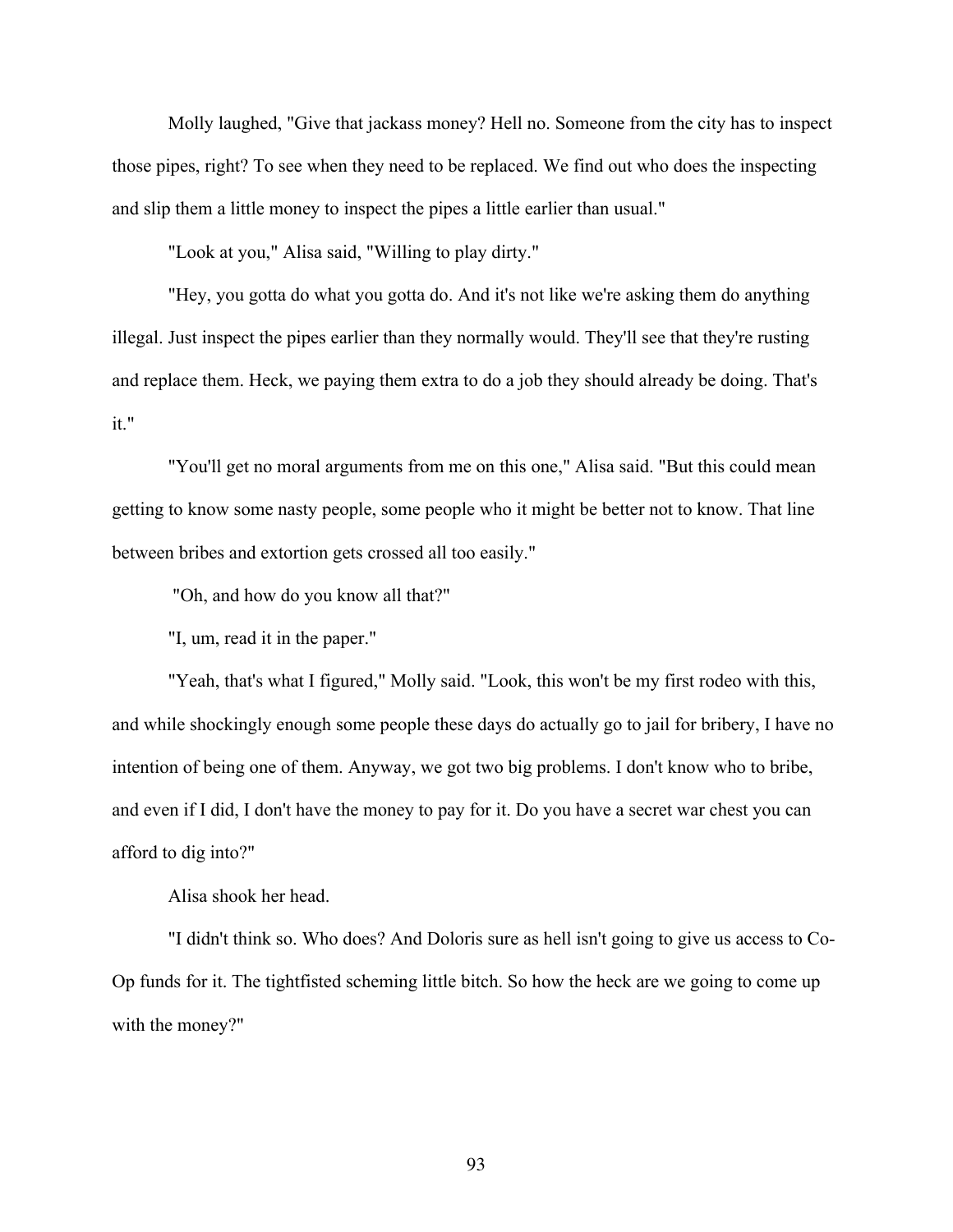They sat there at the kitchen table looking at each other until Alisa said, "I guess we'll just have take up a collection."

"A collection?"

"Yeah. Go door to door and ask people to contribute."

"To the bribe? Go door to door asking people to give us money for a bribe?"

"Fine," Alisa said. "We'll call it a donation to fix the pipes."

Molly sat there and thought about for a minute, "That might actually work. I can also ask some people down at City Hall about who inspects the pipes. Maybe Walter will be helpful for once."

"So that's the plan then?"

"Yup."

"All right."

Molly got up to refill her coffee, and Alisa took another sip of hers. She was almost done, but she wouldn't ask for a second cup, and she wanted to savor this one. They might actually be able to finally fix the water. Though as she imagined telling Branden, she could just picture his brow furrowing in anger as he listened, and he'd slowly work himself into a state of righteous indignation. Ugh, he'd start ranting on how bribing just made things worse. How it was a sign of a sick society. He'd pace the room, gesturing with his hands like he was giving a speech, and if she was lucky he'd keep the volume to a reasonable level. And if she actually tried to discuss it with him, he wouldn't actually listen to any of her arguments, he'd just be waiting for his turn to talk. No, it might be better, not to mention this to him. Alisa took another sip of the lukewarm coffee and let the deliciousness swirl over her tongue.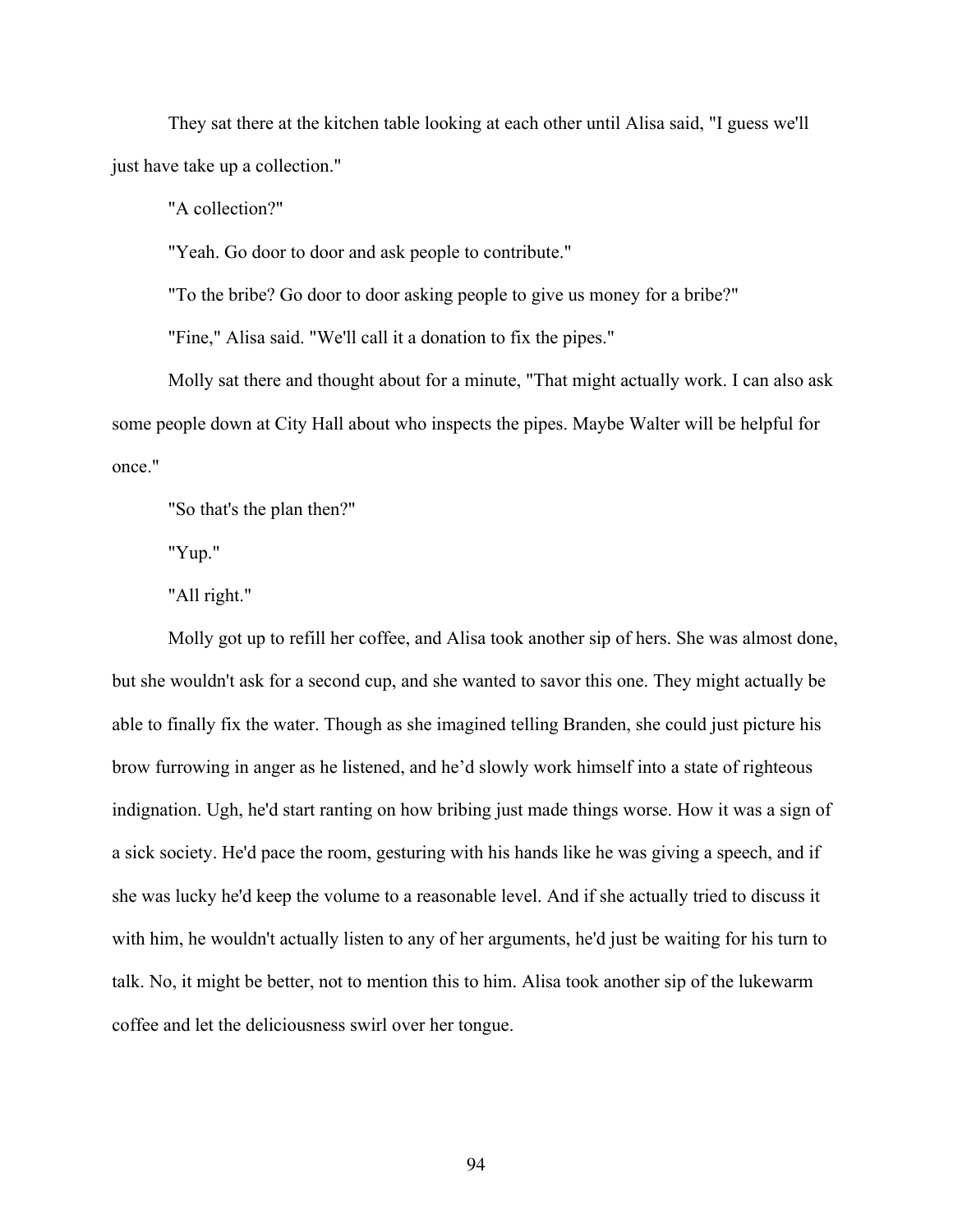## **Chapter Four**

After getting shit-canned by the fascists.. ok, pseudo fascists, I spent most of those first days around the house. I'd wake up and eat breakfast with Kira, and help her get ready and then walk her to school. Alisa was working the day shift then, so I'd come home and do what chores there were, cleaning up around the kitchen, dusting, vacuuming and cleaning the bathroom. After two days, I realized I didn't have much to do until the next week. I applied for unemployment online, but that only took about forty minutes. I didn't really feel like doing anything that required thinking then so I spent most of the mornings and early afternoons streaming movies on Guojo. They had a huge listing of older films and I spent two days just watching old cop movies and westerns. It was now my responsibility to make dinner every day, which was a godsend because it gave me an excuse to get out of the house and go buy food.

On my third day at home I decided to make Sauce, but we didn't have any tomato paste, so I put on my jacket and headed out. After locking the door behind me, I made my way down the stairs, and now that I had all this time on my hands and was looking for things to do, I seemed to be noticing things I'd never thought about before. For example, as I walked down the stairs, I realized just how ugly the stairwell was. The steps were this bare concrete and the walls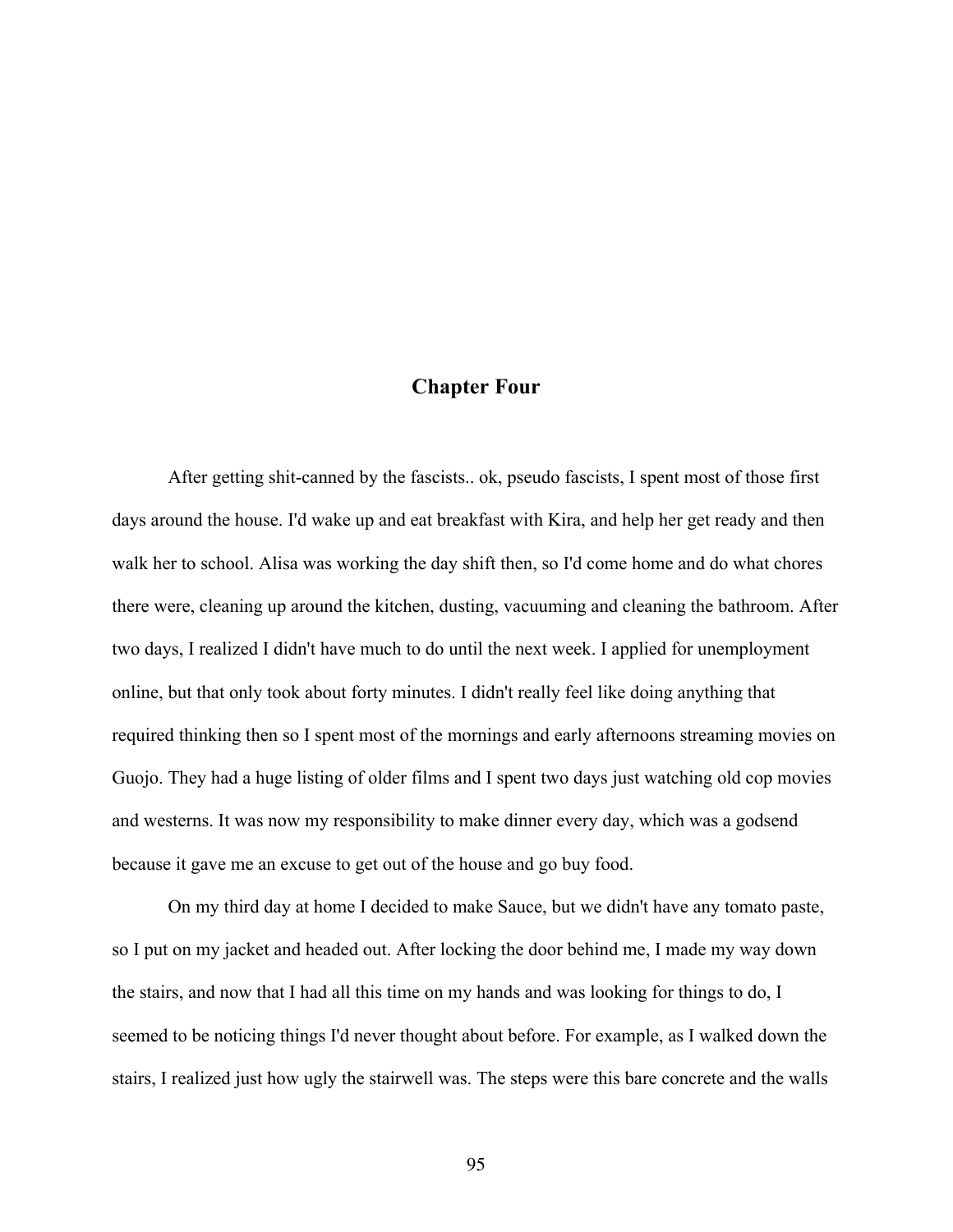were this shade of institutional light green that reminded me of an insane asylum from the mid twentieth century. One of those ones where behind closed doors they attached electrodes to your skull and told you it was all going to be okay as long as you made sure to bite down hard. It made me feel like I was living in a dilapidated housing project straight out of some sort of hideous Orwellian future.

After walking out the front door of the building, I turned left and headed down the wide sidewalk that separated the park from the flowerbeds in front of the apartment building. At least the park was nice. Grass, trees, benches, a playground. The only thing was the brick paths that wound their way through the park. Of course the bricks hadn't been installed properly to begin with, and then the frost heaves just exacerbated the situation, so there were bricks sticking up everywhere to trip on. I wasn't too worried about it personally, but I had seen this elderly couple walking along the path the other day, and I realized that the path was a regular obstacle course for the elderly. Last thing we needed was for someone to fall and break their hip. I'll never understand why they chose brick when they knew damn well they weren't going to spend the time or money to do it right. Probably some architect's ill considered homage to Boston's history.

As I made my way down the sidewalk, I saw three young men sitting on the steps of one of the apartment buildings. All three looked to be in their early twenties, and they were passing a paper bag between them that no doubt had a bottle in it. It was just after eleven in the morning, so it looked like they were either starting early or finishing up what had probably been a hell of night.

They were wearing the uniform of unemployed young men all over the city, jeans and hooded faux-down coats that went to mid thigh. The hoods were almost always up. Every autumn they shipped those things over by the boatload from China, and there were so many of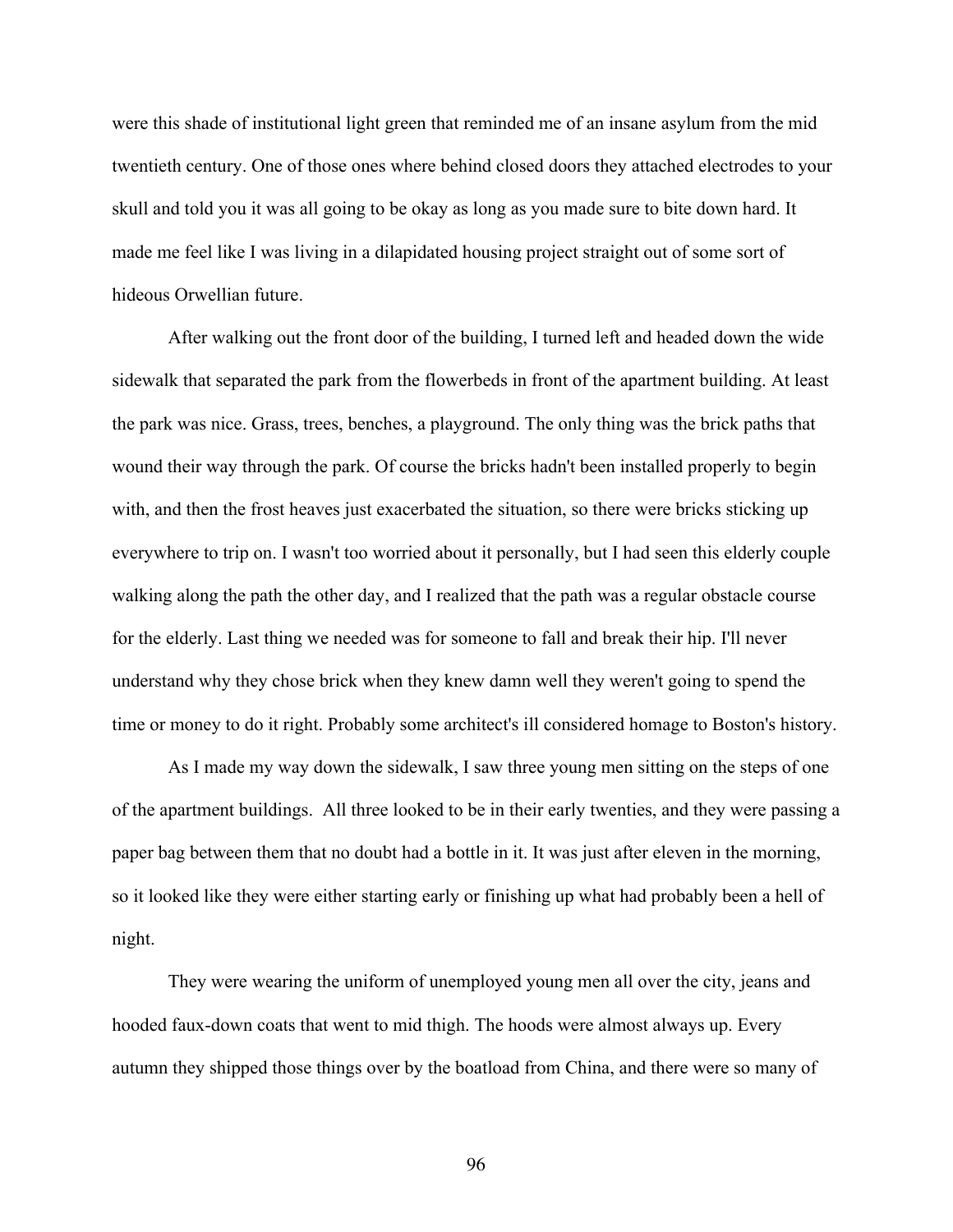them in the marketplace come winter that some vendors had buy one get one half off or even two for one specials. These coats looked like recent purchases. The coats never lasted more than one winter, and it was only mid November, so the coats still had that shine to them. That'd be gone in a month, and in two the stitching would have started to fray and the stuffing would be falling out. Two of them had gone for the standard black, but one had decided to be original and gone for a very dark blue. He must be the adventurous type. A real rebel. Not a follower, not him. Not-

Stop it, I thought. Leave the kids alone. What have they done to you? Not a thing. Not their fault you're so bored your excitement for the day is buying tomato paste. They're not bothering anyone, and like you'd be doing anything different if you were them. I picked up my pace and headed for the street that ran past the apartment complex. I still had about forty-five minutes before the lunch hour rush. People would flood the market to grab lunch or do some quick shopping. I wanted to get in there before then. I hated having to shoulder my way through the crowds only to stand there with six other people trying to get a vendor's attention.

It took me about twenty minutes to get to the market, which had been built on the ashes of an old neighborhood behind Davis Square. The infamous Brother Bill had bought up a bunch of lots full of burned down homes and bulldozed everything until he had a dirt field about the size of football field. Maybe a little wider. Then he'd started renting out space, and people started putting up the first stalls. For the first couple of months it was all haphazard and chaotic, you had people selling fruit next to a man selling coils of wire and plumbing supplies. But then they kind of organized into sections, though you still found the odd booth that sold electrical wires in the midst of stalls selling lettuce and cabbage. The place was a maze of narrow, twisting alleyways, and there was something about making my way through those muddy, cramped passageways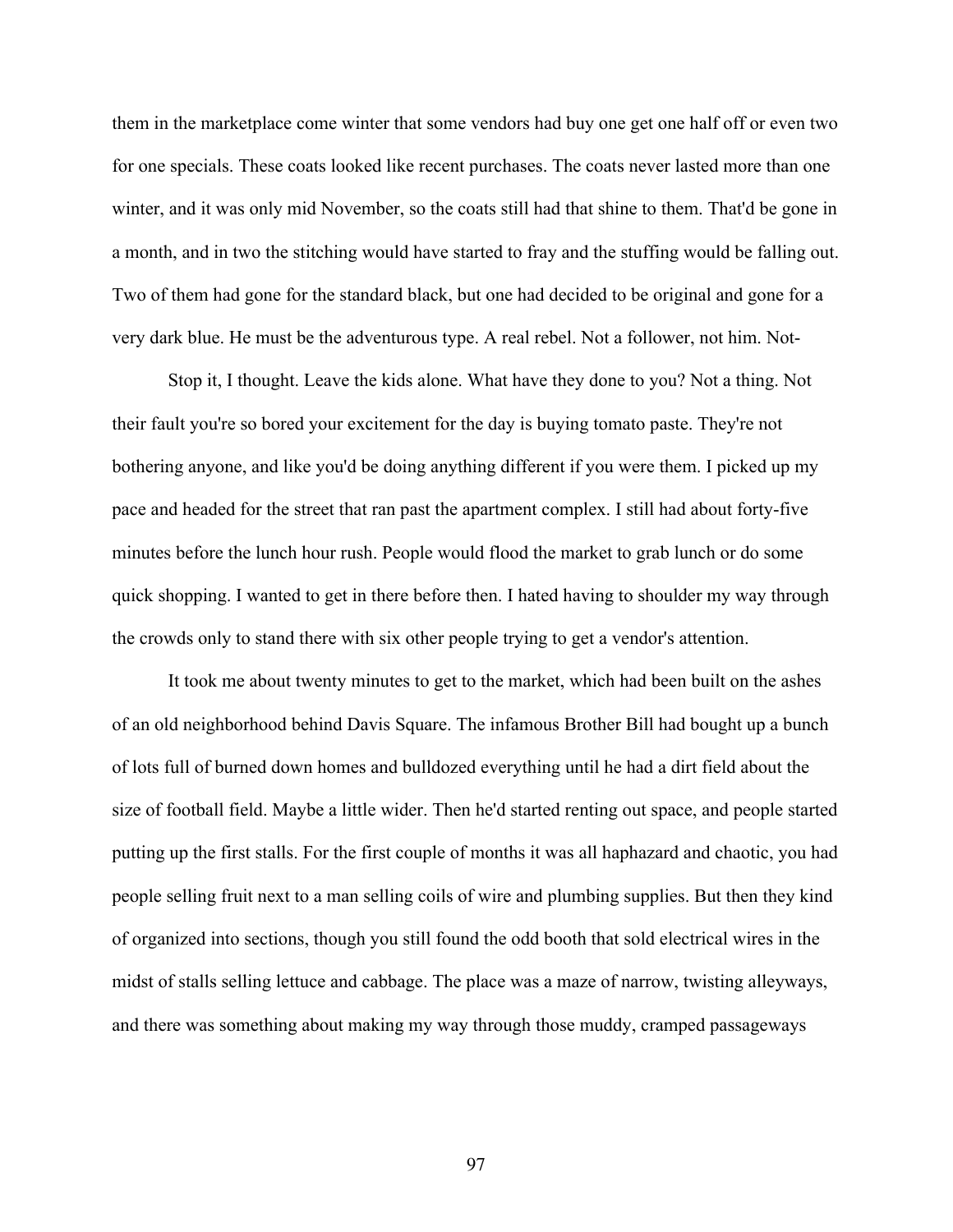lined with tables piled high with carrots and potatoes as people shouted and argued that I liked so much better than shopping in a sterile supermarket.

Take the stalls for example. Most of them looked like miniature shacks and were made almost exclusively out of scrap wood and corrugated metal. Though there were a few where the owners had gotten creative. One elderly gentleman sold ladies shoes out of a broken down red van, and even if it did run, with the way stalls had gone up all around it, there was no way you could drive it out of there without taking out half of the market. When someone finally decided they wanted to move it they'd probably carry it out piece by piece. There'd be a line of people hauling it away, probably mostly kids. One would be carrying some seat cushions, another a hub cap, one would be rolling a wheel, and someone else would dragging a door across the dirt.

I've seen whole houses vanish like that. Just a line of people carrying everything away. The first time was when the Flemming's house caught fire one summer night and Steve and both the kids had been trapped inside and died in their sleep. Faulty wiring or something. Martha had come home from her shift at the hospital to find her house engulfed in flames and the whole neighborhood watching. The fire department still hadn't arrived, and while one neighbor was spraying the flames with a garden hose, it was already far too late for that. Martha ran through the crowd screaming her children's names over and over. She started grabbing every kid she saw by the shoulders and staring at them for a second, and then when she realized it wasn't Tim or Alice, she'd start screaming their names again and run off to the next child. Her neighbor Abigail finally managed to get a hold of her, and she held Martha close while the poor women stared at her burning house and screamed her children's names over and over again. All these years later and I can still hear her.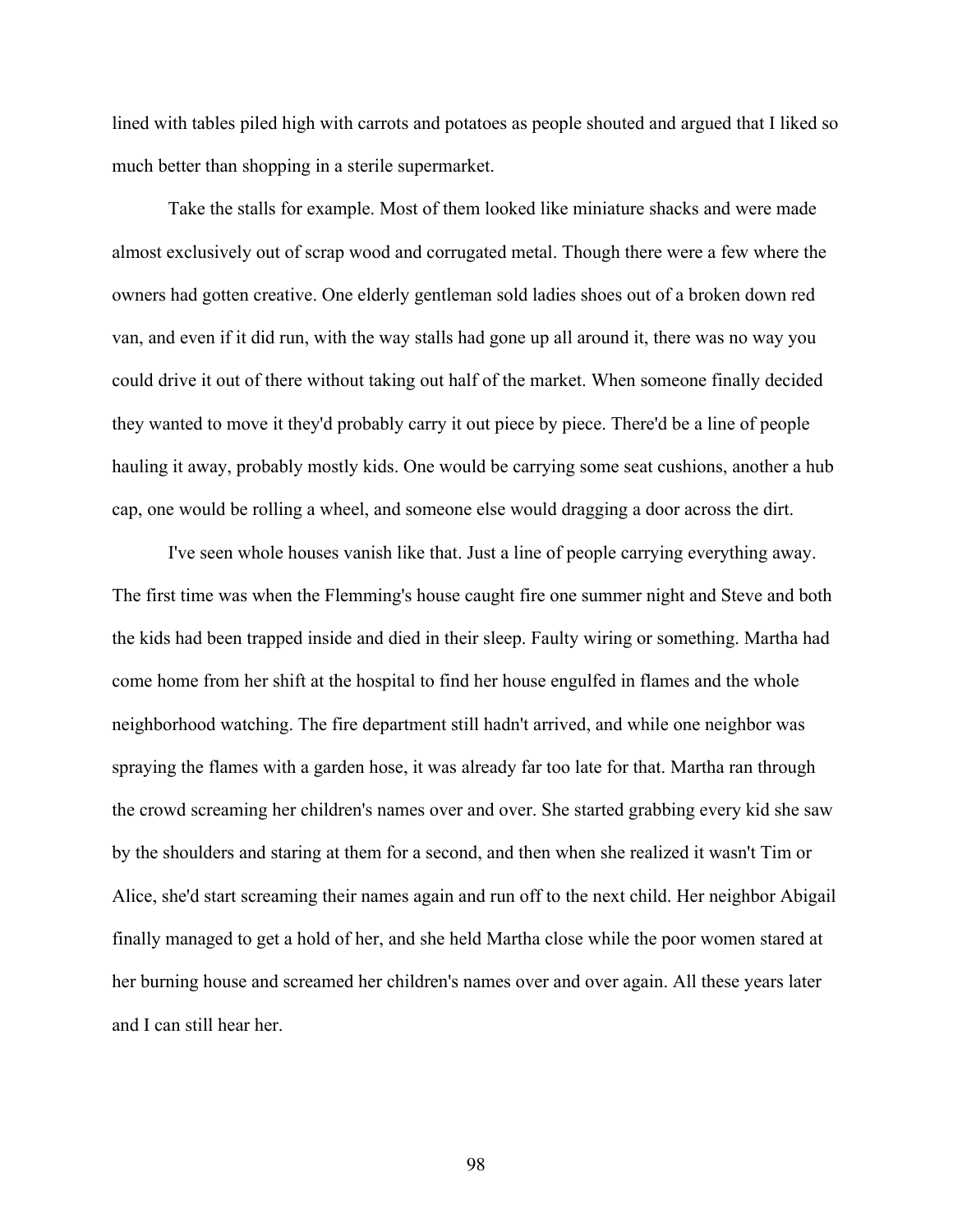After the funeral, Martha just disappeared, and the rumor was she went out to Pittsburg or Cleveland to live with relatives. She just left the house as it was. It's not like there was any insurance that would actually pay out at that point. People avoided looking at the house for months afterward. Blackened, charred, and with only half of it standing, it was like the personification of some ill omen, especially around dusk when the half light made it almost come alive. Some said it was like the killer was still living among us.

So when a cold front came through sometime in January, at least twenty of us stood on the sidewalk in front of the remains of the Flemming's house, with little clouds of breath coming out of our mouths staring at what remained. After a while Jim Connor said that we'd be doing her a favor. The house only held memories she didn't want. Someone else said it wasn't like she could use what was left. It would all have to be torn down anyway. Others said she was never coming back anyway, so what did it matter? After about ten minutes we picked up our sledge hammers, ropes and crowbars and got to it.

We used the rope to pull down what was left of the back walls and the whole house just collapsed in on itself. Then we got the sledgehammers and crowbars and took the house apart piece by piece. People started carrying the wood back to their houses in their arms, but then someone got one of those plastic sleds kids used to race down snowy hills, and soon everyone was dragging the wood across the snow in those brightly colored plastic sleds.

Gas and heating oil prices had been through the roof for years, and at that point most people had wood stoves, either the real ones or jerry-rigged ones of the homemade variety that they'd installed in the living room or kitchen. The wood from the Fleming's house heated some homes for three weeks. For most of us, it was the first home we'd cannibalized, though it certainly wasn't the last. But this is the one that I remember most. Partly because it was the first.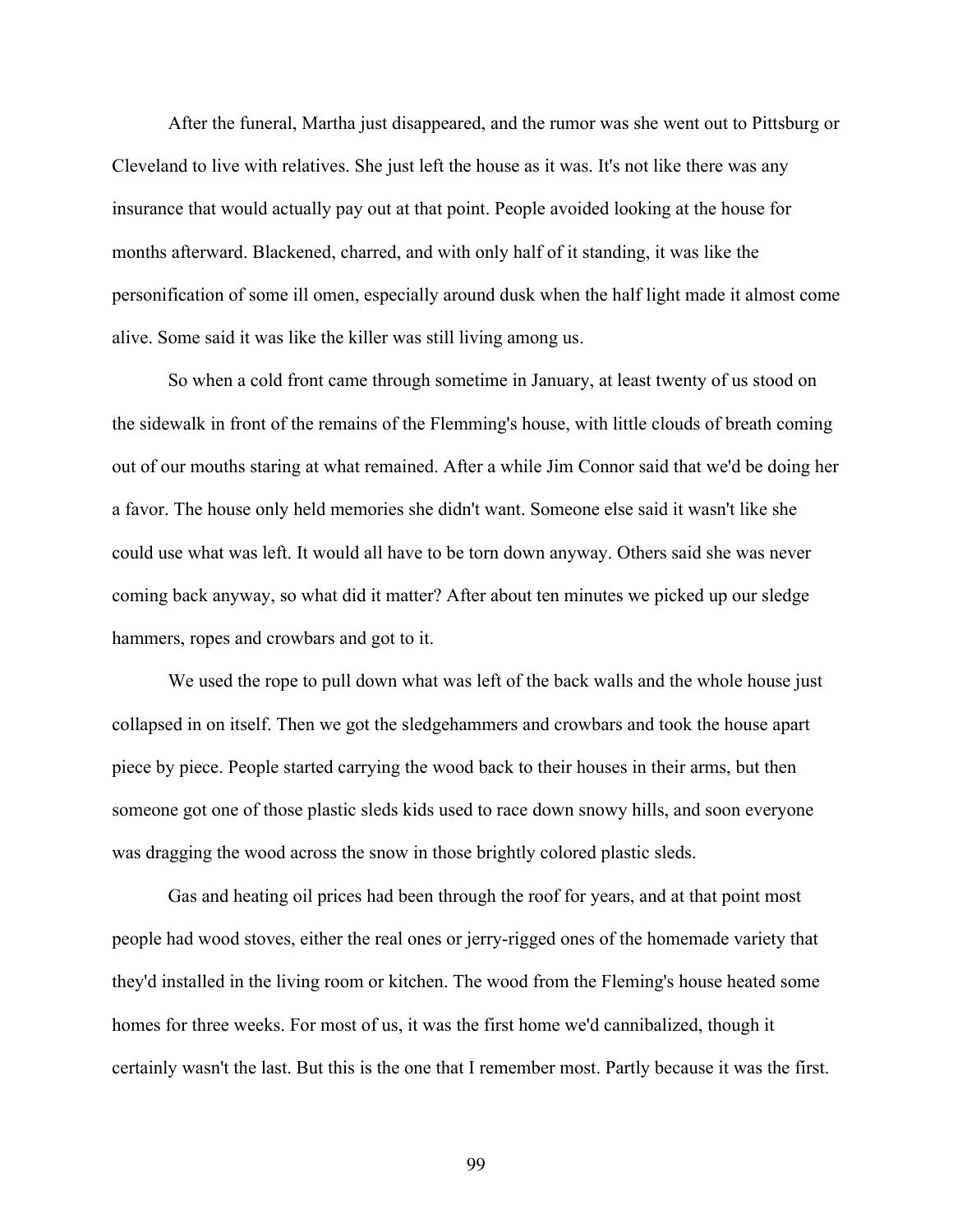Partly because of Martha. But also party because we'd known this house. It wasn't like we walked ten blocks over to some house we'd never been to before. We'd been there for birthdays, cookouts and potlucks. We'd known it when it had been a home. And after we carted it all away, all that remained was a scrap heap and an empty lot.

As I approached the market, I realized that the fence around it looked like it had been made out of scrap metal and pieces of wood that had been scavenged off the neighboring houses. I didn't want to think about how many structures around the city were made out of those materials.

The entrance to the market was an alley between two charred, but still standing brick buildings. There was an iron gate that could be pulled across the alley when the market closed for the day. Once you entered the market, you stepped into the diamond district of Somerville. Though there were only a few diamonds and it wasn't much of a district. Just a couple of corrugated metal stalls up against the alley wall. The stalls also sold gold and silver, necklaces, rings, bracelets, and all kinds of jewelry. Alisa liked to joke that they put it right out front to tempt you. The food was in the back so you had to walk by everything you didn't need, but might want, just to buy the groceries. It said something about the human psyche that Brother Bill was applying the same marketing strategies to diamonds and gold that convenience stores applied to candy bars.

I made my way past the Diamond District and into the market. The first couple of stalls were like mini convenience stores, selling toilet paper, candy, soda and the like. As I squeezed past people shopping in the narrow alley, my ears were bombarded with conversation after conversation of people haggling over prices and complaining about the quality of the merchandise. A woman to the left of me was accusing a vendor of price gouging because the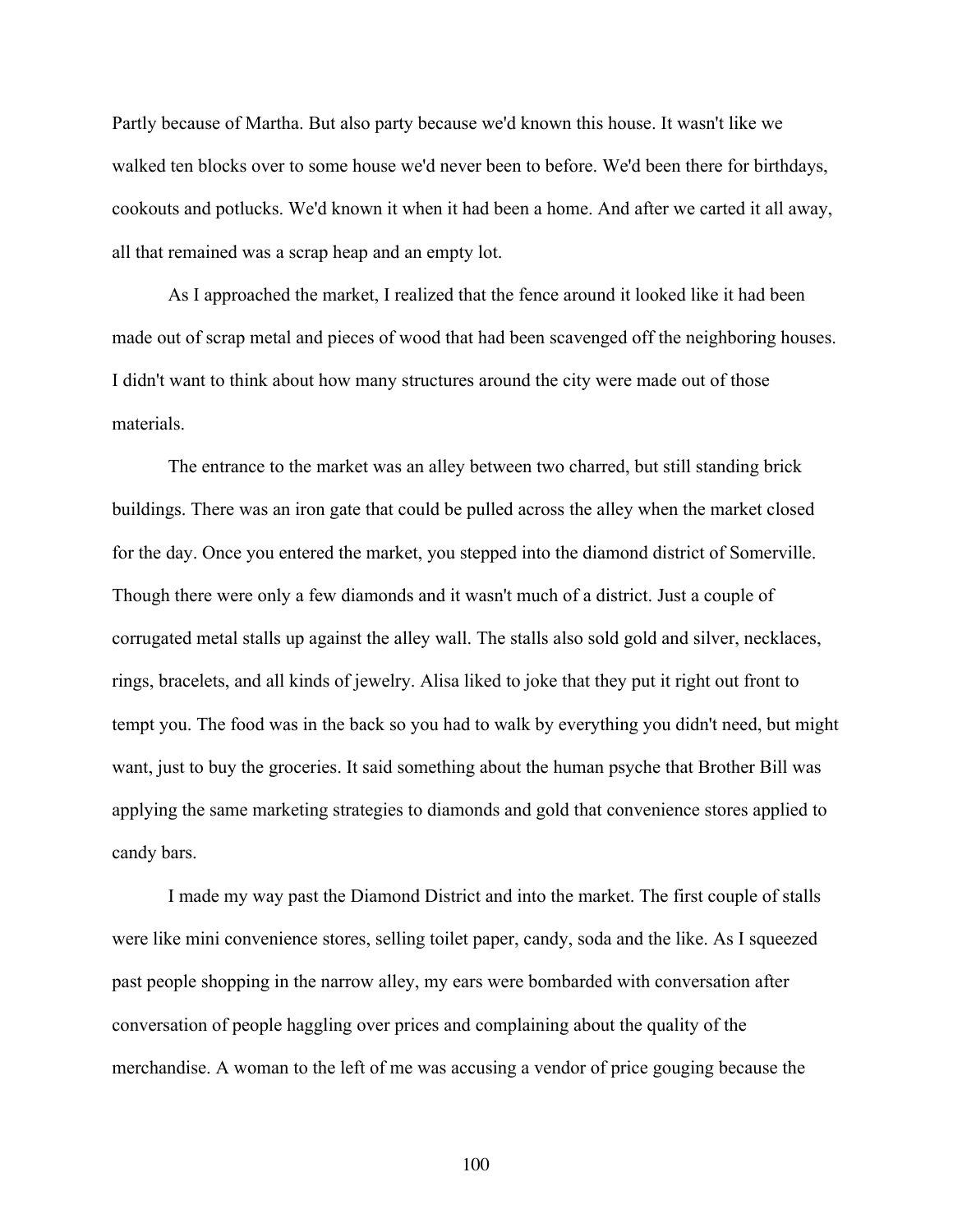price of toothpaste had gone up twenty-two dollars since last week. He told her to look around, his price was the same as everyone else. She threw the toothpaste down on the wooden counter and told him that they were all in cahoots together and that it was disgusting.

As I walked away, I could still hear the two of them arguing and she sounded like she had staying power. She'd probably manage to knock at least eleven or twelve dollars off the price. Ahead of me was a small clearing in the midst of the maze where the Money Crones sat on their thrones. In this case their thrones consisted of bar stools that had no doubt been liberated from some local establishment. The four or five old women sat on their thrones underneath a couple of patio umbrellas, and each of them had a fanny pack around their waist and several money belts hidden underneath their winter coats, both of which were stuffed with cash. All had dollars, Yuan and Euros, and at least one or two of them would have Realis, Canadian Dollars and Pesos.

The vendors in the market liked to indulge in a healthy bit of tax evasion, so many of them only took cash, and those that had e-Registers charged extra for the privilege. I had a fifty Euro note I needed to change. Like everyone else, I converted a good chunk of my paycheck into Euros or Yuan so it didn't all evaporate with inflation. Of course, fifty Euros was way too much money to spend at the market unless I was buying everything they had, so I had to change it into dollars, and the Money Crones gave you a slightly better deal than the banks. Not much of one, but just enough make it worth your while. They made some minuscule amount of every transaction, but god knows how many they made a day.

I walked up to one of the women who was wearing a long brown winter coat and said, "What can you give me for Euros to Dollars?

"It's 1 to 47 today," she said putting her hand on top of her fanny pack, as if she was guarding it. Like I was stupid enough to try steal from her. These ladies weren't exactly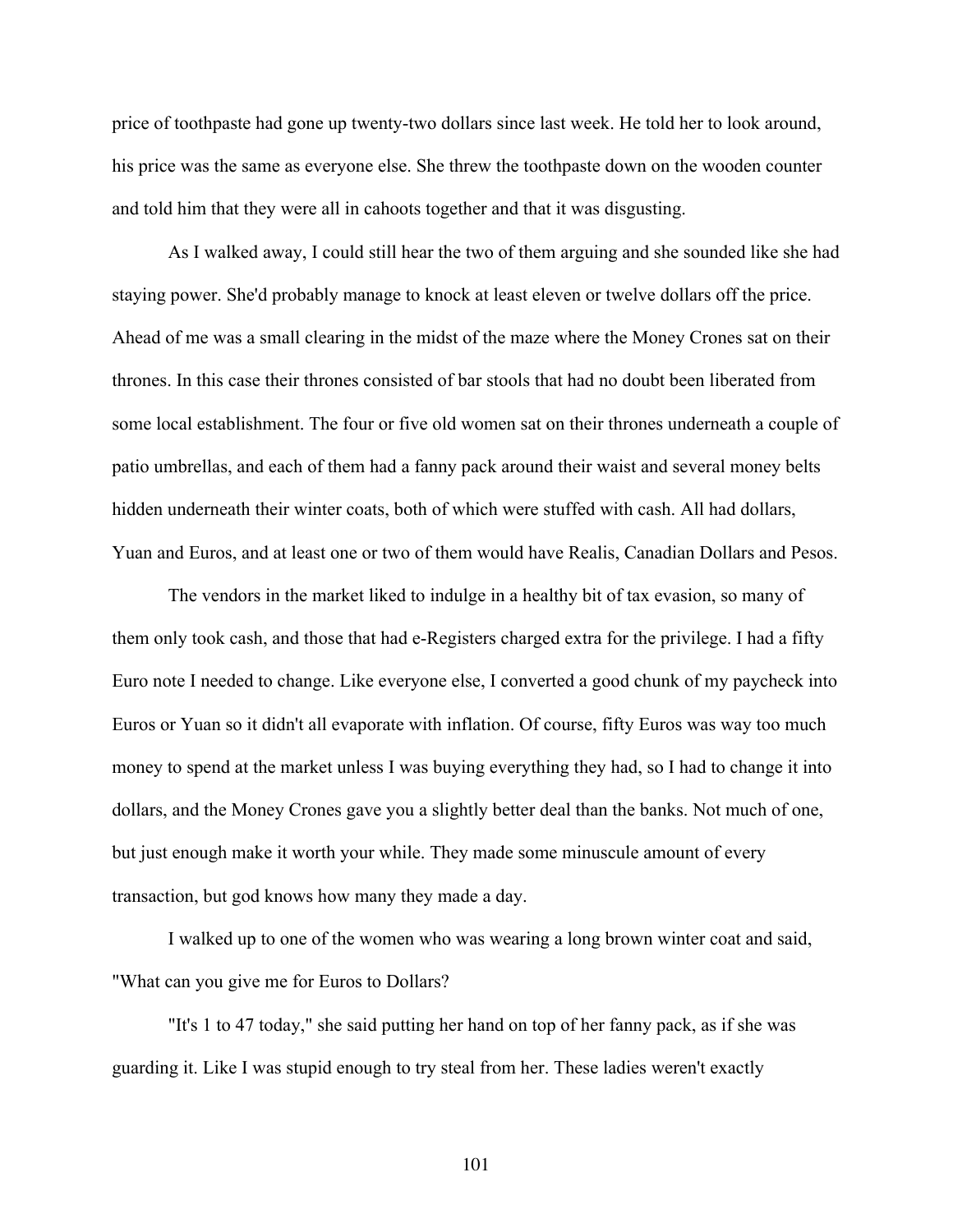independent contractors. A couple of them probably worked for Brother Bill, and who knows who the other ones worked for, but either way, these were not people you wanted to steal from, unless you were desperate. Every so often some kid would run up to them, cut the fanny pack strap with a knife, grab the pack and run off. The poor bastard would be chased through the market by Bill's men, and even if they weren't caught right away, in a day or two the rumor mill always claimed they had been. Who knows if that was true or not. I doubted that they caught every single thief. A couple of them had to have gotten away over the years. But there was always a body. You could count on that. Left in a semi-public place like a park or an alley with the Fanny pack sitting in their lap. After a while I half expected them to start mounting heads on spikes at the entrance to market, but thankfully we weren't there quite yet.

Though the things they did to those people. Sometimes, the ears or the nose was missing, or a couple of limbs were mangled like they'd been run over by a truck or put in the gears of some heavy machinery. Sometimes there was just a red spot in the middle of the forehead where a bullet had entered. At any rate, the old woman in the brown coat needn't have been worried. I was not yet at the point where I was contemplating something as potentially life abbreviating as thieving from the Money Crones.

I looked at the woman, who stared back with a look of complete boredom. I glanced over at one of the other women, who had a red hat and matching coat.

"If you think you can get a better deal with someone else, go ahead," she said.

I thought about it for a second and then handed over my fifty-euro note. I used to check everyone's prices, but it was almost always the same. After the woman counted out the cash, I double-checked to make sure it was all there. It was. I thanked her, and headed off toward the back of the market toward the food so I could complete my most interesting task of the day.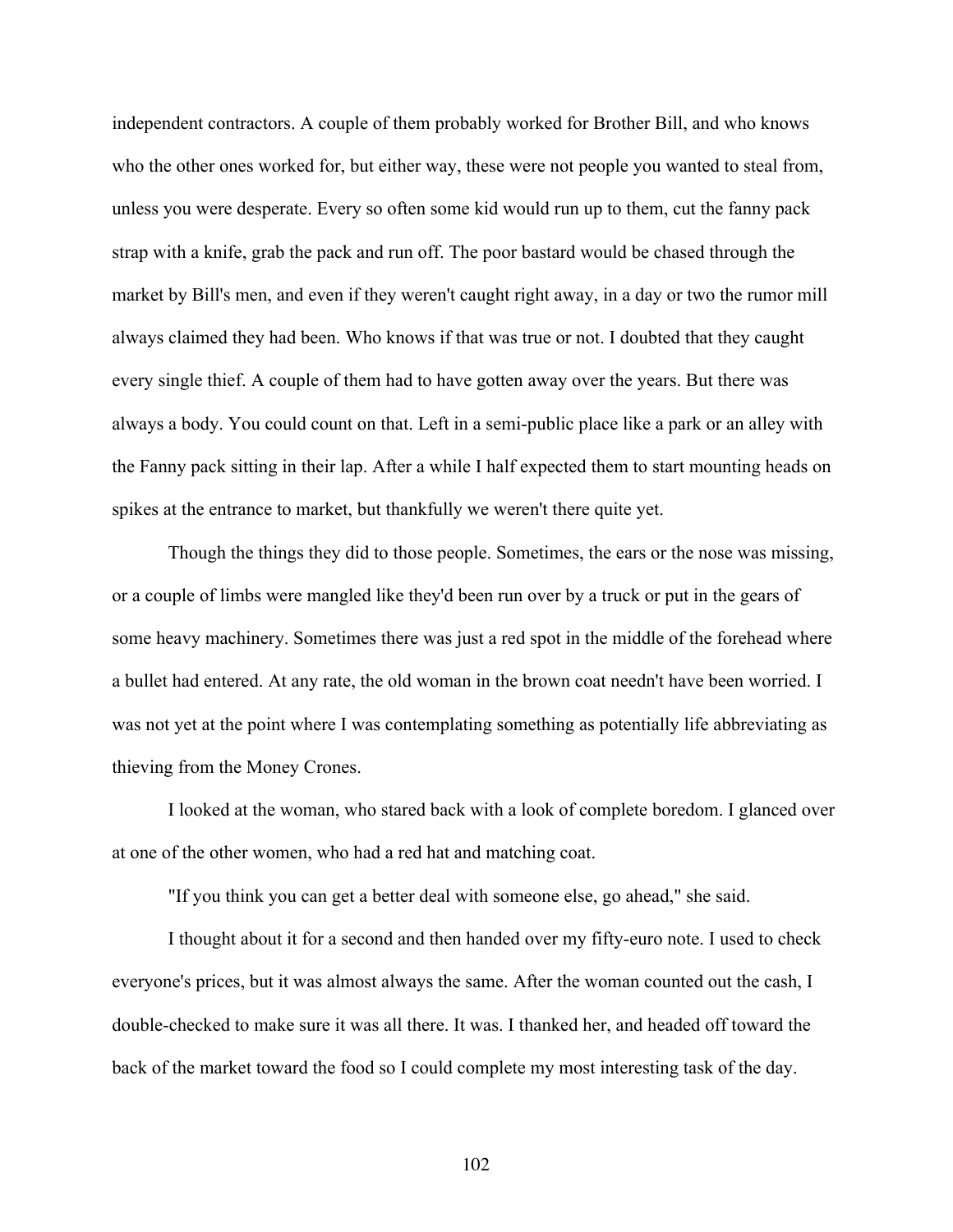As I passed by stalls filled with jeans, t-shirts and sweaters, I realized that I could have bought the tomato paste yesterday when I was buying toilet paper and floss. But I hadn't, and I suspected that part of the reason was that I was making sure I had something to do today. If I'd bought the tomato paste yesterday, what the hell would I have done all afternoon?

Drawn sketches of the memorial, maybe? I'd already started planning it out in my head even though I hadn't agreed to do it yet. I needed to give Robbie an answer soon. As I walked underneath the pieces of corrugated tin that the vendors in this section had put up as a kind of makeshift roof over the path, the afternoon light filtered through the gaps in the tin and made diagonal stripes of light on the ground.

I looked up and saw Dave walking through the crowd. He had his hands in his pockets and was staring at the ground as he walked. He looked as if his dog had just died. What the hell was he doing here at this hour? The lunch rush was about to start. Jenny was no doubt thrilled. Maybe he was probably buying some last minute supplies for the diner? Though, he was headed away from the food section and was empty handed. I thought about calling out and saying Hi, but the thought of having to explain what I was doing in the market at 11:30 on a Wednesday was too embarrassing. Everyone'd find out eventually what had happened, but I didn't feel like having to deal with people's pity or their relentless optimism just yet. I really didn't want to listen to people telling me everything had reason and that it would all work out for the best. Sometimes life hands you a shit sandwich, and all you can do is bite down and chew as fast as possible.

I wasn't the only one getting a raw deal these days. Seemed like the universe was handing those out for free whether you wanted one or not. Timothy Kelly got one of those, and all he'd done was paint pictures some people didn't like. The guy deserved a memorial. He'd actually gone out and done something instead of just complaining... I was going to do the memorial,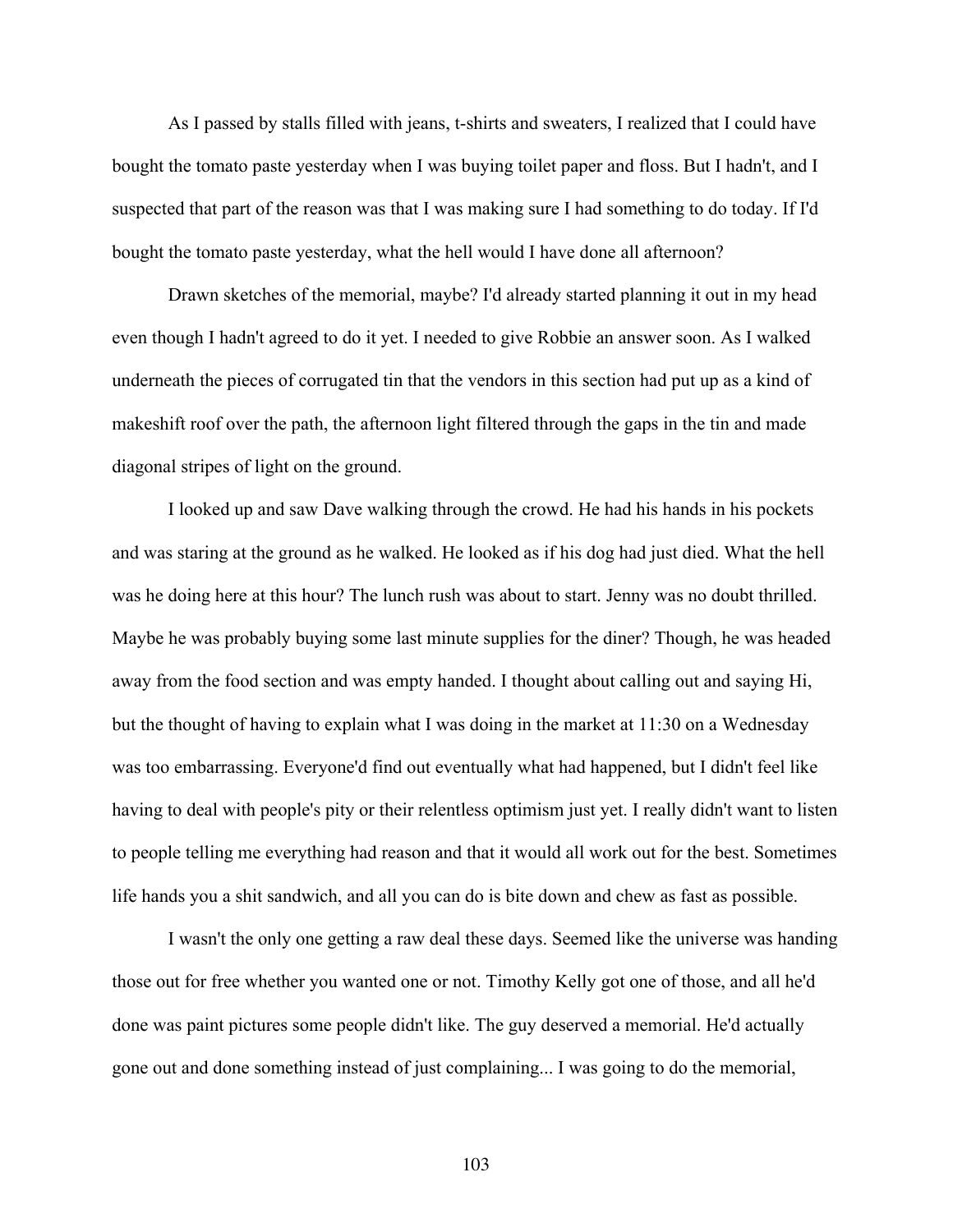wasn't I? Yeah. He deserved that much at least. Besides, what the hell else was I doing with my time?

And as I headed toward the stall of a man who gave fair prices on unexpired to semiexpired goods, I asked myself what was the worst that could happen? And a voice somewhere from deep inside my head whispered, the last guy to do that job got killed for it. Yeah, I thought, but I'll plan on being a little more careful.

 $*$  \* \* \*

Alisa and Molly had spent most of the evening collecting contributions, as they were now calling them, to fix the water pipes. They only had two more buildings to do tonight, H and I. Alisa looked up at the two entranceways and at the building rising up above her. She didn't want to climb any more stairs.

Molly seemed to have read her thoughts, "So, you want to do them together or split up?" "I'd rather walk nine flights than eighteen. Let's do them separately and get it over with." "Sounds good to me," Molly said. "You want H or I?"

Alisa thought about it for a minute. It would be easier, but then she thought, No. I'm a resident of this apartment complex too, and I have a right to walk in public spaces, "I'll take H."

"You sure?" Molly said.

"Yes," Alisa said.

"Ok," Molly said. "Well, at least that gives me Mr. Precyl on the second floor. That should be an easy sell. Haitians tend to me more understanding about these kinds of things." Molly looked over at Alisa, "You sure you want H?"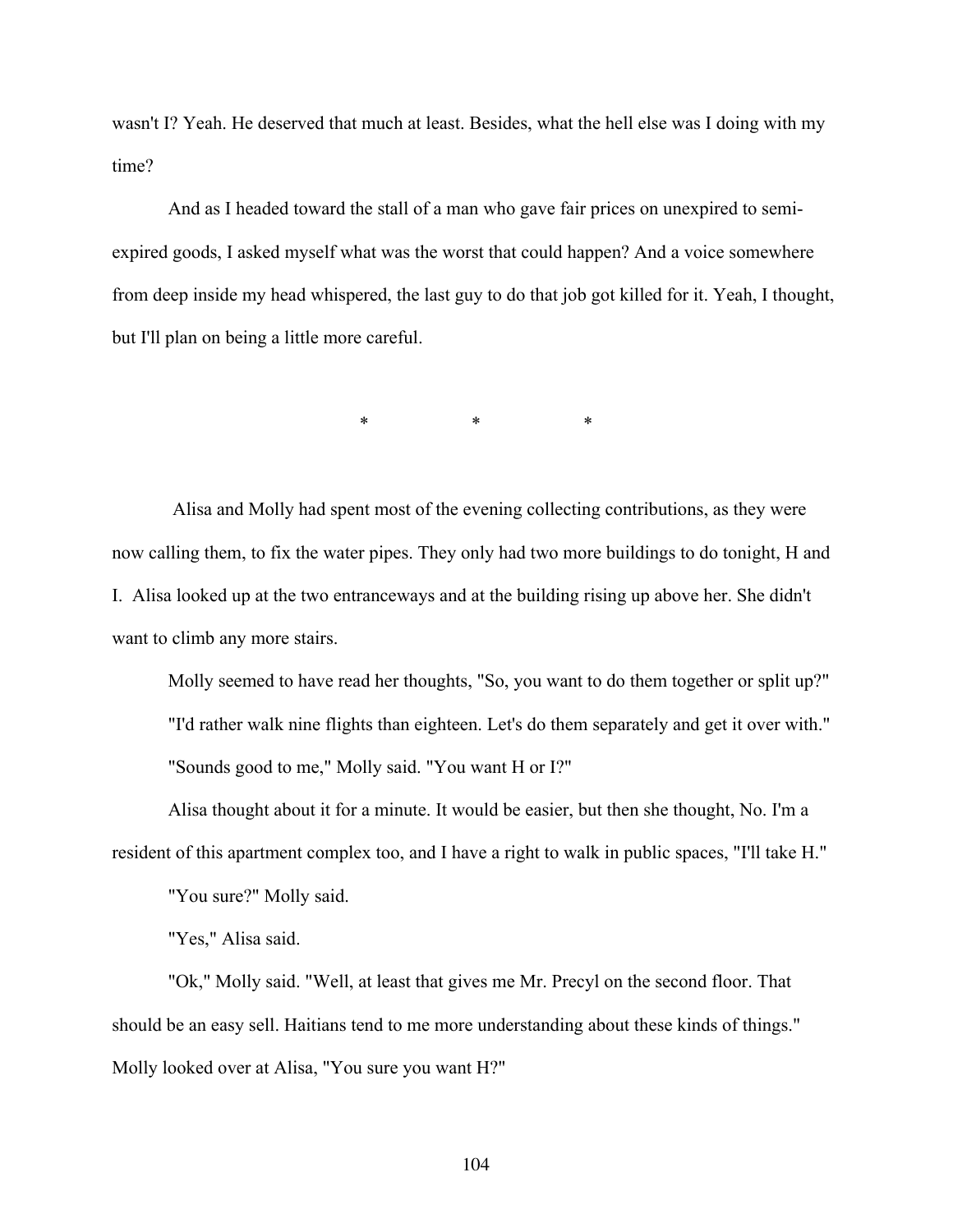"I'll be fine," Alisa said.

"All right," Molly said, "We'll meet back out here when we're done?" Alisa nodded.

"Good luck," Molly said, and she started walking toward the entranceway to section I.

Alisa walked up to the door of section H and put her hand on the cold metal handle. She stared at the cold metal in front of her for a moment, took a couple of measured breaths, and then she opened the door and stepped into the first floor.

The concrete stairwell smelled faintly of cigarettes, and scattered on the ground lay some empty soda cans, crumpled up fast food bags, and some broken glass. The door to the storage area was covered in red graffiti, and as she started up the stairs to the first floor she passed numerous drawings of penises done in sharpies.

Once she got to the second floor landing, she knocked on all three doors, but there was no response at two of them, and at the other a twelve-year-old girl answered the door and said her parents weren't home. She started up the stairs toward the third floor and heard some people talking in the stairwell above her. Sounded like teenagers. Boys.

On the third floor she had more success. At one of the apartments, a man in his fifties wearing a large brown sweater opened the door.

"Good evening, Sir," Alisa said. She hated this part. Begging for money. Half these people probably thought she was pocketing a percentage for herself. "I'm working with Molly Byrne as part of the Concerned Citizen's Committee and we're asking for contributions to fix the water pipes."

"I thought the city had to fix those pipes," the man said.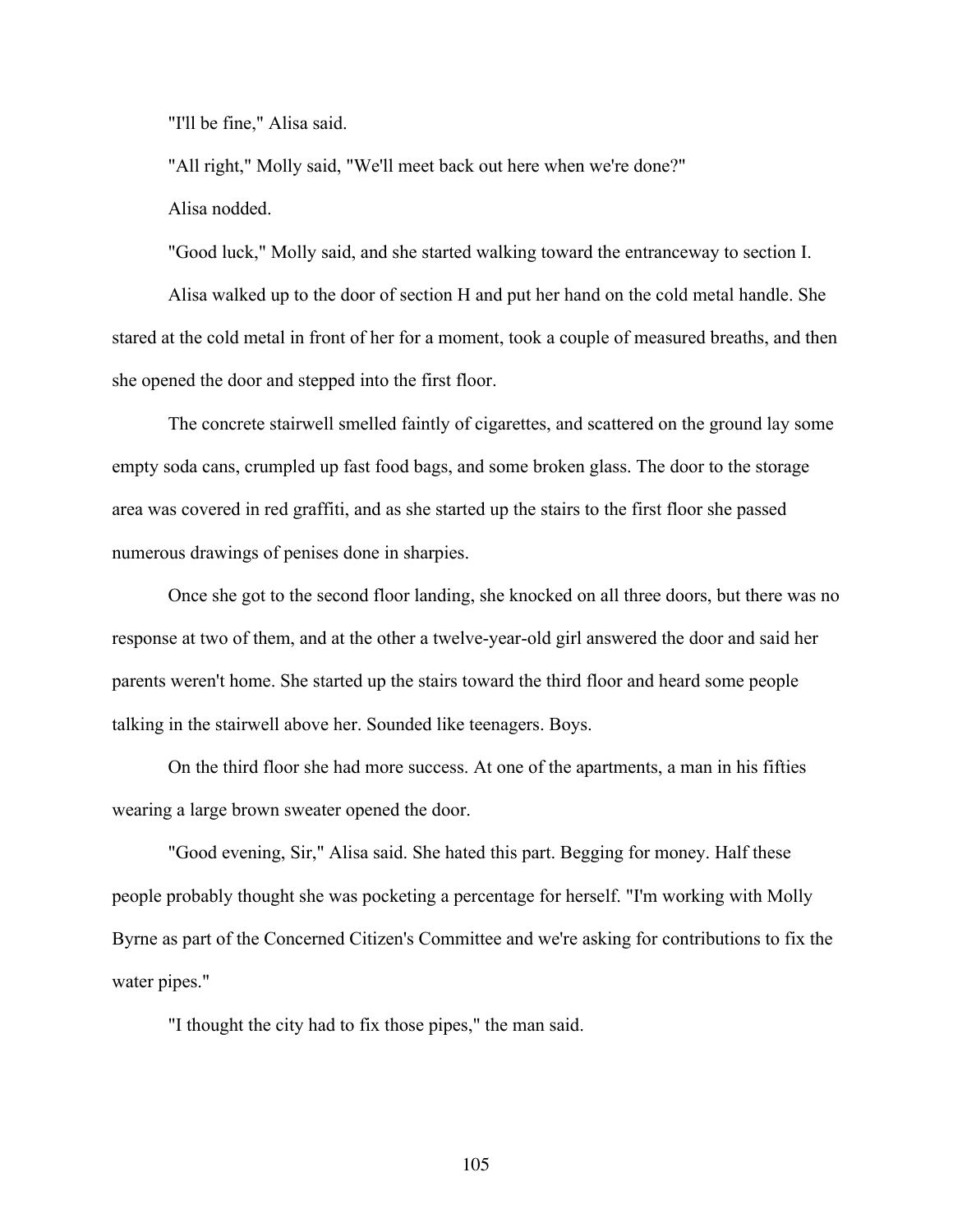"They do," Alisa said. "But we've learned that if we contribute enough the city can expedite the repairs."

"You're talking about bribing someone," The man said.

Alisa had hoped to avoid using the word Bribe. Some people, especially older folks, still didn't feel comfortable engaging in what they thought of as immoral behavior. Alisa figured that her generation had been bribing people regularly for over half their lives, so they seemed to have fewer problems with it. Well, at least most of us, she thought.

"Sir, we're talking about contributions," she said as she launched into her spiel that made it clear they were going to be bribing someone down at city hall without actually saying that's what they were going to do, and she was pleased to see that he was actually interested in what she was saying. He wasn't just waiting for her to finish. He was actively paying attention. It was refreshing to talk to someone whose eyes hadn't glazed over.

When Alisa was done, he said, "You're working with Ms. Byrne?"

Alisa nodded.

"Well, whatever you want to call it, thank God someone's doing something useful. All those meetings and nothing happens. My water turned brown three separate times last week." He shook his head with a disgusted look on her face.

"Well, hopefully this will help get the people down at city hall moving. Are you able to contribute anything?" Alisa said.

"Of course, of course," the man said. "Just give me a second." He walked back into his apartment and came out with his wallet. As the man began pulling out small bills, Alisa thought he looked just like her grandfather had when he'd taken her and her cousins to the movies when they were young. He'd taken them a lot when Alisa was in elementary school. As soon as the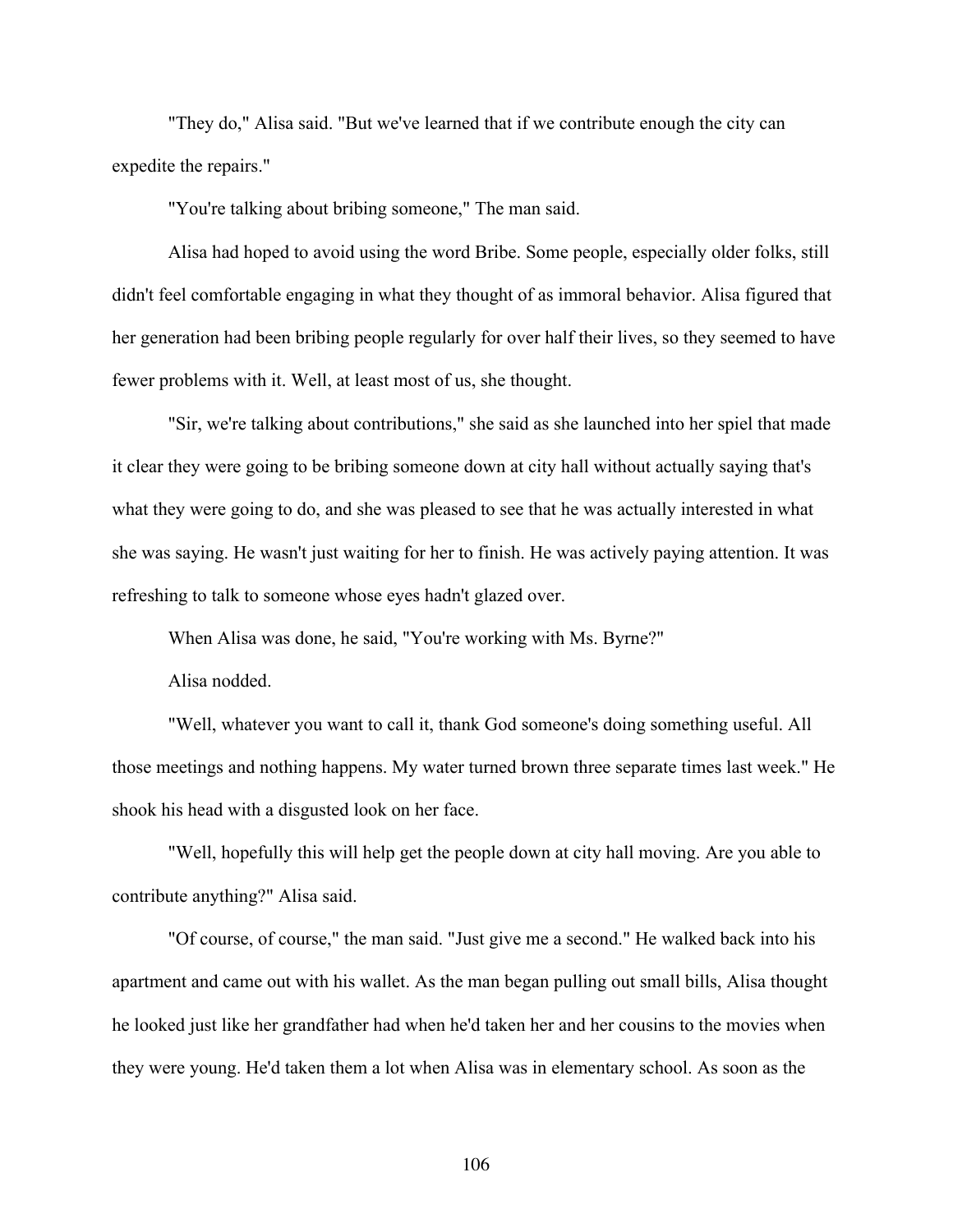tickets had been bought and they were in the lobby, she and her three cousins would start begging shamelessly. They wanted popcorn, cokes, Mike and Ike's, Skittles, Junior Mints. Grandpa Steve would stand there, with them all crowded around his legs, as he pulled dollar bills out of his wallet and gave them each four. He always had enough for everyone. It had only been years later that she realized he must have planned in advance to have that many ones.

The man had pulled out several small, crumpled bills. "It's only a hundred and twenty, but it's all I can spare at the moment," he said handing Alisa the money, "But every little bit counts, right?"

"It does," Alisa said. It occurred to her that he probably lived on a fixed income and might have to give up something this week to make up for having given this away. Hopefully it was something small, like maybe there'd be no coffee for breakfast.

"I really want to thank you for taking the time to do this," He said. "It's good to see some one doing something." He smiled at her and Alisa smiled back.

"I'm sure you have a lot more doors to knock on," he said. "So, I'll let you get to it. Good luck."

"Thanks," Alisa said. "Have a good evening."

He waved goodbye and then pulled the steel door closed, and as the clang reverberated off the concrete, Alisa found herself alone in the cold, sterile hallway listening to the cursing and shouting of the teenagers coming from the floors above her.

The fourth floor was much like the first. No one answered the door, even though Alisa could clearly hear the T.V. on in at least one of the apartments. As Alisa started up the steps to the fifth floor, she realized that was where the teenagers were. They appeared to be hanging out on the landing, and the smell of cigarette smoke drifted down the stairs. She could finally make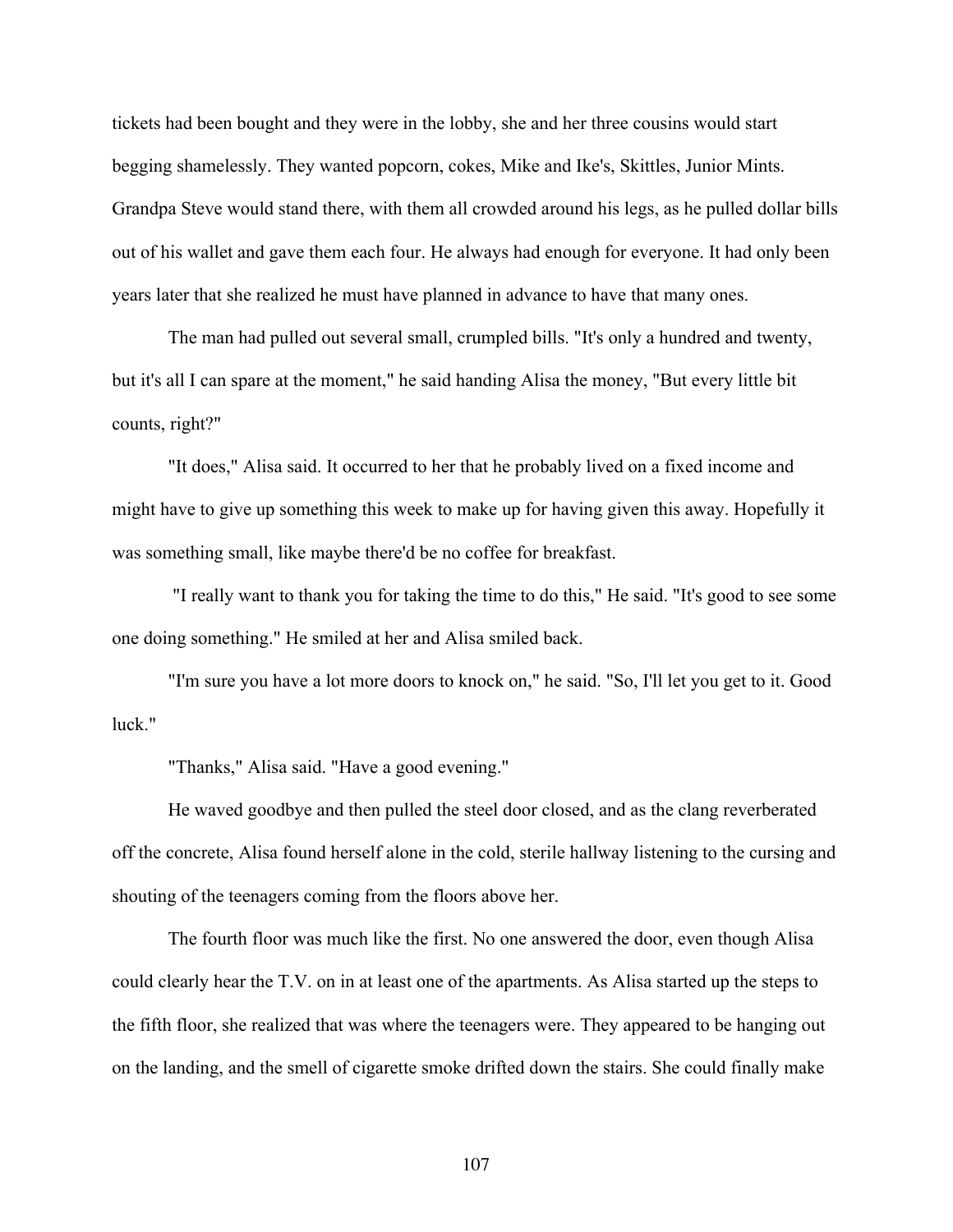out what they were saying and heard,"....following him down street. And this mothefucker's not saying shit, but he wants to, right? And so Steve's just walking along pretending the guy's not back there. So after a block the guy gets kind a pissed and decides to...."

The man stopped his story when he saw Alisa coming up the stairs. There were three of them, and they all turned and looked at her. They were older than she had thought. Well, one of them was. A man who looked to be in his mid-twenties was seated on the stairs going up to the sixth floor, while two leaning against the wall seemed to be fifteen or sixteen. The smell of tobacco was strong, and Alisa could feel her eyes starting to itch. All four of them were holding a beer, and there were several half crushed tall boys lying on the floor.

Alisa stopped once she got to the landing, and in a moment of silence she looked at them, and each one of them stared right back at her. It was Alisa who broke silence, "Good evening, gentleman. Do any of you live in this building?"

The youngest looking one, who had longish blonde hair and was wearing a red hooded sweatshirt shook his head, but the man sitting on the stairs to the sixth floor said, "What's it to you?" He was wearing a black winter coat and jeans, and he turned to the teenagers leaning against the wall and said, "Is she saying we're not allowed to be here or some shit?"

The teenagers just shrugged. The man in the black winter coat turned back toward her and looked her in the eyes as he took a sip of his beer.

Alisa shook her head, "No, you don't understand. I'm-"

"Oh shit, boys. Look at this. We don't understand," the man in the black winter coat said. The teenagers smirked. The man got up from the stairs and walked over to Alisa. He was taller than she'd expected. She had to look up at him and even from a few feet away, she could smell the alcohol in his breath. He took a moment to look her up and down, and she focused on taking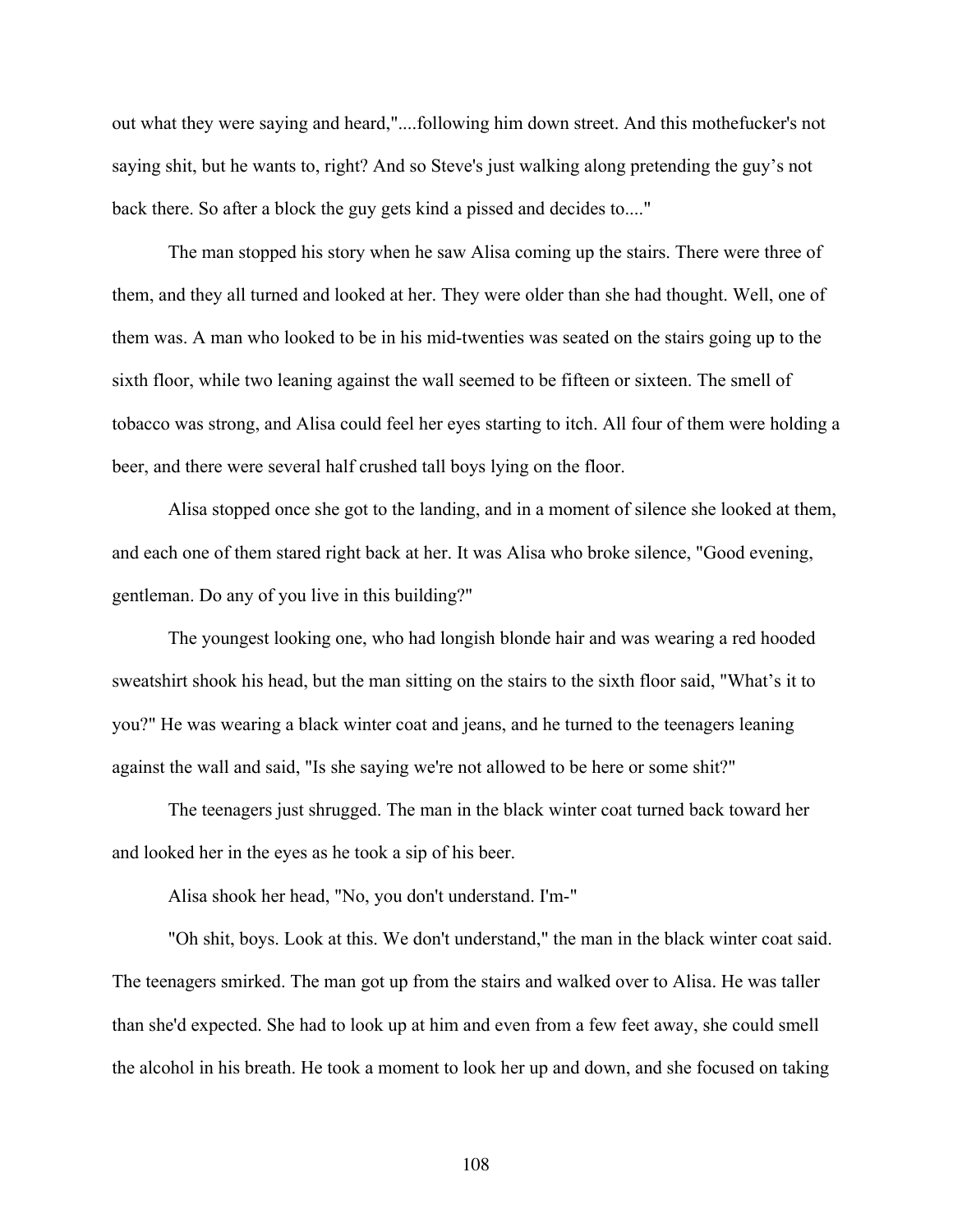steady breaths while slipping her hand into her jacket pocket and wrapping her fingers around her pepper spray. She told herself to remain calm. That she had every right to be there.

"Now," he said, "just why is it that we don't understand? Is it because none of us exactly look like the educated type? We don't have pretty little shoes or a fancy pea coat like your cute little self. But I think we do all right." He turned back to his friends leaning against the wall, "You think that's what it is? She's judging books by their covers?"

The kid in the red hooded sweatshirt just shrugged.

The man in the black coat turned back to Alisa, "So, we can't understand. Or is it that we don't have a fancy enough phone to look up the answer? Is that it? Cause I hear if you got a fancy enough phone, you can find out pretty much any answer you want."

Alisa opened her mouth to answer, but he cut her off, "I bet you do though. I bet your phone is fancy enough to look up whatever you want."

He grinned at her, and Alisa wrapped her fingers a little more tightly around the pepper spray. She glanced to her left at the stairs going down. She thought she could make it if she needed to. But if she left now... she looked back at the man in the black coat and slowly, but clearly said, "No, I'm trying to say you didn't-- that I didn't make myself clear enough. I asked if you lived in the building because we're taking up a collection to fix the water pipes. If you don't live in the building, then I wouldn't ask you to contribute."

There was silence as the man looked at her with a confused look on his face. Alisa felt like she could hear her heart thumping away at a thousand miles per house. The kids leaning against the wall didn't move, and finally the man said, "Oh."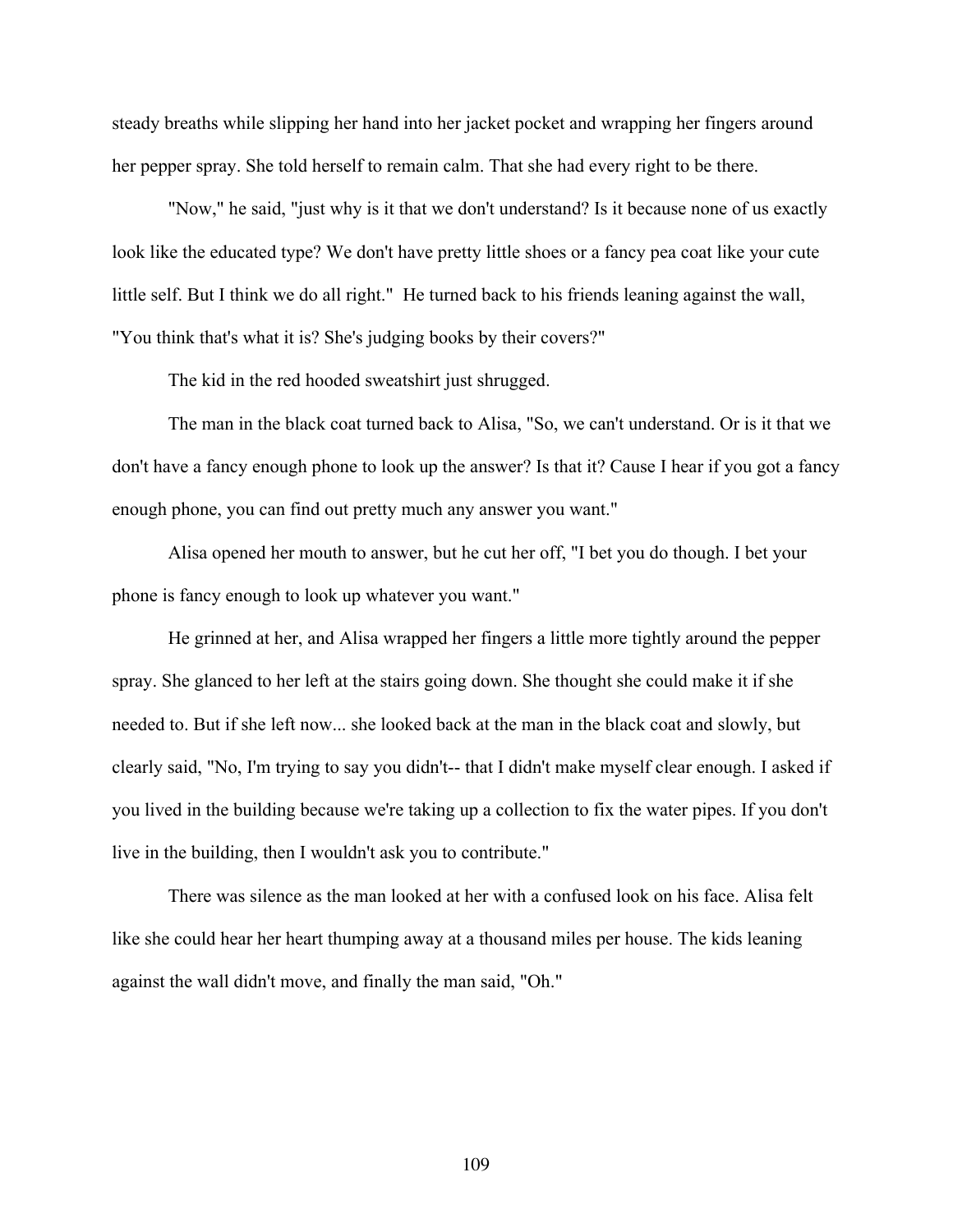Alisa was pleased to see that she'd momentarily stunned him, so she took advantage of the opportunity to knock on the door that was closest to her. In her mind she was saying, C'mon, Come to the damn door. C'mon.

No one came. When she turned around, the man in the black coat had sat back down on the stairs and was taking another sip of his beer. He said, "How much you asking from everybody?"

"\$300 if they can spare it," Alisa said walking over to the middle door of the three.

"I might be able to part with \$300," the man in the black coat said from the steps.

"Oh yeah?" Alisa said as she was about to knock on the middle door, but before she could knock, the kid in the red sweatshirt said, "Nah, I'd leave that alone if I were you."

"Why?" Alisa said as she knocked, and as the echoes on the knocks bounced around the concrete stairwell, she instantly regretted what she'd just done. Who knew what the hell was going on-

"Yeah," the man in the black coat said. "I could part with the \$300, but you'd have to earn it," the man in the black coat said.

"Excuse me," Alisa said.

"You'd have to earn it," the man in the black coat said, grinning. "And I got a few ideas about how your pretty little self could go about doing that."

The teenagers laughed. She stared at him, and the bastard just sat there with a smug look on his face, waiting. What a piece of shit, she thought. There was a moment of silence as she debated how to respond, but her thoughts were interrupted by the sound of the middle door opening.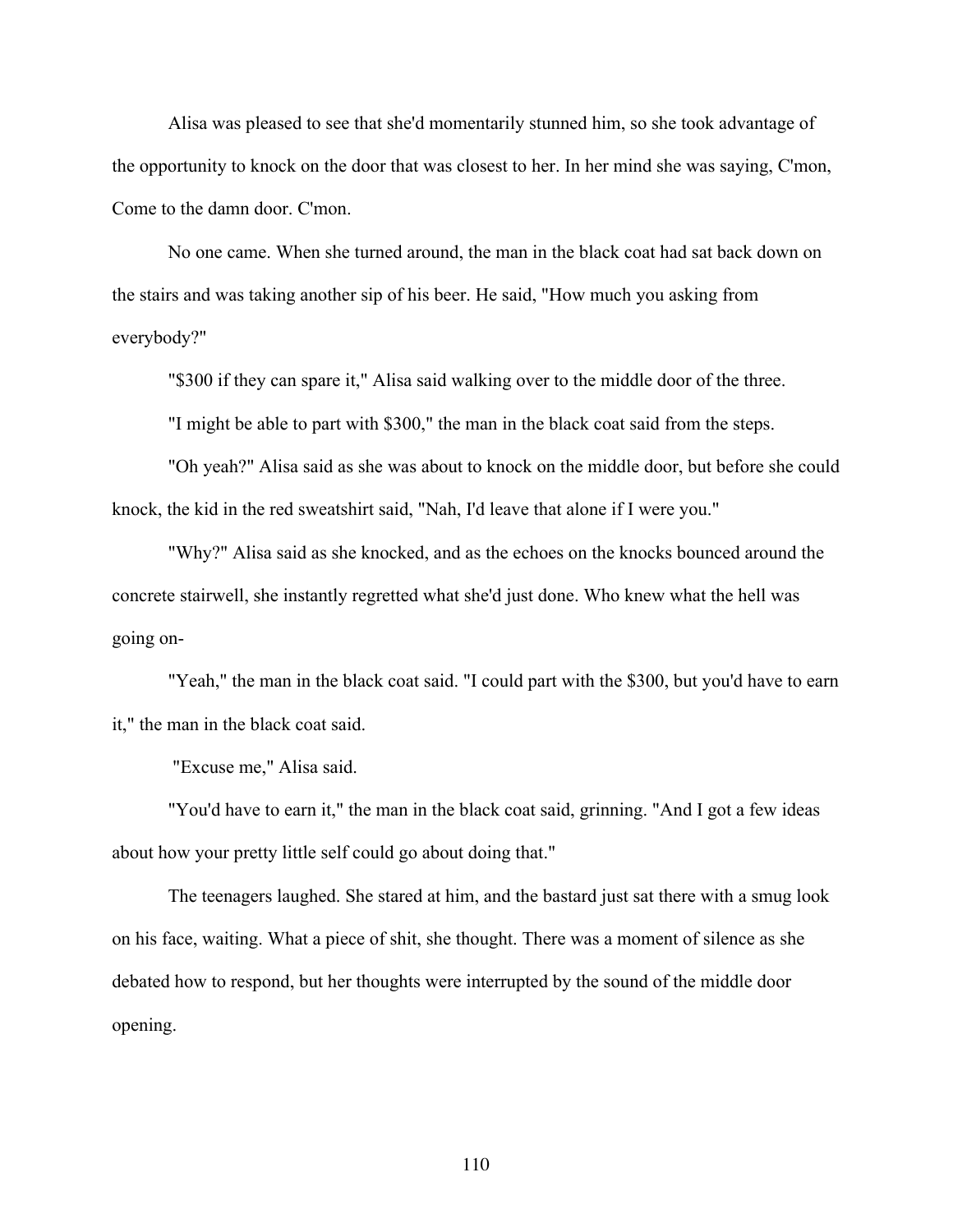A shirtless man wearing just a pair of grey sweatpants opened the door. He looked to be in his thirties and he wasn't too tall, but from the size of him it looked like he spent a lot of time in the gym lifting weights, and his chest was either hairless or he shaved. As he opened the door he said, "For fuck's sake. You impatient bastards."

When he saw Alisa, he stopped talking and squinted at her. "Who are you?" he said, "And what do you want? I already got enough religion if that's what you're selling."

Alisa looked him in the eye and said, "No, we're taking up a collection to fix the water pipes."

"How you going to do that?" he said.

"We're going to put our contributions in the hands of some decision makers down at th--" Alisa felt ridiculous. "We're going to bribe someone down at city hall. I'm working with Molly Byrne."

"Oh, you're with Molly?"

Alisa nodded.

"What're you asking for?"

"\$300 if you can spare it," Alisa said.

"Yeah. Sure, just gimme a minute," he said. "And you fuckers, might as well come on in now. Just keep out of the bathroom. You hear me Matt? You get all pervy and try to get a peek and I'll fucking stomp you. Giselle's fed up with that shit."

The man in the grey sweatpants walked into the apartment, and the other guys followed him in, filing past Alisa. On his way by, the man in the black coat gave her a wink before disappearing into the darkness of the apartment hallway.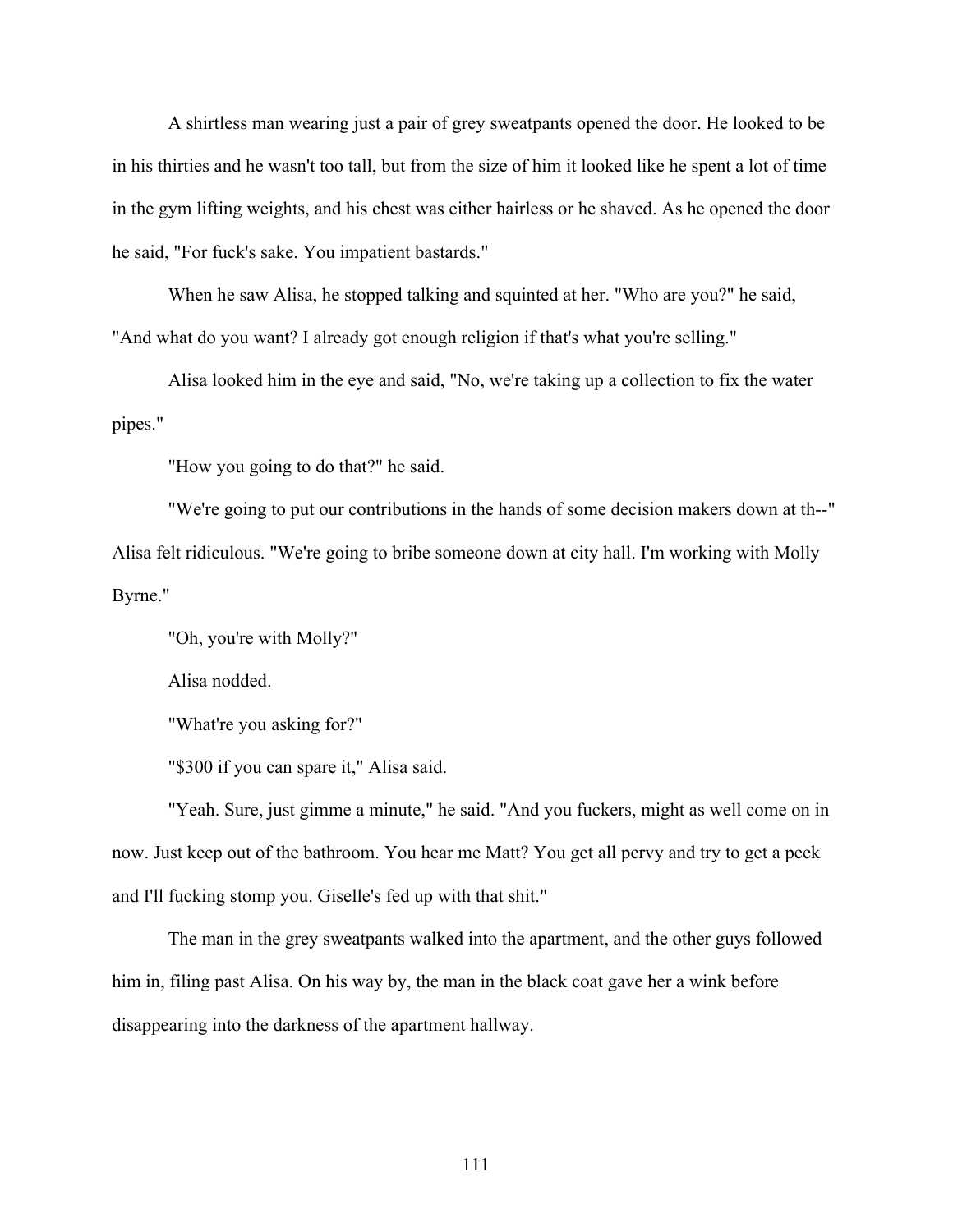After a minute, the man in the grey sweatpants came back with a roll of money wrapped up with a rubber band. He undid the rubber band, counted off what looked like about fifteenhundred dollars and offered it to her. She just stared at it for a second. That fifteen-hundred wasn't even a tenth of that stack of cash. There had to be at least twenty thousand dollars there. Probably more.

Grey Sweatpants continued to hold the money out in front of him. "What," he said. "What's wrong? I'll pay for the whole floor."

Alisa just stood there staring at the money and feeling stupid for not putting two and two together earlier.

"Don't tell me this money isn't good enough for your bribes."

Alisa looked at him and had to laugh.

"No, it's not that. Sorry." Alisa reached out and took them money.

"All right," he said, "Look, have a nice day. Good luck with everything and tell Molly I said Hi."

"I will. Thank you."

Grey Sweatpants shut the door, and Alisa was once again alone in the silence of the concrete hallway. She stared at the money in her hand for a minute, and then she got the manila envelope out of her purse and stuffed the money into it so those hundred dollar bills got mixed up with the rest of the cash and it was impossible to tell which was which. See, she thought to herself, that was fine. It isn't any worse than the hospital. She had four more floors to do. She started up the stairs.

\* \* \* \* \*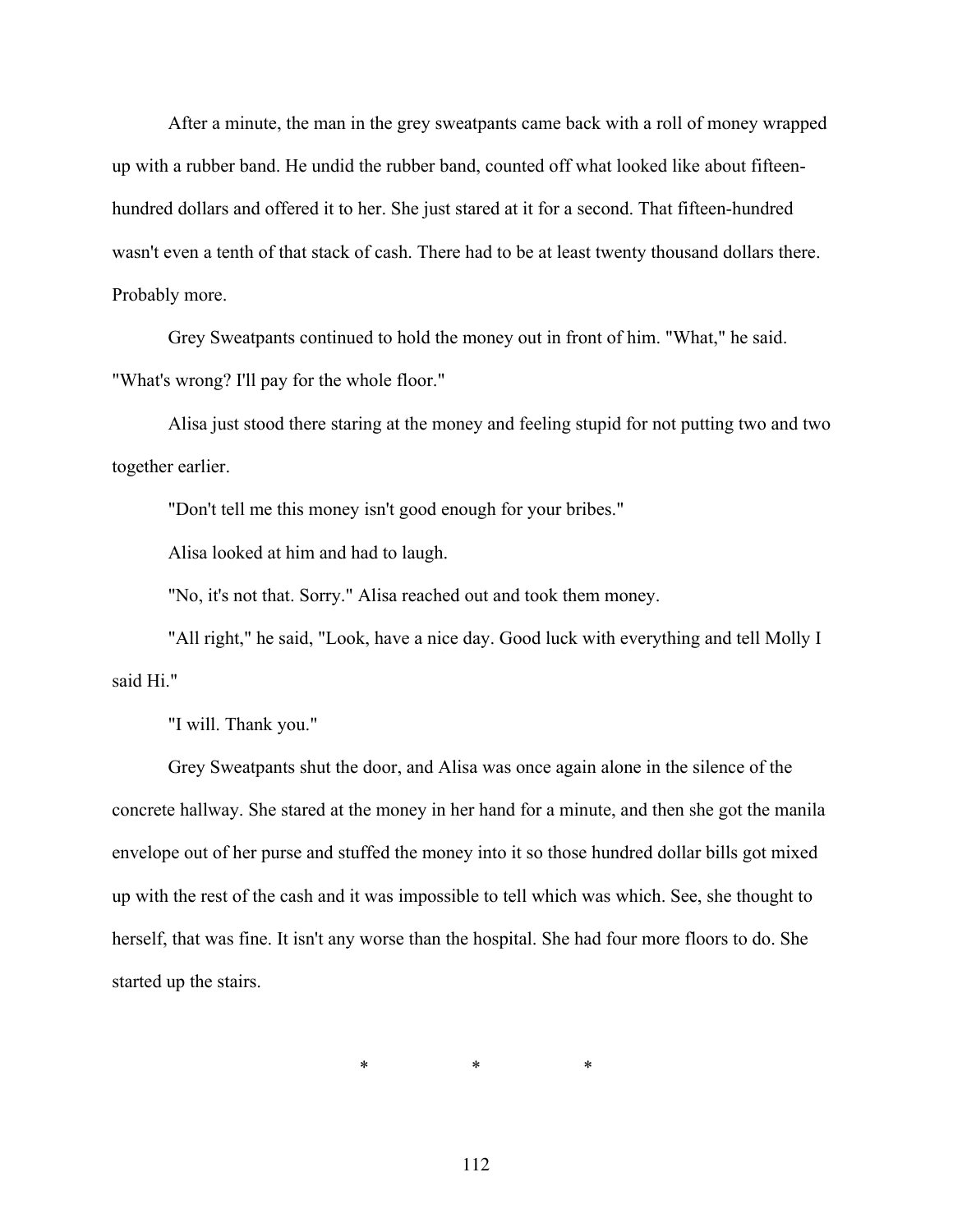The sky was a solid mass of grey cloud. The mid-morning sun was up there somewhere, but its rays wouldn't reach the ground. At least not today. Maybe tomorrow. Or maybe not. The wind blew in gently from the East and the air still had that cool, crisp smell of autumn. Though Bernard did not seem to notice the weather as he lay on the roof adjusting his air rifle. He had loaded in the pellets and was now making sure the sights were lined up correctly. He lay on his stomach, the barrel of the air rifle propped up on the edge of the roof. Hollis Street lay below him, and there was not a soul to be seen. The shops down below didn't exhibit any signs of life either. All the windows in the Saláo da Rosa had been broken for years, and inside it was a mess of broken furniture and garbage. Mike's Subs had holes in the brick wall where it looked like a car had crashed into it. The Sáo Paulo Bakery had all of its windows boarded up, and the Sabor de Minas Gerais had burned down long ago. All that was left of the restaurant was a pile of half charred wood and a part of a side wall which, while blackened, had somehow made it through the fire still standing. That wall looked like one of the last holdouts in Framingham. Everyone else had left long ago in search of riches. The Brazilians had gone back home, and over the years more and more of their neighbors had followed. The rumor was there were jobs enough for all in the Lula. The former residents of Framingham could now be found on oil rigs in the South Atlantic and on freighters shipping up and down the coast of Brazil. They could even be found in Rio in a section of town near the port that locals had started calling Gringolandia. They even said in the next five or ten years, there'd be floating cities out there, drifting around the oil derricks.

But Bernard did not look like he was thinking about any of that. He was focused on a second story window of a red brick building about fifty yards down the street. The window had been broken and none of the glass remained. Inside, you could see a wooden table with a semi-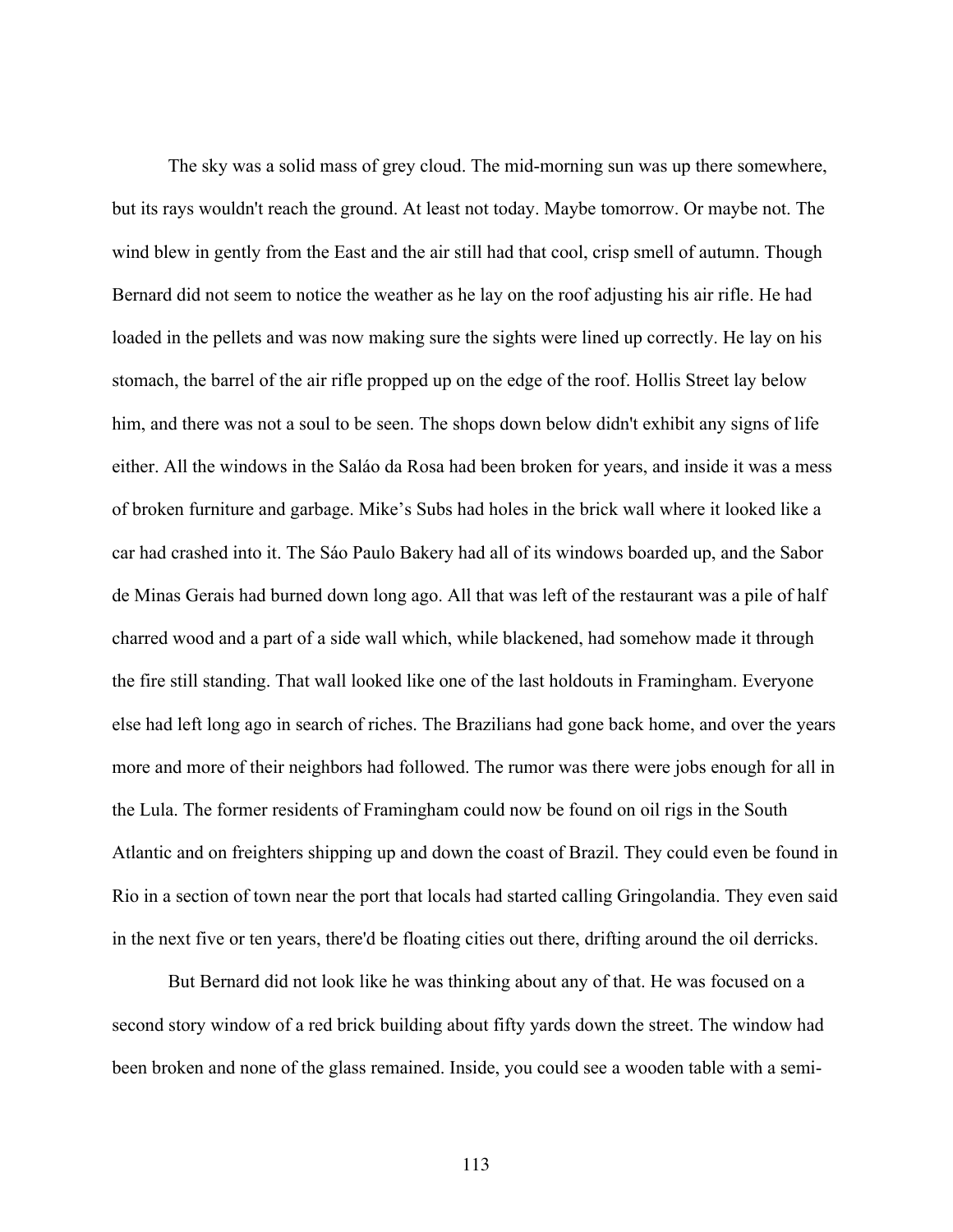inflated basketball on it. Bernard sighted the air rifle and centered his sights on the middle of the orange sphere. He exhaled slowly and squeezed the trigger ever so gently. There was a puff of air, and the basketball rocked slightly. Bernard smiled. He aimed again, and gently squeezed, another puff of air. The basketball rocked.

Puff.

Puff.

Puff.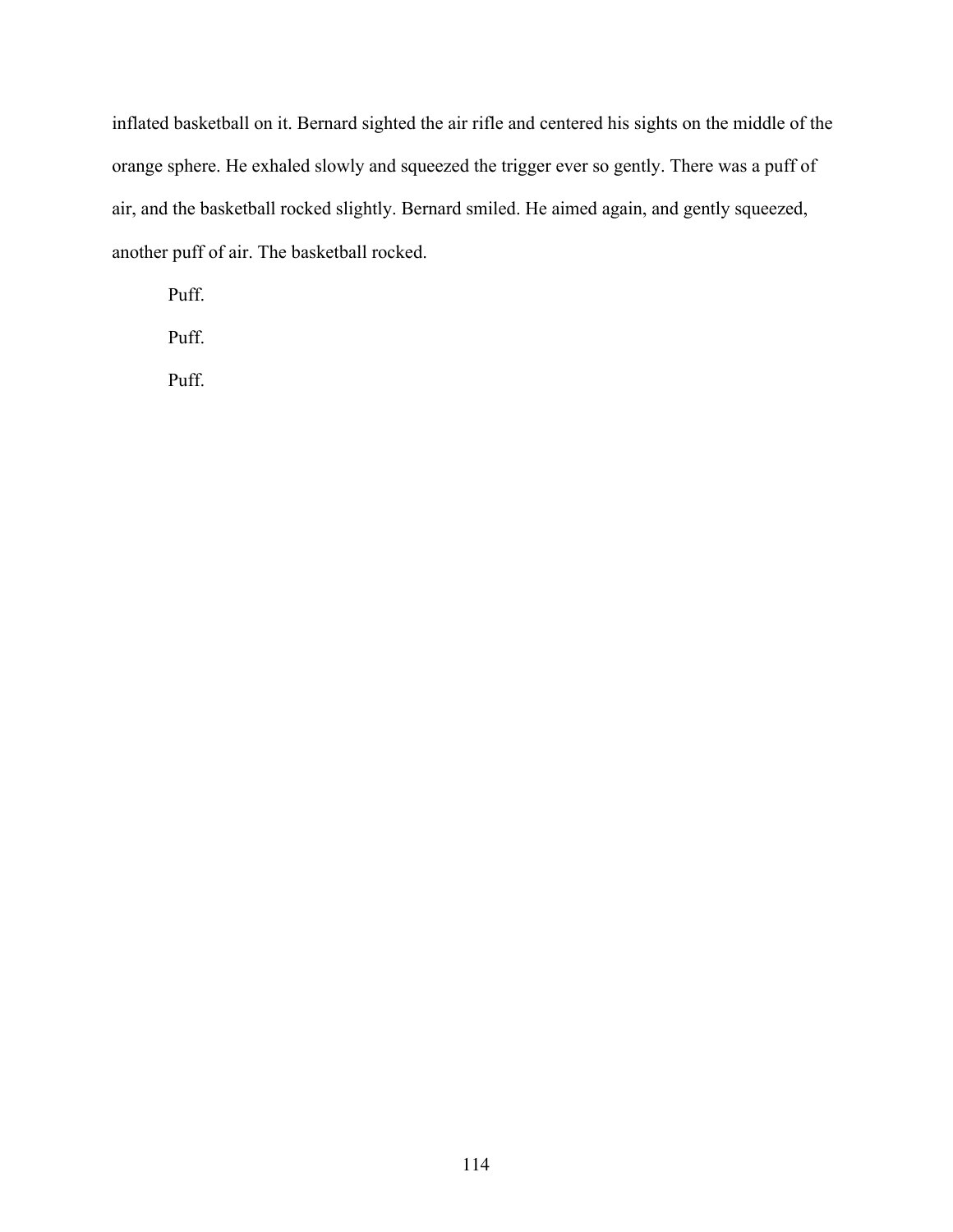## **Chapter Five**

The crisp October wind sailed past my face as I pedaled down a street whose homes had burned down long ago. The charred remains of some of the houses still stood, while there was little more than piles of ash on other lots. After being fired, I'd gotten my bike out of storage, and on days like today, the extra mobility was proving invaluable.

I'd ridden out to Magoun Square because virtually no one lived over here anymore. This part of the city had burned in the fires of '15. Whole blocks had been reduced to piles of ash. The wooden triple deckers of Somerville had not held up nearly as well as the brick buildings in other parts of the city. The fire department had been completely overwhelmed. Though on a few of the blocks some of the houses were hardly touched at all. It had been random. The fire had jumped the trains tracks at some points, but not at others. Shifting winds had spared some streets. No one had ever been able to say why some blocks burned and others didn't.

I rode past the piles of ash that where families once ate spaghetti dinners, watched football games on Sundays and put up Christmas trees in the living room every winter. As I rode by some houses that were still standing, I slowed or even stopped to look them over, trying to figure out which ones were unoccupied. The city had never bothered to restore water and electric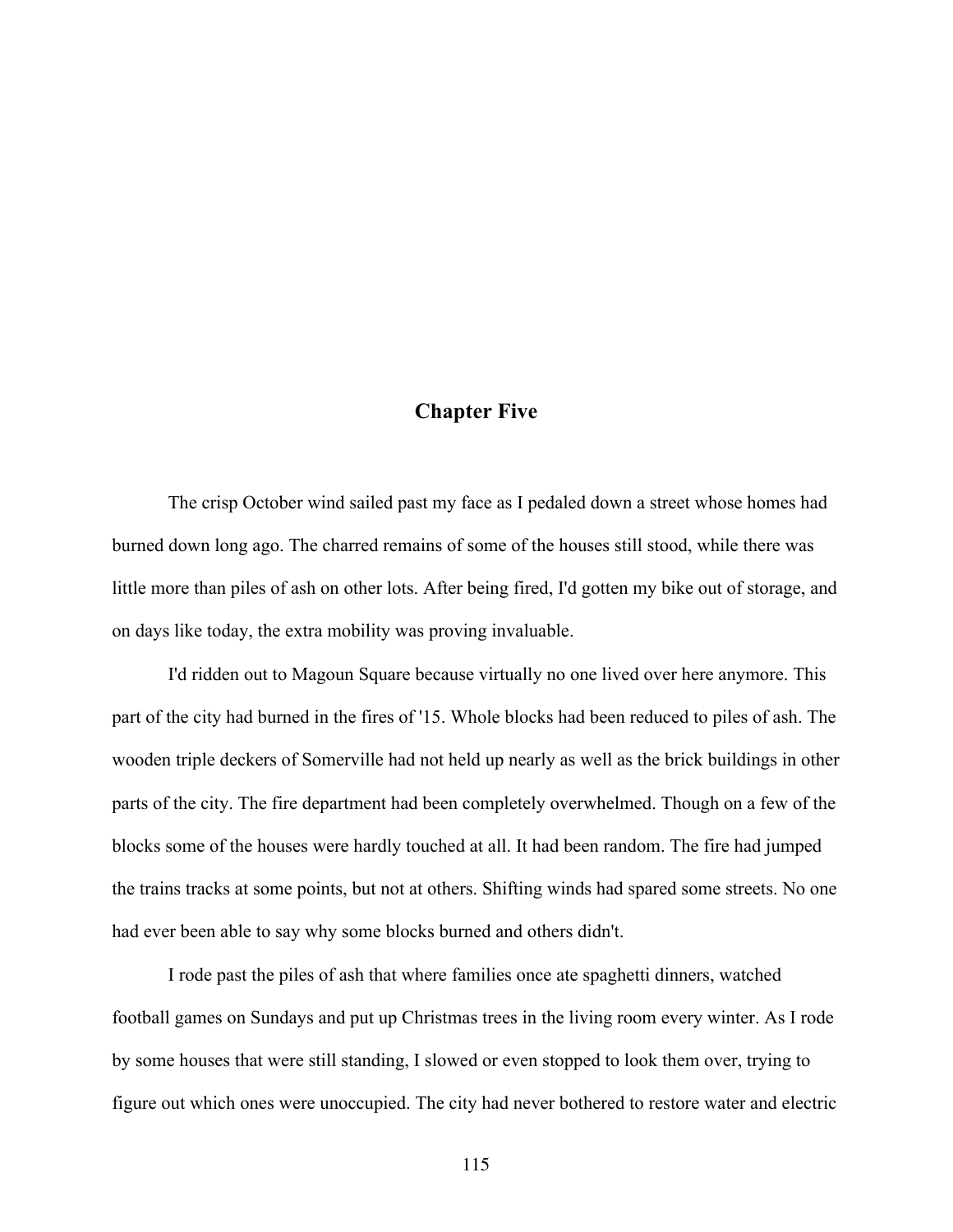services to the neighborhood, so almost no one was left. There might be one or two solitary holdouts from the old days who'd decided that they weren't moving no matter what, but running into a squatter was far more likely, and they could be a little unpredictable. Some were the nicest people you'd ever meet, and others wouldn't think twice about pulling a knife on you to get at your wallet or phone. Most squatters were just people trying to get by, usually for a week or two until they found a more permanent situation. Everyone knew someone who had lived in a vacant for a little bit. But there was a class of permanent squatters. Some holed up in one house or neighborhood for months or years, while others had a circuit of houses they stayed at, living a semi-nomadic existence. Some of these squatters were just mentally ill and others were doing things they didn't want anyone knowing about. It was this latter group I really wanted to avoid.

Eventually I turned onto a block that still had most of its houses. I stopped and looked at a light blue house in the middle of the block that looked sturdy enough but was in greater disrepair than the houses around it. Windows broken, shingles falling off and scorch mark all across one side. If I was a squatter, I'd pick one of the other houses.

Like a lot of the city, the houses around here were so close together there was only room for a driveway between them and not much else. I got off my bike and walked it down the driveway. The windows on the house were boarded up and the paint was peeling, but overall it looked like it was still in good condition. Hopefully it wouldn't collapse on me. I walked into the back yard and then carried my bike up the stairs to the back porch. The lock on the back door was broken. I pushed it open a little and called "Hello?"

No response. "Is anyone here? Don't want to bother anyone." I didn't hear anything moving, so I opened the door all the way and found myself in the kitchen. The cabinets were almost all open, but there was nothing in them except dust and spider webs. This was as good a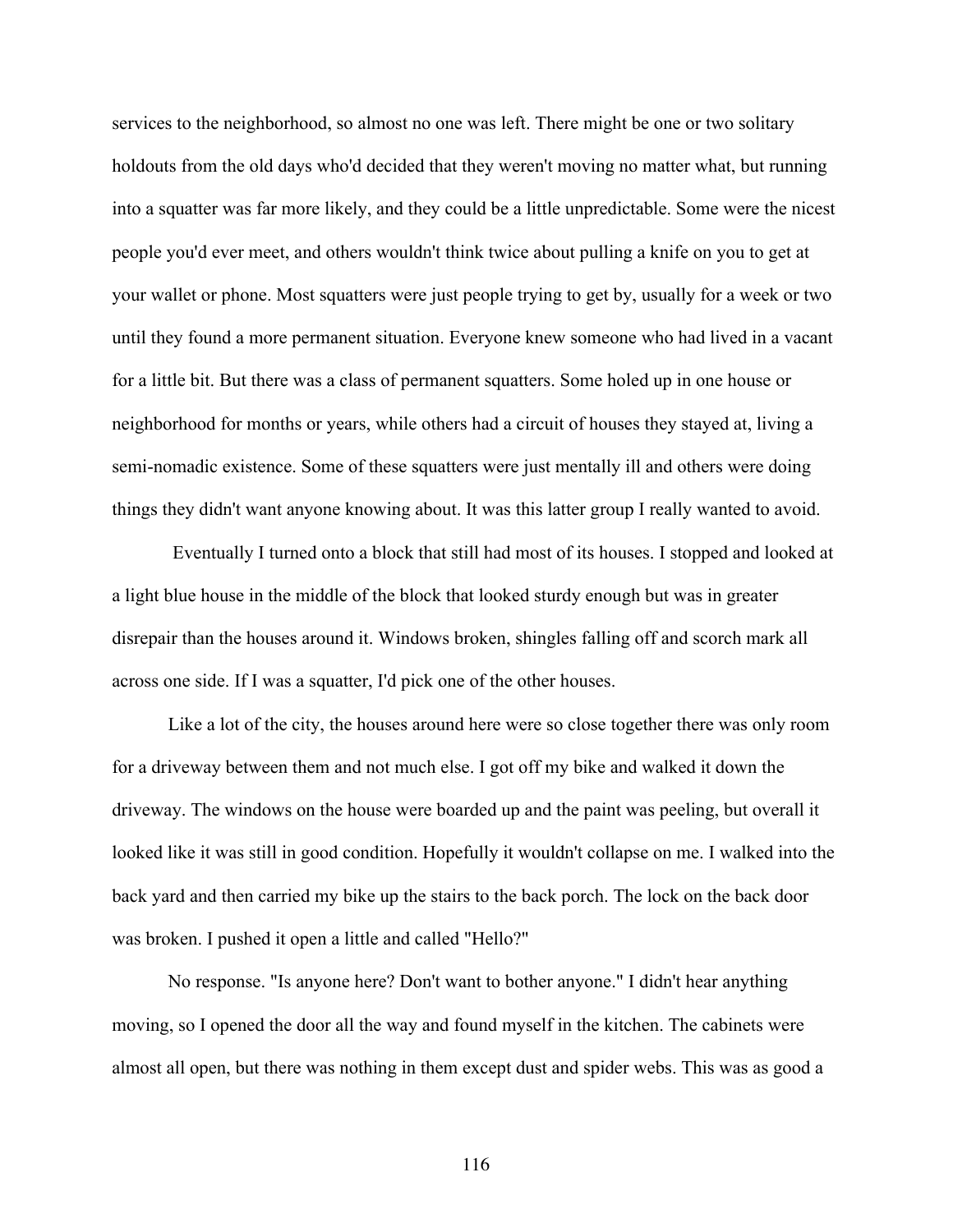spot as any. I chained my bike to the railing of the back porch and hung my helmet on the handlebars. Then I went inside.

The downstairs was pretty much empty except for little bits of trash. A soda can, some newspaper pages, torn cardboard boxes, an open book laying facedown on the ground. No doubt more than a few people had come through here before me looking for anything of value. Either the owner or someone else had cleaned the place out. Probably both. There were only a couple pieces of broken furniture. In what had probably been the dining room there was a wooden table that had broken almost in half, and laying on the floor in the front room there were the remains of a particleboard bookcase that had been broken in several pieces.

At least it wasn't filled with trash, or worse. That had been the case with one of the houses I'd tried earlier. Squatters would use houses down the street from where they were living as garbage dumps. Sometimes you could smell these houses before you got within fifty feet of them. Though some of the squatters just threw the trash in a back room of the house they were staying in and moved when the smell got too bad. When I'd walked inside the house earlier that afternoon, I opened the door and right in front of me was a pile of trash at least five feet high. I looked at it for a second, and then closed the door and went on my way.

As I surveyed the downstairs, it looked to me like no one had ever squatted here for long. None of the telltale odors. I walked over to the stairwell and stopped at the foot of the stairs and looked up. Silence. I didn't want to go up there. Hopefully it was empty, just like the downstairs, but you never knew for sure. I called out, "Is anyone up there?" No response. Jesus. My heart pounded in my chest as I put my hand on the railing. I went up the first two steps and the echoes of the creaking steps bounced around the empty house. The next three steps were the same.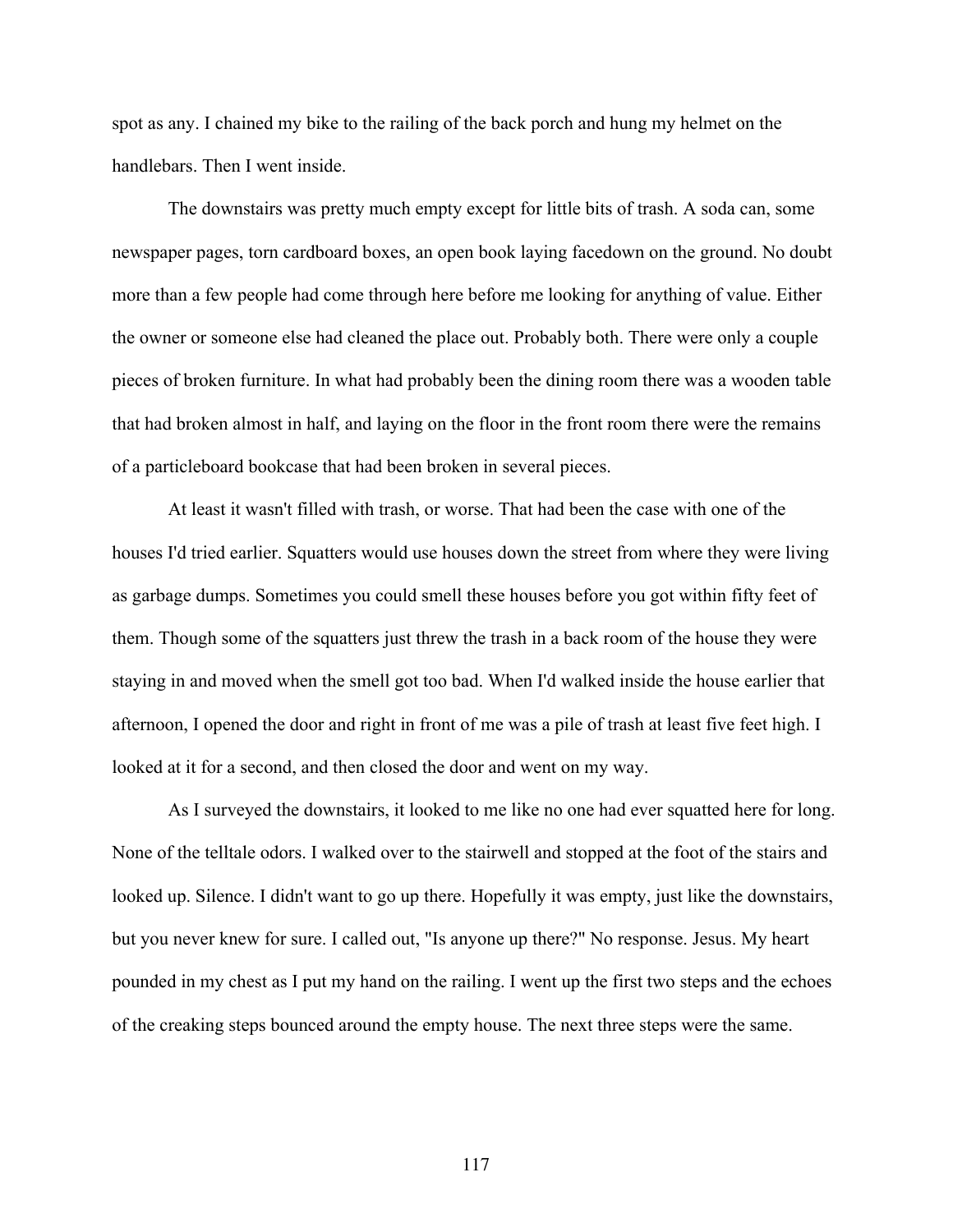Suddenly relieved, I turned around and jogged back down the steps. If there was anyone up there, I'd sure as hell hear them when they tried to come down. Also, I had no desire to see more of the house than I had to. There was no telling what was up there, and there are some things that's can't be unseen. When I got to the bottom of the steps, I took three deep breaths to calm myself down. There was no one here. I told myself that three times.

At what point did cautiousness end and paranoia begin? We weren't quite there yet but give it time. I walked through the downstairs rooms and decided on the back room next to the kitchen. The room was empty except for some dust, a few pieces of crumpled paper and a cardboard box that lay facedown on the ground.

I took off my backpack and put it down the wooden floor. After opening it, I pulled out about seven cans of spray paint and arranged them by color on the floor. The white wall that separated this room from the kitchen had seven or eight holes pretty much in the middle. It looked like someone had either punched the dry wall, or more likely they had taken a hammer to it. Either way, the owner was going to have to re-do the wall, so I figured it was fine to use the wall as a canvas.

I started with the green, spraying the outline of a narrow triangle and then filling it in with different layers to see how many I'd need. I stared at it for a moment. This dark green triangle on a white wall. I hadn't done much with spray paint in a while. I'd need some time to remember the techniques and figure out the colors they'd given me.

The day before Robbie had texted me and told me to meet him at the basketball court behind the apartment complex at seven in the evening. When I got there, it was deserted except for a few people sitting on some of the benches. It was dark and most of the streetlights were out, so there was just enough illumination to make out that a few of the benches had dark, formless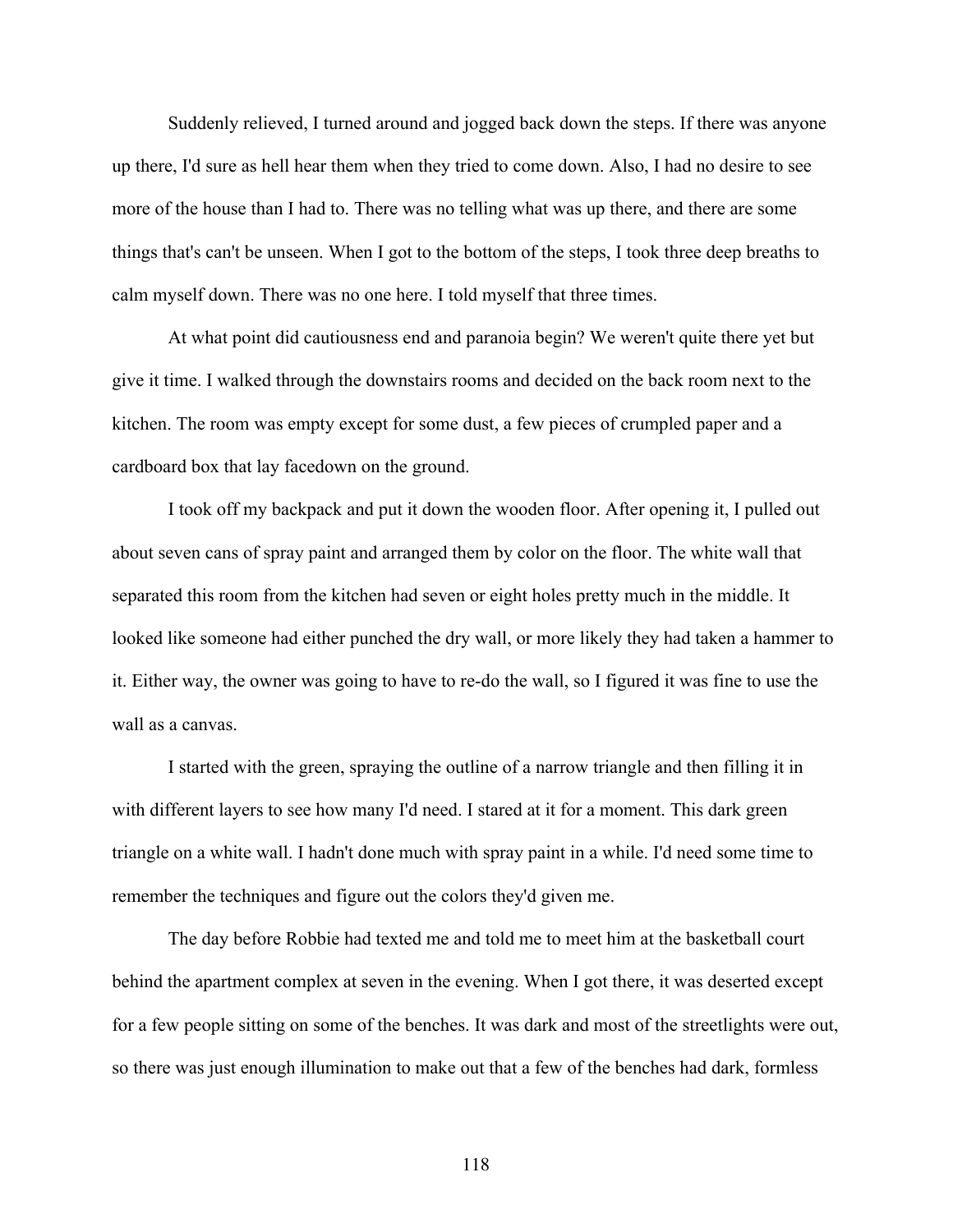shadows perched on them. However, it seemed that the number one reason people went outside to walk on a cold November evening was to smoke, so in the darkness, little orange lights appeared and disappeared over and over like miniature lighthouses warning others to steer clear. Only instead of rocky shoals, it was morose citizens craving solitude. People who wanted to socialize while they smoked stayed in the well-lit park between the buildings. People came around back to the basketball court because they wanted to be alone.

 I ambled around looking for Robbie. I ignored the benches with the tiny lighthouses because Robbie didn't smoke. On my third pass by a bench I recognized Robbie. He was wearing a black overcoat and a scaly cap, and as I sat down I noticed a duffel bag underneath the bench. We made small talk for awhile, and he told me that everything I needed was in the bag and that I had four days to practice before we went down to Field's Corner. Robbie said he had to meet some people, so we said our goodbyes, and he walked off into the darkness. I watched him go for a minute before picking up the bag and heading home.

The white wall with its holes and green triangle stared back at me. The vast expanse of white made the canvas taller than I was and it was twice as long. After a minute, I used a pale blue to start painting a face, and at first it was a man's face, but then as it developed, I realized it was turning into Rocky the Flying Squirrel. So what choice did I have? I finished him as best I could and added his goggles. I looked at my handiwork. Not bad. I thought about adding Bullwinkle but decided to do a couple of other cartoon characters instead. At one point I put Rufus on there. He was the monkey I used as my signature. I wanted to do what I had to do as quickly as possible on the off chance I was interrupted. So I started testing different colors and sketching out ideas for the memorial, and as I stood there in that white room I didn't think about whether or not I would have a job next week, or if Jenny and Dave would lose their apartment,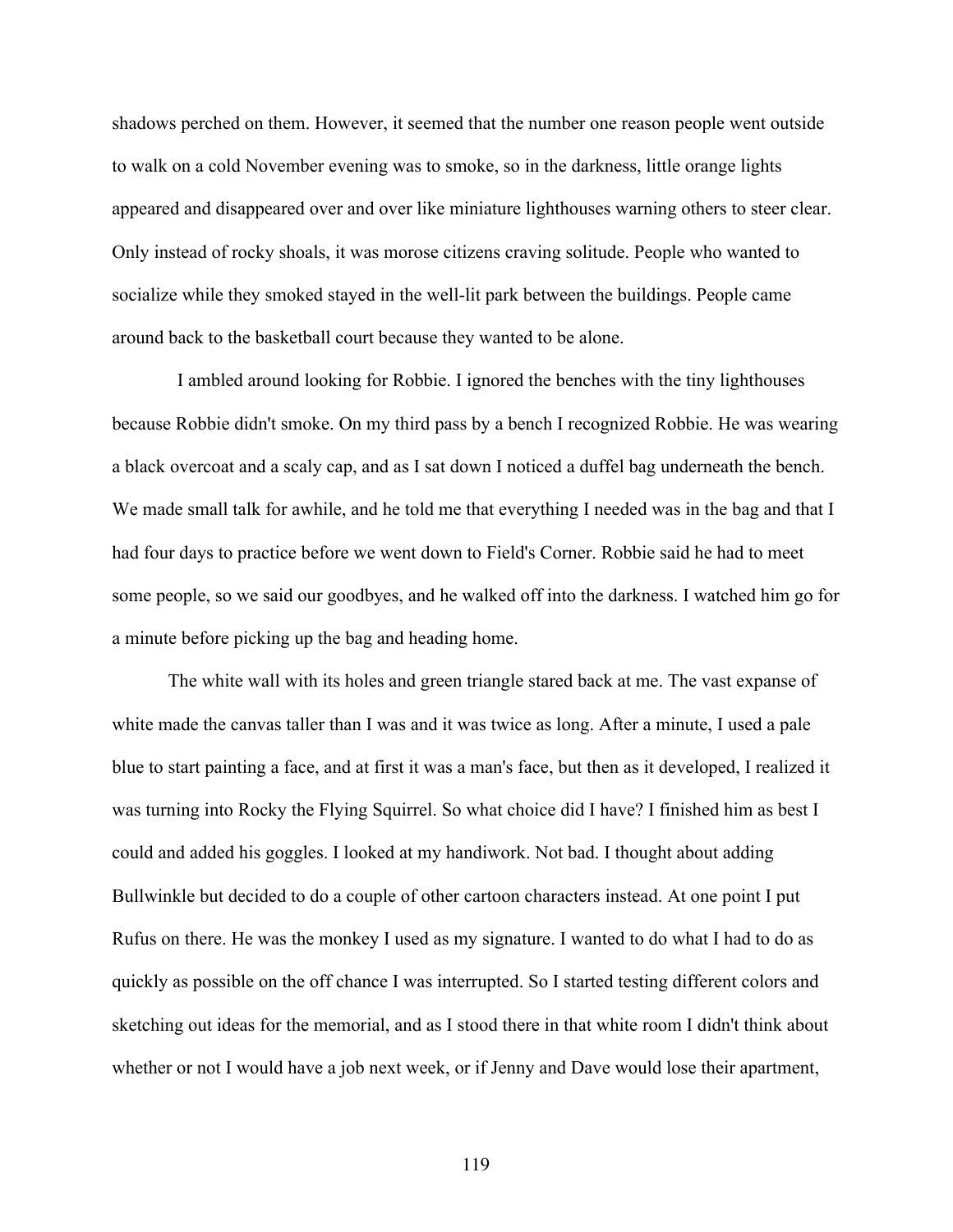and I forgot all about people coming down the stairs or breaking down the front door, I just stood there in the soft, morning light that came in through the windows and worked...

Until I heard the sound of my bicycle crashing. Without thinking I rushed over to the back door of the house, and there was a shocked kid standing there looking at me. He couldn't have been more than eight or nine and he was dressed in dirty jeans, a torn green coat and a red winter hat with a pom-pom on top. We stared at each other for moment and neither of us moved. I didn't even breathe.

And then bent down and snatched my bike helmet up and took off running.

"Hey! What they hell do you think you're doing?" I shouted and took off after him.

 He sprinted across the backyard and through a gap in the fence into the neighboring backyard. I followed him, squeezing through the fence, catching my coat sleeve on a nail or something. I kept shouting at him to stop, but he just ran across the yard, past the house and out into the street. I ran after him, my feet pounding on the sidewalk, watching him as he ran down the middle of the deserted street.

I could hear my feet pounding against the asphalt as I tried to catch him. He ran down the driveway along the side of a yellow house and headed into the back yard and pushed his was through the waist high, dead grass. Usually there would've been a fence there, to separate the yards, but there wasn't, and I began to slow down as I waded through the tall grass because something wasn't right. In front of me was a picnic table of all things, and then I realized that the grass had been trampled down all around it. Someone obviously hung out there. I stopped at the edge of this miniature clearing and stared at the picnic table. It was such a bizarre thing to see, as if someone in this burnt out neighborhood was going to sit down with the family and eat hot dogs and hamburgers. I started to look around and while I didn't see anyone either in the yard or on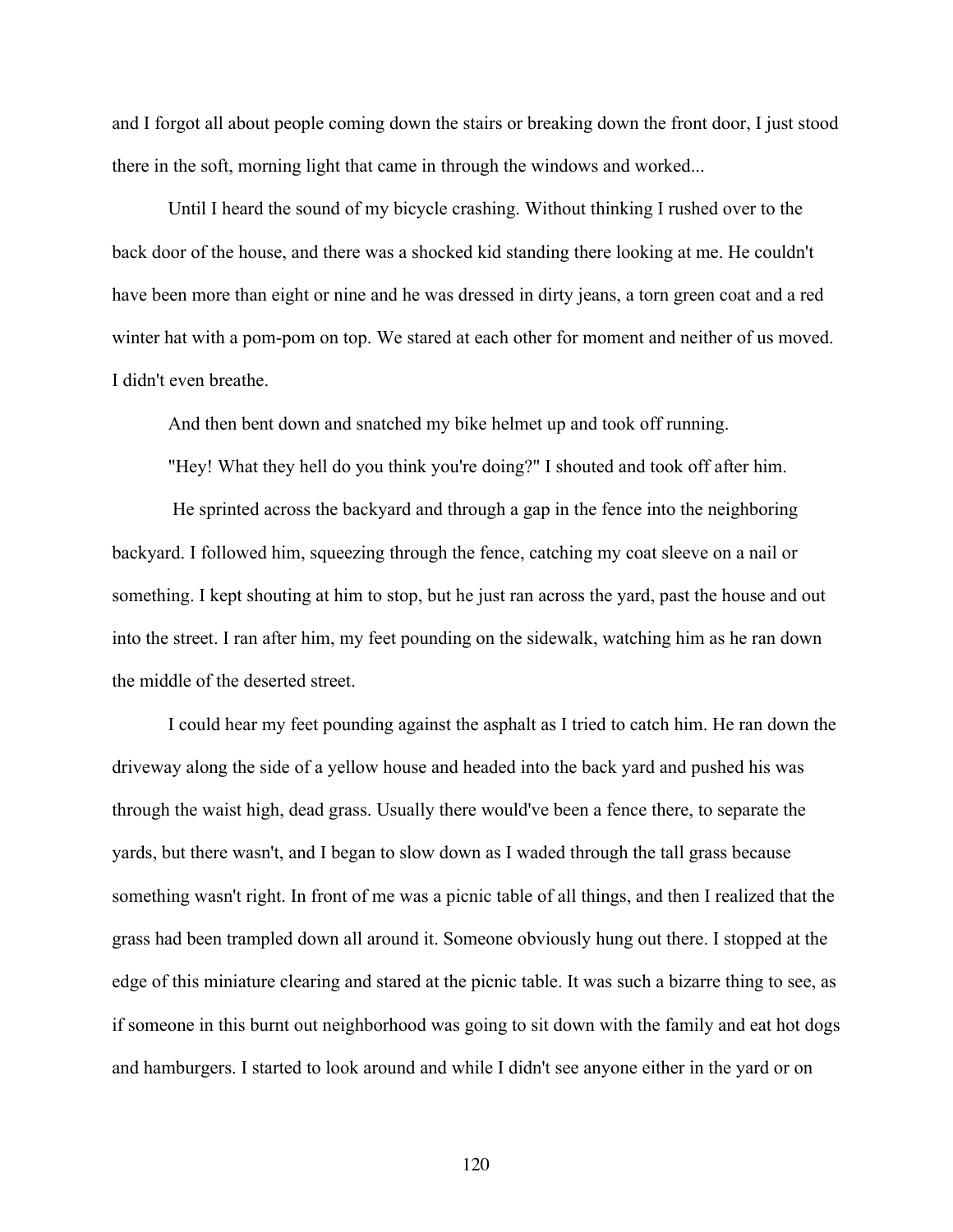any of the three back porches of the triple decker in front of me, I did see cigarette butts littering the ground and a couple of crushed beer cans laying in the weeds next to the house.

I had lost track of the kid. I no idea where he had gone. I suspected he was probably hiding on one of the porches. I had no desire no chase this kid through that house, who knows what or who was in there, but I didn't want to just give up on the helmet. I went and sat at the picnic table. If he saw me waiting him out, he might just give up and toss the helmet onto the lawn from wherever he was hiding, or an adult might come out or something. I also needed to catch my breath. I hadn't done that much strenuous exercise in years, and I had a cramp in my right side.

So I sat there at the picnic table and waited. The sun couldn't be seen through the thick clouds, or smog, or both. And there were no sounds coming from any of the houses. No children running around and yelling, or music, or a television. I watched a blue jay fly onto the lawn and peck at something is the grass. The minutes passed and my breathing slowed, little by little until my chest was no longer heaving. I looked up at sky that was getting darker and darker and wondered how long it would be before it started raining.

Just then I heard a door shut, and a boy walked down the wooden stairs of the house. He was wearing jeans and a red jacket. His brown hair was just long enough to cover his face. When he got to the bottom of the stairs, he started walking toward me, and I figured he was about eleven or twelve.

He smiled as he walked up to me and softly said, "Hello."

"Hi," I said.

The kid didn't act like finding me sitting at the picnic table was strange in any way. He just sat down next to me and didn't say anything for a minute. He just sat there, lazily tracing the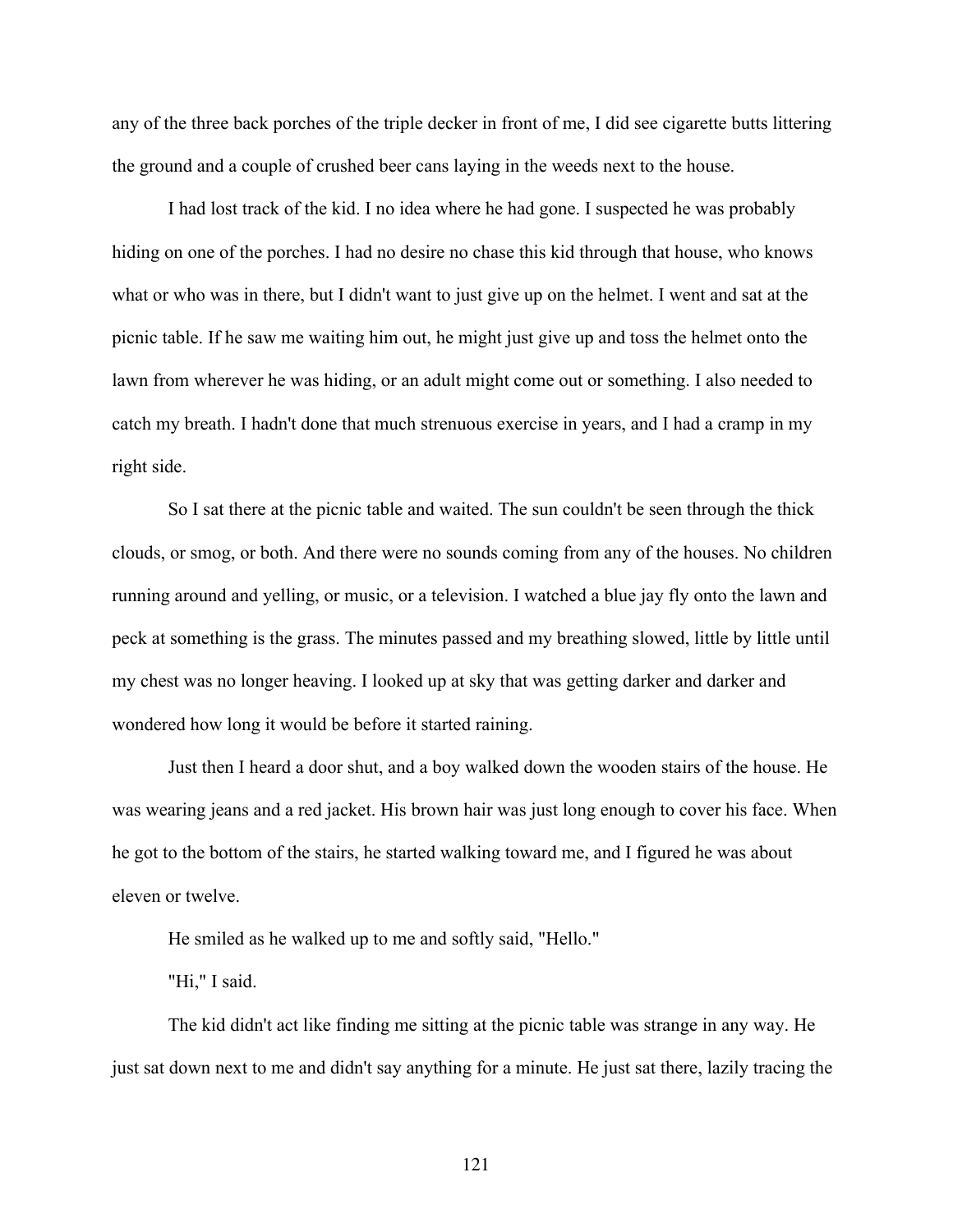outline of a figure eight on his thigh. I waited for him to ask me who I was or why I was sitting on the picnic table in his back yard, but he just sat there, so after a minute I said, "Maybe you can help me. I'm looking for a blonde haired boy of about seven or eight who ran off with my bike helmet. I think he's on one of those porches or maybe he ran inside. Do you know him?"

The boy stopped tracing figure eights and looked up at me and smiled shyly, "You mean Tommy."

I shrugged.

The boy sighed, "Yeah, that's him. He's been doing that lately. Do you want me to get it back for you?"

"Yes, please. That would be great."

"It shouldn't be hard. He's probably watching us right now," The boy said as he looked around at the windows and porches above us. "That's another thing he likes to do now, watch. He's always spying on people when he shouldn't be."

The boy stood up and walked to the middle of the yard, and then with his hands on his hips he said, "Tommy, I know you can hear me. You drop down that helmet you stole and we'll forget all about it. But if you don't, I'll tell Uncle Dave."

For a moment nothing happened, but then I saw some movement from the second floor balcony, and Tommy stood up holding my helmet over his head with both hands and before I could say anything, he tossed it over the edge. It rotated as if fell and then hit the ground with a dull thud. Tommy opened the door the second floor apartment and disappeared inside.

The boy walked over to my helmet, picked it up and started brushing the dirt off it as he walked back toward me. "I knew he'd be up there," the boy said. "He can peep through these small gaps in the wood."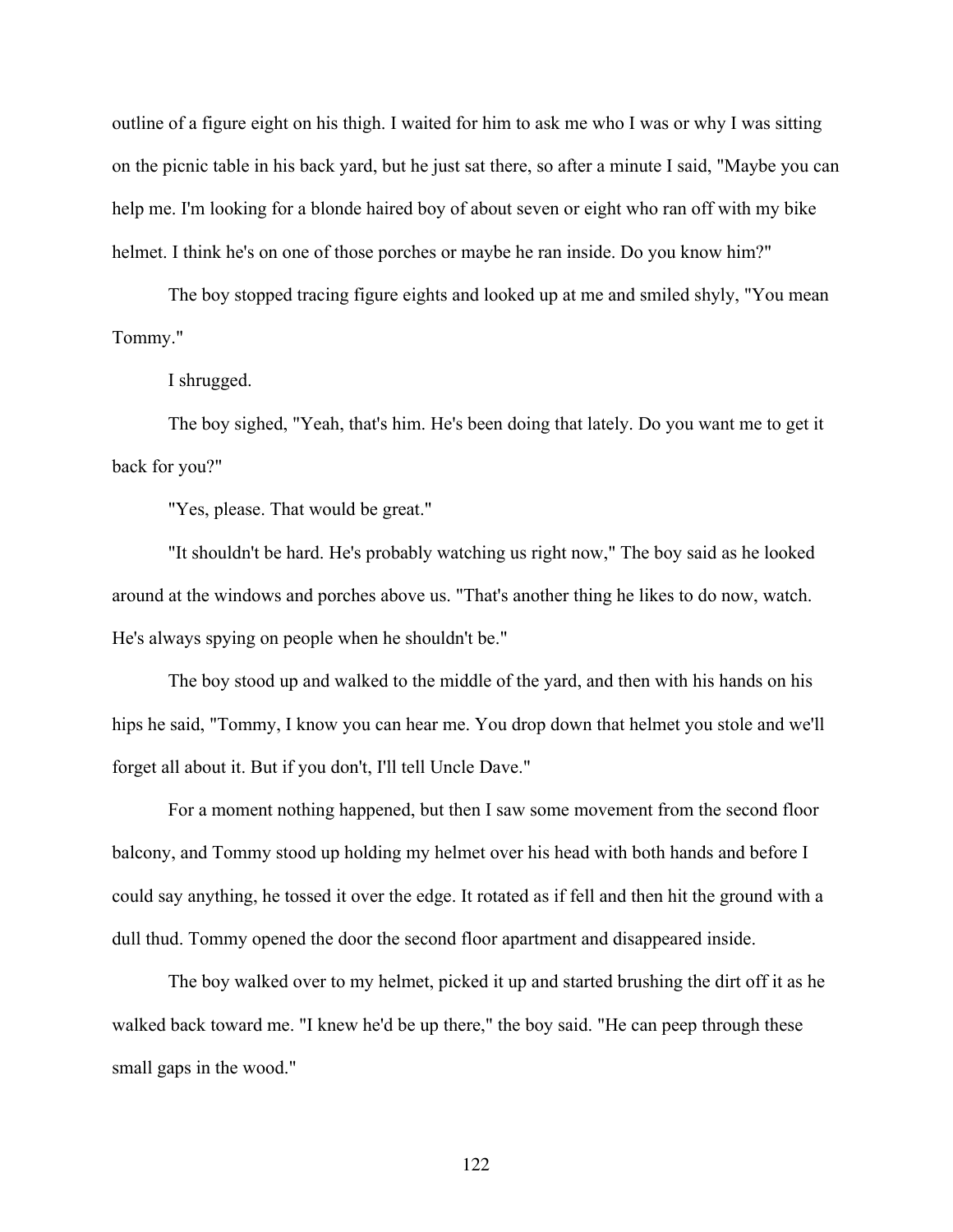The boy then handed my helmet back to me. The helmet was still good, right? The ground was cold and hard in late October, but it wasn't that hard.

"Thank you," I said.

"No problem," The boy said smiling at me again. He reached out to shake my hand and said, "I'm Ian."

I was about to tell him my name was Branden, but then I wondered if I should go with Mr. Walsh instead. Although I didn't think it was wise to give out my full name around here. Who knew what mischief people could get up to on the internet if they got ahold of your information. So instead I just shook his hand and told him it was nice to meet him. His hand was limp when we shook and I almost found myself giving him the firm handshake speech my Uncle Steve always gave me, but then I figured, who was I to tell this kid what to do?

Ian sat down next to me and sort of looked up at me through his long, brown hair. He had this kind of subdued smile. He just sat there looking up at me as the wind blew fallen leaves across the grass. I looked up at the sky. The clouds, these were definitely clouds and not smog, were getting darker and darker, and it seemed like it was going to rain sooner rather than later. I looked down at Ian, and he was still there looking up at me with that smile. When I made eye contact, he looked as if he was about to ask me something, but then looked down at the ground as if he was embarrassed.

"So, how long have you lived here?" I said.

When he looked up at me, he brushed his hair back behind his ear, "Oh, here? We don't live here. We just come by from time to time."

"Oh, ok." I had no idea what meant. "You guys move around a lot?" He nodded.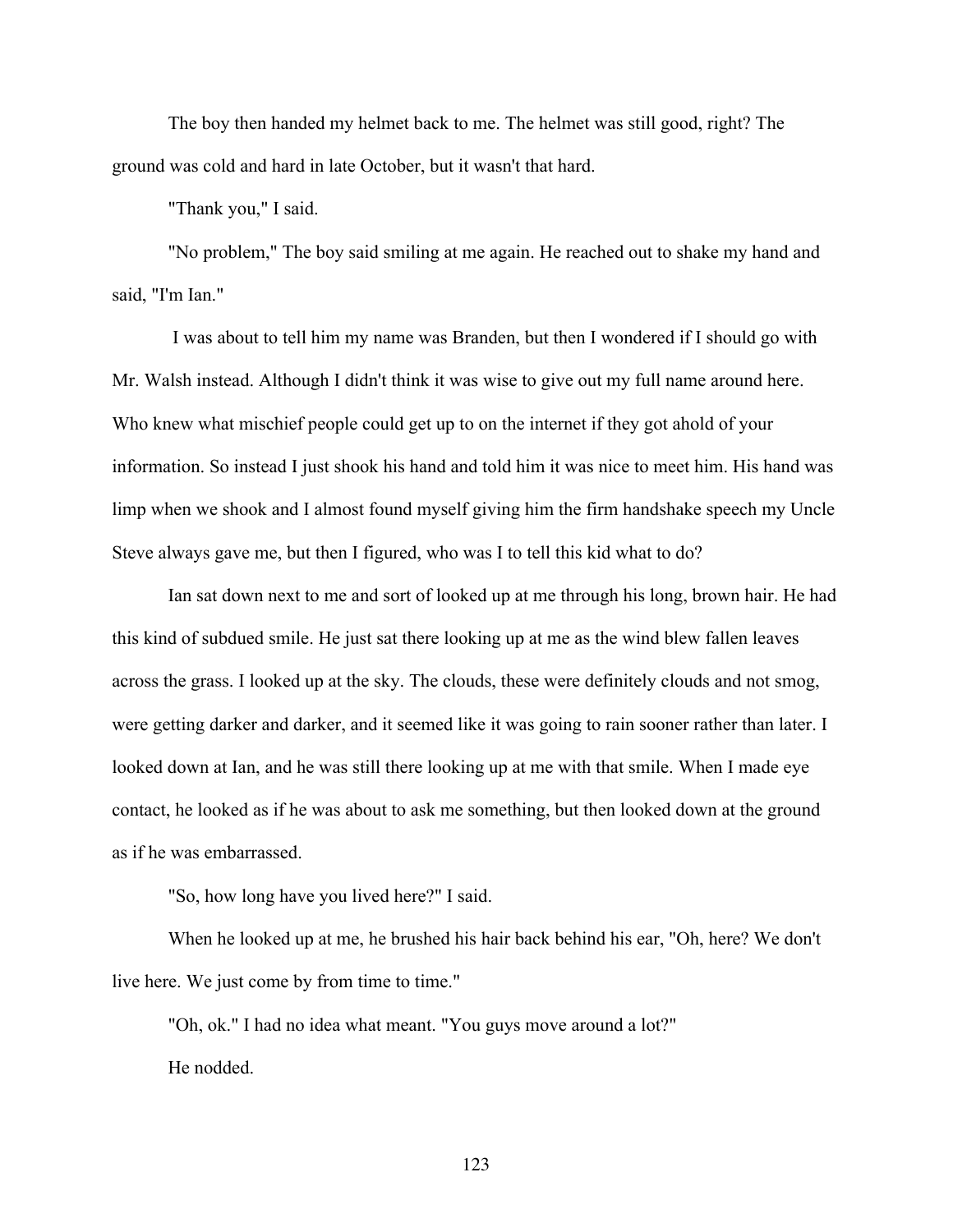Yeah, they were probably squatters.

"Where do you go to school?"

Ian just shrugged and looked away, his gaze somewhere over the houses. Then he looked back at me through the hair that had fallen over his face and slid over so he was sitting right next to me, his shoulder touching mine. "Did you have fun chasing Tommy around?"

"What? No."

Ian shrugged. "I guess sometimes it's fun. Like tag or something. It's not for me though. It's a bit too capricious for me."

"Capricious?"

"Yeah, I think so. Don't you?" He said looking up from his spot right next to me, and I had no idea why he was sitting so close. I slid over a few inches.

"Where is everybody? Are your parents or someone around?"

He shook his head, through the hair that swayed back and forth across his face I could see a moment of pain flicker in his expression. "My parents? They're not around anymore. And everyone else is probably still sleeping, or just waking up."

"Just waking up?"

"Yeah. People usually get up around now. Uncle Dave says its because we work the night shift."

The night shift? What the hell? Were they salvaging at night? Why the hell would they do that? They'd need flashlights and it'd be cold as hell. Whatever they were doing, they didn't want to be seen, so maybe I didn't want to meet Uncle Dave. Were they breaking into people's houses? Pick-pocketing or mugging people who'd had a few too many? As I ran through the possibilities, I heard someone talking and two people emerged from between the houses. The first was a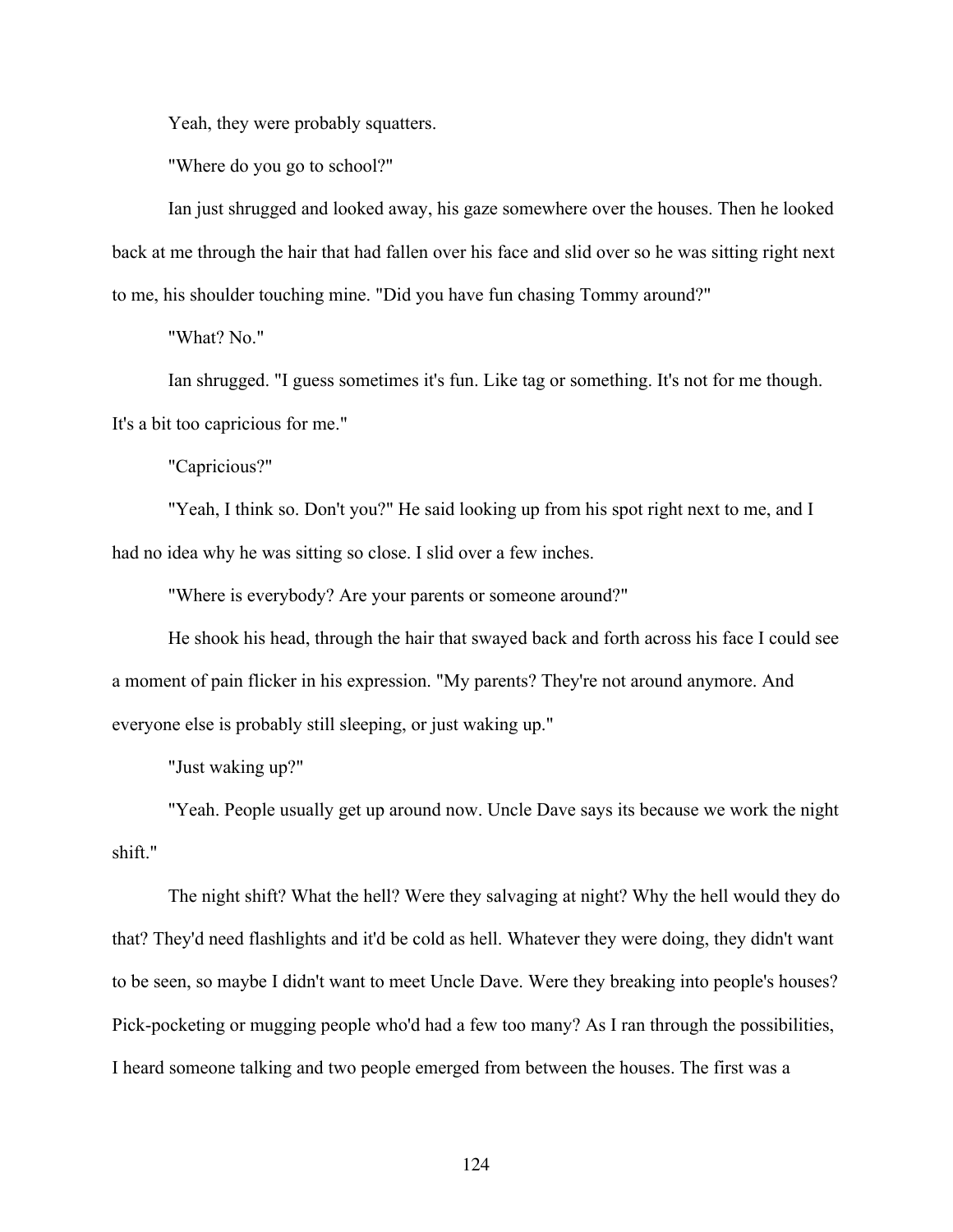teenage girl a few years older than Ian wearing jeans and a pink windbreaker, and behind her was a portly, balding man wearing a black suit without the tie. In one of his hands was a small brown paper bag that probably held a fifth of whiskey or vodka. They headed for the house to the right, and the girl looked over at Ian and gave him a sad, little smile, but the man avoided looking at us, and she led the way onto the porch and then walked into the ground floor apartment. The man followed her in, and then the door closed behind them, and then in the silence that followed, I tried to digest what had just happened as we sat there on a picnic table underneath that grey November sky.

It was as if my mind was empty. I just sat there staring at the door to the first floor apartment, and I remember the wind blowing the fallen leaves across the ground and birds landing on the lawn, but the inner monologue has disappeared from my mind, and it was as if I could only observe my surroundings. I don't know how long I would have sat there, staring, if Ian hadn't put his hand on my thigh.

He looked up at me and smiled, "It's getting cold. Do you want to go inside?"

I leapt up from my seat and shouted, "What? No!" I stood there on the grass looking down at him and a thousand thoughts ran through my mind. The poor kid. How long had he - Jesus Fucking Christ. I looked back over my shoulder at the apartment door the sad girl in the pink windbreaker had disappeared into. My god. I looked back down at Ian who had gotten up from the picnic table and backed off a couple of feet. A slightly confused expression on his face. I'd startled him. There had been anger in my voice, and I scared him. A large angry man, shouting at him. That was something he'd probably had a lot of experience with already.

"I'm sorry. I didn't mean to frighten you. I just-"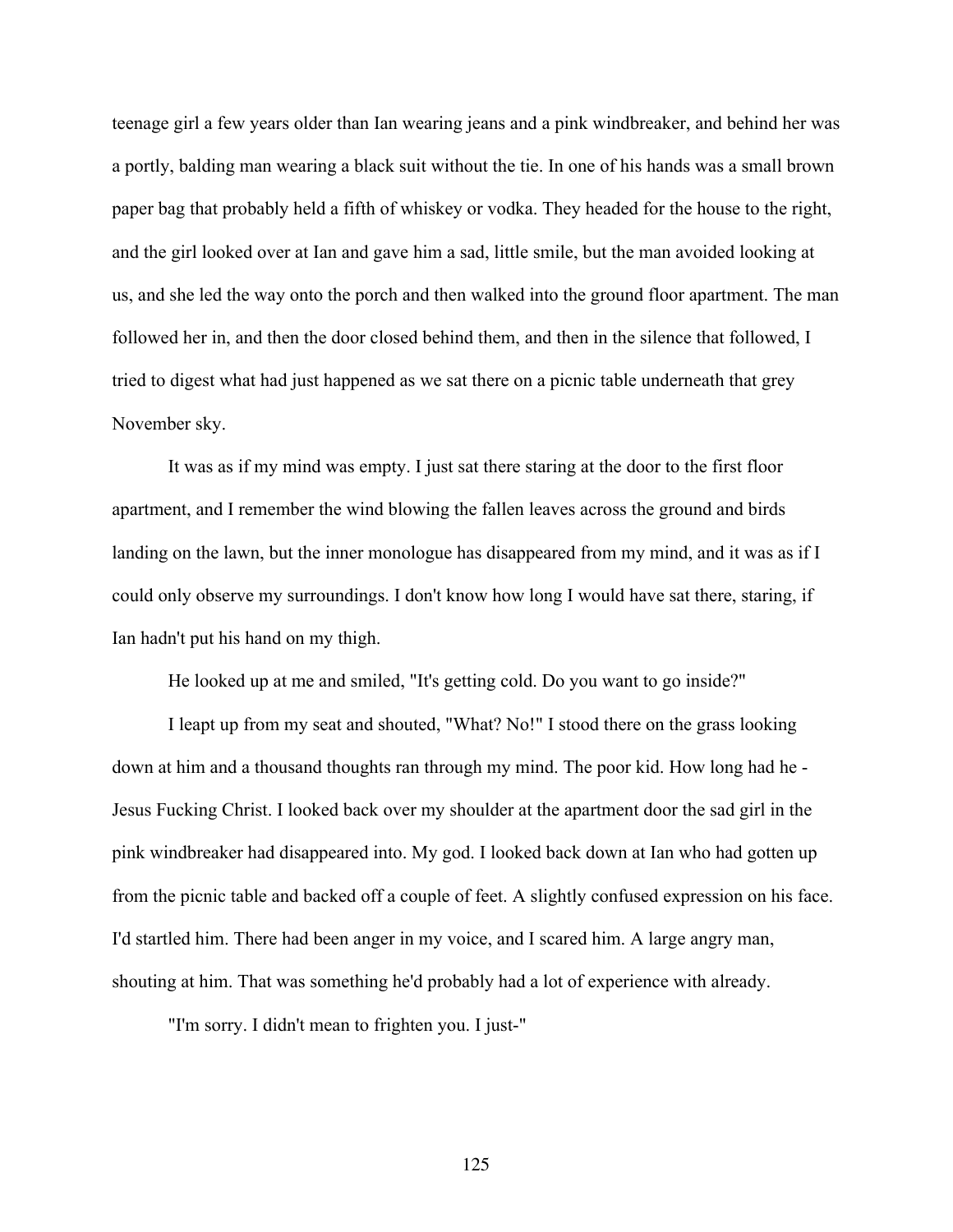On that cold autumn afternoon, Ian stood there on the grass, and looked up at me, waiting for me to do something, and I couldn't find any words. I think my hands kept moving, making gestures, trying to convey everything that I couldn't say, but how could a twelve year old interpret the disjointed hand movements of an adult who was just as confused as he was? I didn't know what to do. I just stared at him until I said, "Ian, we need to go. We need to leave here. You need to come with me."

Panic flashed across his face for a second, and he took several steps backwards while saying, "I don't think that's a good idea."

Fuck, that was stupid! I squeezed my eyes shut and clenched my fists tightly for a second because I realized how I must look from his point of view. Some strange man comes chasing Tommy around, looking for little boys to- and now this creep wants to take him away.

He wouldn't come with me. What the hell could I do? I could at least give him some money. I reached back toward my wallet to give him some money, but my hand froze in the air midway. I couldn't give him money. What the hell was I thinking? What if the police or someone came by? What would they say? What if Uncle Dave or someone was watching from the windows. Taking photos. Videos. What could a person like that do with a photo of me giving money to Ian? Fuck. I couldn't give him money. What the hell could I do? The police. I had to call the police.

I looked up at Ian, and his eyes got wide when he saw my face. Now I know that the pain and desperation must have twisted my facial expression into something like some sort of demented psychopath, but right then, I was so desperate that in my mind, I was pleading with him to fix all of this. Somehow, someway, he would say something that would give us a way out.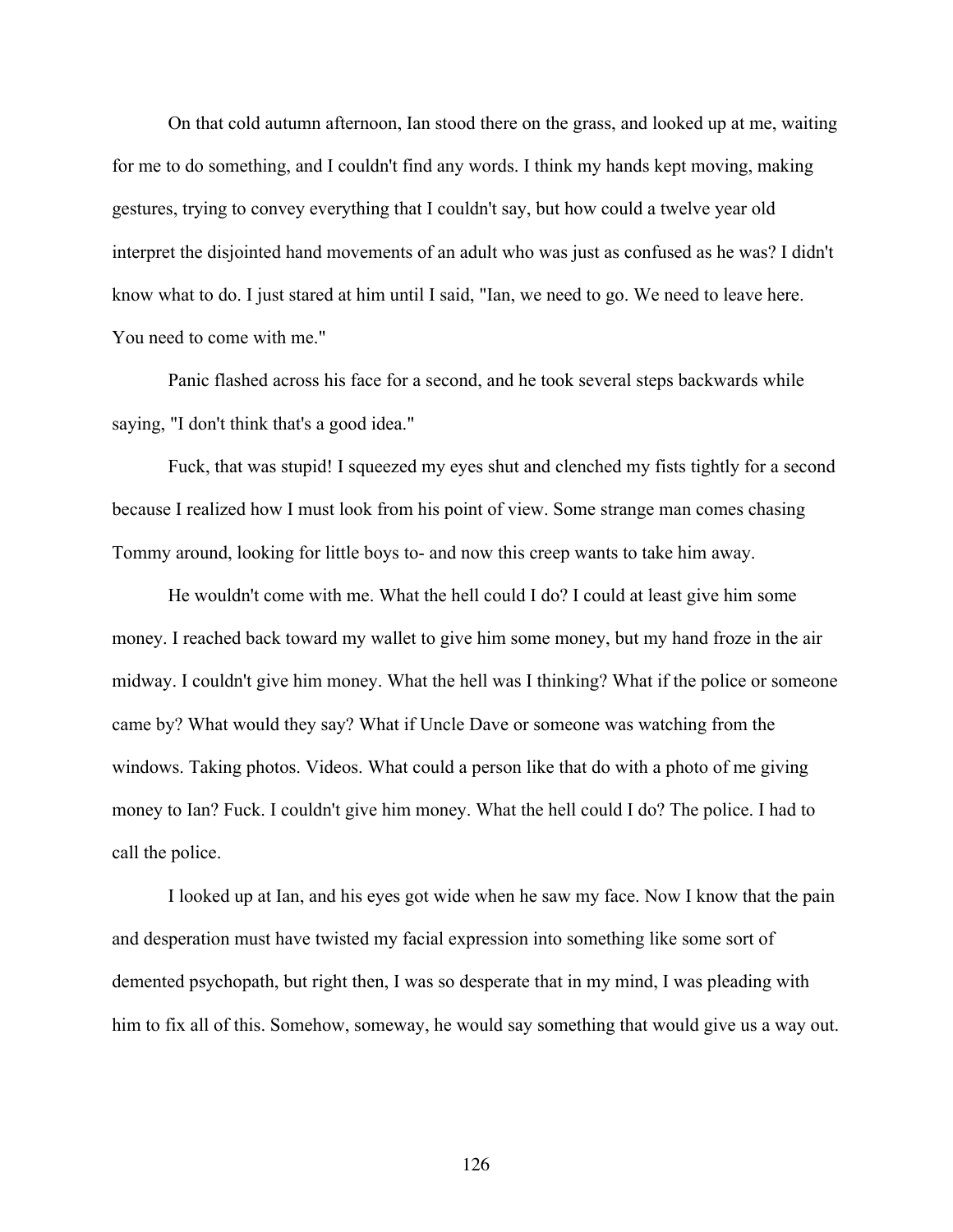But of course he didn't say anything. He took another couple of steps back and looked over his should at one of the apartments, and I could see him thinking about calling for Uncle Dave.

Uncle Dave.

What would Uncle Dave do if Ian starting shouting for help. He'd have a gun for sure. A Glock or a Beretta. Something loud, powerful, and no one around here would hear the shot, and even if they did, no one would report it. The chubby businessman would just run away and pretend none of this had ever happened. Uncle Dave would throw my body in one of the vacants, and he'd pack up everyone and leave. My corpse would rot away in the corner of some abandoned building as the rats and maggots ate my flesh. No one would ever find me. Alisa would go from door to door, asking for me, searching, but never getting close, and Kira would sit there alone at breakfast wondering why her father had abandoned her.

My heart was pounding against the inside of my chest, and my breaths were coming in frantic gulps, but I couldn't calm myself down. Everything was happening too quickly. It was as if I could watch myself panicking, but I couldn't do anything to stop it.

I looked at Ian as he stood there, uncertain. His green eyes staring right at me. His breathing was quick and shallow, and I realized there was nothing I could do.

I couldn't help him here. Uncle Dave might appear any minute. What if he had friends? Fuck. Fuck. What the... how... I had to call... What if someone... Should I...

"I gotta go, Ian. I'm sorry. I have to."

I started to jog back the way I had come and ended up running across that overgrown field, and I didn't stop until I reached the street on the other side. Once my feet hit asphalt, I stopped and looked back.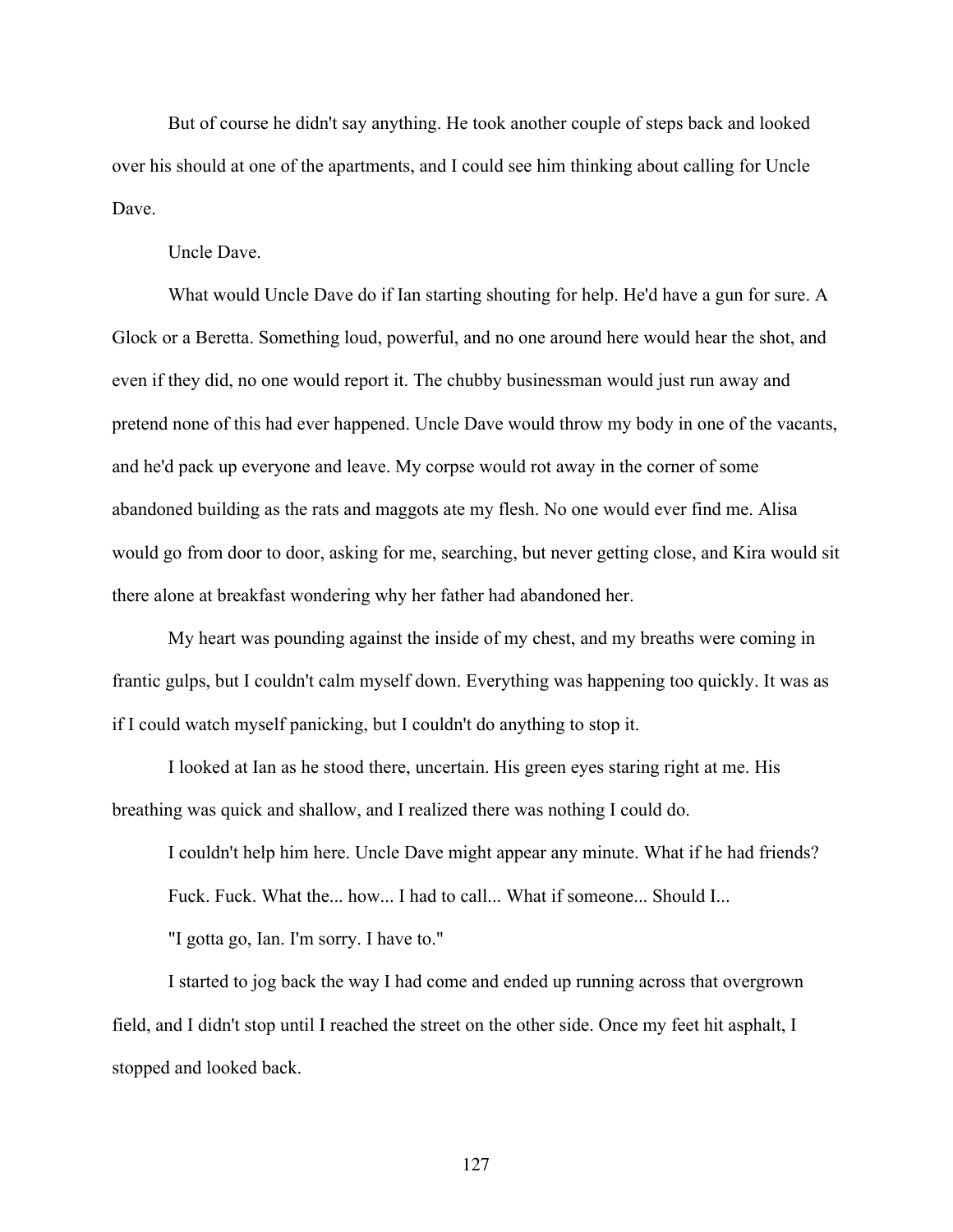I could just make out Ian standing on top of the picnic table, watching me.

His hands were in his pockets, and even though I know I must have been too far away to actually see this, when I remember him standing there, I see his green eyes pleading with me to do something.

I stood there in the middle of that broken and cracked street and watched him for a moment. He just stood there, the wind blowing his hair around his face, until he looked back over his shoulder as if someone had called his name.

I took off down the street, running as fast as I could. Eventually I made it back to the abandoned house where I had been painting. Mercifully, my bike and everything was still there. It took me a minute to cram all of the paints into my backpack, and the whole time I was doing it, I kept looking out the dirty back window to see if anyone was following me across the lawn. Each time I looked, the backyard was completely empty, but when I left, I still opened the door a crack to see if there was anyone there before I stepped out, but the only thing moving was the tall grass swaying back and forth in the wind. I opened the door the rest of the way and carried my bike down the stairs of the porch and onto the driveway. Then I got on the bike and pedaled away from the house as fast as I could.

I kept thinking that I had to get far enough away so they couldn't sneak up on me. My legs were pumping as fast as they could and my quads were starting to burn as I sped down the street weaving between the weeds that were popping up through the cracks in the asphalt. After a minute, I went up this small hill and by the time I got to the top, my legs were burning, and I was breathing so heavily that I had to stop.

As I caught my breath, I checked behind me, but the street was deserted. I could still see the cluster of houses, and it looked like a little island in an ashen sea. What the hell was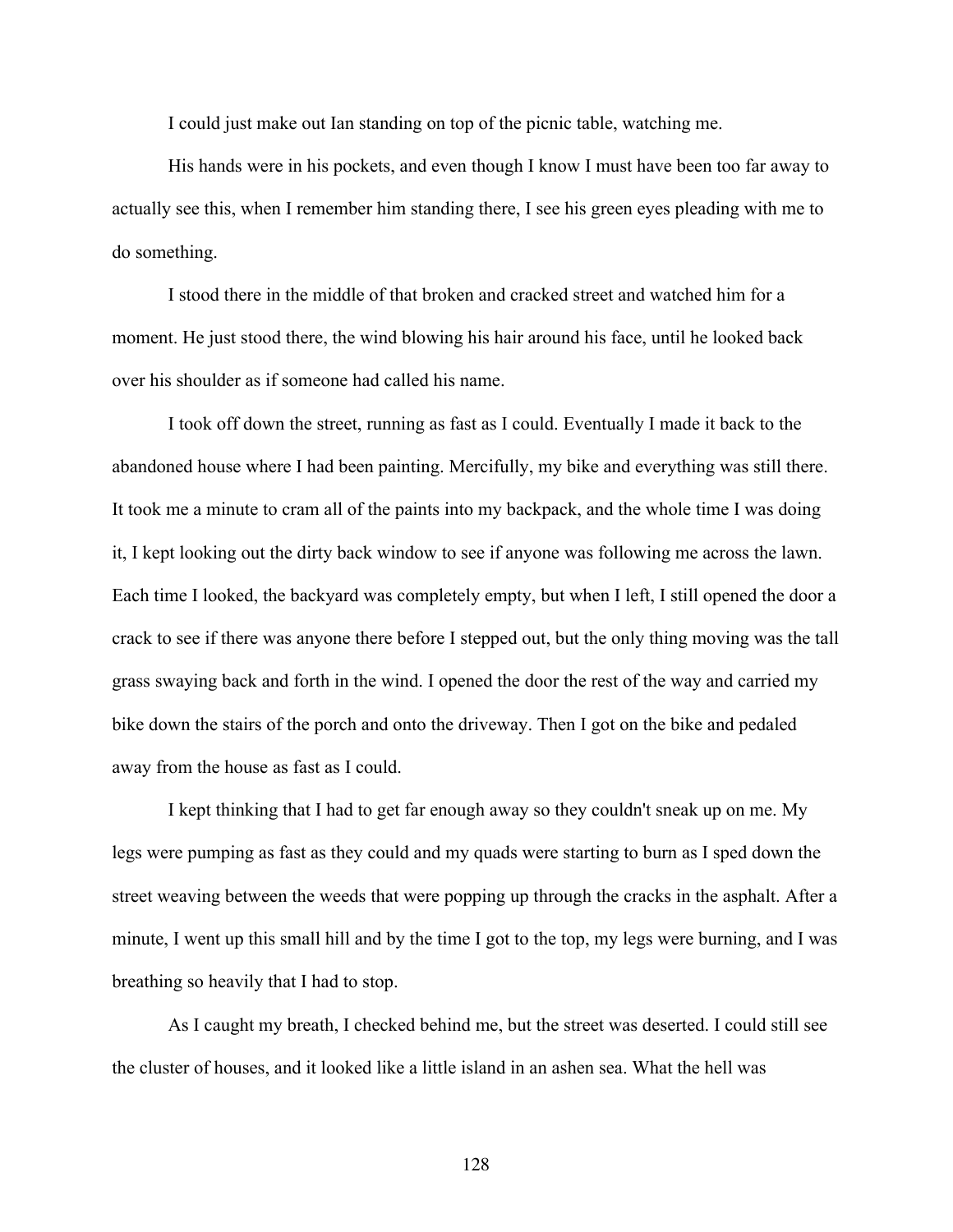happening? I was actually running away from a pimp. A child pimp. As soon as I thought that, I imagined Ian standing there on that picnic table, the wind blowing his hair across his face. I had to call the police. I took out my phone and frantically dialed 911. It only took them a second to answer.

"911. Where is the exact location of your emergency?"

"It's um. It's, shit. I don't the exact address- I'm in Somerville, near Magoun Square. Look, there's... there's been... Um, I saw some child prostitutes working for this guy, Uncle Dave they called him. They're in some abandoned houses. You have to send someone."

"Sir, can you be more specific with the address? Where is the emergency exactly."

"Um...." I told her to hold on, and I put her on speaker phone while I brought up the maps and after a minute, I told her where I was, then I tried to retrace my route more or less and tell her what I thought was the right address. She said she was sending someone over right away and then asked me to tell her what had happened. I explained everything about the kid who'd stolen my helmet, Ian, Uncle Dave, the girl in the pink windbreaker, everything. She kept me on the line and kept asking me questions until a patrol car appeared and she told me to hang up and talk to them.

The car rolled up beside me and the officer already had his driver's side window down.

"Sir, did you call 911?"

"Yes, officer."

"What's the emergency?"

"You see those houses down there?" I pointed to the cluster of houses and he nodded, "I think there's some child prostitution going on there. I saw a fourteen or fifteen year old girl in a pink windbreaker go into this abandoned apartment with a middle aged man, and I think I got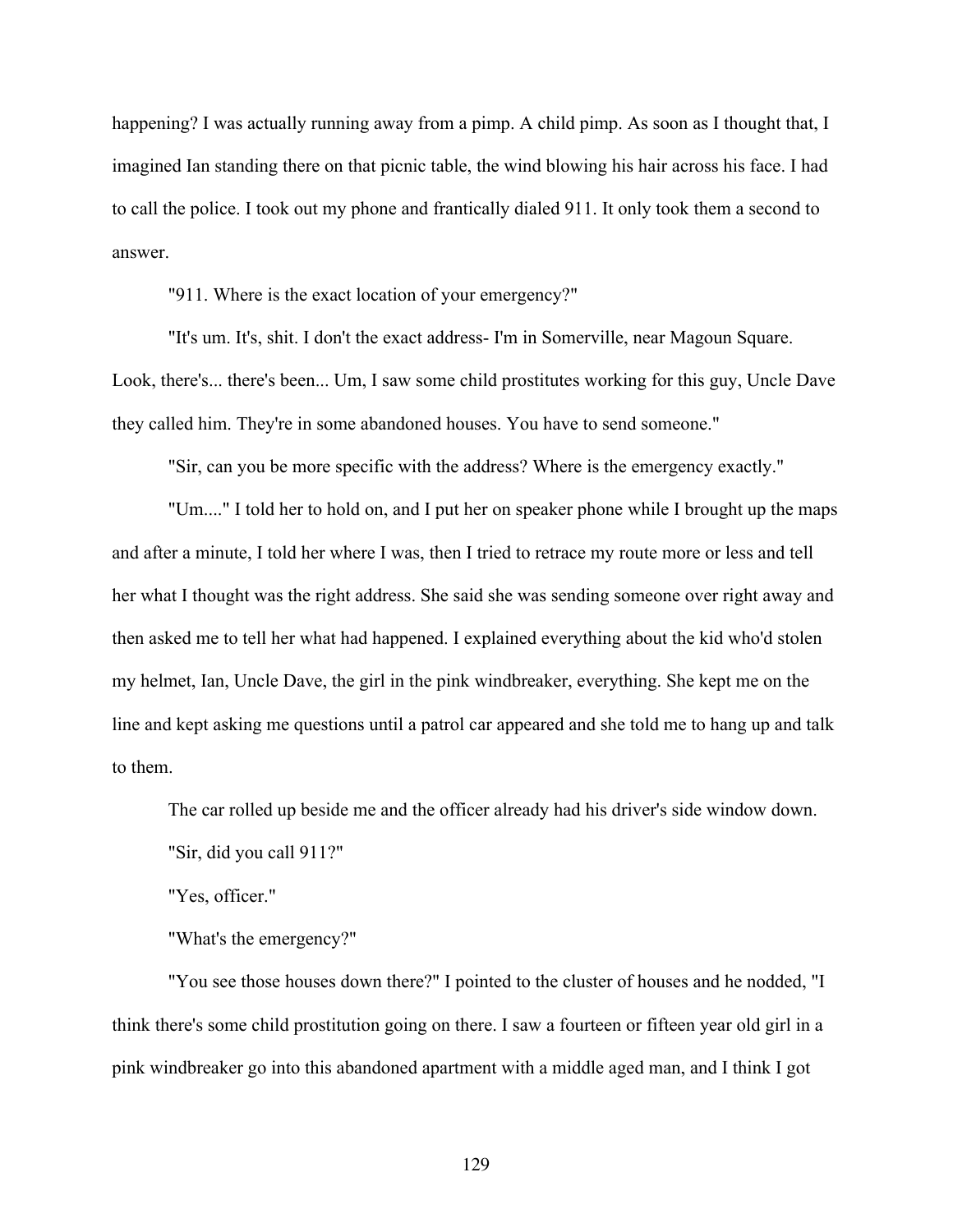propositioned by this eleven or twelve year boy named Ian who asked me to come inside with him, and Ian said there's this guy he called Uncle Dave who runs the whole thing, I never saw him, but-"

"Alright, hold on," the officer said as he got on his radio and called for backup. When he was done talking on the radio he said, "Two other cars will be here in five or ten minutes. Now I'm Officer McCormick, what your name?"

"Branden Walsh."

"Branden, do you think you can show me exactly which house they're in?"

I pointed to the cluster of houses and tried to explain which one it was. He asked me if I was willing to get closer and point it out so they knew exactly which house I was talking about. I agreed, and he told me to get in the back of the patrol car, so I chained my bike to a telephone pole and got in the back of the car. The vinyl seats squeaked as I got in, and once I shut the door, he started off slowly down the street. I stared at the metal grille that separated the backside from the front and it was odd just being in the back of the car, like I'd done something wrong.

Once we got about one hundred yards away, he pulled over and let me out of the car, and we approached on foot. We walked down the sidewalk until we got to the house where I'd done the graffiti and then we slunk through the weeds until I was able to point out the house where I'd met Ian.

Then we made our way back to the patrol car and by the time we got there, there were two more police cars parked next to it, and three officers standing on the sidewalk. Officer McCormick explained to the other officers what the situation was and they made a plan to approach the house from different directions. They told me just to wait by the cars. So I did.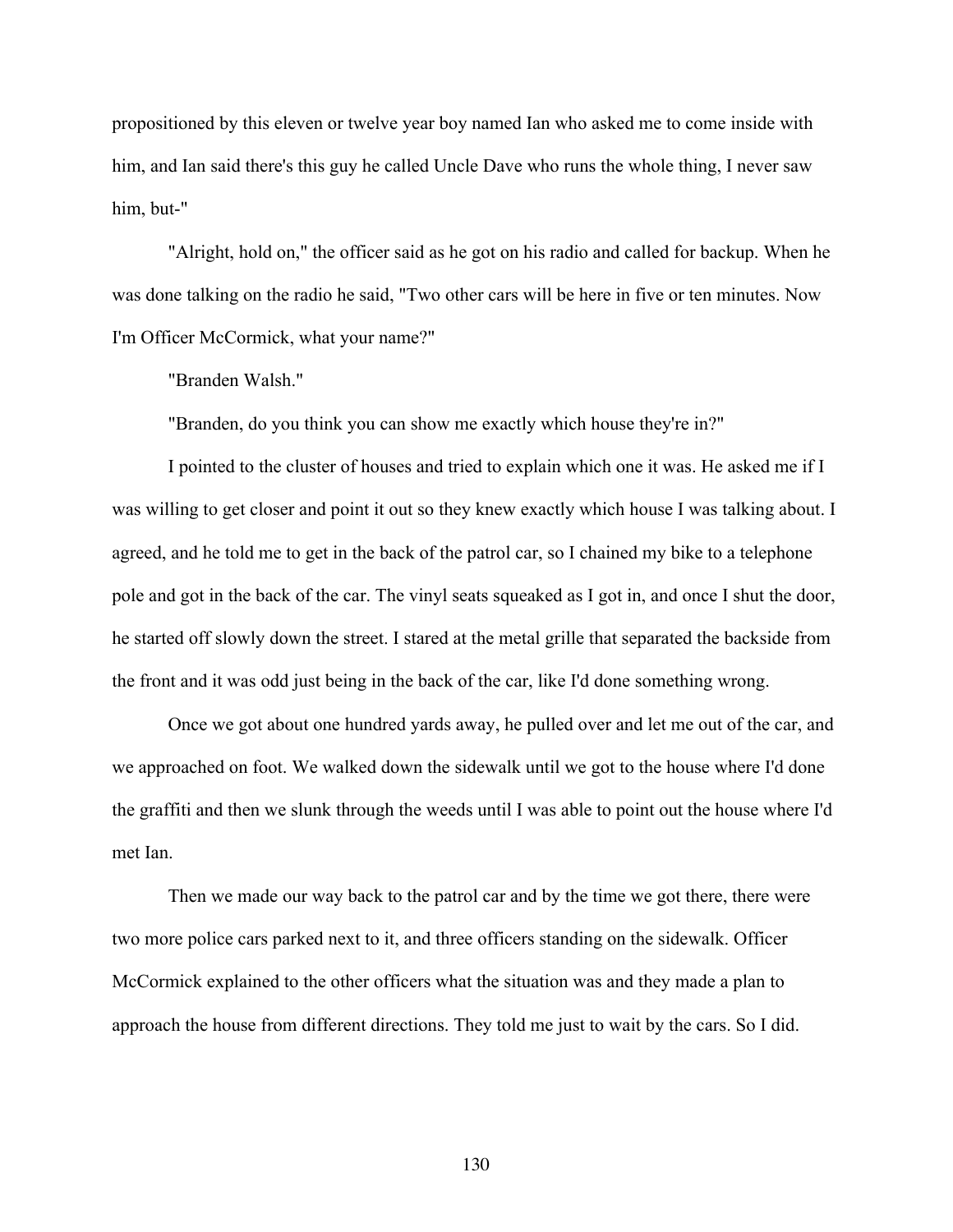They split up into pairs and set out. I sat down on the curb next to one of the cars. The concrete was cold underneath me, and I shoved my hands into my pockets to keep them out of the wind. What the hell was happening? It all seemed so surreal. I mean, you heard about these things from articles online or news reports, and in the office there were always rumors of murders or rapes or drug kingpins, but you never expected to see it yourself. Especially these days. I mean back in the middle teens things had been rough, especially '15 and '16. Two or three murders happened everyday and god only knows how many of them were solved. You couldn't walk most streets at night because it was almost guaranteed you'd get mugged. It seemed like every week in winter they'd find a whole family of squatters frozen to death. This whole thing felt like it should've happened back then. I thought we'd put all of that behind us. As I sat there, I couldn't stop picturing the fearful expression on Ian's face as he backed away from me. He'd been scared.

Of me.

All the things that kid had to be scared of, and I was just another one. Jesus Fucking Christ... the expression on his face was just... I took a series of deep breaths and tried to calm myself. This was getting me nowhere. I tried to think of something else, and I settled on going over in my mind what had happened again and again. I sat there on the curb under that grey November sky and tried to get my story straight, to remember all the details, so I could be a consistent witness. Those fuckers wouldn't get off because I contradicted myself.

When the officers came back, it was just the four of them. What the... I stood up and Officer McCormick walked over to me and said, "There was no one there. We saw signs that people had been there, soda cans, bags of half eaten chips, fresh cigarette butts, but no one. Look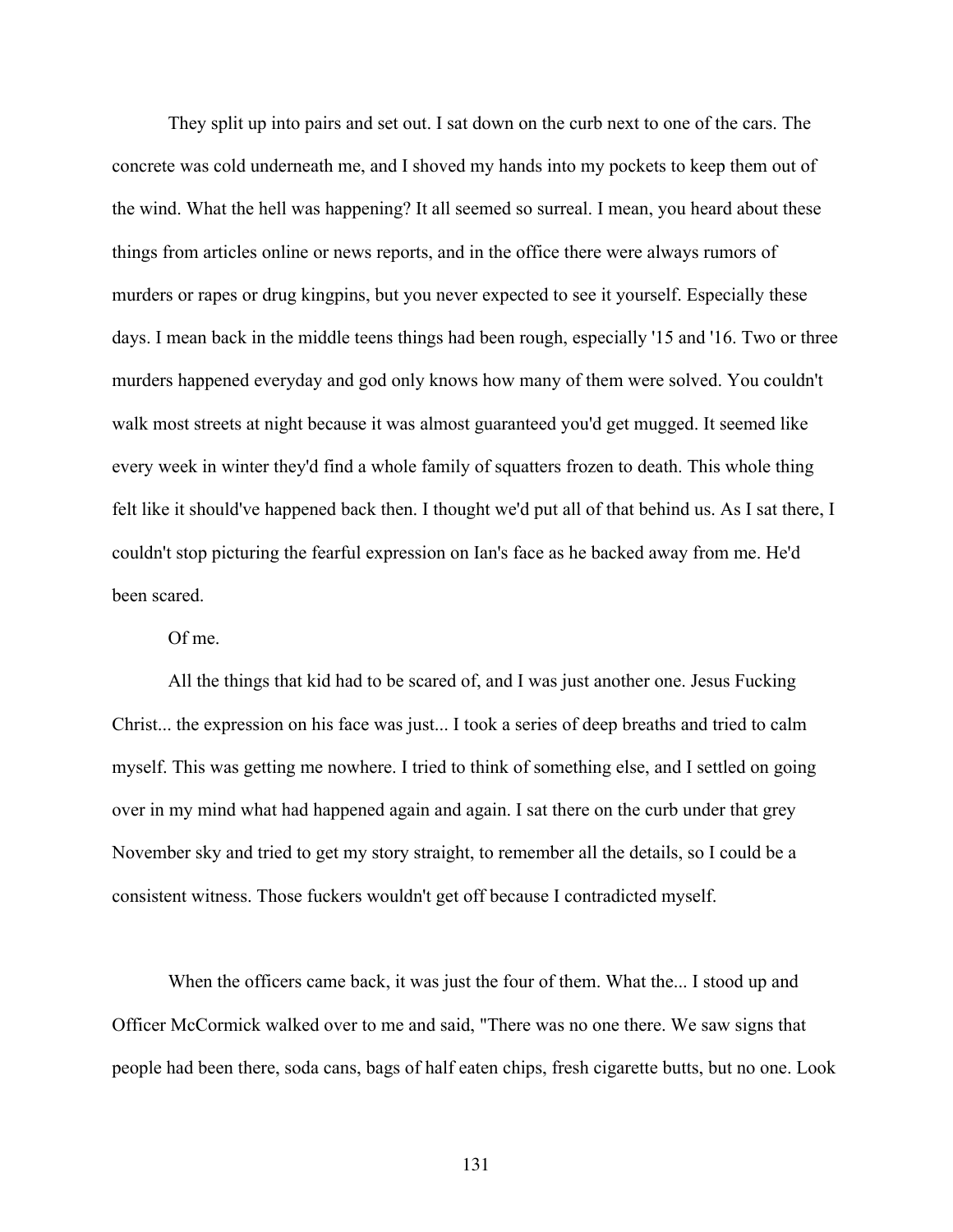like they took off right after you left. We checked the other houses and no one is in any of the those either."

Fuck. I should've called sooner. I shouldn't have waited until I'd gotten far enough away. Goddamn it. Two of the officers got into one of the cars and pulled away. The other officer stood behind Office McCormick, who was staring at me.

"One thing I haven't got quite clear," Officer McCormick said, "How did you end up out here in the first place?"

His tone was different. There was a sternness that hadn't been there before. It was then that I noticed the officer behind him had his hand lightly resting on his gun.

Why was I here? Out here in the middle of nowhere. How did I know where child prostitutes hung out? They thought...

"Officer, I know this is going to sound weird," I said and then immediately thought, Don't say that! That's how a guilty man would start, "Look, I was doing some graffiti."

Officer McCormick looked skeptical, "Aren't you a little old for that?"

I pointed to my backpack, which was sitting on the sidewalk, "All my paints are in there." "Can we take a look?"

"Please, feel free," I said while telling myself not to make any sudden movements. It was going to be fine. Everything was going to be fine. Just tell them what happened. It's going to be fine.

While the other officer kept his eye on me, Office McCormick went over to my backpack and opened it up. He took out all the cans of spray paint and lined them up on the sidewalk until the bag was empty. He checked to make sure there was nothing else in the bag. There wasn't.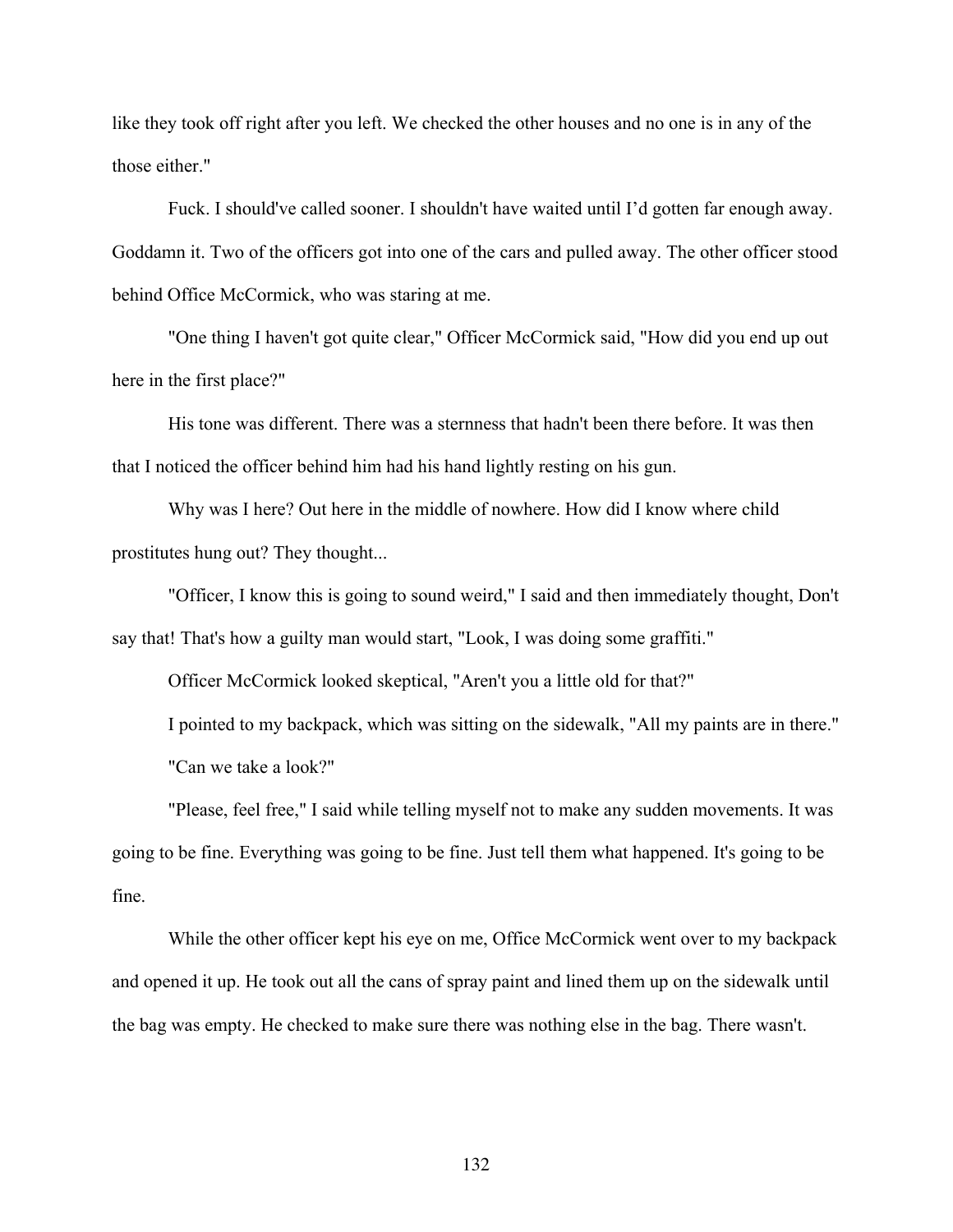"Ok, so, you do have spray paint," Officer McCormick said, "But what's a guy like you doing out here spray painting things?"

Some part of my brain whispered, Oh, I'm just out here drafting an antigovernment mural for a recently resurrected Revolutionary War fraternal society that in the past few weeks has committed several criminal acts and is intent on overthrowing the current regime.

I ignored that, and sighed before saying, "I just got laid off. I'm a... I was a graphic designer. I did the artwork for ads and promotional materials. And for the past week I've just been trapped in the house vacuuming, cleaning the floors, doing the laundry and trying not to think about how the hell we're going to pay the mortgage or save for my daughter's college tuition. I was driving myself crazy. I had to get outside and do something, and I used to do this as a kid, and I already had the spray paint, so I figured why not? It'd get me out of the damn house, and no one would care. No one lives here, and even if someone moves back in and they decide not to tear down the entire house, the walls I painted were already damaged, so they were going to have to fix them or replace the sheet rock anyway. I didn't think it wasn't hurting anyone."

The expression of both the officers softened, and I thought I could see some pity hiding just beneath the surface. Well, better than the alternative. Officer McCormick looked at the other officer, who'd taken his hand off his gun and was holding his belt instead, and both of them kind of shrugged at each other. Then Officer McCormick said, "Can you show us where you were doing the graffiti?"

"Yeah, it's in that house over there," I said pointing at the blue house.

"Let's go see it," the other officer said.

And so we went, with me leading the way. As we walked they asked me how, if I was doing graffiti in this house, had I noticed the kids in the other house. And so I told the story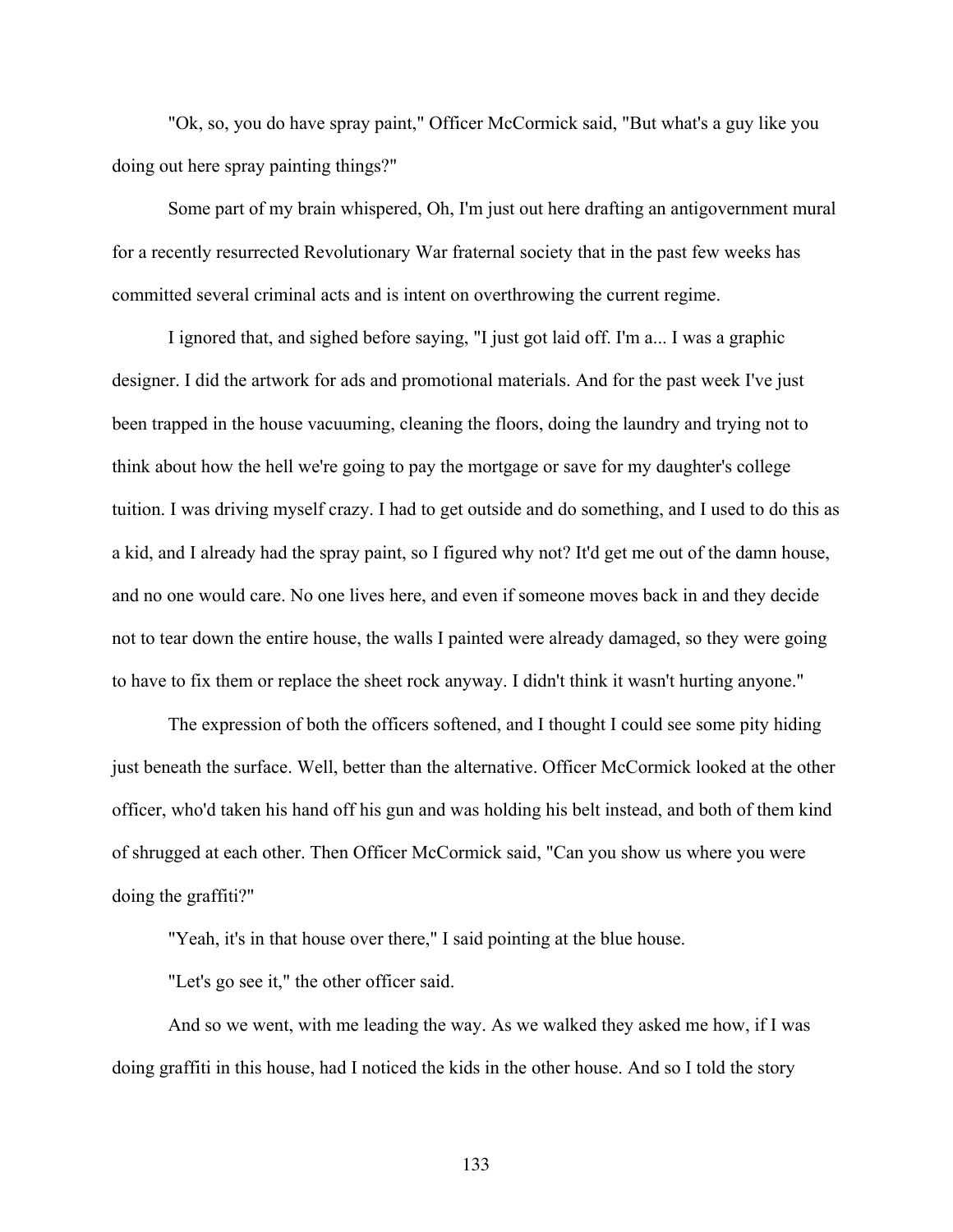again, how I had heard the noise of the eight-year-old kid trying to steal my bike, how he had taken my helmet and how I'd chased him and everything that followed. By the time I'd finished we were inside the house and looking at the painting I'd done. Thankfully, it wasn't anything political, mostly just a bunch of cartoon characters. The officers pointed out different characters they recognized and asked me about ones they didn't. The other officer pointed toward Rufus and asked what that was, and I mumbled something about a monkey that hadn't turned out well.

They seemed to believe me, and we walked back to the patrol cars and they took down my information and my official story. When they were done, I asked them what was going to happen next, and they glanced at each other with this expression that seemed to say how much should we tell this guy, and Officer McCormick said, "We're going to give this information to Crimes Against Children Unit, and they'll investigate and add all the information you've given us to their database. Most likely they've heard of this guy or crew before and this will be another piece in the puzzle to help catch these guys."

"So are you guys going to take fingerprints and things like that?"

The other officer rolled his eyes and starting walking over to his patrol car.

Officer McCormick said, "So, you never saw this Uncle Dave guy, right? You never saw if he touched anything?

I shook my head.

"Do you know what apartment he was in?

"No."

He nodded, "Look, you know how many prints are in those houses? They weren't the only people in those vacants, squatters are moving in and out all the time, and we have no idea where to even start looking. We don't have the resources or the manpower to fingerprint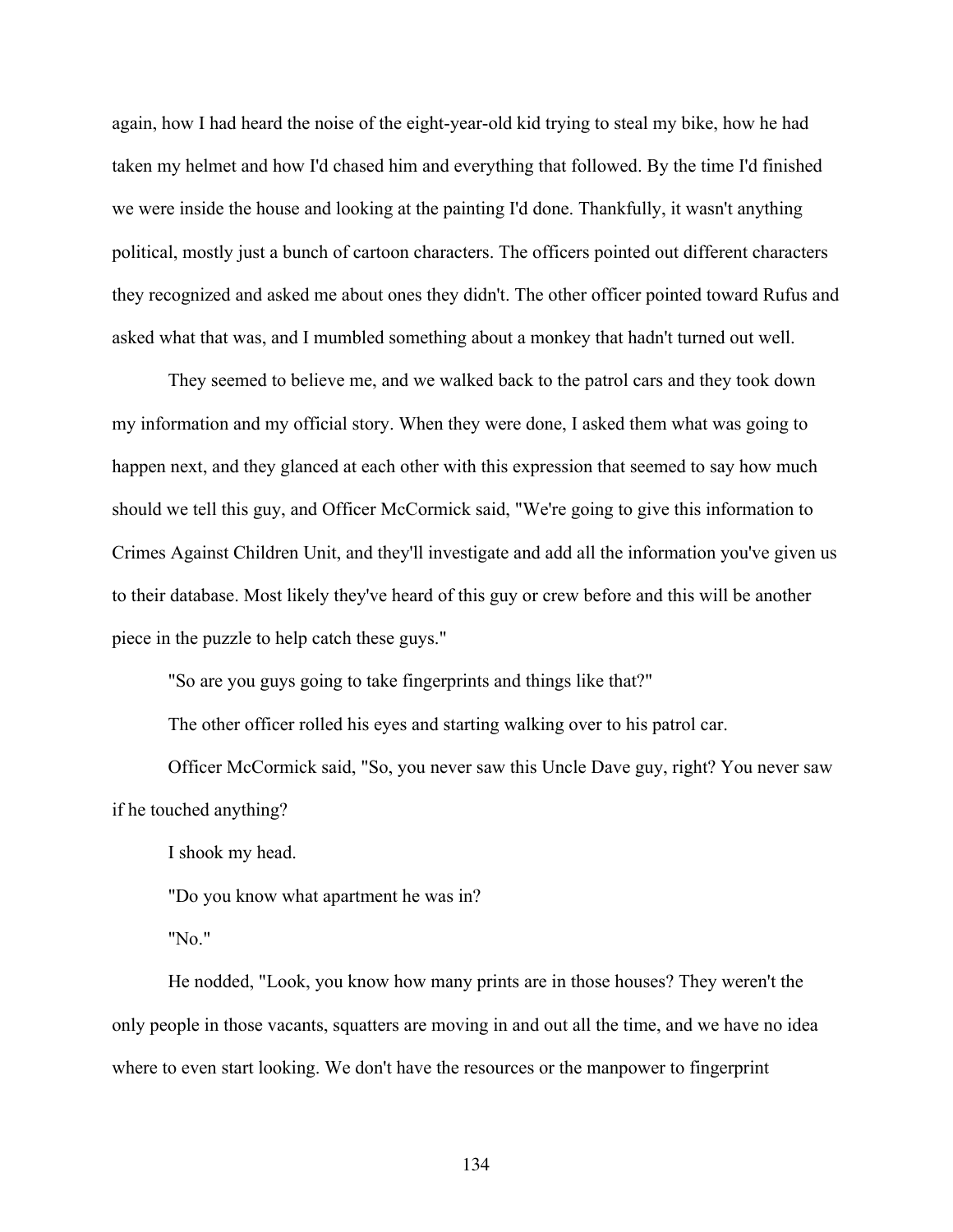everything in there and then check it all. You've given us good stuff here. We have a name, a description of the kids, we know what type of place this guy likes to work in. This is going to help, trust me."

I'm not sure how much either of us believed what he was saying. Sure, the info might help catch them, or this report might just be one of many and get lost somewhere in the filing cabinets down at the station. I'd never know. He thanked me for calling it in and asked if I needed a ride anywhere. I told him I'd just ride my bike. Then he and the other officer pulled out and I watched them drive off down road, past the ashen laws and charred remains of the neighborhood until they turned a corner and disappeared from sight.

 I went back and got my bike and just starting riding. I rode by abandoned houses, broken down cars, stores with boarded up windows, and eventually I found myself on a bridge over the Mystic River. I stopped at the midpoint and leaned my bike up against the railing, and then leaned on the railing myself. The river stretched out in front of me, its dark water swirling as it moved downstream. The grey sky loomed over me, and I felt the first couple of drops of rain fall on my arms. I stood there for a while, watching the water slide by. At some point, I reached into my pocket and pulled out my phone. My mother had called a few times, and I had several texts. Alisa had texted telling me to let her know if I wanted her to pick up anything from the store. Kira had texted me a picture of a painting she'd made in Art class. Two cats were sleeping in a tree, their tails wrapped around the branches they were sleeping on. Kira wrote that it was so they didn't fall out. And then there was a text from Robbie asking if I wanted to go out for a beer tonight. He probably wanted to talk about plans for the memorial. I texted him back.

*Can't tonight. How about tomorrow?*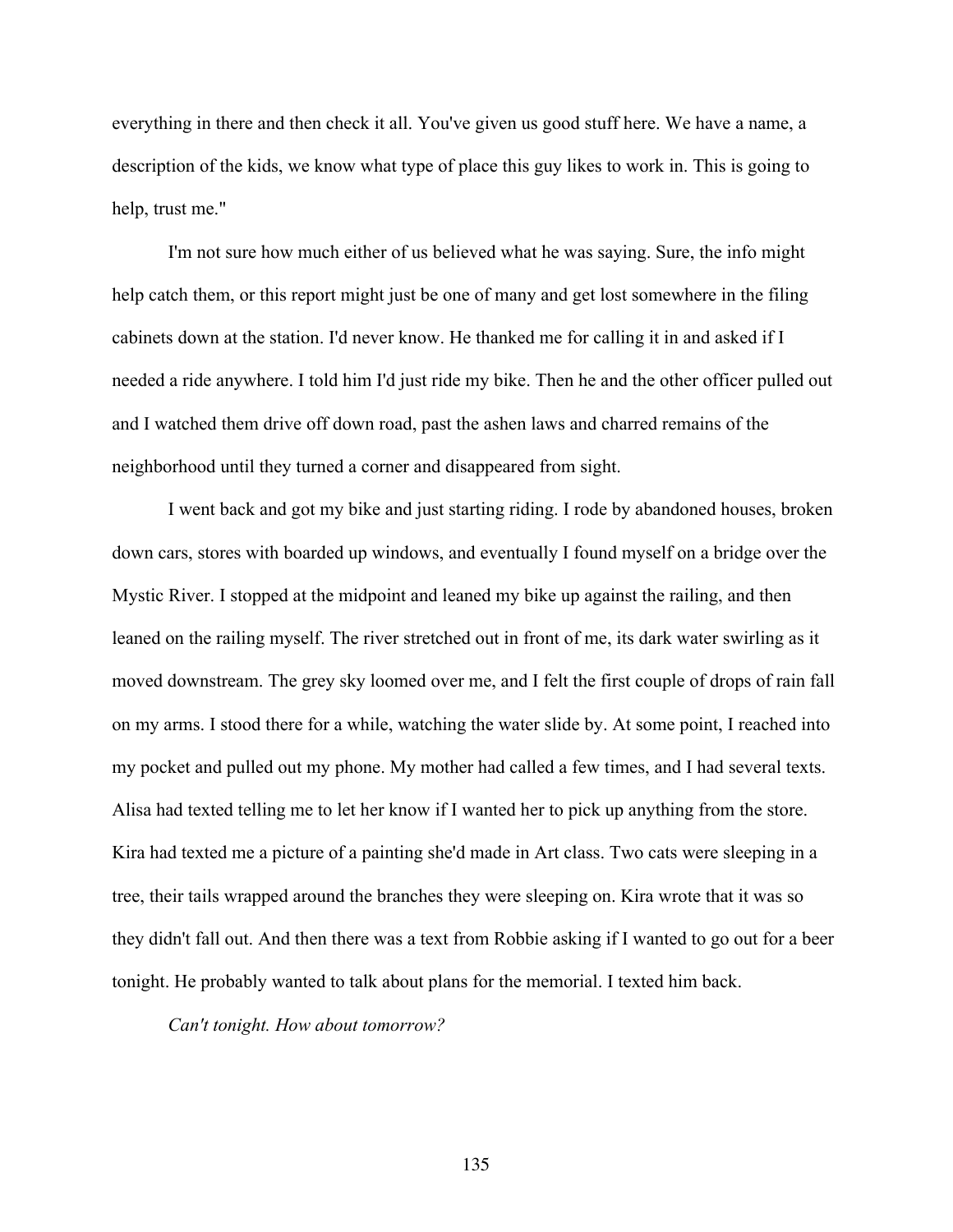As I stood there, what I kept coming back to was the fact that I had been scared. I had been scared of a little kid. A kid who had to-

And I couldn't help him. He's still out there somewhere, with Uncle Dave. That poor kid. I stood there watching the rain hit the river. Every time a drop hit the river, little concentric circles would ripple out, and I watched those little circles expand and disappear, until my phone beeped. Robbie had texted me back.

*Works for me. 8 at The Lantern?*

I texted back, *Yeah. Sounds good.* 

After I sent the message, I stared at my phone for a moment, and then I sent another text. *Are you still going to those protest marches in the Common?*

*Yeah. Why?*

*I think I want in. When's the next one?*

*Really? You're finally going to come out? What changed your mind?*

I stood there for a minute, my thumbs hovering just above the screen, and after a minute,

I just wrote, *I realized doing anything is better than doing nothing.* 

*Hahaha. Exactly. There's one this Friday at 5. I'll tell you about it tomorrow.*

*All right. Sounds good. See you tomorrow.*

I put the phone back into my pocket, and I leaned on the railing again. I kept picturing Ian standing on that picnic table. What had he been thinking as he watched me run away? What was he doing right now?

For days afterward I scanned the newspaper for any sign of the arrest, but I didn't see a thing. Which didn't mean anything one-way or the other. Sometimes I picture him standing on that picnic table, staring at me, those green eyes still pleading with me to help him. On that cold,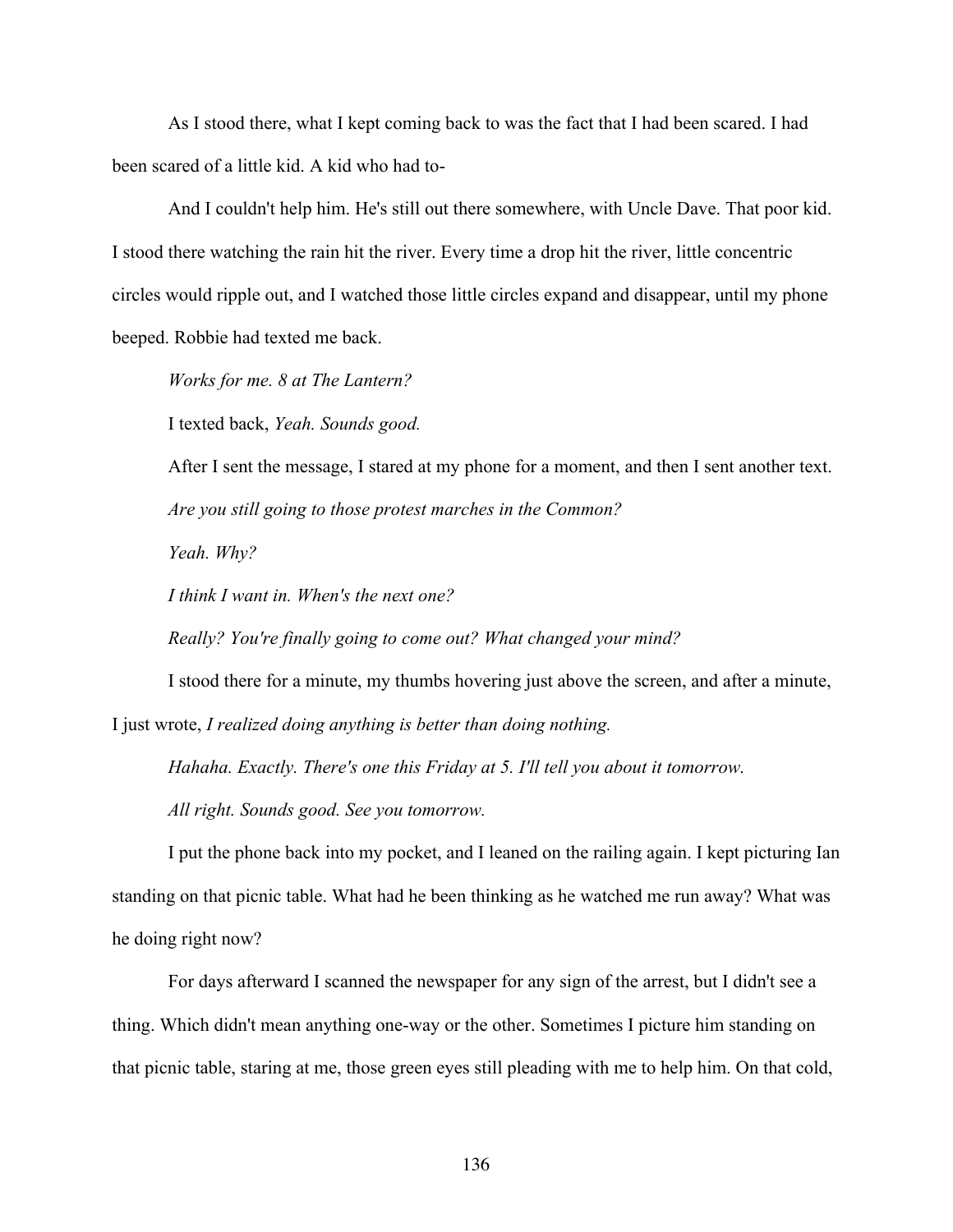rainy November afternoon, I stood there on that bridge overlooking the river, and as the rain began to fall harder, I pulled the hood of my jacket over my head, and with that grey sky overhead, I watched the rain fall on the river. Little concentric circles appearing all over the surface of the water and radiating outward before disappearing. Under that grey afternoon sky, the water swirled beneath me as it slid farther and farther away and headed out to sea.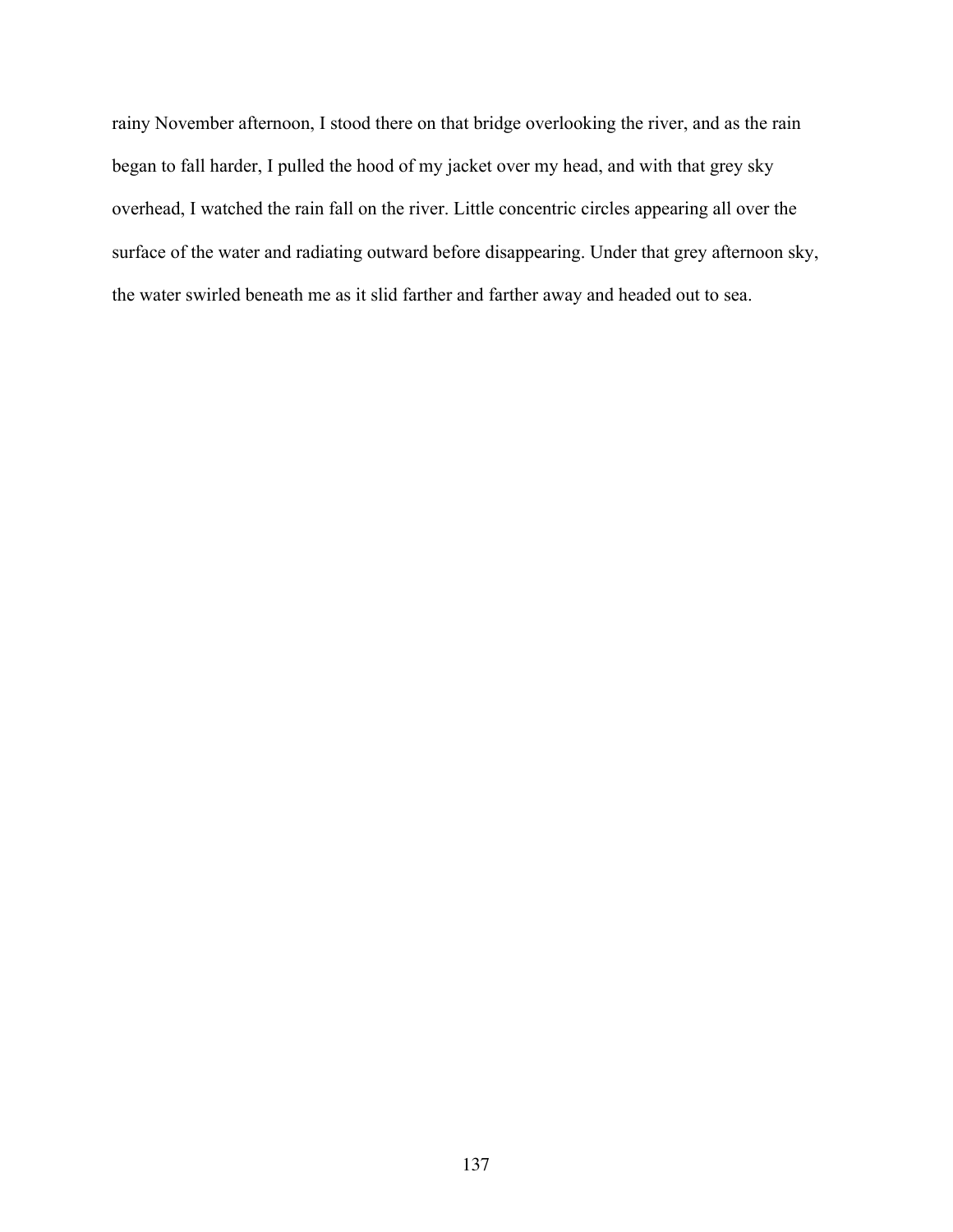## **Summary of the Entire Narrative**

I envision *Meet Me at the Liberty Tree* as three books. My thesis consists of probably the first 40% of Book I. What follows is a summary of the rest of Book I and Books II and III.

## **Summary of the Second Half of Book I:**

As the novel continues, Branden gets more and more involved in the Sons of Liberty. He participates in rallies, protests and boycotts and he has run-ins with police. Over the course of Book I, he begins to feel that the Sons of Liberty are actually accomplishing something and that what he is doing is worthwhile.

Branden is still out of work. His boss, Phil, lets Branden know that towards Christmas they're expecting to land a couple of major clients and that he is pushing for Branden to get hired back at full time. Branden debates whether he is willing to go back and work for "corporate stooges" who violate their employees' first amendment rights. He also thinks that he possibly could go back to work and wage a small guerrilla war for freedom from within the company ranks. At the same time, he is considering emigrating to Brazil in order to find work. He has a couple of friends down there, and there is plenty of work in the Lula Oil Fields, which are now one of the largest oils fields on Earth.

Now, while all this is going on, Branden and Alisa are fighting more and more because they are having money troubles, which is exacerbating other tensions in their relationship, and Alisa thinks that Branden needs to get his old job back. At some point, Branden also has to tell Alisa about the Sons of Liberty because she is suspicious of his coming and going at odd times, and that conversation does not go well.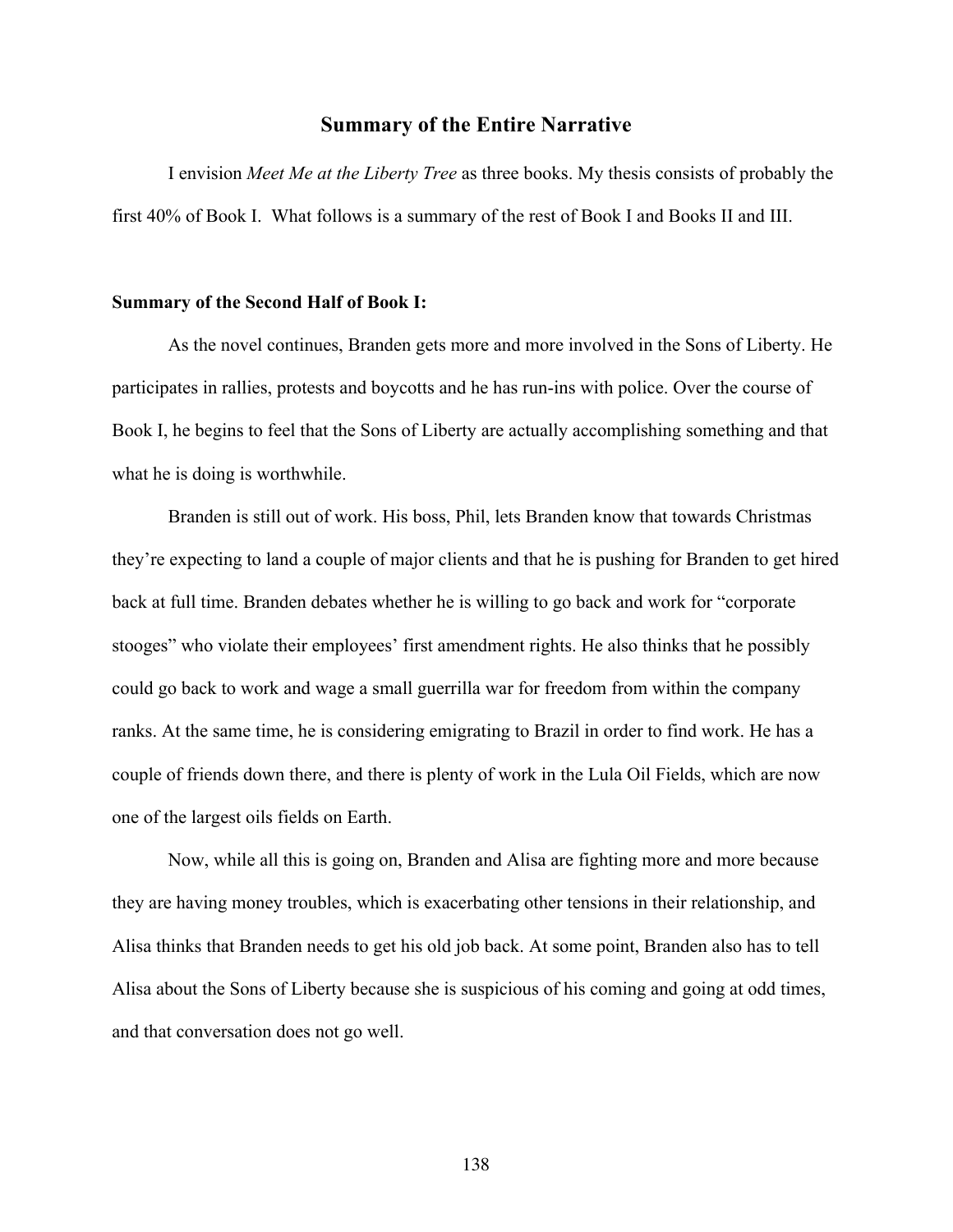In order to fix the water situation, Alisa ends up bribing the head of the maintenance crew by giving him an envelope full of cash at a restaurant. At the same time Jenny gets money from a loan shark to help stave off the diner closing, and when Jenny can't pay the loan shark, Alisa tries to help her and sees first hand what happens when you don't pay a loan shark. Later, Molly is attacked in her home and ends up in the hospital. The police chalk it up to a home invasion, but Alisa thinks that is has something to do with Molly's political activities because she was pissing off some powerful people and potentially messing with their revenue streams. Alisa's sections turn into something of a detective novel at this point as she tries to find the assailant.

At the end of the novel, Branden refuses to go back to his old job and work under what he calls intolerable conditions, and he has decided to stay in Boston and continue with the Sons of Liberty. Jenny loses the diner, and Alisa realizes that she'll never be able to find Molly's attacker.

## **Summary of Book II**

If this were a Shakespearian tragedy, Book II of *Meet Me at the Liberty Tree* would consist of the second part of Act II, Act III, and the first part of Act IV.

There are two main factions in the Sons of Liberty, the moderates and the radicals. The moderates favor protests, burning effigies, marches, boycotts and more traditional means of nonviolent protest, while the radicals think that the only way to get things done is go beyond nonviolent protests and use force: assaults, vandalism, destruction of property, occupying government buildings and theft from businesses associated with the Chinese. The more radical factions of the Sons of Liberty begin to operate more like organized crime, domestic terrorists or patriots who have started the beginnings of a nascent government, depending on your point of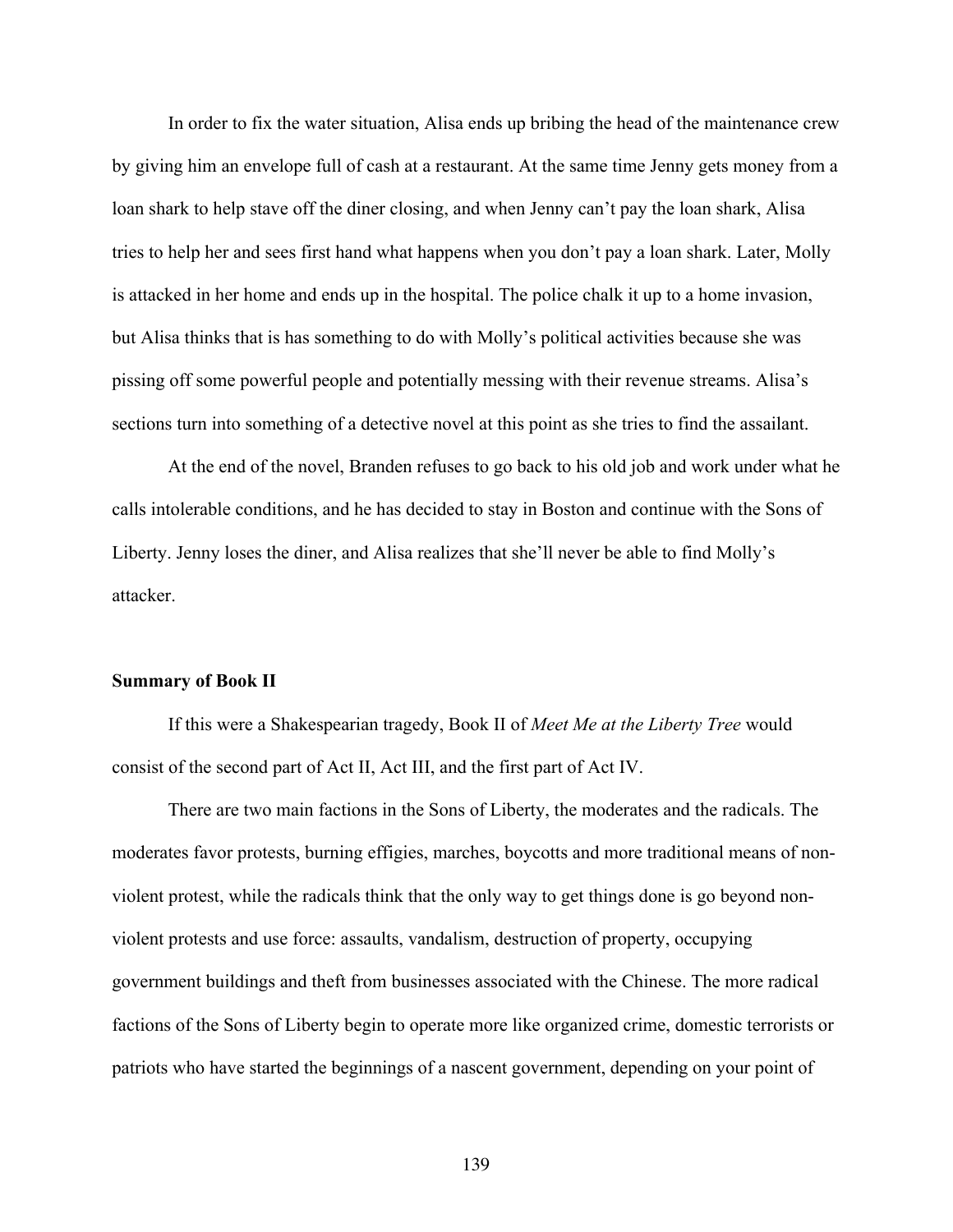view. In this book, Branden has to make a decision on whether to support the moderates or the radicals. Branden at first sides with the moderates, but as nothing seems to get accomplished, he believes that joining the radicals is the only way to actually change things and this sets in motion the events that lead to the climax in Book III.

Alisa is not pleased by all of this. She thinks Branden is acting dangerously and recklessly, and their arguments increase over the course of the novel, until by the end of Book II, Branden has moved out of the apartment and is living with his mother.

During Book II Alisa gets temporarily appointed to Molly's seat on the Condo Board, and she struggles to get anything substantive done because of bureaucracy, Doloris, different cliques and corruption. Eventually new Condo Board elections are announced, and Alisa runs for one of the Condo Board's open seats. At the end of Book II elections are held and Alisa loses.

Also, Alisa's friend Jenny and her family have to sell their apartment and move to Buffalo to live with Jenny's parents because they are broke. So at the end of Book II, Alisa's husband has moved out of the house, she lost the Condo Board election and her best friend has moved to Buffalo to live with her parents.

## **Summary of Book III**

This is the climax of the story and would be the end of Act IV and Act V in a Shakespearian tragedy. Because of their use of violence, Branden realizes that he has made a mistake in supporting the radicals and decides he has to rectify it, while Alisa is trying to create a stable life for Kira. She is also wondering if she should just give up on trying to do anything political.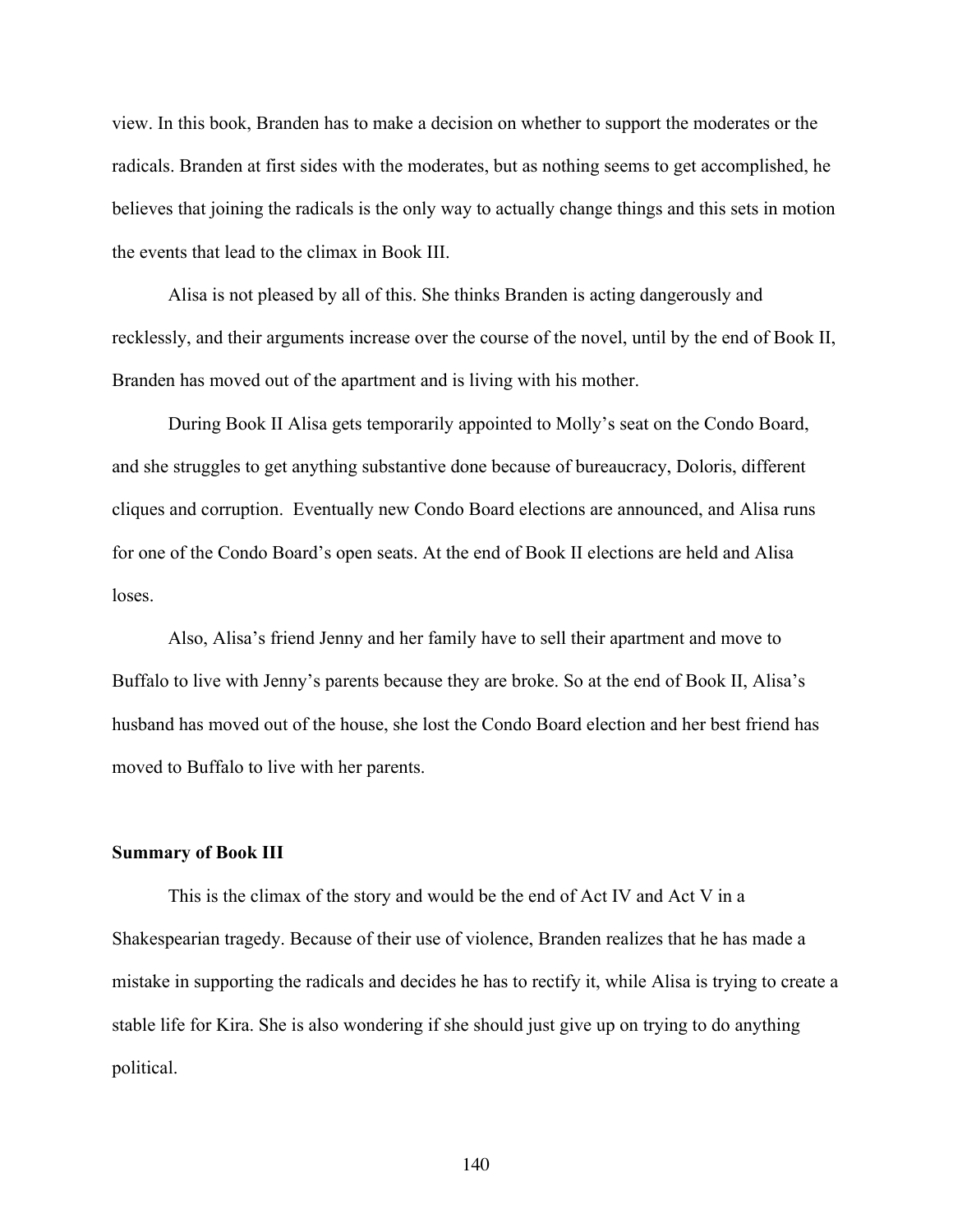Things are getting worse in the city of Boston, and riots are happening frequently, the police are out busting heads and members of the Sons of Liberty are found dead in gutters and others simply disappear. Some are leaving because the city is dangerous and others are killed by the police. Some people who have informed against the radical faction have been found dead with a piece of paper pinned to their chest that has the word "traitor" written on it.

Branden is determined to bring down the leader of the radical group because he believes that once the leader is removed from the equation, the moderates will gain power and be able to direct the Sons of Liberty in a more constructive direction. However, Branden doesn't want to turn him into the police because he's afraid the radicals will find out he's snitched and kill him or worse, go after Alisa and Kira as a message to others. There are also other factions of the Sons of Liberty that are still moderate and still fighting effectively against the corrupt municipal government, and he doesn't want to hurt the movement by making it look like the different groups are turning on each other, even though that is exactly what is happening. So, he decides to get the radical faction arrested and possibly make martyrs of them, and he thinks there might be a way to do this without getting himself caught.

The radical group Branden supported has been trying to get Branden to do some anti-Chinese propaganda specifically targeting the president of the People's Republic of China and other government officials. However, Inspector Yang, an "advisor" from the PRC, knows who Branden is and what he does, but as long as he keep the government of the P.R.C. out of it, she has told him she will leave him alone. She is a liaison between the P.R.C., Chinese business interests and the municipal government, so she doesn't care if Branden criticizes the municipal government, which she thinks is a corrupt mess.

141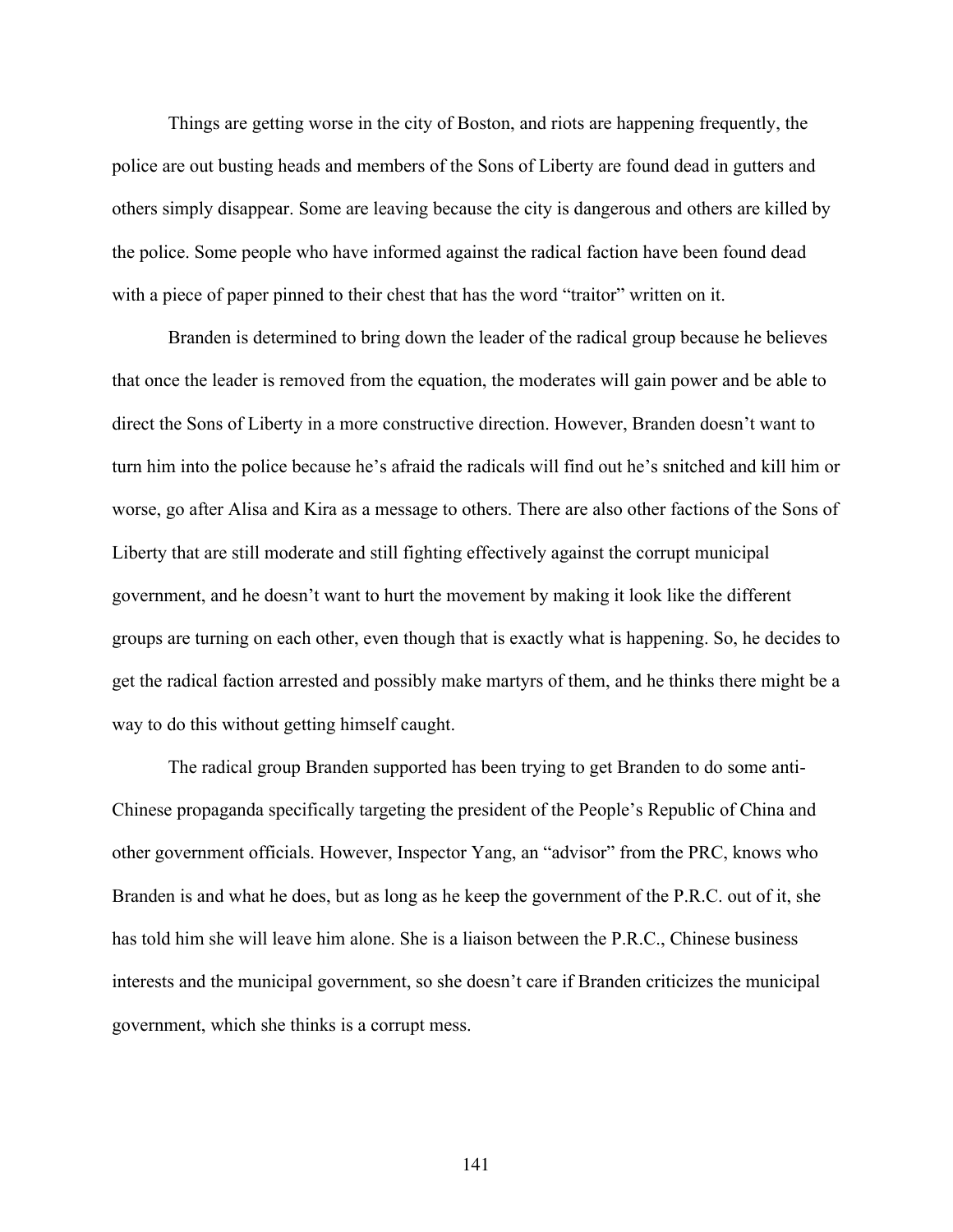However, Branden knows that once he goes after the Chinese President, Inspector Yang will investigate thoroughly, and she has more resources than the local police, so Branden agrees to the radical group's plan to create anti-P.R.C. propaganda, as long as they help him. He plans for this anti-Chinese graffiti to coincide with the climax of the story, a massive city wide protest designed to get Chairman Yonsen fired. Branden and the group go through with their anti-Chinese graffiti. The protest works, and Chairman Yonsen is fired, but Branden and the members of the radical group are arrested a few days later.

As Alisa struggles to create a stable life for Kira, she and Branden reconcile after he apologizes for many things, but he doesn't want to move back in because he doesn't want to put his family in danger, only he can't tell Alisa this. After a period of inactivity, Alisa becomes active again politically by supporting the marches and getting involved in local politics. She also tries to help Branden as she realizes he's gotten himself in over his head, but she can't. He is arrested, convicted and sent to an Alaskan work camp.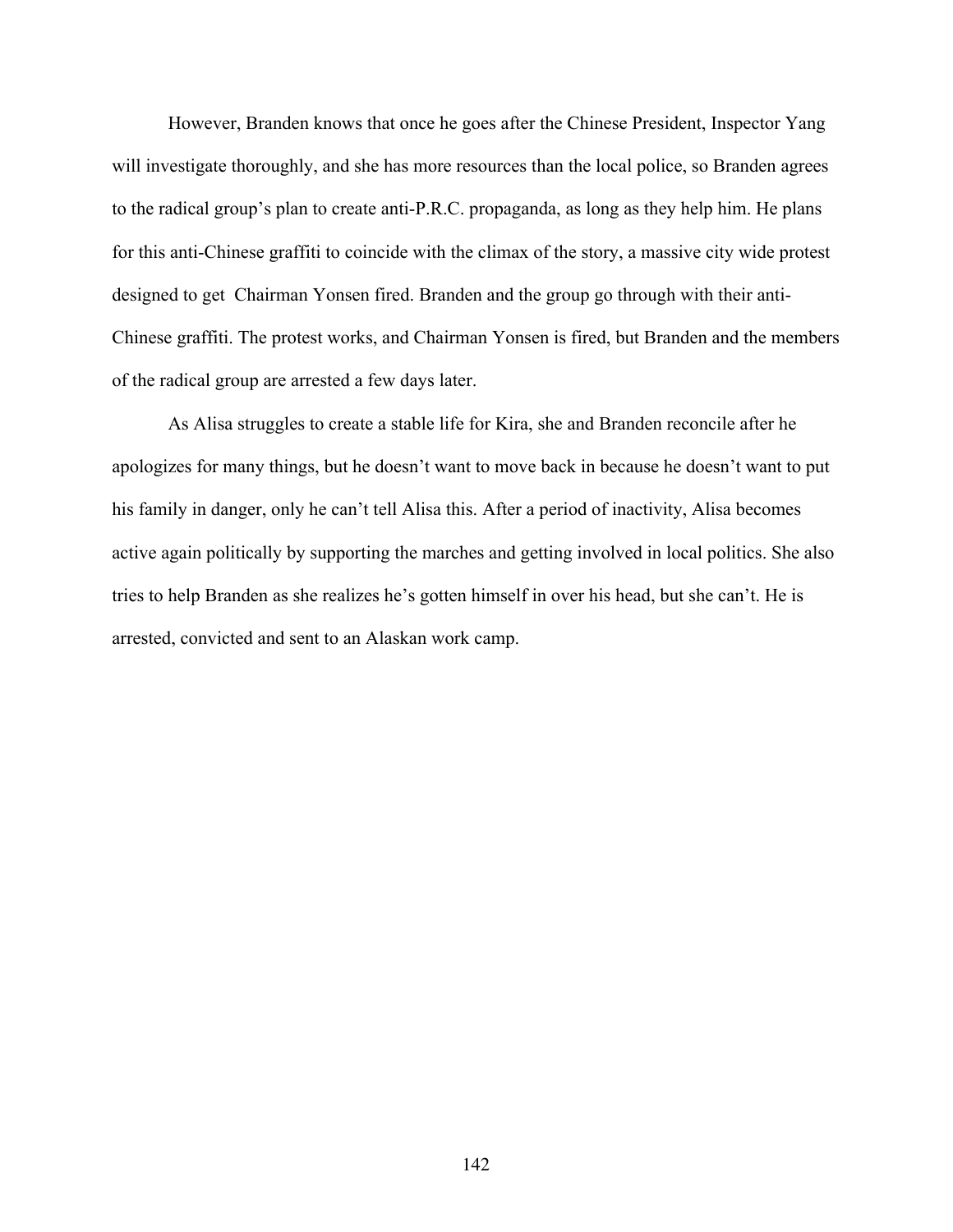## **Bibliography**

Achebe, Chinua. *Things Fall Apart*. New York: Anchor, 1994.

Atwood, Margaret. *The Handmaid's Tale*. Boston: Houghton Mifflin, 1986.

Banksy, Robin. *Bansky: Wall and Piece*. London: Random House Group Limited, 2005.

Bradbury, Ray*. Fahrenheit 451*. New York: Simon and Schuster, 1967.

Burgess, Anthony. *A Clockwork Orange*. New York: Norton, 1986.

Butler, Robert Olen, and Janet Burroway. *From Where You Dream: The Process of Writing Fiction.* New York: Grove, 2005.

Chabon, Michael. *The Yiddish Policeman's Union*. New York: HarperCollins, 2006.

- DRJonGRIM219. "RULES OF GRAFFITI! THE BENCH O)." *YouTube*. YouTube, 18 Oct. 2012. Web. 21 Oct. 2015.
- Gardner, John. *The Art of Fiction*. New York: A. Knopf, 1984.
- Hoffman, Michael J., and Patrick D. Murphy. *Essentials of the Theory of Fiction*. Durham: Duke UP, 1988.
- Howcast. "4 Tips for Beginners | Graffiti Art." *YouTube*. YouTube, 16 Aug. 2013. Web. 21 Oct. 2015.
- Howcast. "How to Use Graffiti Caps | Graffiti Art." *YouTube*. YouTube, 17 Aug. 2013. Web. 21 Oct. 2015.
- Huxley, Aldous. *Brave New World*. New York: Harper & Bros., 1946.
- Ishiguro, Kazuo*. Never Let Me Go*. New York: Alfred A. Knopf, 2005.
- Jin, Ha. *In the Pond: A Novel*. Cambridge, MA: Zoland, 1998.
- Lee, Chang-Rae. *On Such a Full Sea*. New York: Riverhead, 2014.
- Lowe, N. J. *The Classical Plot and the Invention of Western Narrative*. Cambridge: Cambridge UP, 2000.
- McCarthy, Cormac. *The Road*. New York: Alfred A. Knopf, 2006.
- Min, Anchee, Jie, Zhang, and Duoduo. *Chinese Propaganda Posters*. Köln: Tashcen,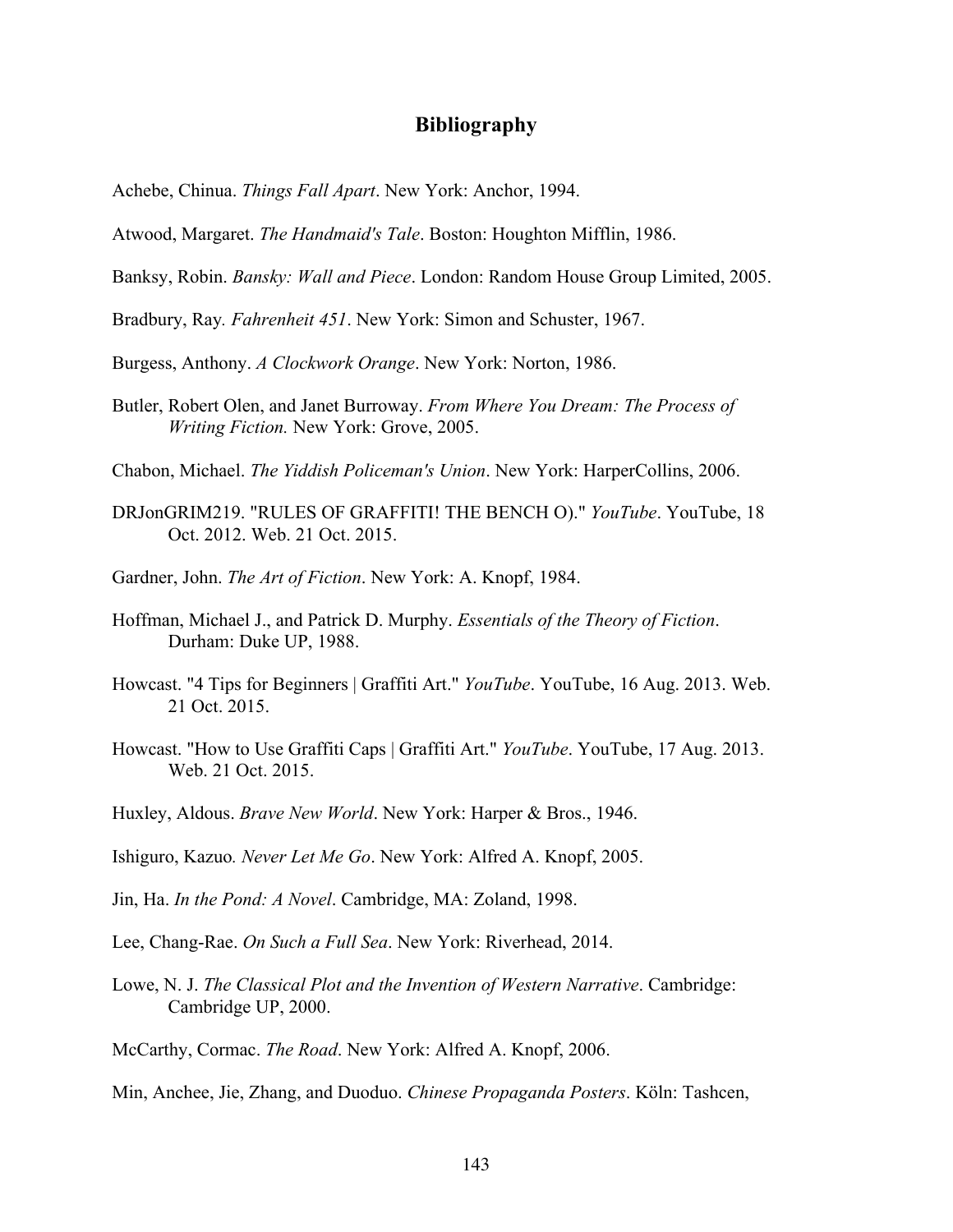2003.

Orwell, George. *Nineteen Eighty-Four*. New York: Harcourt, Brace, 1949.

Pamuk, Orhan, and Nazim Dikbaş. *The Naive and the Sentimental Novelist*. Cambridge, MA: Harvard UP, 2010.

Parzybok, Benjamin. *Sherwood Nation*. Easthampton: Small Beer Press, 2014

Rubin, Louis D. *The Teller in the Tale*. Seattle: U of Washington, 1967.

Stevick, Philip. *The Theory of the Novel*. New York: Free, 1967.

Thoreau, Henry David. *The Works of Henry David Thoreau*. Stamford, CT: Longmeadow, 1995.

Zinn, Howard. *A People's History of the United States.* New York: Harper & Row, 1980.